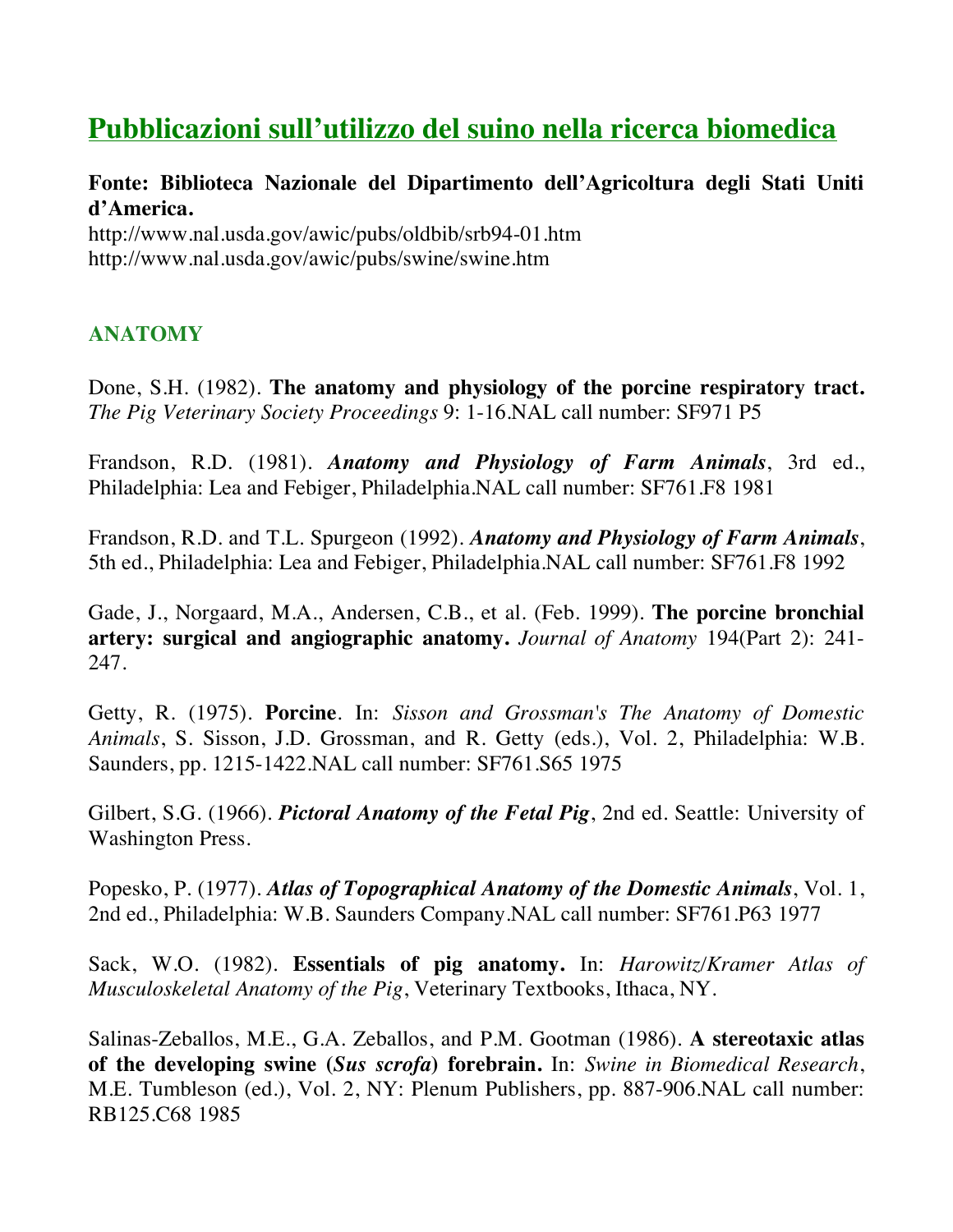Schantz, L.D., K. Laber-Laird, S. Bingel, and M. Swindle (1996). **Pigs: Applied anatomy of the gastrointestinal tract.** In: *Essentials of Experimental Surgery: Gastroenterology*, S.L. Jensen and H. Gregersen (eds.), NY: Harwood Academic Publishers, pp. 2611-2619, ISBN:3-7186-5496-2.

Sisson, S. (1975). **Appendages.** In: *Sisson and Grossman's The Anatomy of Domestic Animals*, S. Sisson, J.D. Grossman, and R. Getty (eds.), 5th ed., Vol. 2, Philadelphia: W.B. Saunders, pp. 1222-1230.NAL call number: SF761.S65 1975

Sisson, S. and S.E. St. Clair (1975). **Porcine digestive system.** In: *Sisson and Grossman's The Anatomy of Domestic Animals*, S. Sisson, J.D. Grossman, and R. Getty (eds.), 5th ed., Vol. 2, Philadelphia: W.B. Saunders, pp. 1268-1282.NAL call number: SF761.S65 1975

Swindle, M.M. (1998). **Biology, husbandry, handling, and anatomy.** In: *Surgery, Anesthesia and Experimental Techniques in Swine*, Ames, IA: Iowa State University Press, pp. 3-32.NAL call number: RD29.5.S94S944 1998

Swindle, M.M. and D.L. Bobbie (1987). **Comparative anatomy of the pig.** *Charles River Technical Bulletin* 4(1): 1-4.

Swindle, M.M. and A.C. Smith (1998). **Comparative anatomy and physiology of the pig.** *Scandinavian Journal of Laboratory Animal Science* 25, 1-10.NAL call number: QL55.S322

Truex, R.C. and M.Q. Smythe (1965). **Comparative morphology of the cardiac conduction tissue in animals.** *Annals of the New York Academy of Sciences* 127: 19- 23.NAL call number: 500 N484

#### **ANESTHESIA**

Aadahl, P., O.D. Saether, R. Stenseth, and H.O. Myhre (1995). **Haemodynamic effects of thoracic epidural anaesthesia during proximal aortic cross-clamping in pigs.**  *Acta Anaesthesiolgica Scandinavica* 39: 23-7.

Adam, H.K., J.B. Glen, and P.A. Hoyle (1980). **Pharmacokinetics in laboratory animals of ICI 35 868: A new i.v. anaesthetic agent.** *British Journal of Anaesthesia* 52(8): 743-746.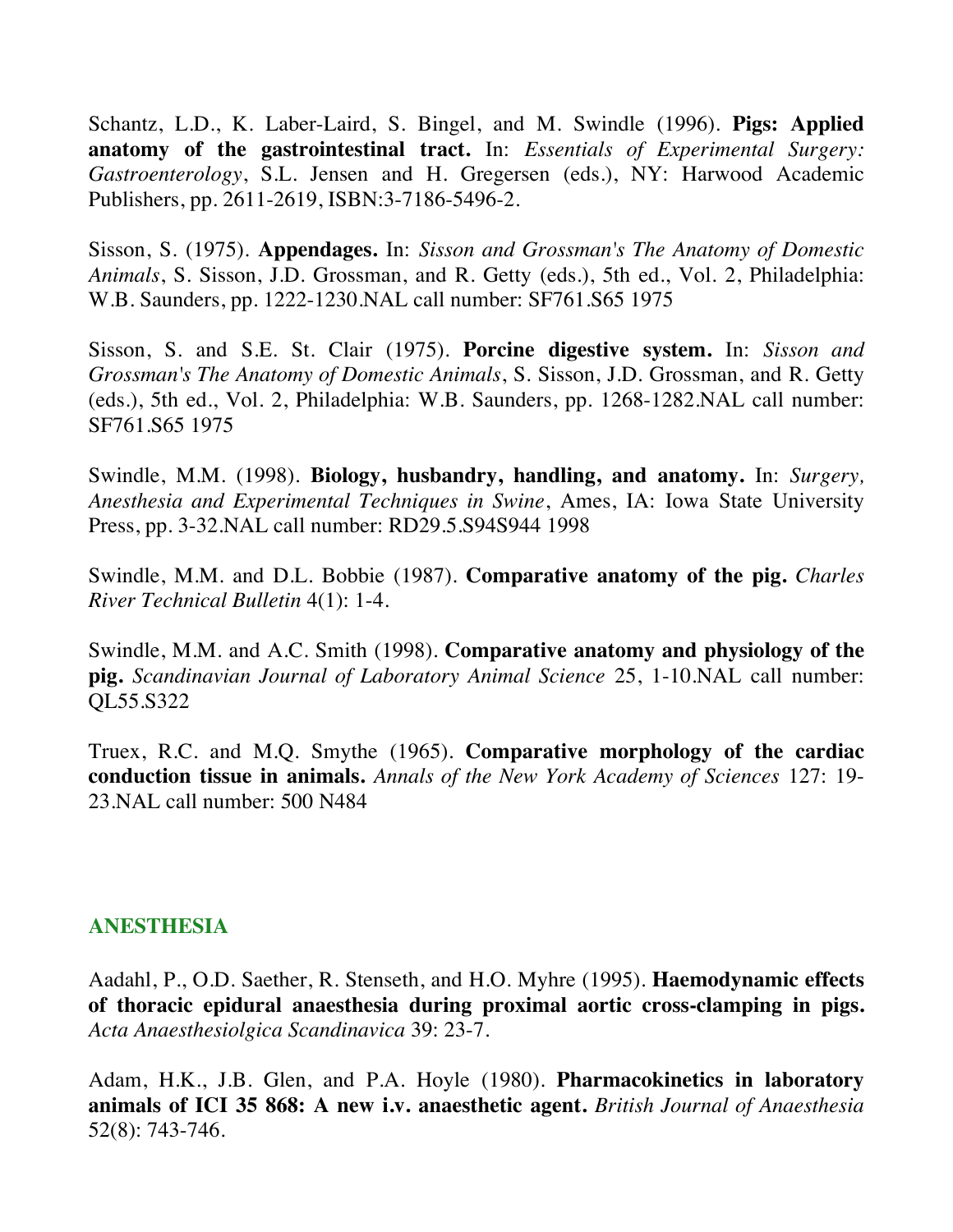Akeson, J., S. Bjorkman, K. Messeter, and I. Rosen (1993). **Low-dose midazolam antagonizes cerebral metabolic stimulation by ketamine in the pig.** *Acta Anaesthesiologica Scandinavica* 37: 525-531.

Akeson, J., S. Bjorkman, K. Messeter, I. Rosen, and M. Helfer (1993). **Cerebral pharmacodynamics of anaesthetic and subanaesthetic doses of ketamine in the normoventilated pig.** *Acta Anaesthesiologica Scandinavica* 37: 211-218.

Andersen, H., R. Fosse, K. Kuiper, and J. Nordrehaug (1998). **Ketorolac (Toradol(R)) as an analgesic in swine following transluminal coronary angioplasty.** *Laboratory Animals* 32: 307-315.NAL call number: QL55.A1L3

Banic A., V. Krejci, D. Erni, A.M. Wheatley, and G.H. Sigurdsson (Jan. 1999). **Effects of sodium nitroprusside and phenylephrine on blood flow in free musculocutaneous flaps during general anesthesia.** *Anesthesiology* 90(1): 147-55.

Becker, M. (1986). **Anesthesia in Gottingen miniature swine used for experimental surgery.** *Laboratory Animal Science* 36(4): 417-419.NAL call number: 410.9 P94

Benson, G.J. and J.C. Thurmon (1979). **Anesthesia of swine under field conditions.** *Journal of the American Veterinary Medical Association* 174(6): 594-596.NAL call number: 41.8 Am3

Blobner M., R. Bogdanski, S. Jelen-Esselborn, J. Henke, W. Erhard, and E. Kochs (Feb. 1999). **Visceral resorption of intra-abdominal insufflated carbon dioxide in swine. [Viszerale Resorption von intraabdominell insuffliertem Kohlendioxid beim Schwein.]** *Anasthesiologie, Intensivmedizin, Notfallmedizin, Schmerztherapie* 34(2): 94- 99.

Blum, J.R. (1988). **Laboratory animal anesthesia.** In: *Experimental Surgery and Physiology: Induced Animal Models of Human Disease*, M.M. Swindle and R.J. Adams (eds.), Baltimore, MD: Williams and Wilkins, pp. 329-345.NAL call number: RB125 E9

Bollen, P.J., A.K. Hansen, and H.J. Rasmussen (2000). **Veterinary care: anesthesia and analgesia.** In: *The Laboratory Swine*, Boca Raton, FL: CRC Press LLC, pp. 61-82, ISBN: 0849310350.

Bolin, S.R., L.J. Runnels, and D.P. Bane (1992). **Chemical restraint and anesthesia.** In: *Diseases of Swine*, A.D. Leman, B. Straw, R.D. Glock, W.L. Mengeling, R.H.C. Penny, and E. Scholl (eds.), 7th ed., Iowa State University Press, Ames, IA, pp. 933- 942.NAL call number: SF971 D57 1992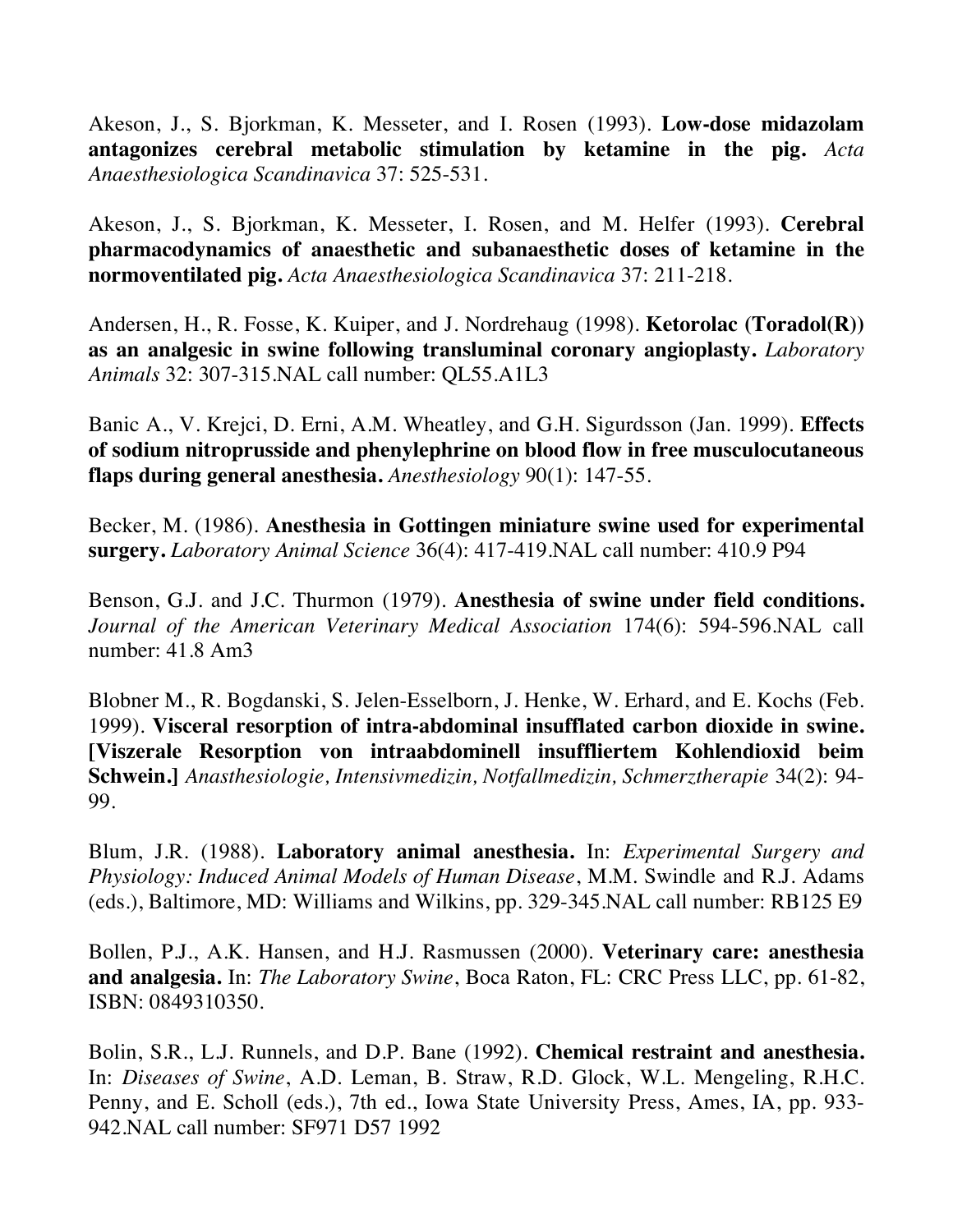Braun, W. (1993). **Anesthetics and surgical techniques useful in the potbellied pig.**  *Veterinary Medicine* 88: 441-447.NAL call number: 41.8 M69

Breese, C.E. and N.H. Dodman (1984). **Xylazine-ketamine-oxymorphone: An injectable anesthetic combination in swine.** *Journal of the American Veterinary Medical Association* 184(2): 182-183.NAL call number: 41.8 Am3

Brower, R.W. and R.G. Merin (1979). **Left ventricular function and compliance in swine during halothane anesthesia.** *Anesthesiology* 50(5): 409-415.

Burrows, F.A., J.B. Norton, R.E. Creighton, and J. Fewel (1988). **Hemodynamic effect of ketamine in swine with mature autonomic nervous system.** *Anaesthesiologie und Reanimation* 13: 169-75.

Busund, R., L. Balteskard, G. Ronning, K. Hogasen, and A. Revhaug (1995). **Fatal myocardial depression and circulatory collapse associated with complement activation induced by plasma infusion in severe porcine sepsis.** *Acta Anaesthesiolgica Scandinavica* 39: 100-108.

Calzia, E., W. Stahl, T. Handschuh, T. Marx, G. Froba, M. Georgieff, and P. Rademacher (March 1999). **Continuous arterial P(O2) and P(CO2) measurements in swine during nitrous oxide and xenon elimination: prevention of diffusion hypoxia.** *Anesthesiology* 90(3): 829-834.

Cantor, G.H. D.B. Brunson, and T.W. Reibold (1981). **A comparison of four shortacting anesthetic combinations for swine.** *Veterinary Medicine. Small Animal Clinician* 76(5): 715-720.NAL call number: 41.8 M69

Cheng, D., J. Moyers, R. Knutson, M. Gomez, and J. Tinker (1992). **Dose-response relationship of isoflurane and halothane versus coronary perfusion pressures.** *Anesthesiology* 76(1): 113-122.

Christiansen, I. J. (1976). **Caesarean section in sows anesthetized with Azaperone and Metomidate [Sedaperone og Hypnodil til anaestesi ved kejsersnit pa sooer].**  *Nordisk Veterinaemedicin* 28: 88-99.NAL call number: 41.8 N813

Conradie S., A. Coetzee, and J. Coetzee (Jan. 1999). **Anesthetic modulation of myocardial ischemia and reperfusion injury in pigs: comparison between halothane and sevoflurane.** *Canadian Journal of Anaesthesia* 46(1): 71-81.

Coppock, R.W., S.P. Swanson, H.B. Gelberg, and G.D. Koritz (1987).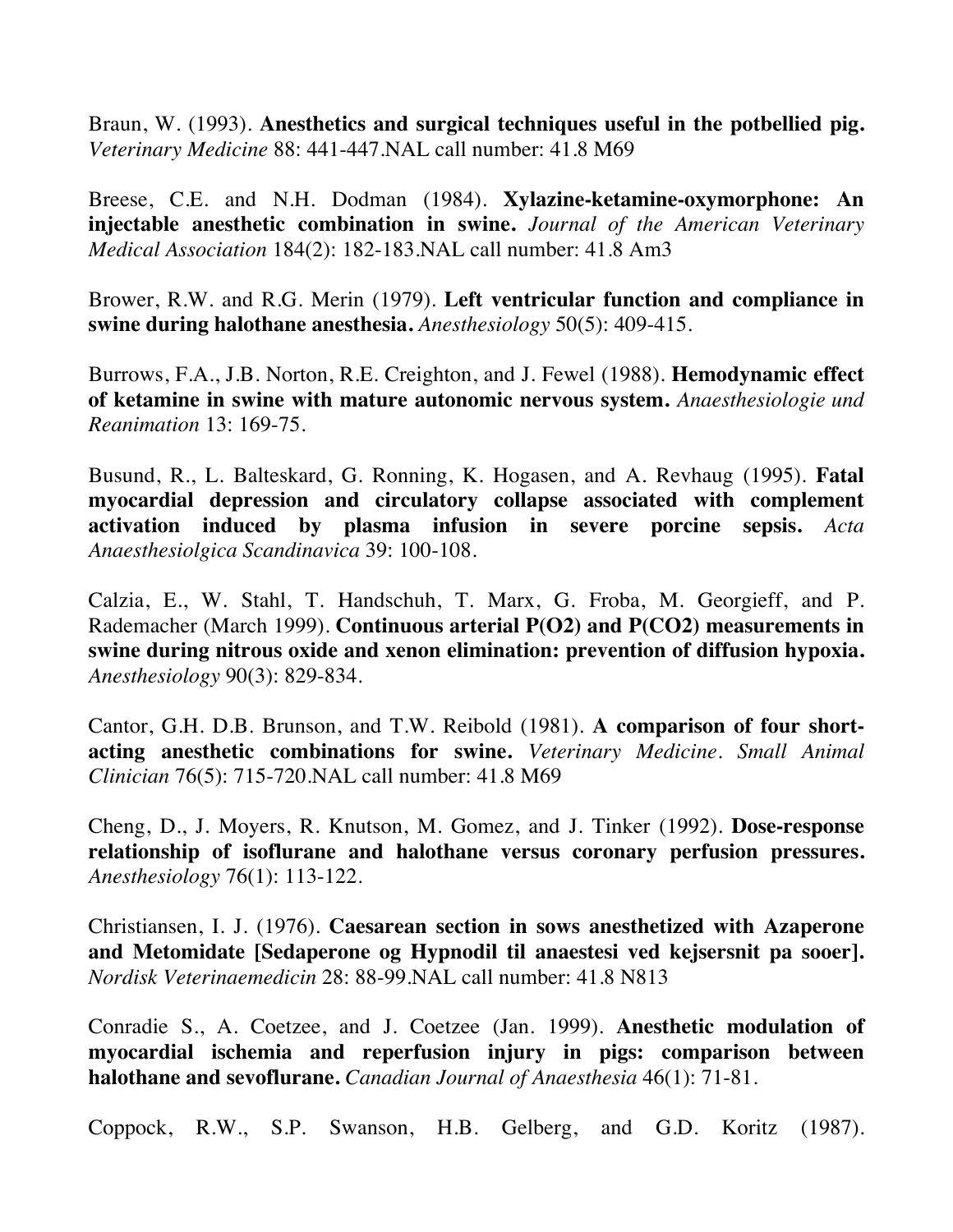**Pharmacokinetics of diacetoxyscirpenol in cattle and swine: Effects of halothane.** *American Journal of Veterinary Research* 48(4): 691-695.NAL call number: 41.8 Am3A

Crane, L., N. Gootman, and P.M. Gootman (1975). **Age-dependent cardiovascular effects of halothane anesthesia in neonatal pigs.** *Archive Internationales de Pharmacodynamie et de Therapie* 214(2): 180-187.

Danneberg, P., R. Bauer, K. Boke-Kuhn, W. Hoefke, F.J. Kuhn, E. Lehr, and A. Walland (1986). **General pharmacology of brotizolam in animals.** *Arzneimittel-Forschung* 36(3A): 540-51.

Dantzer, R., R.M. Bluthe and A. Tazi (1986). **Stress-induced analgesia in pigs.**  *Annales de Recherches Veterinaires* 17: 147-151.NAL call number: SF602 A5

Diederen, W. and R. Kadatz (1981). **Effects of AR-L 115BS, a new cardiotonic compound on cardiac contractility, heart rate and blood pressure in anaesthetized and conscious animals.** *Arzneimittel-Forschung. Drug Research* 31(1a): 146-150.NAL call number: RS1 A7

Dimigen, J. and I. Reetz (1970). **Clinical trials with analgesia in the swine using the neuroleptic Azaperone and the hypnotic Metomidate. 1 [Versuche zur Schmerzausschaltung beim Schwein mit dem Neuroleptikum Azaperon und dem Hypnotikum Metomidat. 1.]** *Deutsch Tierarzliche Wochenschrift* 77: 470-473.NAL call number: 41.8 D482

Dyess, D.L., E. Tacchi, R.Q. Powell, J.L Ardell, W.S. Roberts, and J.J. Ferrara (1994). **Development of a protocol to provide prolonged general anesthesia to pregnant sows.** *Journal of Investigative Surgery* 7: 235-242.

Eger, E., B. Johnson, R. Weiskopf, M. Holmes, N. Yasuda, A. Targ, and I. Rampil (1988). **Minimum alveolar concentration of I-653 and isoflurane in pigs: Definition of a supramaximal stimulus.** *Anesthesia and Analgesia* 67(12): 1174-1176.

Eger, E. II (1984). **Respiratory effects of nitrous oxide.** In: *Nitrous Oxide*, New York, NY, Elseiver, pp. 109-123, ISBN: 0-444-00860-8.

Ehler, W.J., J.W. Mack, D.L. Brown, and R.F. David (1985). **Avoidance of malignant hyperthermia in a porcine model for experimental open heart surgery.** *Laboratory Animal Science* 35(2):172-175.NAL call number: 410.9 P94

Eisele, P.H., L. Talken, and J.H. Eisele (1985). **Potency of isoflurane and nitrous**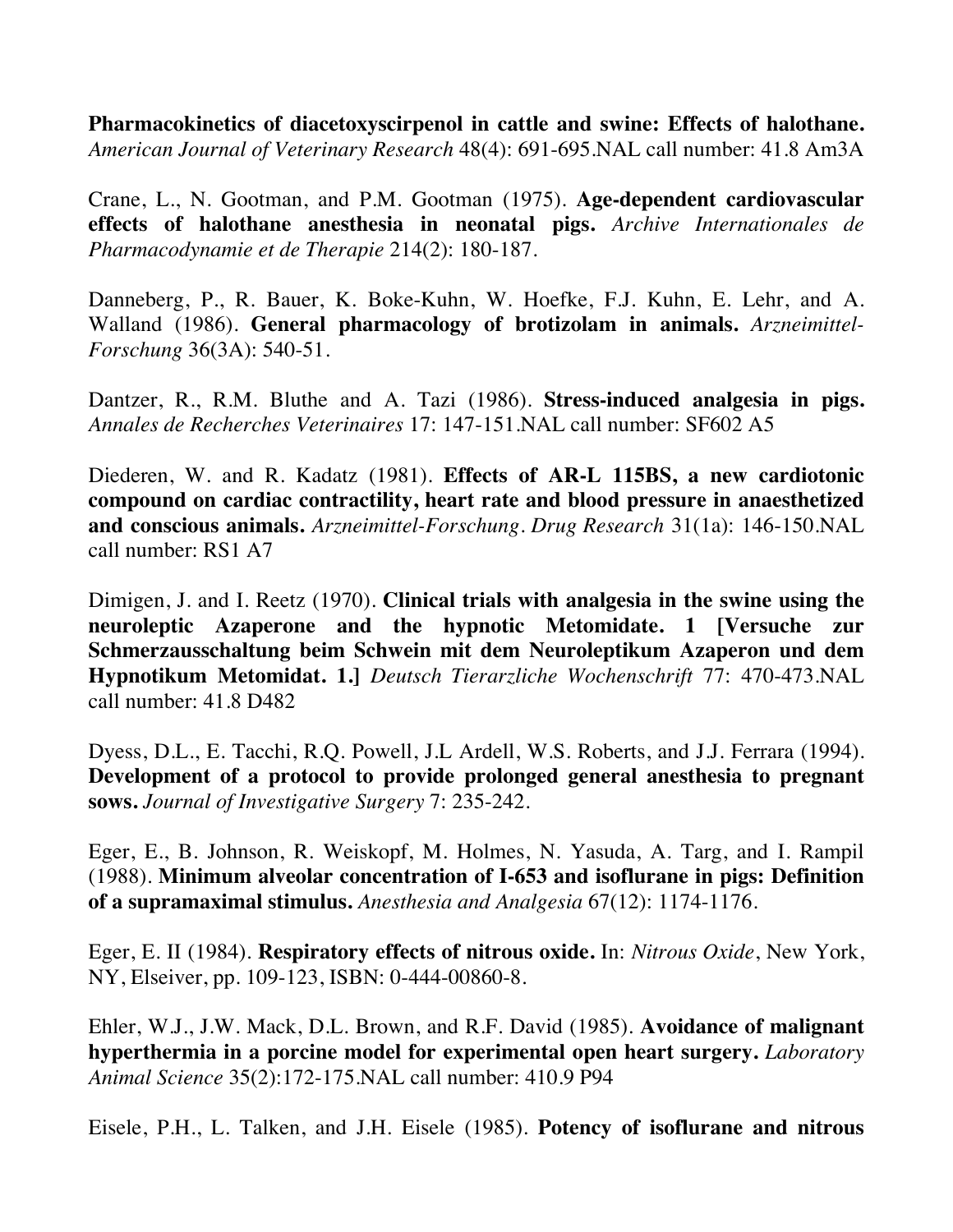**oxide in conventional swine.** *Laboratory Animal Science* 35(1): 76-78.NAL call number: 410.9 P94

Ennis, M., C. Schneider, E. Nehring, and W. Lorenz (1991). **Histamine release induced by opioid analgesics: a comparative study using porcine mast cells.** *Agents Actions* 33: 20-22.

Erhardt, W., C. Ring, H. Kraft, A. Schmid, H.M. Weinmann, R. Ebert, B. Schlager, M. Schindele, R. Heinze, N. Lomholt, et al. (1989). **CO2-stunning of swine for slaughter from the anesthesiological viewpoint. [Die CO2-Betaubung von Schlachtschweinen aus anasthesiologischer Sicht].** *DTW Deutsche Tierarztliche Wochenschrift* 96: 92- 99.NAL call number: 41.8 D482

Errando, C.L., C. Sifre, S. Moliner, J.C. Valia, et al. (March-April 1999). **Subarachnoid ketamine in swine--pathological findings after repeated doses: acute toxicity study.** *Regional Anesthesia and Pain Medicine* 24(2): 146-52.

Fay, R. and E. Gallant (1990). **Halothane sensitivity of young pigs in vivo and in vitro.** *American Physiological Society* 259(1, Part2):R133-R138.

Flecknell, P.A. (1984). **The relief of pain in laboratory animals.** *Laboratory Animals* 18(2): 147-160.NAL call number: QL55.A1L3

Flecknell, P.J. (1997). **Medetomidine and antipamezole: Potential uses in laboratory animals.** *Laboratory Animals* 26(2): 21-25.NAL call number: QL55.A1L3

Flecknell, P.A. (1996). *Laboratory Animal Anaesthesia: A Practical Introduction for Research Workers and Technicians*, 2nd ed., London; San Diego: Academic Press, 274p.NAL call number: SF77 F54 1996

Foster, P.S., K.C. Hopkinson, and M.A. Denborough (1992). **Propofol anaesthesia in malignant hyperpyrexia susceptible swine.** *Clinical and Experimental Pharmacology and Physiology* 19(3): 183-186.

Ganter, M. and M. Kanngiesser (1991). **Effect of ketamine and its combinations with xylazine and climazolam on the circulation and respiration in swine. [Auswirkung von Ketamine und dessen Kombinationen mit Xylazin und Climazolam auf Kreislauf und Atmung beim Schwein.]** *Zentralblatt fur Veterinarmedizin A* 38: 501- 509.NAL call number: 41.8 Z5

Ganter, M. and K. Ruppert (1990). **The effect of the anesthetic Tilest in swine. [Uber**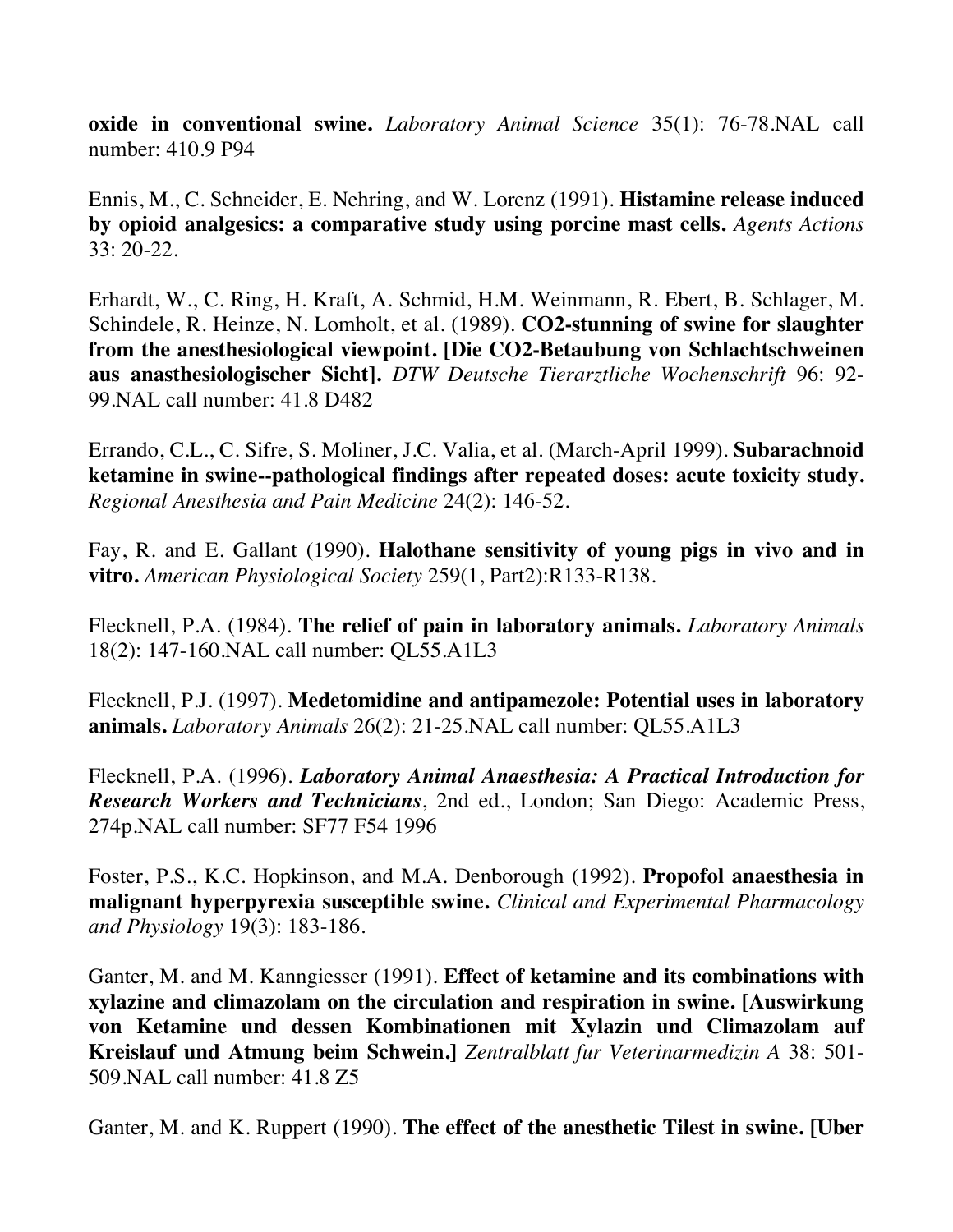**die Wirkung des Anasthetikums Tilest beim Schwein.]** *DTW Deutsche Tierarztliche Wochenschrift* 97: 360-364.NAL call number: 41.8 D482

Ganter, M., K. Ruppert, and M. Kanngiesser (1990). **The development of a residuepoor anesthesia in swine. [Untersuchungen zur Entwicklung einer belastungsarmen Anästhesia beim Schwein.]** *Berliner Muenchener Tierarztliche Wochenschrift* 103: 341-348.

Garrido S., M. Fraga , M.J. Martin, and J. Belda (1999). **Malignant hyperthermia during desflurane-succinylcholine anesthesia for orthopedic surgery.** *Anesthesiology* 90(4): 1208-1209.

Geers, R., C. Decanniere, H.Ville, P.V. Hecke, V. Goedseels, L. Bosschaerts, J. Deley, S. Janssens, and W. Nierynck (1992). **Identification of halothane gene carriers by use of in vivo 31P nuclear magnetic resonance spectroscopy in pigs.** *American Journal of Veterinary Research* 53: 1711-1714.NAL call number: 41.8 Am3A

Gelman, S., E. Dillard, and E.L. Bradley (1987). **Hepatic circulation during surgical stress and anesthesia with halothane, isoflurane, or fentanyl.** *Anesthesia and Analgesia* 66(10): 936-943.

Gilbert, M., M. Mori and E. Myhre (1989). **Hemodynamic dose-responses to halothane and isoflurane are different in swine with and without critical coronary artery stenosis.** *Anesthesia and Analgesia* 68(6): 752-758.

Gilbert, M., S. Roberts, M. Mori, R. Blomberg, and J.H. Tinker (1988). **Comparative coronary vascular reactivity and hemodynamics during halothane and isoflurane anesthesia in swine.** *Anesthesiology* 68(2): 243-253.

Glen, J.B. (1980). **Animal studies of the anaesthetic activity of ICI 35 868.** *British Journal of Anaesthesia* 52(8): 731-742.

Glen, J.B., G.E. Davies, D.S. Thomson, S.C. Scarth, and A.V. Thompson (1979). **An animal model for the investigation of adverse responses to IV anaesthetic agents and their solvents.** *British Journal of Anaesthesia* 51(9): 819-827.

Gootman, P.M., H.L. Cohen, A.M. Steele, A.L. Sica, G. Condemi, M.R. Gandhi, and L.P. Eberle (1990). **Effects of anesthesia on efferent phrenic activity in neonatal swine.** *Brain Research* 522: 131-134.

Gordh, T. Jr., U. Feuk, and K. Norlen (1986). **Effect of epidural clonidine on spinal**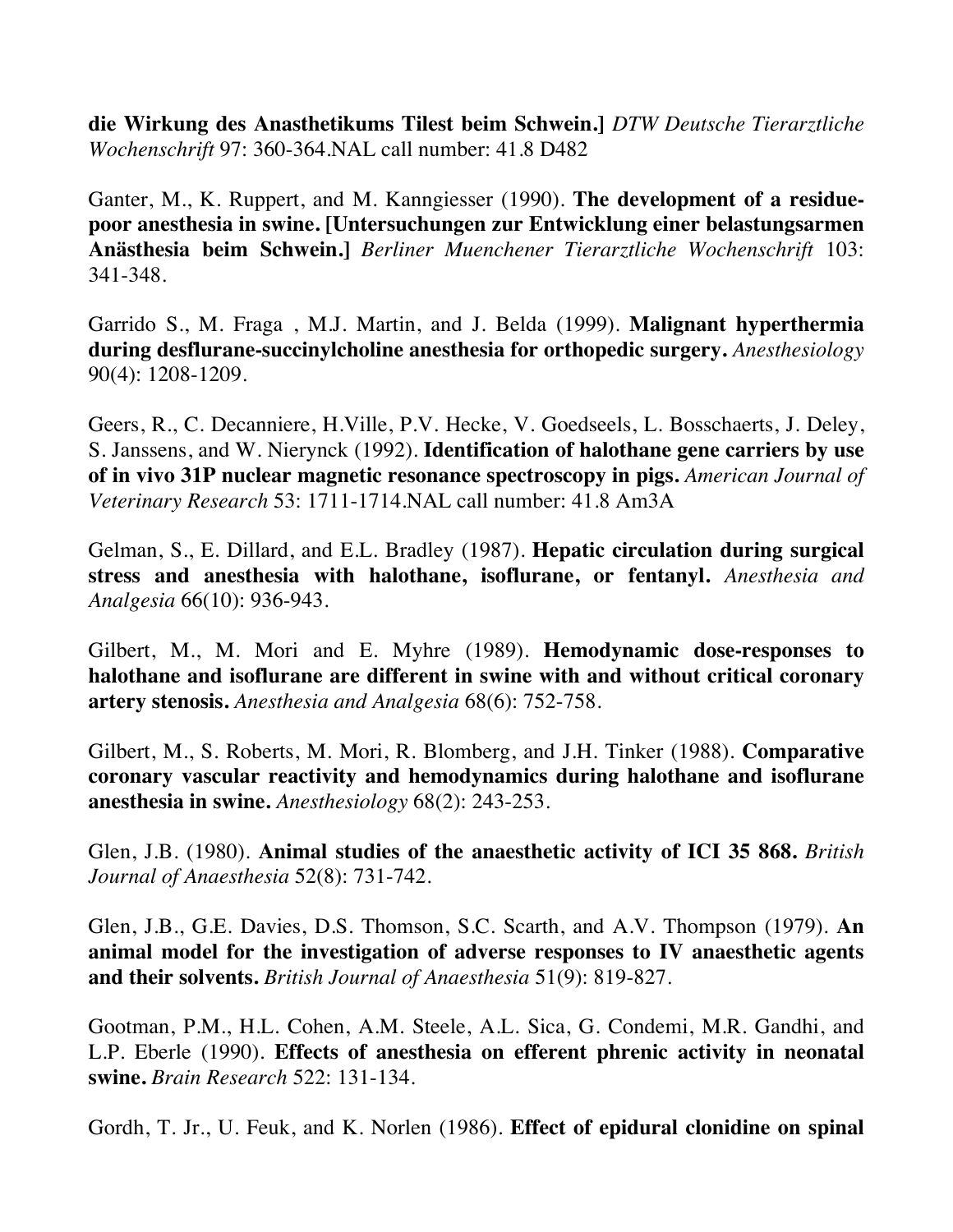**cord blood flow and regional and central hemodynamics in pigs.** *Anesthesia and Analgesia* 65: 1312-1318.

Haasio, J., M.T. Pitkanen, J. Kytta, and P.H. Rosenberg, (1990). **Treatment of bupivacaine-induced cardiac arrhythmias in hypoxic and hypercarbic pigs with amiodarone or bretylium.** *Regional Anesthesia* 15: 174-179.

Hall, G.M., C. Young, A. Holdcroft, and J. Alaghband-Zadeh (1978). **Substrate mobilization during surgery. A comparison between halothane and fentanyl anesthesia.** *Anesthesiology* 33(10): 924-930.

Halsey, M.J., D.C. Sawyer, E.I. Eger, S.H. Bahlman, and D.M.K. Impelman (1971). **Hepatic metabolism of halothane, methoxyflurane, cyclopropane, ethrane, and forane in miniature swine.** *Anesthesiology* 35(1): 43-47.

Han, R.Y., J.Y. Fang, K.C. Sung, and O.Y.P. Hu (1999). **Mucoadhesive buccal disks for novel nalbuphine prodrug controlled delivery: effect of formulation variables on drug release and mucoadhesive performance.** *International Journal of Pharmaceutics* 177(2): 201-209.

Harrison, G.G. and D.F. Morrell (1980). **Response of MHS swine to i.v. infusion of lignocaine and bupivacaine.** *British Journal of Anaesthesia* 52: 385-387.

Harrison, G.G., D.F. Morrell, V. Brain, and G.G. Jaros (1987). **Acute calcium homeostasis in MHS swine.** *Canadian Journal of Anaesthesia* 34: 377-9.

Harter, M. and G. Wilsdorf (1914). *Die bedeutung des schweines fur die fleischvrsorgung.* Berlin, Arbeitne der Deutscher Landwirtschaftgesellschaft, Heft 270.

Heinritzi, K. and H.E. Konig (1988). **Anesthesia in swine. [Anasthesie beim Schwein.]** *Tierarztliche Praxis* 16: 45-52.

Henrikson, H., M. Jensen Waern, and G. Nyman (1995). **Anaesthetics for general anaesthesia in growing pigs.** *Acta Veterinaria Scandinavica* 36: 401-411.NAL call number: 41.8 AC87

Hermansen, K., L.E. Pedersen, and H.O. Olesen (1986). **The analgesic effect of buprenorphine, etorphine and pethidine in the pig: a reandomized double blind cross-over study.** *Acta Pharmacologica et Toxicologica* 59(1): 27-35.

Hickey, R.F. (1994). **Regional vasodilating properties of isoflurane in normal swine**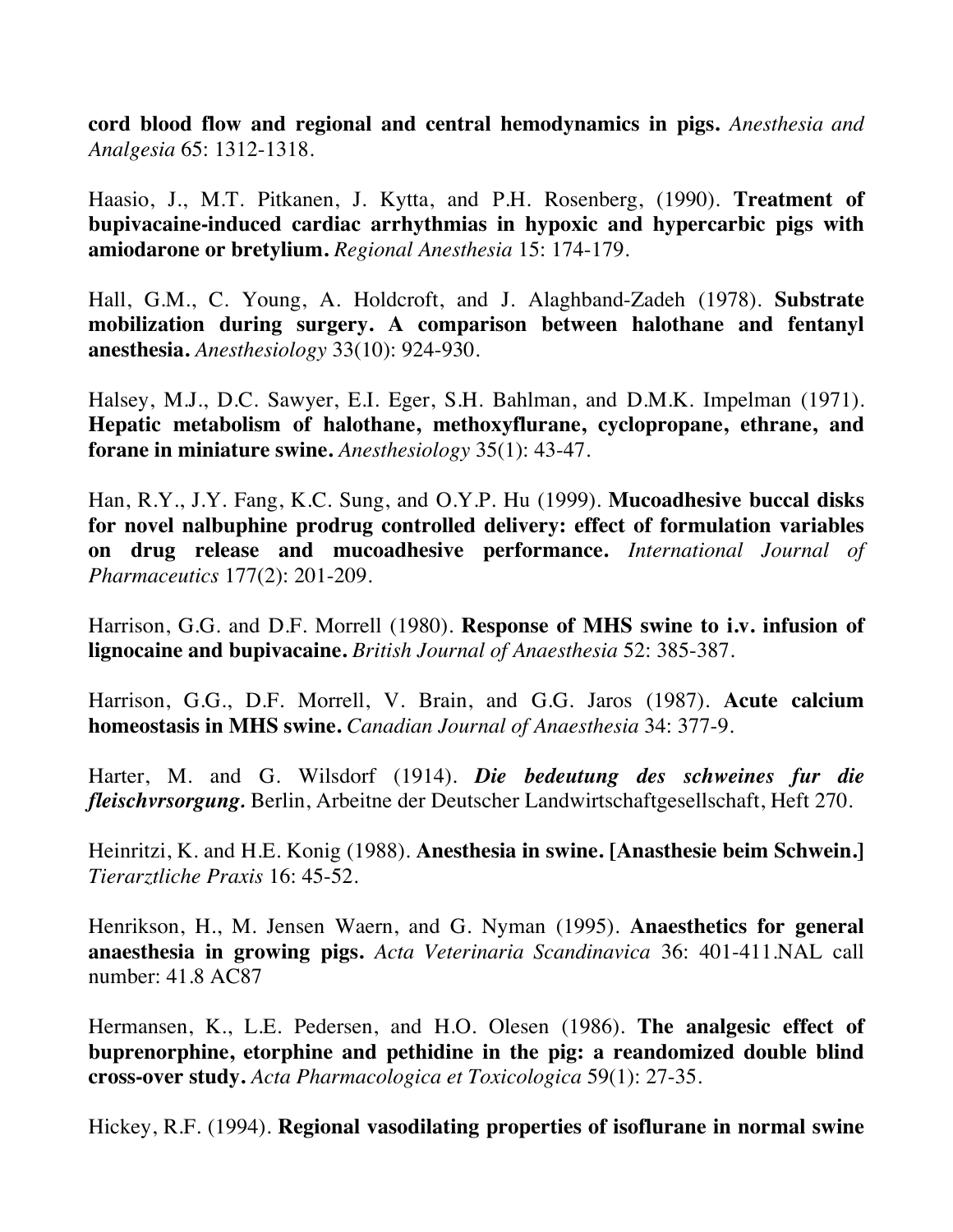**myocardium.** *Anesthesiology* 80: 574-581.

Holmes, M., R. Weiskopf, E. Eger, B.H. Johnson, and I.J. Rampil (1990). **Hepatocellular integrity in swine after prolonged desflurane (I-653) and isoflurane anesthesia: evaluation of plasma alanine aminotransferase activity.** *Anesthesia and Analgesia* 71(3): 249-253.

Holzchuh, M.P. and E. Cremonesi (1991). **Anaesthesia in pigs. Analysis of azaperone and etomidate effects separately and in associations.** *Proceedings of the 4th International Congress of Veterinary Anaesthesia*, Utrecht, The Netherlands, pp. 197- 200.

Hoyt, R.F. Jr, M.D. Hayre, K.T. Dodd, and Y.Y. Phillips (1986). **Long acting intramuscular anesthetic regimen for swine.** *Laboratory Animal Science* 36(4): 413- 416.NAL call number: 410.9 P94

Hudson, L.C. and B.A. Gilroy (1986). **Percutaneous transtracheal ventilation in swine.** *Laboratory Animal Science* 36(4): 420-424.NAL call number: 410.9 P94

Hughes, J.M., J.C. Sill, M. Pettis, and D.K. Rorie (1993). **Nitrous oxide constricts epicardial coronary arteries in pigs: evidence suggesting inhibitory effects on the endothelium.** *Anesthesia and Analgesia* 77: 232-240.

Jenkins, W.L. (1987). **Pharmacologic aspects of analgesic drugs in animals: an overview.** *Journal of the American Veterinary Association* 191(10): 1231-1240.NAL call number: 41.8 Am3

Jorgensen, J.S. and A.L. Cannedy (Nov. 1996). **Physiologic and pathophysiologic considerations for ruminant and swine anesthesia.** *The Veterinary Clinics of North America. Food Animal Practice* 12(3): 481-500.NAL call number: SF601 V535

Kamal, G.D., E.L. Dove, D.J. Tatman, and S. Puzhankara (1995). **Estimating transient physiologic responses to rapid changes in inspired anesthetic agent concentration: A new approach using mathematical models.** *Anesthesiology* 83(3A): A439

Kanazawa, H., R. Nishimura, N. Sasaki, A. Takeuchi, N. Takai, Y. Nagata, and Y. Matsushima (1995). **Determination of medetomidine, atipamezole and midazolam in pig plasma by liquid chromatography-mass spectrometry.** *Biomedical Chromatography* 9: 188-191.

Kates, R.A., A.P. Zaggy, E.A. Norfleet, and K.R. Heath (1984). **Comparative**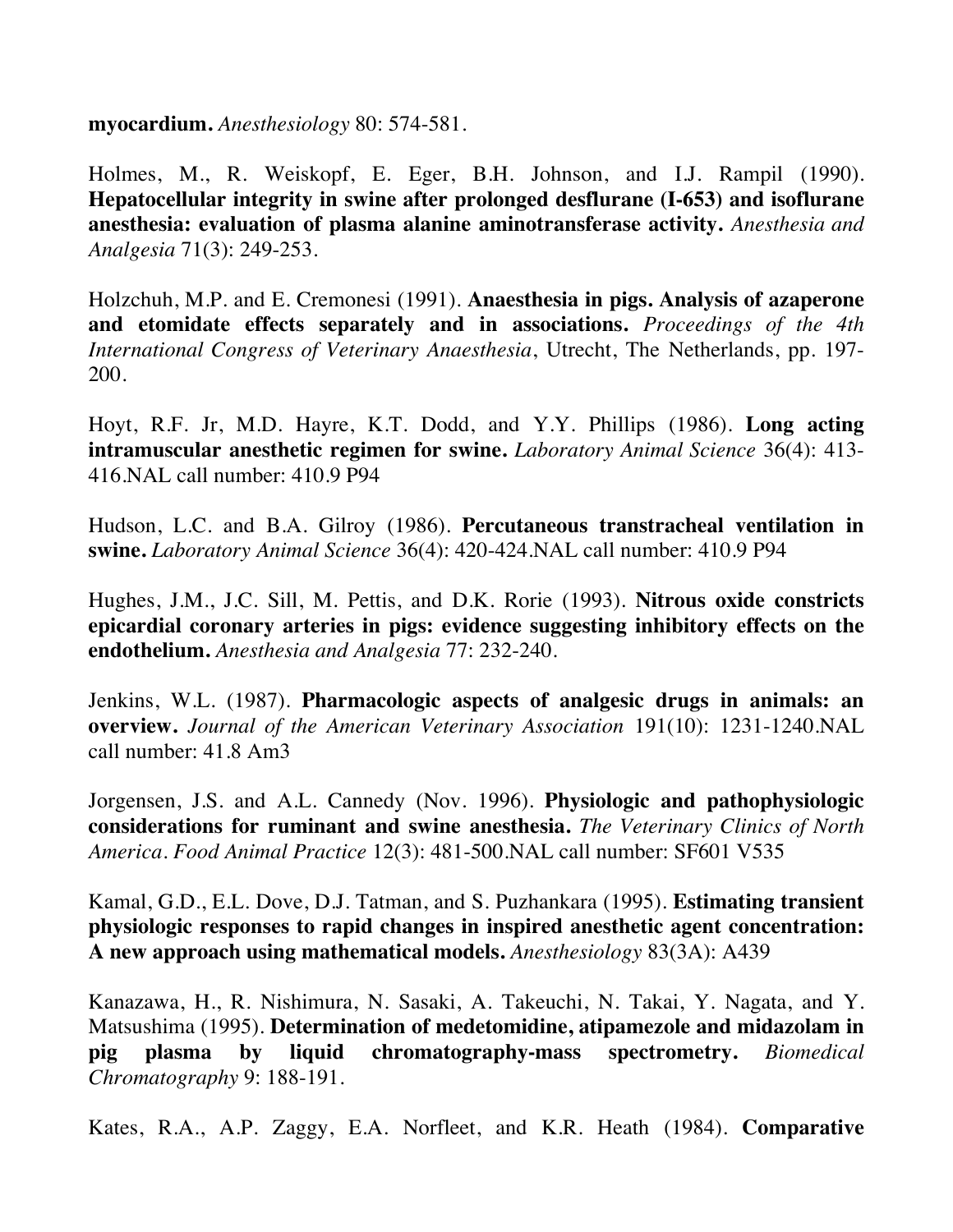**cardiovascular effects of verapamil, nifedipine, and diltiazem during halothane anesthesia in swine.** *Anesthesiology* 61(1): 10-18.

Ko, J.C.H., B.L. Williams, C.J. McGrath, C.E. Short, and E.R. Rogers (1997). **Comparison of anesthetic effects of telazol-xylazine-xylazine, telazol-xylazinebutorphanol and telazol-xylazine-azaperone combinations in swine.** *Contemporary Topics in Laboratory Animal Science* 35(5): 71-74.NAL call number: SF405.5 A23

Ko, J.C., B.L. Williams, E.R. Rogers, L.S. Pablo, W.C. McCaine, and C.J. McGrath, (1995). **Increasing xylazine dose-enhanced anesthetic properties of telazol-xylazine combination in swine.** *Laboratory Animal Science* 45: 290-294.NAL call number: 410.9 P94

Ko, J.C.H., B.L. Williams, V.L. Smith, C.J. McGrath, and J.D. Jacobson (1993). **Comparison of Telazol, Telazol-Ketamine, Telazol-Xylazine and Telazol-Ketamine-Xylazine as chemical restraint and anesthetic induction combination in swine.**  *Laboratory Animal Science* 43(5): 476-480.NAL call number: 410.9 P94

Koblin, D.D., R.B. Weiskopf, M.A. Holmes, K. Konopka, I.J. Rampil, E.I. Eger, L. Waskell. (1989). **Metabolism of I-653 and isoflurane in swine.** *Anesthesia and Analgesia* 68(2): 147-149.

Kohn, D.H., S.K. Wixson, W.J. White, and G.J. Benson (1997). *Anesthesia and Analgesia in Laboratory Animals*, Academic Press, New York, NY 426p.NAL call number: SF996.5 A54 1997

Kyle, O.C., S. Novak, and H. Bolooki (1979). **General anesthesia in pigs.** *Laboratory Animal Science* 29(1): 123-124.NAL call number: 410.9 P94

Kuipers, J.A., F. Boer, E. Olofsen, et. al. (April 1999). **Recirculatory and compartmental pharmacokinetic modeling of alfentanil in pigs: the influence of cardiac output.** *Anesthesiology* 90(4): 1146-57.

Kumar, A. and N. McCullough (1979). **General anesthesia for newborn pigs.**  *Laboratory Animal Science* 29(2): 251-252.NAL call number: 410.9 P94

Laber-Laird, K., A.C. Smith, M.M. Swindle and J. Colwell (1992). **Effects of isoflurane anesthesia on glucose clearance in Yucatan minipigs.** *Laboratory Animal Science* 42(6): 579-581.NAL call number: 410.9 P94

Lauer, S., A. Zanella, A. Kortel, J. Henke, S. Scharvogel, J. Unshelm, M. Goldberg, H.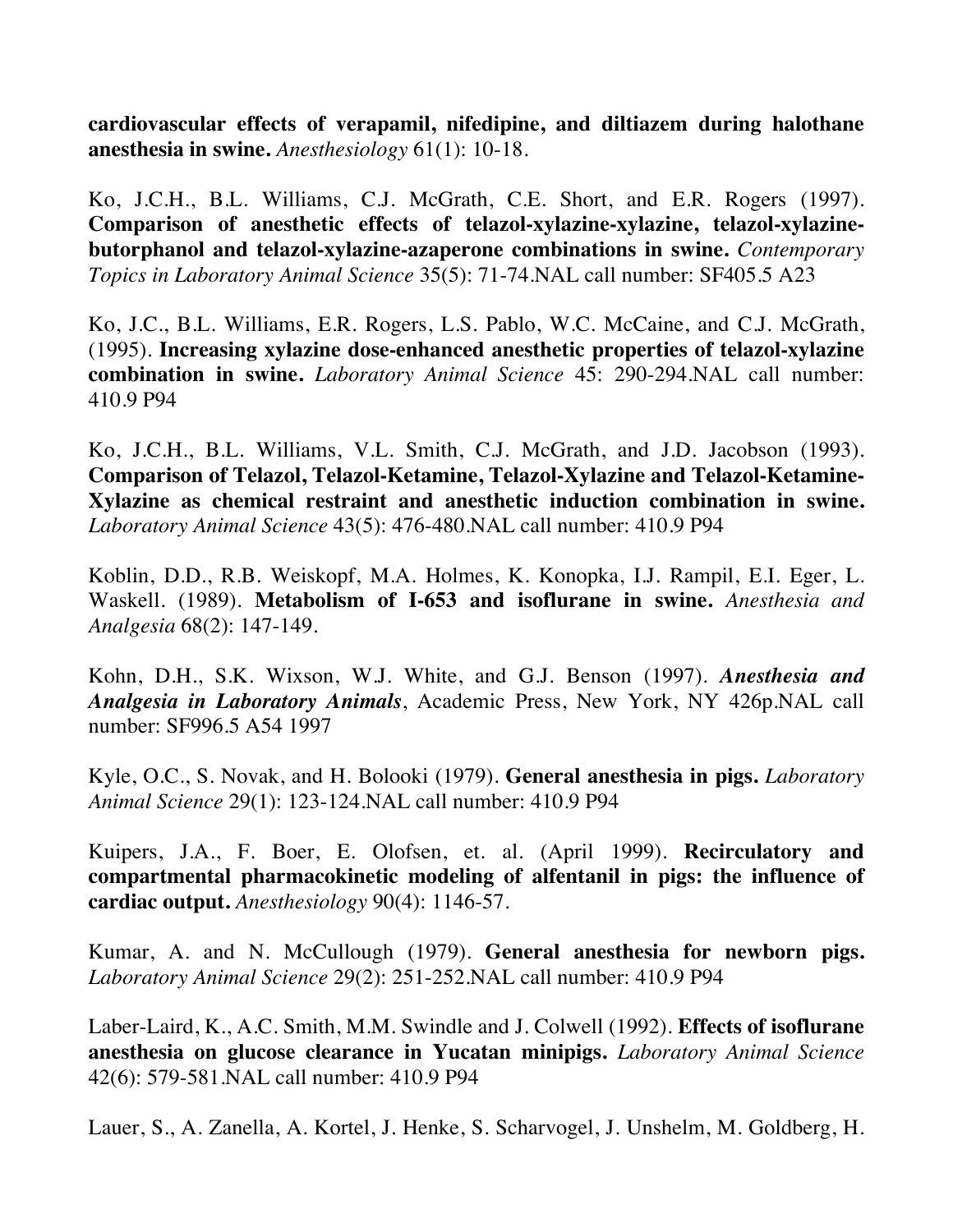Eichinger, O. Petrowicz, T. Brill, and et al. (1994). **CO2/O2 anesthesia for the castration of male piglets (preliminary results). [Die CO2/O2-Anasthesie zur Kastration von mannlichen Ferkeln (vorlaufige Ergebnisse).]** *DTW Deutsche Tierarztliche Wochenschrift* 101: 110-113.NAL call number: 41.8 D482

Loscher, W., G. Fredow, and M. Ganter (1991). **Comparison of pharmacodynamic effects of the non-competitive NMDA receptor antagonists MK-801 and ketamine in pigs.** *European Journal of Pharmacology* 192: 377-382.

Loscher, W., M. Ganter, and C.P. Fassbender (1990). **Correlation between drug and metabolite concentrations in plasma and anesthetic action of ketamine in swine.** *American Journal of Veterinary Research* 51(3): 391-398.NAL call number: 41.8 Am3A

Lundeen, G., M. Manohar, and C. Parks (1983). **Systemic distribution of blood flow in swine while awake and during 1.0 and 1.5 MAC isoflurane anesthesia with or without 50% nitrous oxide.** *Anesthesia and Analgesia* 62(5): 499-512.

Lunn, J.K., T.H. Stanley, J. Eisele, L. Webster, and A. Woodard (1979). **High dose fentanyl anesthesia for coronary artery surgery: Plasma fentanyl concentrations and influence of nitrous oxide on cardiovascular responses.** *Anesthesia and Analgesia* 58(5): 390-395.

Manohar, M. (1985). **Regional distribution of porcine brain blood flow during 50% nitrous oxide administration.** *American Journal of Veterinary Research* 46(4): 831- 835.NAL call number: 41.8 Am3A

Manohar, M. and C. Parks (1984). **Porcine regional brain and myocardial blood**  flows during halothane-0, and halothane-nitrous oxide anesthesia: Comparisons **with equipotent isoflurane anesthesia.** *American Journal of Veterinary Research* 45(3): 465-473.NAL call number: 41.8 Am3A

Manohar, M. and C. Parks (1984). **Regional distribution of brain and myocardial perfusion in swine while awake and during 1.0 and 1.5 MAC isoflurane anaesthesia produced without or with 50% nitrous oxide.** *Cardiovascular Research* 18(6): 344- 353.

McGlone, J.J. and J.M. Hellman (1988). **Local and general anesthetic effects on behavior and performance of two and seven week old castrated and uncastrated piglets.** *Journal of Animal Science* 66(12): 3049-3058.NAL call number: 49 J82

Merin, R.G., P.D. Verdouw, and J.W. deJong (1982). **Myocardial functional and**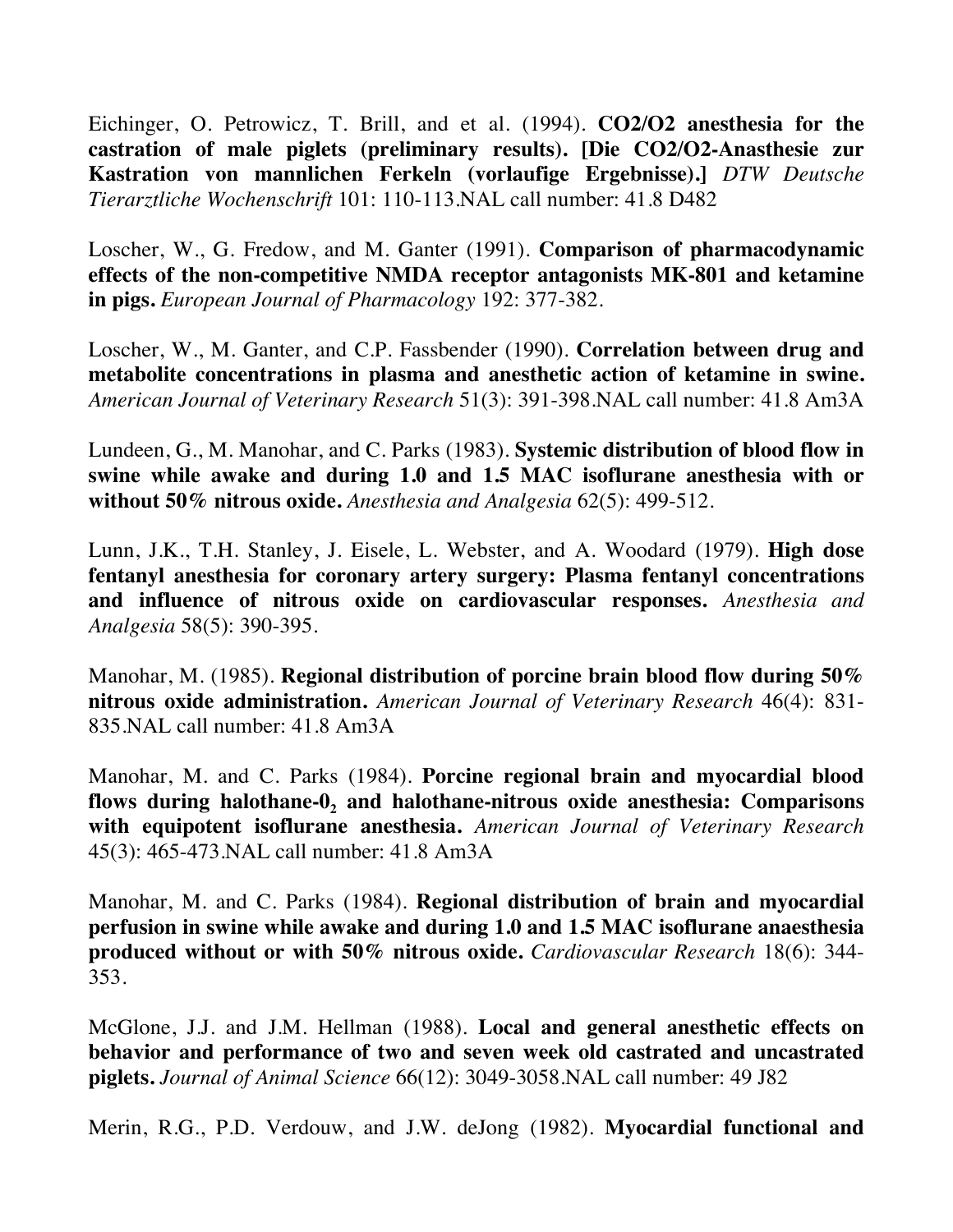**metabolic responses to ischemia in swine during halothane and fentanyl anesthesia.**  *Anesthesiology* 56(2): 84-92.

Merin, R.G., P.D. Verdouw, and J.W. deJong (1977). **Dose-dependent depression of cardiac function and metabolism by halothane in swine (***Sus scrofa***).** *Anesthesiology* 46(6): 417-423.

Mobley, D., M. Mitchell, M. Landi, and T. Halve (1994). **Comparative study on the effects of isoflurane, isoflurane with nitrous oxide, and thiamylal on percent myocardial infarct and percent area at risk in acute and chronic pigs.**  *Contemporary Topics in Laboratory Animal Science* 33(3): 63-66.NAL call number: SF405.5 A23

Modig, J. (1987). **Positive effects of ketamine v. metomidate anesthesia on cardiovascular function, oxygen delivery and survival. Studies with a porcine endotoxin model.** *Acta Chirurgica Scandinavica* 153: 7-13.

Mongan, P. D. and Peterson, R. E. (1993). **Intravenous anesthetic alterations on the spinal-sciatic evoked response in swine.** *Anesthesia and Analgesia* 77: 149-154.

Moon, P. F. and Smith, L. J. (1996). **General anesthetic techniques in swine.** *The Veterinary Clinics of North America. Food Animal Practice* 12: 663-691.NAL call number: SF601 V535

Musser, J.B., J.L. Fontana, and P.D. Mongan (March 1999). **The anesthetic and physiologic effects of an intravenous administration of a halothane lipid emulsion (5% vol/vol).** *Anesthesia and Analgesia* 88(3): 671-675.

Nagano, K., S. Gelman, D. Parks, and E.L. Bradley (1990). **Hepatic circulation and oxygen supply-uptake relationships after hepatic ischemic insult during anesthesia with volatile anesthetics and fentanyl in miniature pigs.** *Anesthesia and Analgesia* 70: 53-62.

Nishimura, R., H. Kim, S. Matsunaga, K. Hayashi, N. Sasaki, H. Tamura, and A. Takeuchi (1993). **Antagonistic effects of atipamezole and flumazenil on medetomidine-midazolam induced sedation in laboratory pigs.** *Journal of Veterinary Medical Science* 55: 789-793.NAL call number: SF604 J342

Nishimura, R., H.Y. Kim, S. Matsunaga, K. Hayashi, H. Tamura, N. Sasaki, and A. Takeuchi (1994). **Effects of medetomidine-midazolam on plasma glucose and insulin concentrations in laboratory pigs.** *Journal of Veterinary Medical Science* 56: 559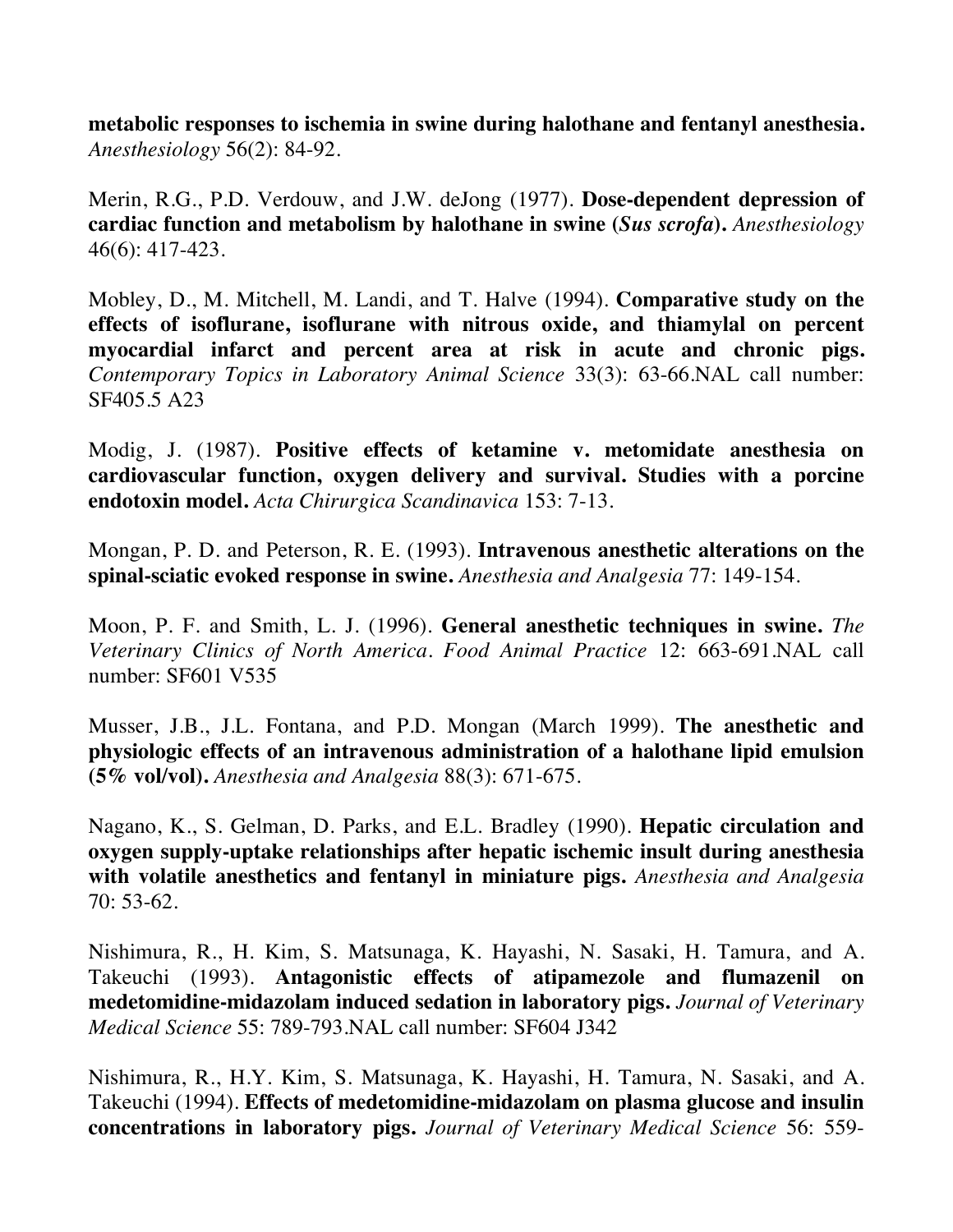561.NAL call number: SF604 J342

Nishimura, R., H.Y. Kim, S. Matsunaga, K. Hayashi, H. Tamura, N. Sasaki, and A. Takeuchi (1994). **Cardiopulmonary effects of medetomidine-midazolam and medetomidine-midazolam- atipamezole in laboratory pigs.** *Journal of Veterinary Medical Science* 56: 359-63.NAL call number: SF604 J342

Nishimura, R., H. Kim, S. Matsunaga, K. Hayashi, H. Tamura, N. Sasaki, and A. Takeuchi (1993). **Comparison of sedative and analgesic/anesthetic effects induced by medetomidine, acepromazine, azaperone, droperidol and midazolam in laboratory pigs.** *Journal of Veterinary Medical Science* 55: 687-690.NAL call number: SF604 J342

Nishimura, R., H. Kim, S. Matsunaga, K. Hayashi, H. Tamura, N. Sasaki, and A. Takeuchi (1993). **Sedative effect induced by a combination of medetomidine and midazolam in pigs.** *Journal of Veterinary Medical Science* 55: 717-722. NAL call number: SF604 J342

Nishimura, R., H. Kim, S. Matsunaga, M. Sakaguchi, N. Sasaki, H. Tamura, and A. Takeuchi (1992). **Antagonism of medetomidine sedation by atipamezole in pigs.**  *Journal of Veterinary Medical Science* 54: 1237-1240.NAL call number: SF604 J342

Nishimura, R., M. Sakaguchi, M. Mochizuki, N. Sasaki, H. Takahashi, H. Tamura, and A. Takeuchi (1992). **A balanced anesthesia with a combination of xylazine, ketamine and butorphanol and its antagonism by yohimbine in pigs**. *Journal of Veterinary Medical Science* 54: 615-620.NAL call number: SF604 J342

Nishimura, R., M. Sakaguchi, N. Sasaki, H. Tamura, and A. Takeuchi (1991). **Medetomidine-ketamine and medetomidine-butorphanol-ketamine anesthesia in pigs.** In: *Proceedings of the 4th International Congress of Veterinary Anesthesia*, L.W. Hall (ed.), pp. 177-200.

Noldge, G.F., H.J. Priebe, W. Bohle, K.J. Buttler, and K. Geiger (1991). **Effects of acute normovolemic hemodilution on splanchnic oxygenation and on hepatic histology and metabolism in anesthetized pigs.** *Anesthesiology* 74: 908-918.

Noldge, G.F., H.J. Priebe, and K. Geiger (1992). **Splanchnic hemodynamics and oxygen supply during acute normovolemic hemodilution alone and with isofluraneinduced hypotension in the anesthetized pig.** *Anesthesia and Analgesia* 75: 660-674.

Noldge, G.F.E., H.J. Priebe, K.H. Kopp, T. Pelchen, W. Riegel, and K. Geiger (1990).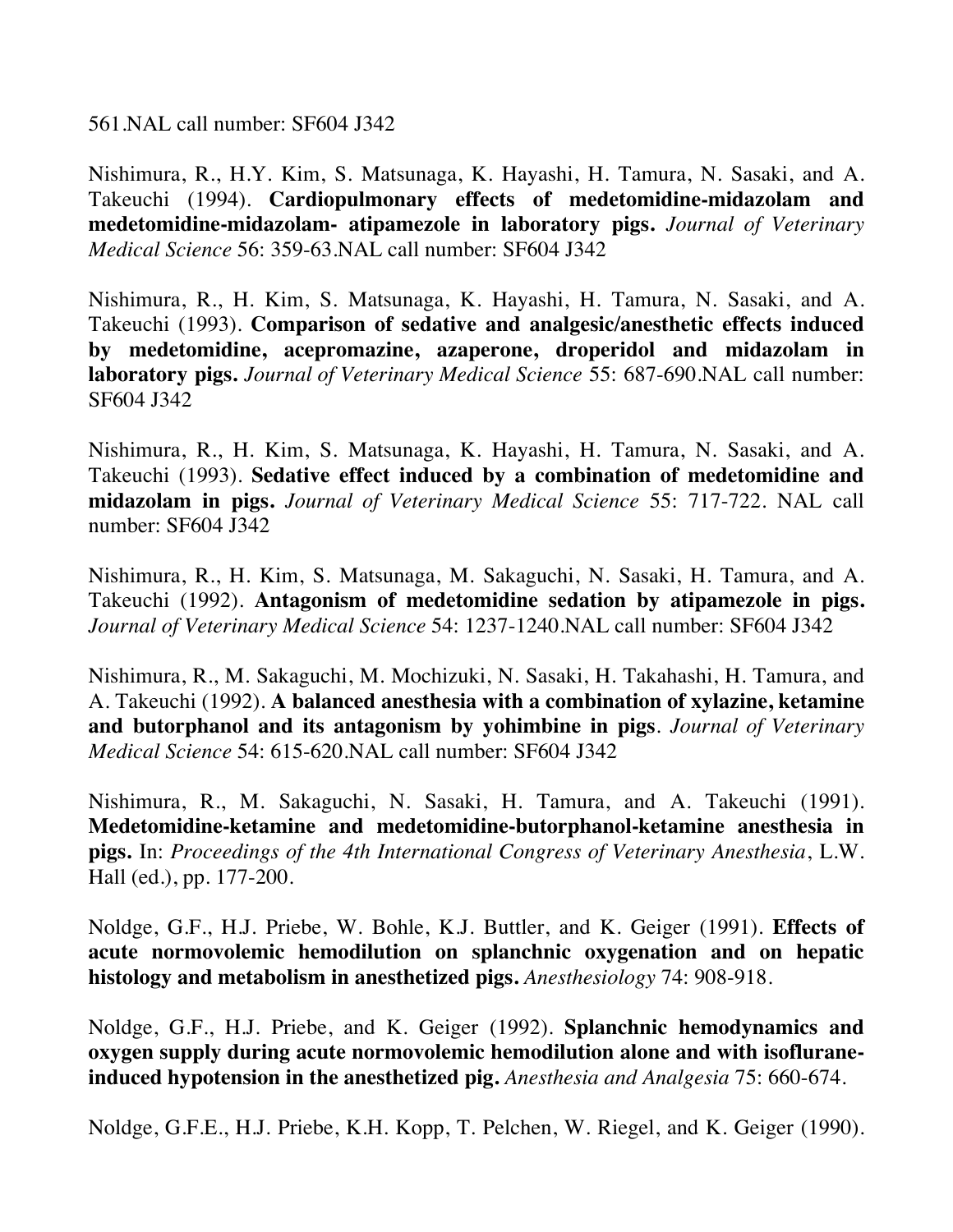**Differences in effects of isoflurane and enflurane on splanchnic oxygenation and hepatic metabolism in the pig.** *Anesthesia and Analgesia* 71: 258-267.

Nystrom, E.U., J.E. Heavner and C.W. Buffington (May 1999). **Blood pressure is maintained despite profound myocardial depression during acute bupivacaine overdose in pigs.** *Anesthesia and Analgesia* 88(5): 1143-1148.

Ochs, H.R., D.J. Greenblatt, W. Eichelkraut, C. Bakker, R. Gobel and N. Hahn. (1987). **Hepatic vs. gastrointestinal presystemic extraction of oral midazolam and flurazepam.** *The Journal of Pharmacology and Experimental Therapeutics* 243(3): 852- 856.

Otto, K.A. (Aug. 1998). **Pharmaceutical control of pain in large animals.** *Applied Animal Behaviour Science* 59(1/3): 157-169. NAL call number: QL750 A6

Pabelick, C.M., M.S. Kannan, Y.S. Prakash, D.O. Warner, and G.C. Sieck (Jan. 1999). **Halothane induces calcium release via IP3 receptor channels in airway smooth muscle.** *Biophysical Journal* 76(1, Part 2): A291.

Pabelick, C.M., Y.S. Prakash, M.S. Kannan, K.A. Jones, D.O. Warner, and G.C. Sieck (Jan. 1999). **Effect of halothane on intracellular calcium oscillations in porcine tracheal smooth muscle cells.** *American Journal of Physiology* 276(1 Part 1): L81-89.

Pender, E.S., C.V. Pollack, B.N. Woodall, and B.R. Parks (1991). **Intraosseous administration of lorazepam: Same-dose comparison with intravenous administration in the weanling pig.** *Journal of the Mississippi State Medical Association* 32(10): 365-368.

Pfenninger, E., A. Grunert, W. Muller, and W. Siegler (1984). **Buprenorphine-nitrous oxide-oxygen anesthesia in swine as an animal model.** *Zeitschrift Fur Versuchstierkunde* 26, 67-76.NAL call number: 410 Z36

Portier, D.B. and C.A. Slusser (1985). **Azaperone: a review of a new neuroleptic agent for swine.** *Veterinary Medicine* 80(3): 88-92.NAL call number: 41.8 M69

Priebe, H.J. (1989). **Isoflurane and coronary hemodynamics.** *Anesthesiology* 71(6): 960-976.

Quintin, L., D.G. Whalley, J.E. Wynands, J.E. Morin, and J. Burke (1981). **High dose fentanyl anesthesia with oxygen for aorta-coronary bypass surgery.** *Canadian Anaesthetists' Society Journal* 28(4): 314-320.

Raff, M. and G. Harrison (1989). **The screening of propofol in MHS swine.** *Anesthesia and Analgesia* 68(6): 750-751.

Ragan, H.A., M.F. Gillis (1975). **Restraint, venipuncture, endotracheal intubation and anesthesia of miniature swine.** *Laboratory Animal Science* 25(4): 409-419.NAL call number: 410.9 P94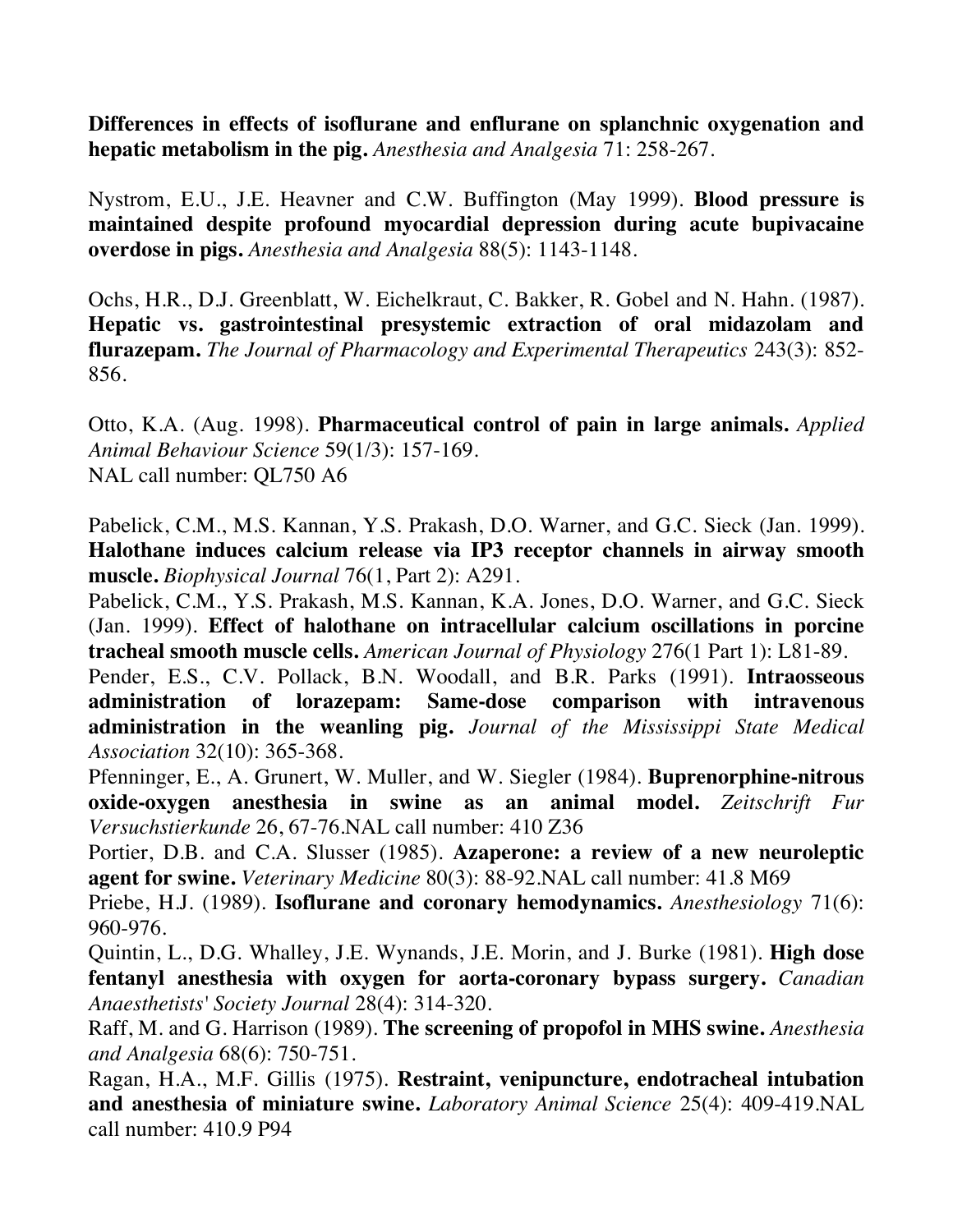Rampil, I., R. Weiskopf, J. Brown, E. Eger, B. Johnson, M. Holmes, and J. Donegan (1988). **I653 and isoflurane produce similar dose-related changes in the electroencephalogram of pigs.** *Anesthesiology* 69(3): 298-302.

Ramsey, D.E., N. Aldred, and J.M. Power (1993). **A simplified approach to the anesthesia of porcine laparoscopic surgical subjects.** *Laboratory Animal Science*  43(4): 336-337.NAL call number: 410.9 P94

Randolph, M.M. (Spring 1994). **Post-operative care and analgesia of farm animals used in biomedical research.** *Animal Welfare Information Center Newsletter* 5(1): 11- 13. Available at http://www.nal.usda.gov/awic/newsletters/v5n1.htmNAL call number: aHV4701 A952

Riebold, T.W., D.O. Goble, and D.R. Geiser (1982). *Large Animal Anesthesia: Principles and Techniques*, 2nd ed., Ames, IA: Iowa State University Press, 304p.NAL call number: SF914 R53 1995

Riebold, T.W. and J.C. Thurmon (1986). **Anesthesia in swine.** In: *Swine in Biomedical Research*, M.E. Tumbleson (ed.), Vol. 1, NY: Plenum Press, p. 243-254.NAL call number: RB125.C68 1985

Riesgo Benito, M. J., J. Elizaga, M.J. Gomez Nebreda, M. Galinanes, J. Penas, and D. Garcia Dorado (1985). **Anesthesia in swine for experimental surgery. Ligation of the anterior descending coronary artery. [Anestesia en cerdos para cirugia experimental. Ligadura de la arteria coronaria descendente anterior.]** *Revista Espanola de Anestesiologia Y Reanimacion* 32: 208-209.

Riou, B., A. Rimailho, M. Galliot, R. Bourdon, and Y. Huet (1988). **Protective cardiovascular effects of diazepam in experimental acute chloroquine poisoning.**  *Intensive Care Medicine,* 14(6): 610-616.

Roberts, S.L., M. Gilbert, and J.H. Tinker (1987). **Isoflurane has a greater margin of safety than halothane in swine with and without major surgery or critical coronary stenosis.** *Anesthesia and Analgesia* 66(6): 485-491.

Rogers, G.P., D.M. Cromeens, S.T. Minor, and M.M. Swindle (1988). **Bretylium and diltiazem in porcine cardiac procedures.** *Journal of Investigative Surgery* 1(4): 321- 326.

Rosenberg, H. (1988). **Management of patients in whom trismus occurs following succinylcholine.** *Anesthesiology* 68(4): 653-654.

Sager, M. (1993). **Pain prevention and pain treatment in small and large domestic animals. [Schmerzprophylaxe und Schmerztherapie bei kleinen und grossen Haustieren.]** *Tierarztliche Praxis* 21: 87-94

Sakaguchi, M., R. Nishimura, N. Sasaki, T. Ishiguro, H. Tamura, and A.Takeuchi (1996). **Anesthesia induced in pigs by use of a combination of medetomidine, butorphanol, and ketamine and its reversal by administration of atipamezole.**  *American Journal of Veterinary Research* 57: 529-534.NAL call number: 41.8 Am3A

Sakaguchi, M., R. Nishimura, N. Sasaki, T. Ishiguro, H. Tamura, and A. Takeuchi (1993). **Cardiopulmonary effects of a combination of medetomidine and**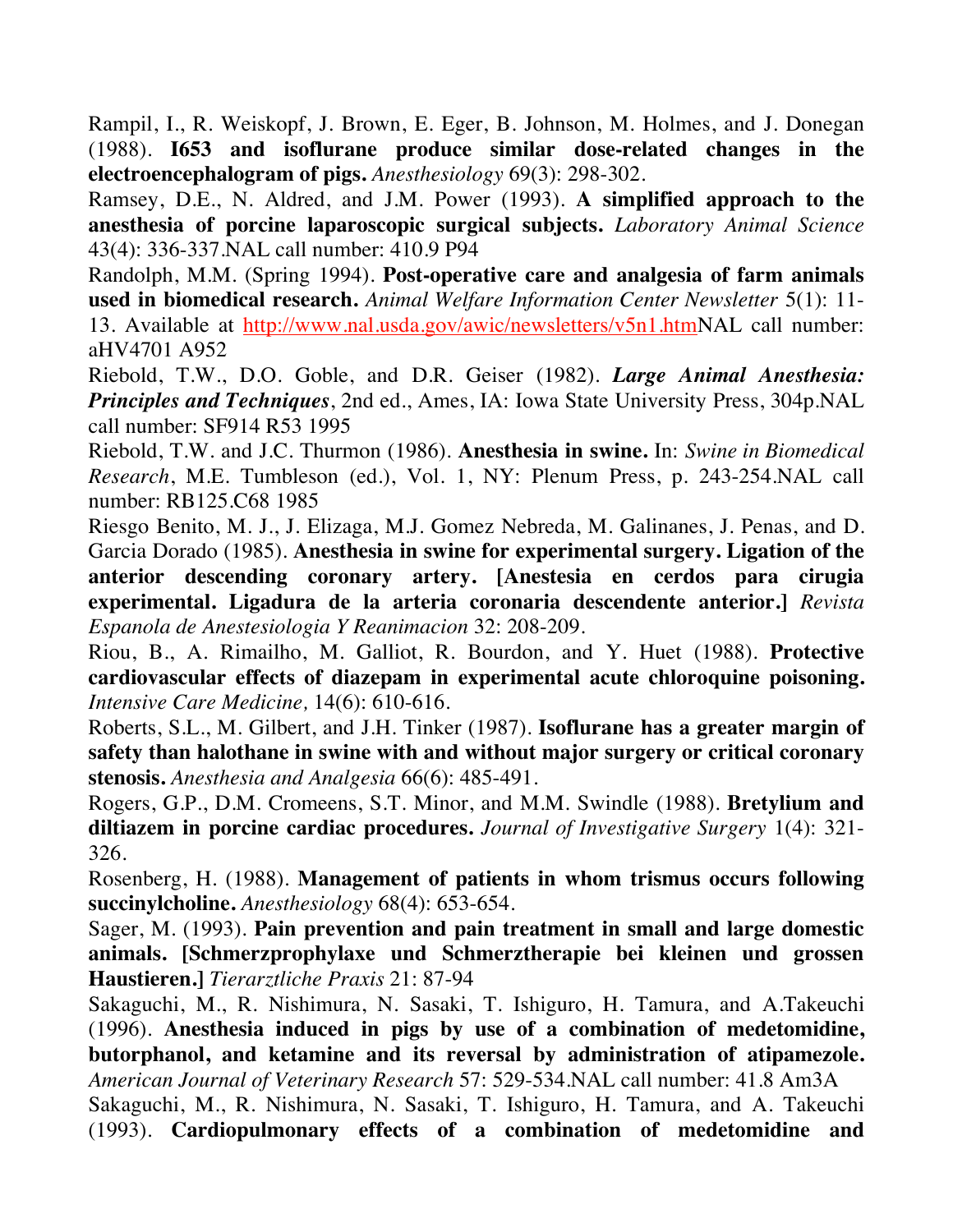**butorphanol in atropinized pigs.** *Journal of Veterinary Medical Science* 55: 497- 499.NAL call number: SF604 J342

Sakaguchi, M., R. Nishimura, N. Sasaki, T. Ishiguro, H. Tamura, and A. Takeuchi (1995).**Chemical restraint by medetomidine-ketamine and its cardiopulmonary effects in pigs.** *Zentralblatt fur Veterinarmedizin A* 42: 293-299.NAL call number: 41.8 Z5

Sakaguchi, M., R. Nishimura, N. Sasaki, T. Ishiguro, H. Tamura, and A. Takeuchi (1992). **Enhancing effect of butorphanol on medetomidine-induced sedation in pigs.**  *Journal of Veterinary Medical Science* 54: 1183-1185.NAL call number: SF604 J342

Sakaguchi, M., R. Nishimura, N. Sasaki, T. Ishiguro, H. Tamura, and A. Takeuchi (1992). **Sedative effects of medetomidine in pigs.** *Journal of Veterinary Medical Science* 54: 643-647.NAL call number: SF604 J342

Schieber, R.A., A. Namnoum, A. Sugden, G.K. Shiu, R. Orr, and D. Cook (1986). **Hemodynamic effects of isoflurane in the newborn piglet: comparison with halothane.** *Anesthesia and Analgesia* 65(6): 633-638.

Schleman, M., N. Gootman, and P.M. Gootman (1979). **Cardiovascular and respiratory responses to right atrial injections of phenyl diguanide in pentobarbital-anesthetized newborn piglets.** *Pediatric Research* 13(11): 1271-1274.

Schumann, R.E., M.M. Swindle, B.J. Knick, C.L. Case, and P.C. Gillette (1994). **High dose narcotic anesthesia using sufentanil in swine for cardiac catheterization and electrophysiologic studies.** *Journal of Investigative Surgery* 7(3): 243-248.

Schumann, R.E., M. Harold, P.C. Gillette, M.M. Swindle, and C.H. Gaymes (1993). **Prophylactic treatment of swine with bretylium for experimental cardiac catheterization.** *Laboratory Animal Science* 43(3): 244-246.NAL call number: 410.9 P94

Schwilden, H. and H. Stoeckel (1990). **Effective therapeutic infusions produced by closed-loop feedback control of methohexital administration during total intravenous anaesthesia with fentanyl.** *Anaesthesiology* 73: 225-229.

Segal, B.S., J.G. Inman, and I.R. Moss (1991).**Occlusion pressure response to inspiratory flow-resistive loading in anesthetized swine.** *Journal of Applied Physiology* 71: 1774-1779.

Sellke, F.W., K.W. Park, and E. Lowenstein (March 1999). **Vascular effects of isoflurane: no inconsistency between data [letter].** *Anesthesiology* 90(3): 919-920.

Shawley, R.V. (Spring 1994). **Large animal anesthesia.** *Animal Welfare Information Center Newsletter* 5(1): 8-10. Available at http://www.nal.usda.gov/awic/newsletters/v5n1.htmNAL call number: aHV4701 A952

Short, C.E. (1987). **Inhalant anesthetics.** In: *Principles and Practice of Veterinary Anesthesia*, Baltimore, MD: Williams and Wilkins, pp. 70-90.NAL: SF914 P74

Short, L.H., R.E. Peterson, and P.D. Mongan (1993). **Physiologic and anesthetic alterations on spinal-sciatic evoked responses in swine.** *Anesthesia and Analgesia* 76: 259-65.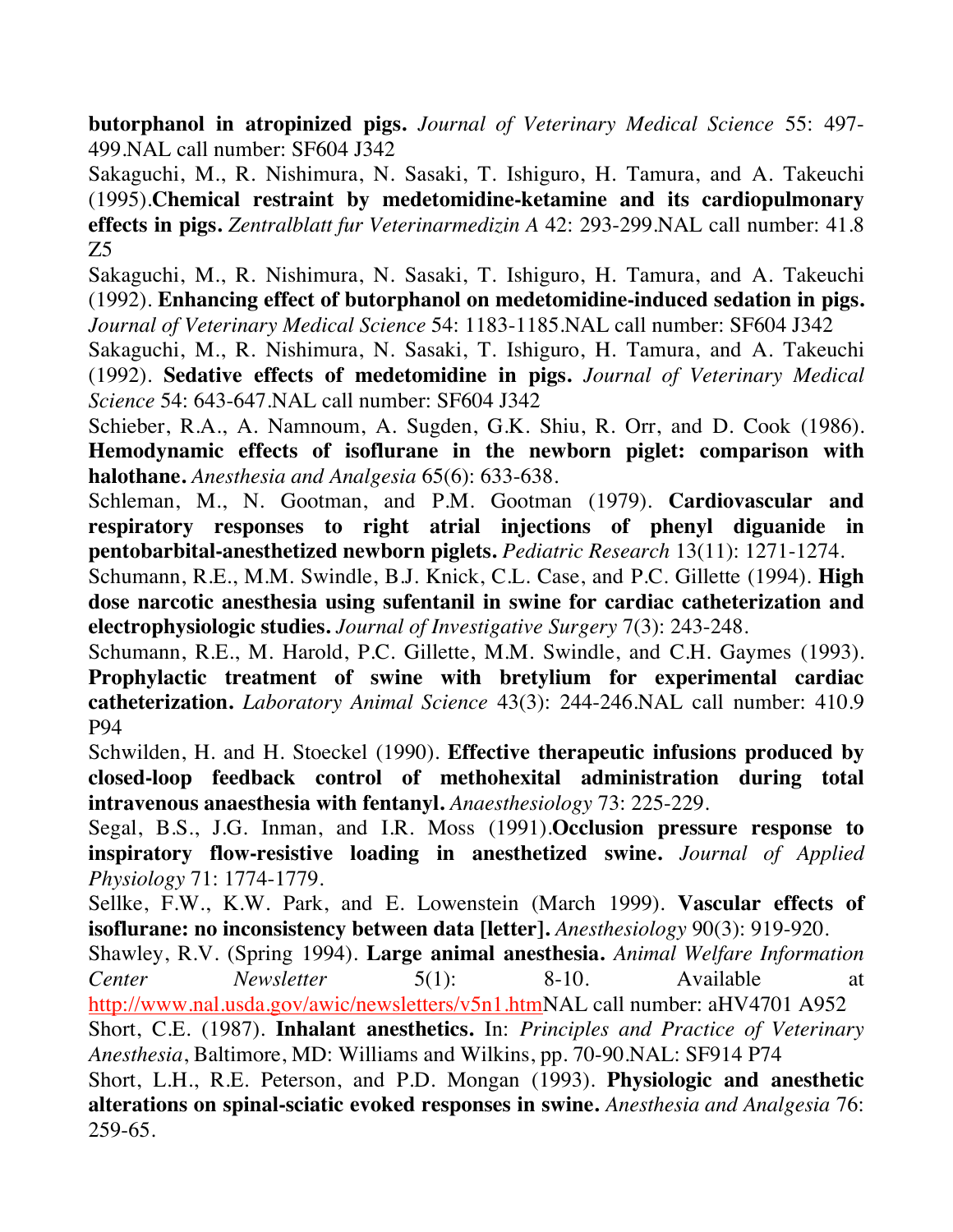Silverman, J. and W.W. Muir III (1993). **A review of lab animal anesthesia with chloral hydrate and chloralose.** *Laboratory Animal Science* 43(3): 210-216.NAL call number: 410.9 P94

Skarda, R.T. (1986). **Techniques of local analgesia in ruminants and swine.**  *Veterinary Clinics of North America. Food Animal Practice* 2: 621-663.NAL call number: SF601 V535

Skarda, R. (1987). **Local and regional analgesia.** In: *Principles and Practice of Veterinary Anesthesia* C.E. Short (ed.), Baltimore, MD: Williams and Wilkins, pp. 91- 133.NAL call number: SF914 P74

Skarda, R.T. (1996). **Local and regional anesthesia in ruminants and swine.**  *Veterinary Clinics of North America. Food Animal Practice* 12: 579-626.NAL call number: SF601 V535

Slogoff, S. and A.S. Keats (1989). **Randomized trial of primary anesthetic agents on outcome of coronary artery bypass operations.** *Anesthesiology* 70(2): 179-188.

Smith, A.C., W. Ehler, and M.M. Swindle (1997). **Anesthesia and analgesia in swine.** In: *Anesthesia and Analgesia in Laboratory Animals*, D.H. Kohn, S.K. Wixson, W.J. White, and G.J. Benson (eds.), NY: Academic Press, pp. 313-366.NAL call number: SF996.5 A54 1997

Smith, A.C. and M.M. Swindle (1994). *Research Animal Anesthesia, Analgesia and Surgery*, Greenbelt, MD., SCAW, 170p.NAL call number: SF914 R49 1994

Smith, A.C., J.L. Zellner, F.G. Spinale, and M.M. Swindle (1991). **Sedative and cardiovascular effects of midazolam in swine.** *Laboratory Animal Science* 41(2): 157- 161.NAL call number: 410.9 P94

Softeland, E., T. Framstad, T. Thorsen, and H. Holmsen (1995). **Evaluation of thiopentone-midazolam-fentanyl anaesthesia in pigs.** *Laboratory Animals* 29, 269- 75.NAL call number: QL55.A1L3

Softeland, E., T. Hillestad, T. Framstad, T. Thorsen, and H. Holmsen (1995). **A transport and monitoring unit for piglets under general anaesthesia.** *Laboratory Animals* 29: 282-285.NAL call number: QL55.A1L3

Steffey, E.P. and E.I. Eger (1985). **Nitrous oxide in veterinary practice and animal research.** In: *Nitrous Oxide*, New York, NY, Elseiver, pp. 305-312, ISBN: 0-444- 00860-8.

Stevens, W.C., E.I. Eger, A. White, M.J. Halsey, W. Munger, R.D. Gibbons, W. Dolan, and R. Sharge (1975). **Comparative toxicities of halothane, isoflurane, and diethyl ether at subanesthetic concentrations in laboratory animals.** *Anesthesiology* 42(4): 408-419.

Stromskag, K.E., J. Pillgram Larsen, F. Reiestad, and P.A. Steen (1990). **Hemodynamic effects of interpleural analgesia in pigs.** *Acta Anaesthesiolgica Scandinavica* 34: 342- 345.

Stump, K.C., L.R. Pennington, J.F. Burdick, T. Hoshino, and M.M. Swindle (1986). **Practical anesthesia for orthotopic liver transplantation in swine.** In: *Proceedings of*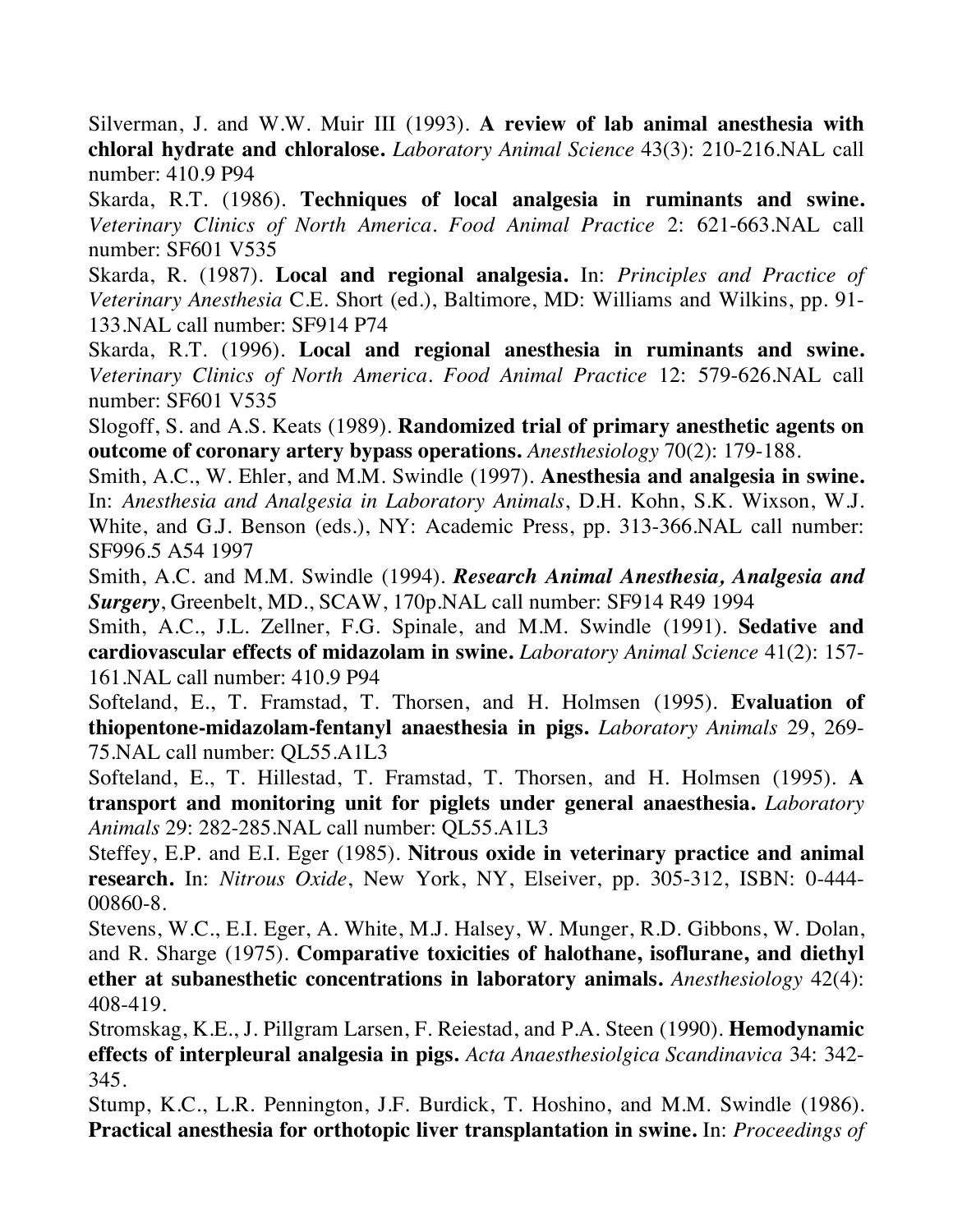*the 2nd annual meeting of the Academy of Surgical Research,* Powers, D.L. (ed.) Clemson, SC: Clemson University Press, pp. 10-12.

Svendsen, P. and A.M. Carter (1989). **Blood gas tensions, acid-base status and cardiovascular function in miniature swine anaesthetized with halothane and methoxyflurane or intravenous metomidate hydrochloride.** *Pharmacology and Toxicology* 64(1): 88-93.

Swindle, M.M. (1998). **Anesthesia and analgesia.** In: *Surgery, Anesthesia and Experimental Techniques in Swine*, Ames, IA: Iowa State University Press, pp. 33-64. NAL call number: RD29.5.S94S944 1998

Swindle, M.M. (1991). **Anesthetic and perioperative techniques in swine.** *Charles River Digest* 9: 1.NAL call number: 442.8 C38

Swindle, M.M. (1994). **Anesthetic and perioperative techniques in swine: An update.** *Charles River Technical Bulletin* 12(1): 1-4.NAL call number: QL55 C53

Swindle, M.M., R.E. Schumann, W.S. Johnson, B. Knick, A.C. Smith, B.A. Carabello, M. Zile, C.L. Case, and P.C. Gillette (1993). **High dose narcotic anesthesia using sufentanyl in swine and dogs.** In: *Proceedings of the 4th International Conference of Veterinary Anesthesia*, L.W. Hall (ed.), Utrecht, NTH: *Journal of Veterinary Anesthesia (Special Supplement)*: 273-276.

Swindle, M.M. and A.C. Smith (1994). **Swine: Anesthesia and analgesia.** In: *Research Animal Anesthesia, Analgesia and Surgery*, A.C. Smith and M.M. Swindle (eds.), Greenbelt, MD., SCAW, pp. 107-110.NAL call number: SF914 R49 1994

Swindle, M.M., D.B. Wiest, A.C. Smith, S.S. Garner, C.C. Case, R.P. Thompson, D.A. Fyfe, and P.C. Gillette (1996). **Fetal surgical protocols in Yucatan miniature swine.**  *Laboratory Animal Science* 46(1): 90-95.NAL call number: 410.9 P94

Taga, K., S. Fukuda, N. Nishimura, A. Tsukui, M. Morioka, and K. Shimoji (1990). **Effects of thiopental, pentobarbital, and ketamine on endothelin-induced constriction of porcine cerebral arteries.** *Anesthesiology* 72: 939-941.

Tendillo, F.J., A. Mascias, M. Santos, I.A. Segura, F. San Roman, and J.L. Castillo Olivares (1996). **Cardiopulmonary and analgesic effects of xylazine, detomidine, medetomidine, and the antagonist atipamezole in isoflurane-anesthetized swine.**  *Laboratory Animal Science* 46: 215-219.NAL call number: 410.9 P94

Tendillo, F.J., A.M. Pera, A. Mascias, M. Santos, I.A. Gomez de Segura, F. San Roman, and J.L. Castillo Olivares (1995). **Cardiopulmonary and analgesic effects of epidural lidocaine, alfentanil, and xylazine in pigs anesthetized with isoflurane.** *Veterinary Surgery* 24: 73-77.NAL call number: SF911 V43

Tendillo, F.J., A. Mascias, M. Santos, I.A. de Segura, and J.L. Castillo Olivares (1996). **Cardiorespiratory and analgesic effects of continuous infusion of propofol in swine as experimental animals. [Efectos cardiorrespiratorios y analgesicos de la infusion continua de propofol en el cerdo como animal de experimentacion.]** *Revista Espanola de Anestesiologia Y Reanimacion* 43: 126-9.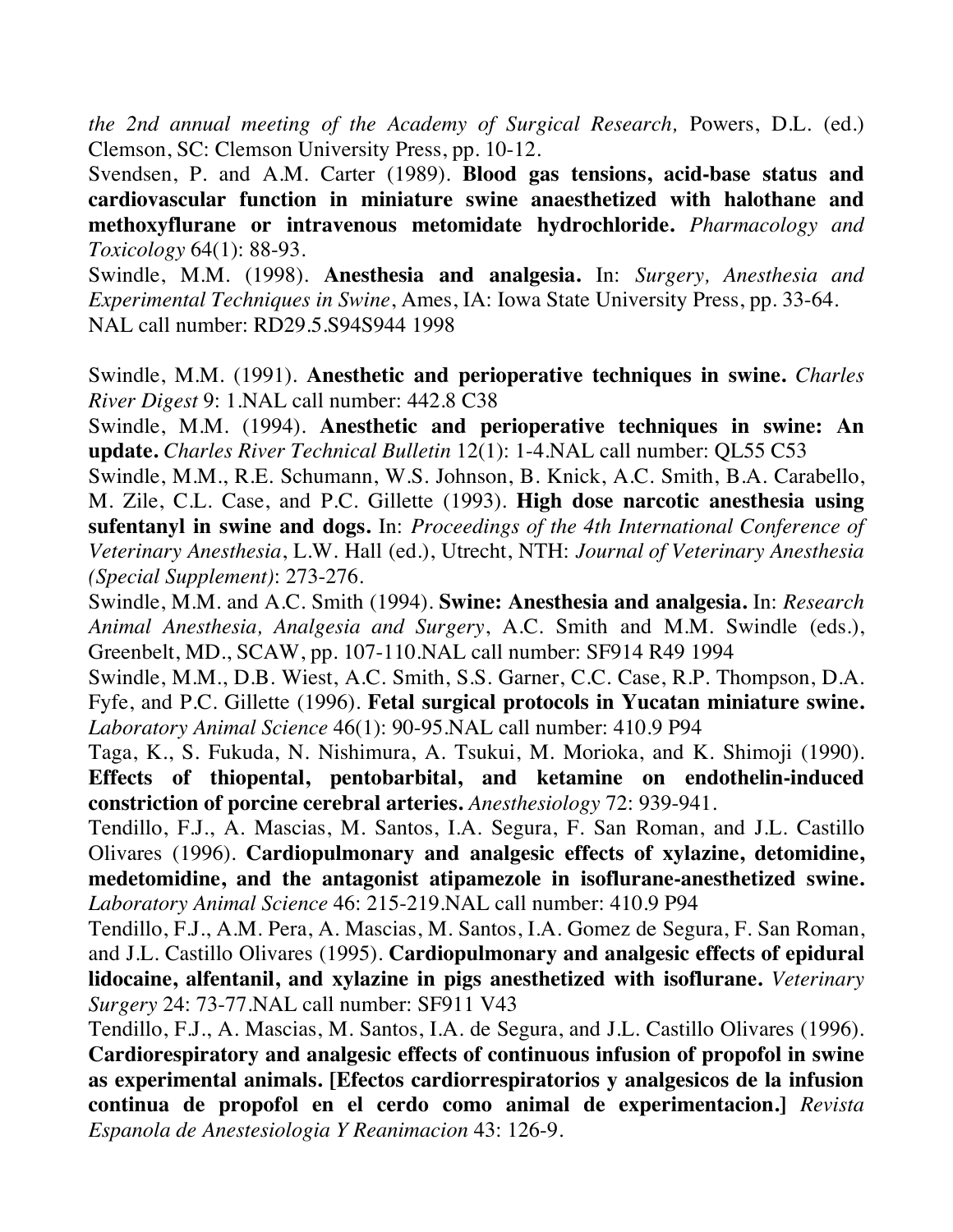Thurmon, J.C. and G.J. Benson (1987). **Special anesthesia considerations of swine.** In: *Principles and Practice of Veterinary Anesthesia*, Baltimore, MD: Williams and Wilkins, pp. 308-322.NAL call number: SF914 P74

Thurmon, J.C., W.J. Tranquilli, and G.J. Benson (1996). *Lumb and Jones' Veterinary Anesthesia*, 3rd ed., Williams and Wilkins, Baltimore, MD, 928p.NAL call number: SF914 L82 1996

Thurmon, J.C. and G.J. Benson (1987). **Pharmacologic consideration in selection of anesthetics for animals.** *Journal of the American Veterinary Medical Association*191(10): 1245-1251.NAL call number: 41.8 Am3

Thurmon, J.C., G.J. Benson and W.J. Tranquilli, and W.A. Olson (1988). **The anesthetic and analgesic effects of telazol and xylazine in pigs: evaluating clinical trials.** *Veterinary Medicine* 83(8): 841-845.NAL call number: 41.8 M69

Thurmon, J.C. and W.J. Tranquilli (1986). **Anesthesia for cardiovascular research.** In: *Swine in Cardiovascular Research*, H.C. Stanton and H.J. Mersmann (eds.), Vol. 1, Boca Raton, FL: CRC Press, pp. 39-59.NAL call number: RC669 S87

Thurmon, J.C., W.J. Tranquilli, and G.J. Benson (1986). **Cardiopulmonary responses of swine to intravenous infusion of guaifenesin, ketamine, and xylazine.** *American Journal of Veterinary Research* 47: 2138-2140.NAL call number: 41.8 Am3A

Thurmon, J.C., W.J. Tranquilli, and G.J. Benson (1996). **Perioperative Pain and Distress** In: *Lumb and Jones' Veterinary Anesthesia*. Williams and Wilkins, Baltimore, MD, pp. 40-60, ISBN: 0-683-08238-8.NAL call number: SF914 L82 1996

Tranquilli, W.J., J.C. Thurmon, and G.J. Benson (1985). **Anesthetic potency of nitrous oxide in young swine (***Sus scrofa***).** *American Journal of Veterinary Research* 46(1): 58-60.NAL call number: 41.8 Am3A

Tranquilli, W., J. Thurmon, and G. Benson (1986). **Halothane-cathechalomine arrhythmias in swine** *(Sus scrofa***).** *American Journal of Veterinary Research* 47(10): 2134-2137.NAL call number: 41.8 Am3A

Tranquilli, W.J., J.C. Thurmon, and G.J. Benson (1983). **Organ blood flow and distribution of cardiac output in hypocapnia ketamine-anesthetized swine.**  *American Journal of Veterinary Research* 44(8): 1578-1582.NAL call number: 41.8 Am3A

Tranquilli, W.J., J.C. Thurmon, G.J. Benson, and E.P. Steffey (1988). **Determination of halothane MAC in swine.** *Anesthesia and Analgesia* 67(6): 597-598.

Tranquilli, W.J., J.C. Thurmon, G.J. Benson, and E.P. Steffey (1983). **Halothane potency in pigs (***Sus scrofa***).** *American Journal of Veterinary Research* 44(6): 1106- 1107.NAL call number: 41.8 Am3A

Trim, C.M. and G.A. Gilroy (1985). **Cardiopulmonary effects of a xylazine and ketamine combination in pigs.** *Research in Veterinary Science* 38(1): 30-34.NAL call number: 41.8 R312

Trudeau, V.L., J.C. Meijer, D.F.M. van de Wiel, and M.M. Bevers (1988). **Effects of morphine and naloxone on plasma levels of LH, FSH, prolactin and growth**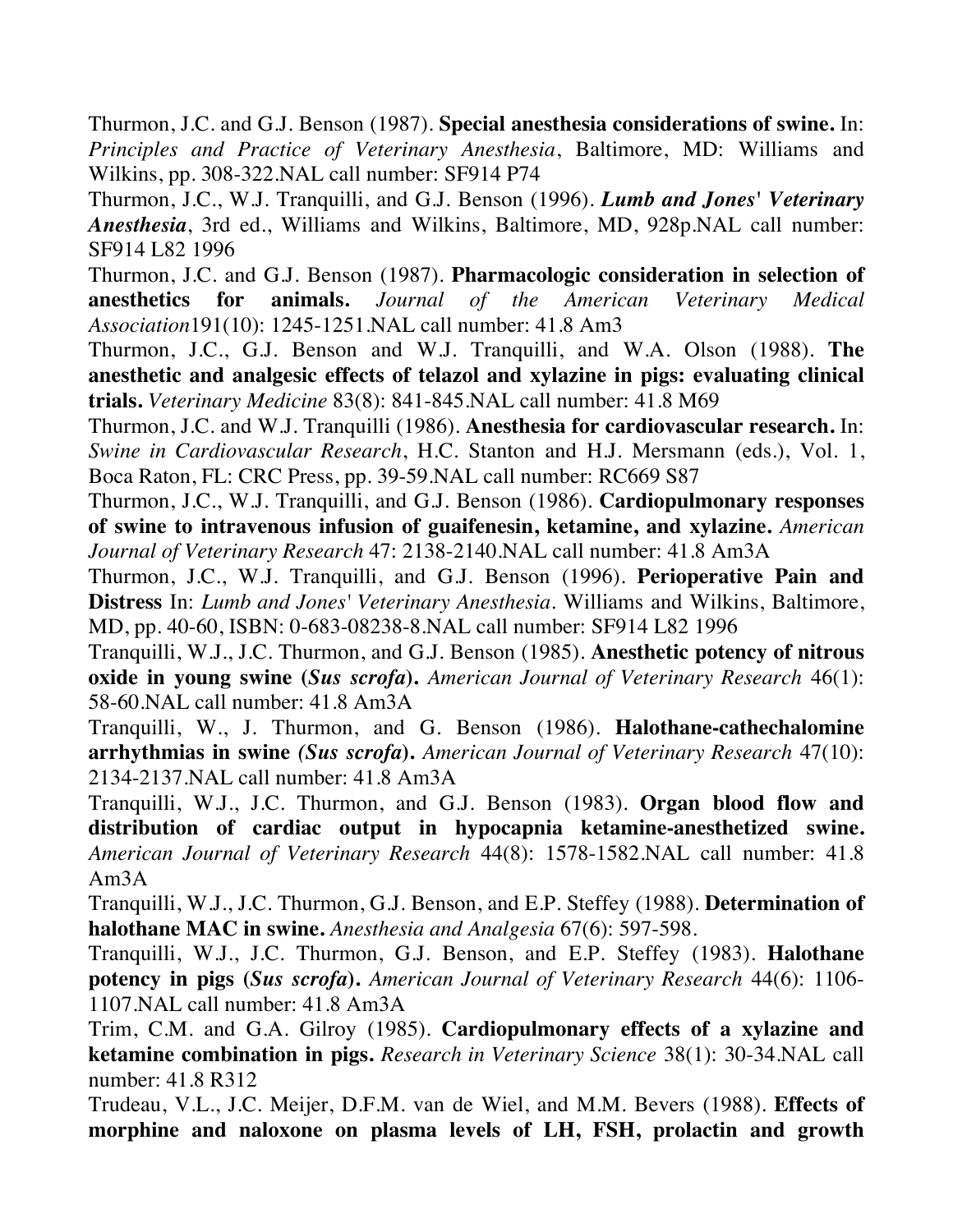**hormone in the miniature male pig.** *Journal of Endocrinology* 119(3): 501-508.

Tuman, K. J., R.J. McCarthy, B.D. Spiess, M. DaValle, R. Dabir, and A.D. Ivankovich (1989). **Does choice of anesthetic agent significantly affect outcome after coronary artery surgery?** *Anesthesiology* 70(2): 189-198.

Vainio, O.M., B.C. Bloor, and C. Kim (1992). **Cardiovascular effects of a ketaminemedetomidine combination that produces deep sedation in Yucatan mini swine.** *Laboratory Animal Science* 42(6): 582-588.NAL call number: 410.9 P94

Waldmann, V., K.H. Otto, and W. Bollwahn (1994). **Piglet castration--pain sensation and pain elimination. [Ferkelkastration--Schmerzempfindung und Schmerzausschaltung.]** *DTW Deutsche Tierarztliche Wochenschrift* 101: 105-109.NAL call number: 41.8 D482

Wedel, D., P. Iaizzo, and J. Milde (1991). **Desflurane is a trigger of malignant hyperthermia in susceptible swine.** *Anesthesiology* 74(3): 508-512.

Weiskopf, R.B. and M.S. Bogetz (1984). **Minimum alveolar concentration (MAC) of halothanae and nitrous oxide in swine.** *Anesthesia and Analgesia* 63: 529.

Weiskopf, R.B., M.S. Bogetz, M.F. Roizen, and I.A. Reid (1984). **Cardiovascular and metabolic sequelae of inducing anesthesia with ketamine or thiopental in hypovolemic swine.,** *Anesthesiology* 60(3): 214-219.

Weiskopf, R., E. Eger, M. Holmes, I.J. Rampil, B. Johnson, J.G. Brown, N. Yasuda, and A.G. Targ (1989). **Epinephrine-induced premature ventricular contractions and changes in arterial blood pressure and heart rate during I-653, isoflurane and halothane anesthesia in swine.** *Anesthesiology* 70(2): 293-298.

Weiskopf, R., E. Eger, M. Holmes, N. Yasuda, B.H. Johnson, and A.G. Targ (1990). **Cardiovascular actions of common anesthetic adjuvants during desflurane (I-653) and isoflurane anesthesia in swine.** *Anesthesia and Analgesia* 71(2): 144-148.

Weiskopf, R., M. Holmes, E. Eger, B.H. Johnson, I.J. Rampil, and J.G. Brown (1988). **Cardiovascular effects of I653 in swine.** *Anesthesiology* 69(3): 303-309.

Weiskopf, R.B., M.A. Holmes, E.I. Eger II, N. Yasuda, I.J. Rampil, B.H. Johnson, A.G. Targ, I.A. Reid, and L.C. Keil (1992). **Use of swine in the study of anesthetics.** In: *Swine as Models in Biomedical Research*. M.M. Swindle (ed.), Ames, IA: Iowa State University Press, pp. 96-117.NAL call number: RB125.S79 1992

Weiskopf, R., M. Holmes, I. Rampil, B.H. Johnson, N. Yasuda, A.G. Targ, and E.I. Eger (1989). **Cardiovascular safety and actions of high concentrations of I-653 and isoflurane in swine.** *Anesthesiology* 70(5): 793-798.

Whelan, G. and Flecknell, P.A. (1992). **The assessment of depth of anaesthesia in animals and man.** *Laboratory Animals* 26: 153-162.NAL call number: QL55.A1L3

Williams, L.L. (1992). **The Vietnamese pot-bellied pig: Anesthetic friend or foe?** *Symposium of the American College of Veterinary Surgery*.

Wilson, L.E., D.J. Hatch, and K. Rehder (1993). **Mechanisms of the relaxant action of ketamine on isolated porcine trachealis muscle.** *British Journal of Anaesthesia* 71: 544-550.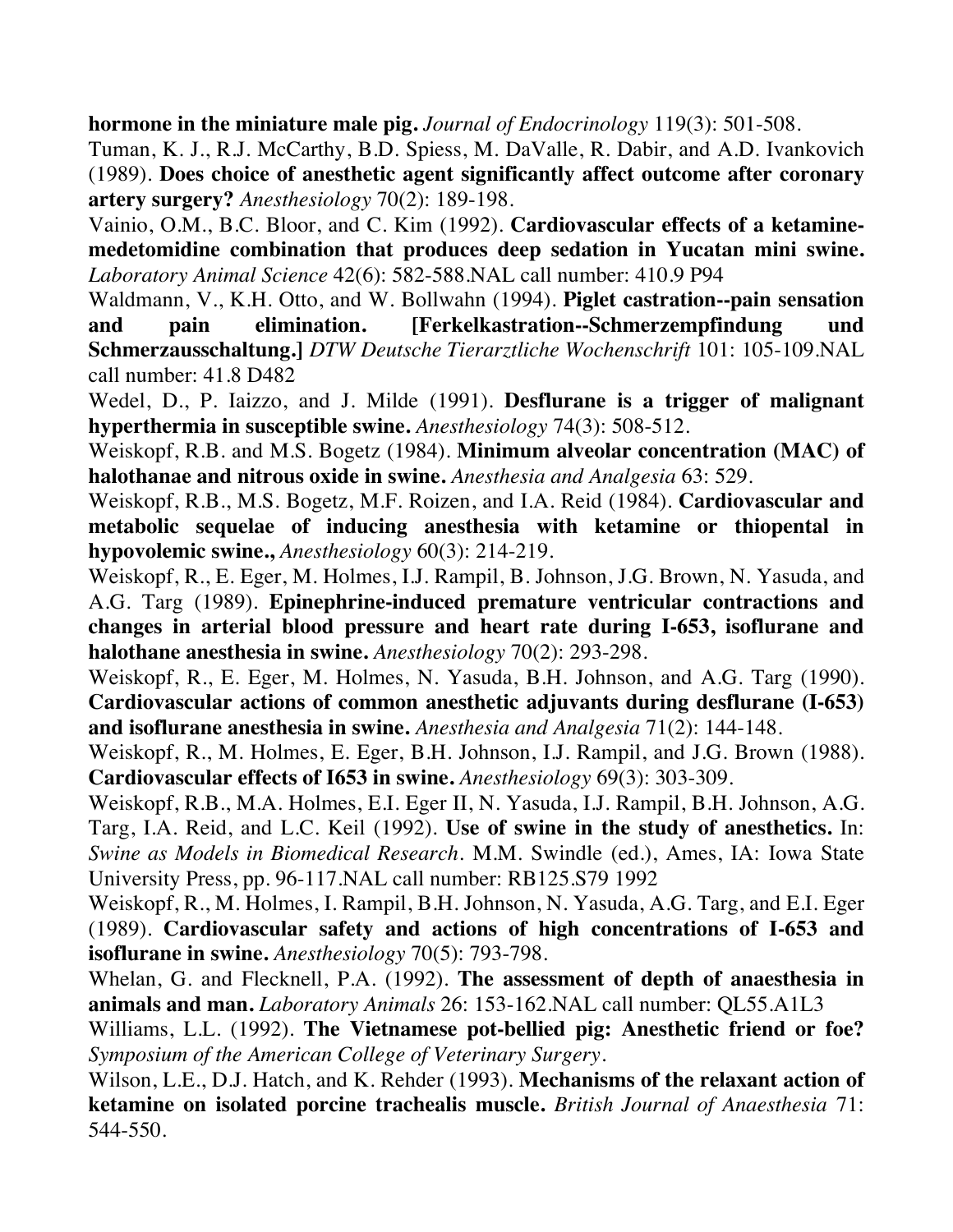Wemyss-Holden, S.A., K.J. Porter, P. Baxter, G.E. Rudkin, and G.J. Maddern (1999). **The laryngeal mask airway in experimental pig anaesthesia.** *Laboratory Animals* 33(1): 30-34.NAL call number: QL55.A1L3

Worek, F.S. G. Blumel, J. Zeravik, G.J. Zimmerman, and U.J. Pfeiffer (1988). **Comparison of ketamine and pentobarbital anesthesia with the conscious state in a porcine model of Pseudomonas aeruginosa septicemia.** *Acta Anaesthiologica Scandinavica* 32(7): 509-515.

Wright, M. (1982). **Pharmacologic effects of ketamine and its use in veterinary medicine.** *American Journal of Veterinary Research* 180: 1462-1471.

Wynn, J.M. (1985). **Physics, chemistry, and manufacture of nitrous oxide.** In: *Nitrous Oxide*, New York, NY, Elseiver, ISBN: 0-444-00860-8.

Zhao, H., H. Sun, and M.S. Chow (Feb. 1999). **Prediction of the effect of systemic acidosis (SA) on lidocaine (L) disposition kinetics in pigs using a physiologically based pharmacokinetic (PBPK) model.** *Clinical Pharmacology and Therapeutics* 65(2): 181.

### **ATHEROSCLEROSIS**

Antoniucci, D.M., V.M. Miller, and L.A. Fitzpatrick (1997). **Gender-related differences in atherosclerosis: Role of endothelin-1 in proliferation of vascular smooth muscle cells.** *Journal of the American College of Cardiology* 29(2 Suppl. A): 386A.

Attie, A.D., R.J. Aiello, and W.J. Checovich (1992). **The spontaneously hypercholesterolemic pig as an animal model of human hypercholesterolemia.** In: *Swine as Models in Biomedical Research*, M.M. Swindle (ed.), Ames, IA: Iowa State University Press, pp. 141-155.NAL call number: RB125.S79 1992

Augier, T., C. Bertolotti, A. Friggi, P. Charpiot, A. Barlatier, et al. (May 1996). **Therapeutic effects of nitric oxide-donor isosorbide dinitrate on atherosclerosisinduced alterations in hemodynamics and arterial viscoelasticity are independent of the wall elastic component.** *Journal of Cardiovascular Pharmacology* 27(5): 752- 759.

Barbeau, M.L., K.F. Klemp, J.R. Guyton, and K.A. Rogers (April 1997). **Dietary fish oil. Influence on lesion regression in the porcine model of atherosclerosis.** *Arteriosclerosis, Thrombosis, and Vascular Biology* 17(4): 688-694.

Becker, R.H.A. (1994). **ACE-inhibition and experimental atherosclerosis. [ACE-Hemmung und Atherosklerose im Tiermodell.]** *Zeitschrift fur Kardiologie* 83(SUPPL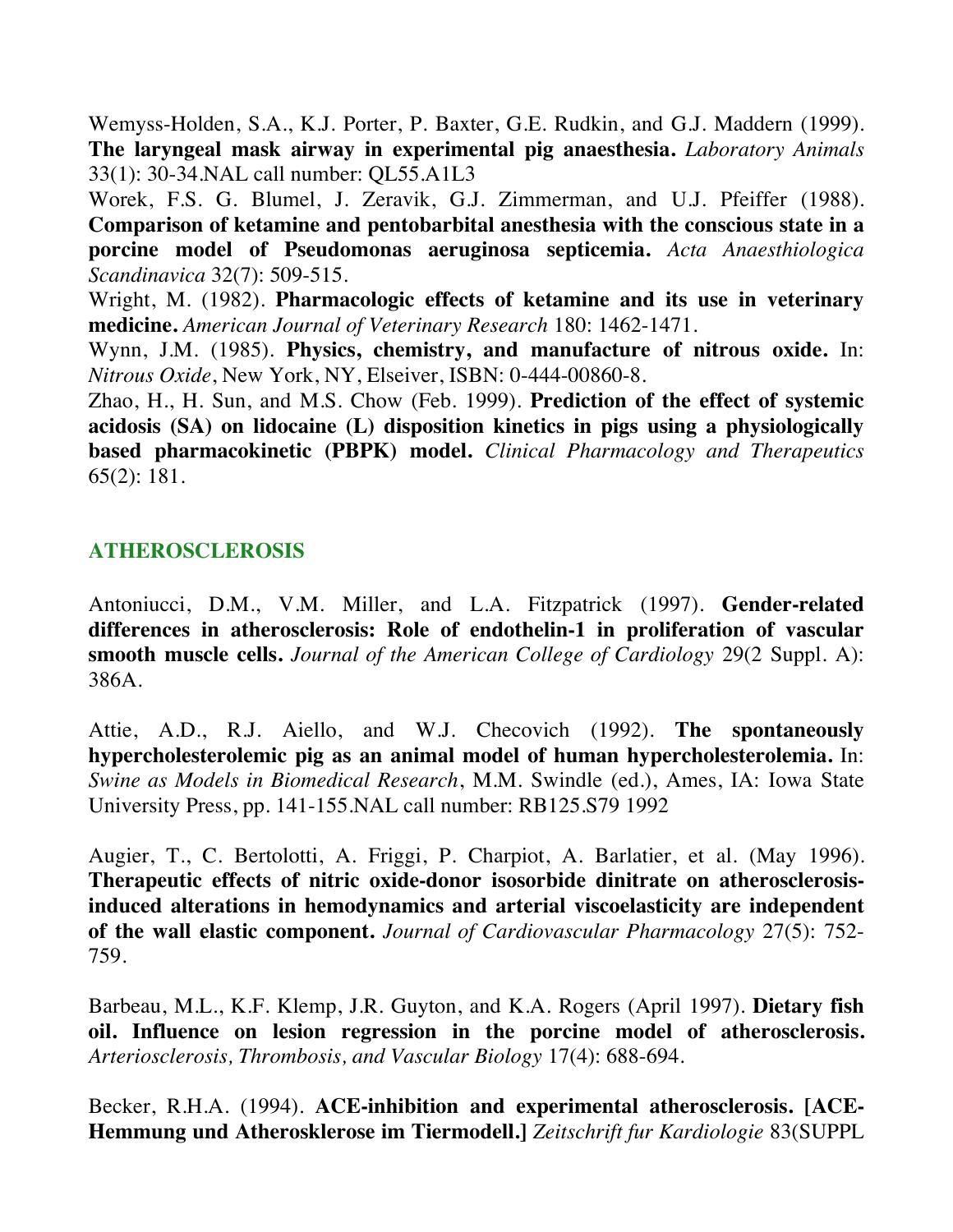4): 15-20.

Bocan, T.M. (Feb. 1998). **Animal models of atherosclerosis and interpretation of drug intervention studies.** *Current Pharmaceutical Design (Netherlands)* 4(1): 37-52.

Carew, T.E., R.P. Saik, K.H. Johansen, C.A. Dennis, and D. Steinberg (1976). **Low density and high density lipoprotein turnover following portocaval shunt in swine.**  *Journal of Lipid Research* 17(5): 441-450.

Cerda, J.J., S.J. Normann, M.P. Sullivan, C.W. Burgin, et al. (March 1994). **Inhibition of atherosclerosis by dietary pectin in microswine with sustained hypercholesterolemia.** *Circulation* 89(3): 1247-1253.

Chen, W.X., and J.Z. Li (March 1993). **Correlation of serum cholesteryl ester fatty acid composition with susceptibility to atherosclerosis in different species.** *Chinese Medical Journal* 106(3): 163-166.

Chuapetcharasopon, C., K.C. Wright, S. Wallace, and R.L. Dobben (1992). **Treatment of experimentally induced atherosclerosis in swine iliac arteries: a comparison of self-expanding and balloon-expanded stents.** *Cardiovascular and Interventional Radiology* 15(3): 143-150.

Cromeens, D.M., G.P. Rodgers, and S.T. Minor (1990). **Warfarin sodium for anticoagulation of atherosclerotic miniature swine.** *Journal of Investigative Surgery* 3(2): 141-145.

Dashwood, M.R., S.G.E. Barker, J.R. Muddle, M.H. Yacoub, and J.F. Martin (1993). **(sup 1sup 2sup 5I)-endothelin-1 binding to vasa vasorum and regions of neovascularization in human and porcine blood vessels: A possible role for endothelin in intimal hyperplasia and atherosclerosis.** *Journal of Cardiovascular Pharmacology* 22(Suppl. 8): S343-S347.

de Smet, B.J., G. Pasterkamp, Y.J. van der Helm, C. Borst, and M.J. Post (May 1998). **The relation between de novo atherosclerosis remodeling and angioplasty-induced remodeling in an atherosclerotic Yucatan micropig model.** *Arteriosclerosis, Thrombosis, and Vascular Biology* 18(5): 702-707.

DuPont, J., W.V. Lumb, A.W. Nelson, J.P. Seegmiller, D. Hotchkiss, and H.P. Chase (1985). **Portocaval shunt as treatment for hypercholesterolemia. Metabolic and morphorlogical effects in a swine model.** *Atherosclerosis* 58(1-3): 205-222.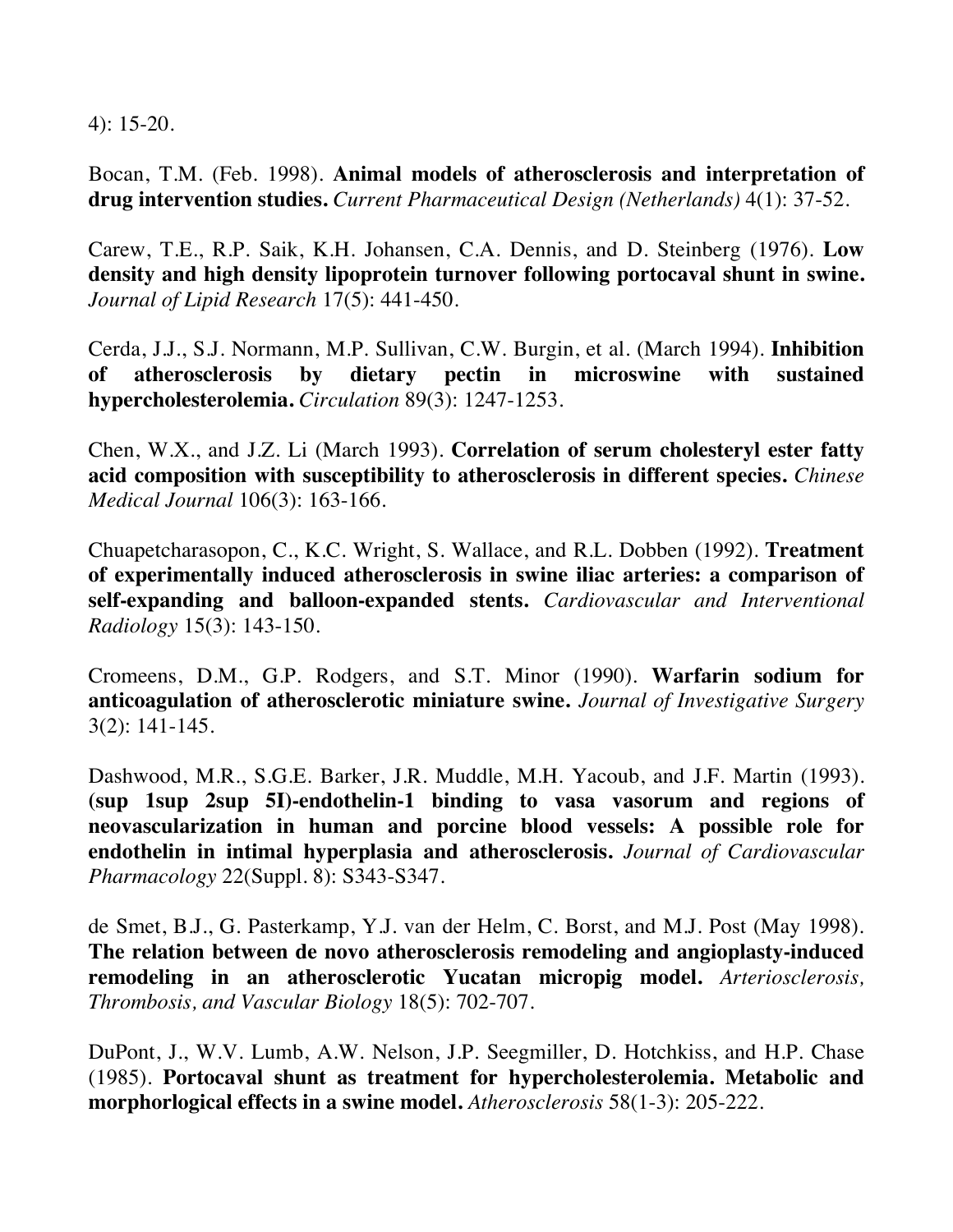Fekete, S. (1993). **Animal models in experimental atherosclerosis: a critical review.** *Acta Veterinaria Hungarica* 41(1-2): 3-9.

Fitzpatrick, L.A. (March 1996). **Gender-related differences in the development of atherosclerosis: studies at the cellular level.** *Clinical and Experimental Pharmacology and Physiology* 23(3): 267-269.

Fitzpatrick, LA., M. Ruan, J. Anderson, T. Moraghan, and V. Miller (1999). **Genderrelated differences in vascular smooth muscle cell proliferation: implications for prevention of atherosclerosis.** *Lupus* 8(5): 397-401.

Gal, D. and J.M. Isner (1992). **Atherosclerotic Yucatan microswine as a model for novel cardiovascular interventions and imaging.** In: *Swine as Models in Biomedical Research*, M.M. Swindle (ed.), Ames, IA: Iowa State University Press, p. 118-140.NAL call number: RB125.S79 1992

Gerrity, R.G., and J.L. Nadler (1997). **Oxidant stress in a new swine model of diabetes-induced accelerated atherosclerosis.** *Circulation* 96(8 Suppl.): I175.

Gillet, M.P.T., A.B. Lima-Filho, D.N.G. Oliveira, and J.L. Lima-Filho (1989). **Relationship between lecithin: cholesterol acyltransfer and lipid and lipoprotein levels in plasma of mammals susceptible or resistant to atherosclerosis.** *Arquivos de Biologia e Tecnologia* 32(4): 645-659.

Hackman, A.M., W.G. Pond, H.J. Mersmann, W.W. Wong, L.P. Krook, and S. Zhang (Feb. 1996). **Obese pigs fed a high cholesterol diet from birth to 2 months are less susceptible than lean pigs to atherosclerosis.** *Journal of Nutrition* 126(2): 564-573.

Hsiang, Y., M. Stonefield, R.D. Bower, M. Fragoso, V. Tsang, M.T. Crespo, and A. Lundkvist (1993). **Assessing Photofrin uptake in atherosclerosis with a fluorescent probe: comparison with photography and tissue measurements.** *Lasers in Surgery and Medicine* 13(3): 271-278.

Jacobsson, L. (1989). **Comparison of experimental hypercholesterolemia and atherosclerosis in male and female mini-pigs of the Goettingen strain.** *Artery* 16(2): 105-117.

Kobari, Y., M. Koto, and M. Tanigawa (April 1991). **Regression of diet-induced atherosclerosis in Gottingen Miniature Swine** *Laboratory Animals* 25(2): 110- 116.NAL call number: QL55.A1L3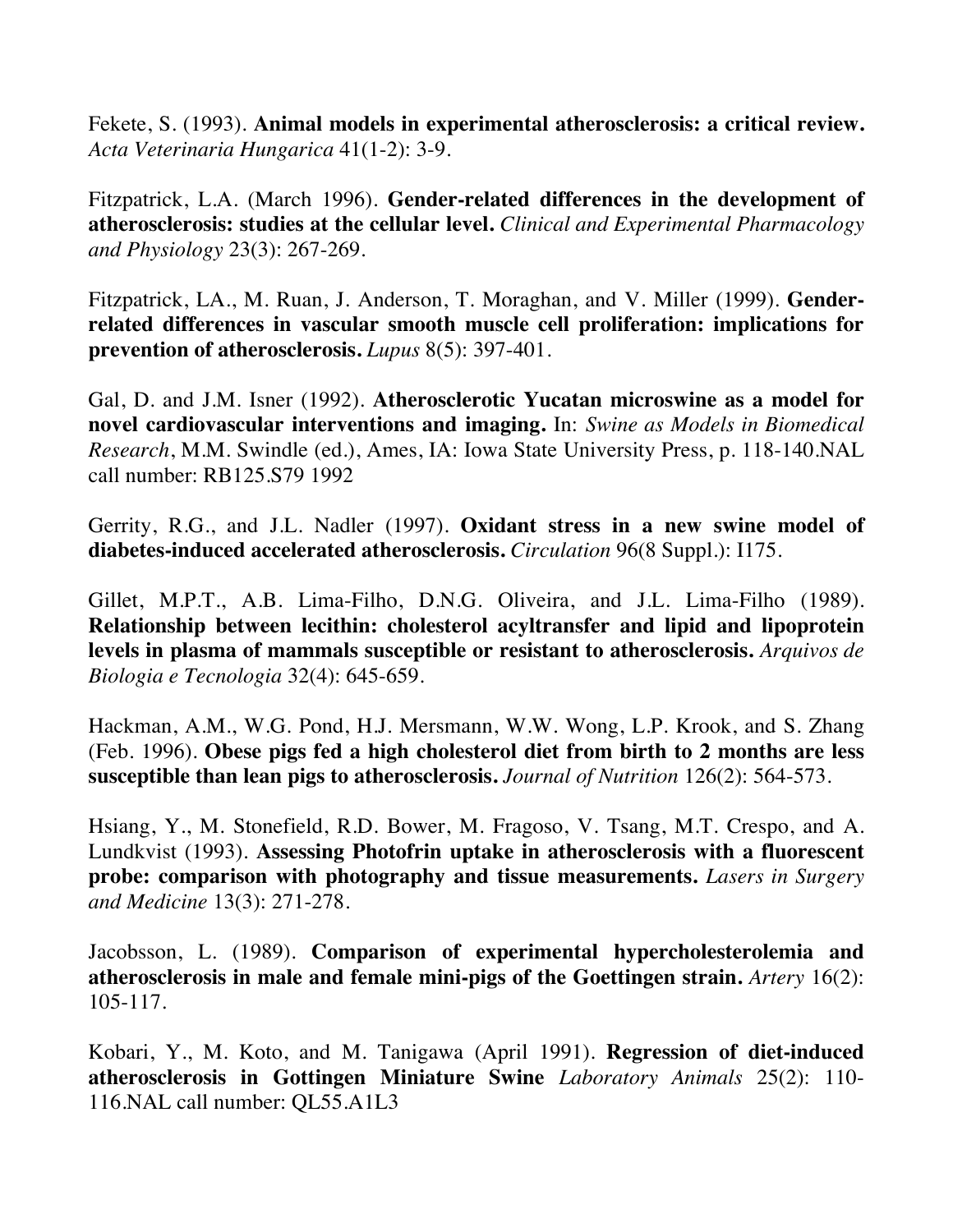Kolb, E., T. Bauer, and J. Seehawer (1998). **Pathogenesis of atherosclerosis, occurrence in domestic animals and significance of vitamin E and selenium in its prevention: A review. [Entstehung der Arteriosklerose, Vorkommen bei Haustieren sowie Bedeutung des Vitamins E und des Selens fur die Verhutung: Eine Ubersicht.]** *Praktische Tierarzt* 79(10): 980-988.

Krams, R., J.J. Wentzel, J.A. Oomen, J.C. Schuurbiers, I. Andhyiswara, et al. (March 1998). **Shear stress in atherosclerosis, and vascular remodelling.** *Seminars in Interventional Cardiology* 3(1): 39-44.

Krupski, W.C. (1994). **Regression of atherosclerosis.** *Annals of Vascular Surgery* 8(3): 303-317.

Kummerow, F.A., R. Przybylski, and E. Wasowicz (1994). **Changes in arterial membrane lipid composition may precede growth factor influence in the pathogenesis of atherosclerosis.** *Artery* 21(2): 63-75.

Lee, K.T., D.N. Kim, and W.A. Thomas (1986). **Atherosclerosis in swine.** In: *Swine in Cardiovascular Research*, H.C. Stanton and H.J. Mersmann (eds.), Vol. 1, Boca Raton, FL: CRC Press, pp. 33-48.NAL call number: RC669 S87

Lih, K., M.J. Davis, M.S. Cannon, and W.M. Chilian (1992). **Pathophysiological consequences of atherosclerosis extend into the coronary microcirculation: restoration of endothelium-dependent responsesby L-arginine.** *Circulation Research* 70(3): 465-476.

Lusis, A.J., J.I. Rotter, and R.S. Sparkes (1992). *Monographs in Human Genetics, Vol. 14. Molecular Genetics of Coronary Artery Disease: Candidate Genes and Processes in Atherosclerosis* S. Karger AG: Basel, Switzerland; New York, NY, 453p., ISBN 3- 8055-5558-X.

Morris, Sharon A. (1998). *The effects of gender and exercise on risk factors for atherosclerosis in Yucatan miniature swine.* Thesis (M.S.): University of New Hampshire.

Mortensen, A. (1996). **Use of laboratory animals in atherosclerosis research.** *Dansk Veterinaertidsskrift* 79(17): 759-765.

Nestruck, A.C., S. Lussier-Cacan, M. Bergseth, M. Bidallier, J. Davignon, and Y.L. Marcel. (1977). **The effect of portocaval shunt on plasma lipids and lipoproteins in swine.** *Biochimica Biophysica Acta* 488(1): 43-54.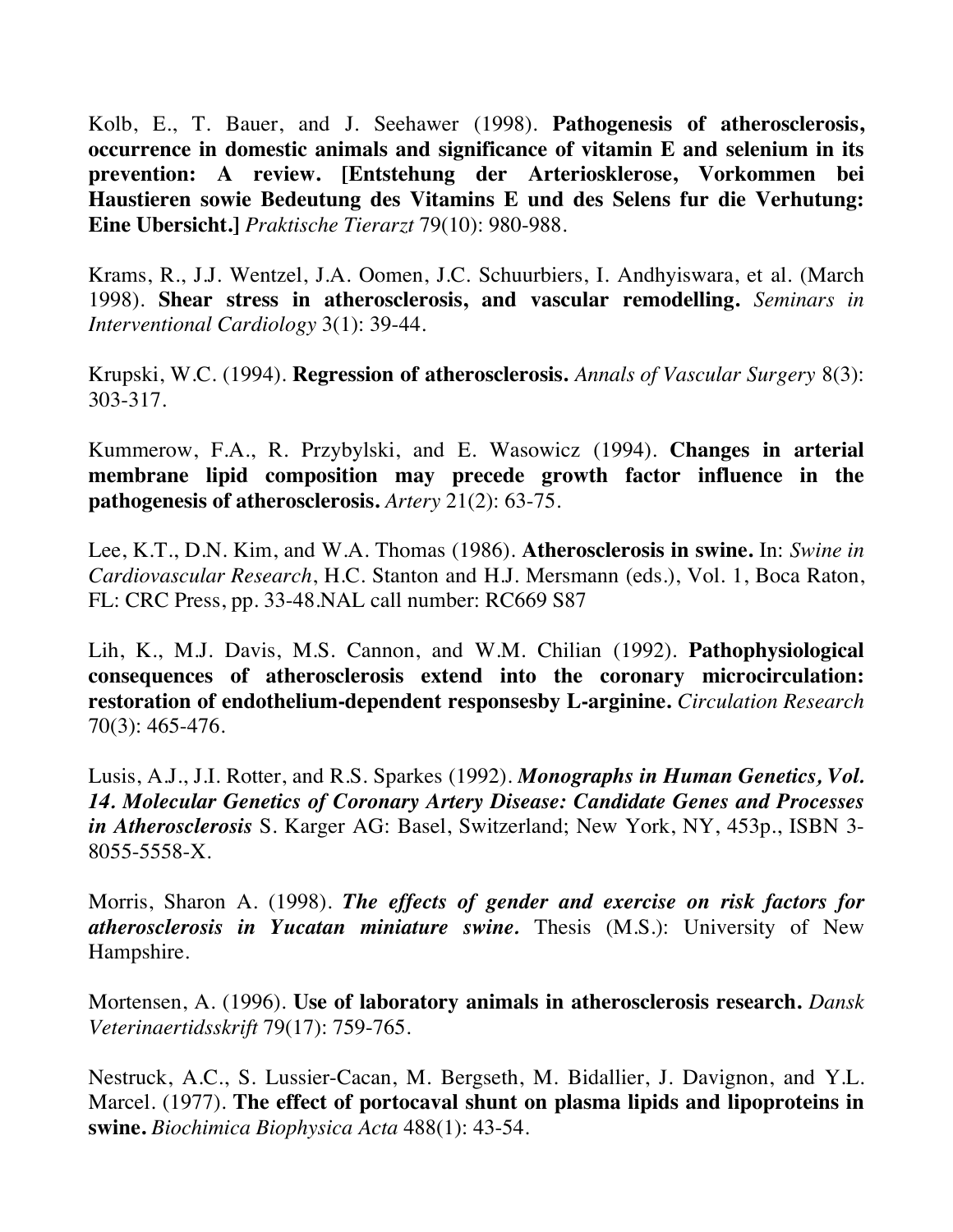Newby, A.C. (1997). **Molecular and cell biology of native coronary and vein-graft atherosclerosis: Regulation of plaque stability and vessel-wall remodelling by growth factors and cell-extracellular matrix interactions.** *Coronary Artery Disease* 8(3-4): 213-224.

Nichols, T.C., D.A. Bellinger, D.A. Tate, R.L. Reddick, et al. (1990). **Von Willebrand factor and occlusive arterial thrombosis: a study in normal and von Willebrand's disease pigs with diet-induced hypercholesterolemia and atherosclerosis.** *Arteriosclerosis* 10(3): 449-461.

Nichols, T.C., D.A. Bellinger, K.E. Davis, G.G. Koch, et al. (1992). **Porcine von Willebrand disease and atherosclerosis: influence of polymorphism in apolipoprotein B100 genotype.** *American Journal of Pathology* 140(2): 403-415.

Norman, J.F. and C.W. Miller (Oct. 1994). **Prostacyclin, thromboxane A2, and atherosclerosis in young hypercholesterolemic swine.** *Prostaglandins Leukotrienes and Essential Fatty Acids* 51(4): 293-298.

Norman, J.F., C.W. Miller, and K.G.D. Allen (March 1995). **Thoracic aorta prostacyclin production is not altered during early atherosclerosis development in young swine.** *The Journal of Nutritional Biochemistry* 6(3): 163-169.NAL call number: QP141.A1J54

Numan, F., and R. Ross (1997). *Annals of the New York Academy of Sciences: Atherosclerosis IV. Recent Advances in Atherosclerosis Research*, New York Academy of Sciences: New York, NY, 551p., ISBN: 1-57331-022-0 (cloth); 1-57331- 023-9 (paper).NAL call number: 500 N484 v.811

Ooyama, T. and H. Sakamato (1995). **Elastase in the prevention of arterial aging and the treatment of atherosclerosis.** *Ciba Foundation Symposium* 192: 307-317.

Orekhov, A.N., and J. Grunwald (July-Aug. 1997). **Effects of garlic on atherosclerosis.**  *Nutrition* 13 (7-8): 656-663.

Orimo, H., S.Z. Han, R.E. Tabata, K. Stergiopoulos, Y. Ouchi, and H. Karaki (Jan. 1995). **Calcium channel blocking substances for prevention of atherosclerosis.**  *Annals of the New York Academy of Sciences* 748: 447-460.NAL call number: 500 N484

Prescott, M.F., J. Hasler-Rapacz, J. von Linden-Reed, and J. Rapacz (Jan. 1995). **Familial hypercholesterolemia associated with coronary atherosclerosis in swine bearing different alleles for apolipoprotein B.** *Annals of the New York Academy of*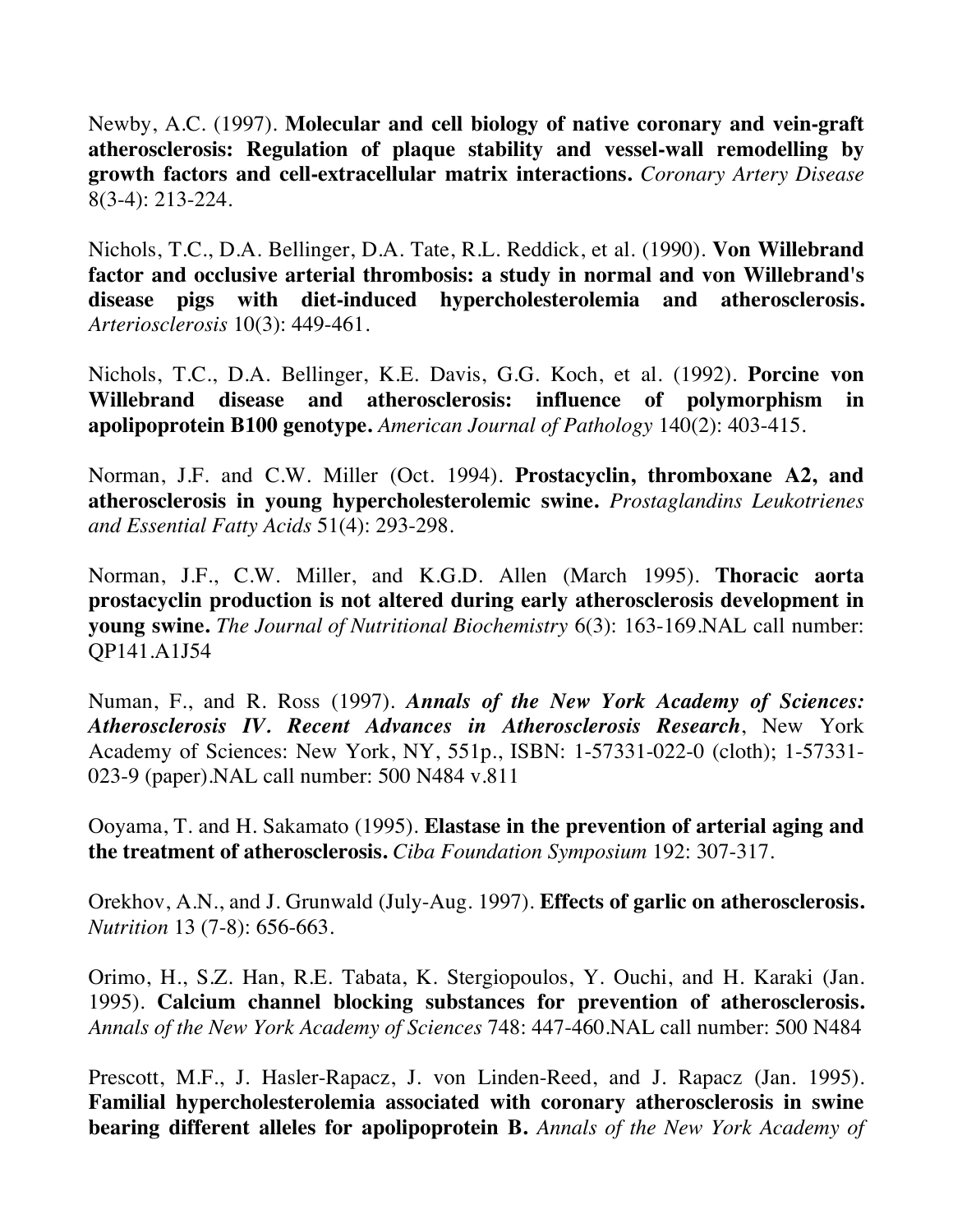*Sciences* 748: 283-292.

Qin Shucun, et al (1992). **Inhibition of experimental atherosclerosis in swine by nifedipine.** *Zhonghua Xinxueguanbing Zazhi* 20(1): 41-44.

Rapacz, J. and J. Hasler-Rapacz (1990). **The pig and its plasma lipoprotein polymorphism in studies of atherosclerosis. Fortschritte der Tierzuchtung und Zuchtungsbiologie.** *Advances in Animal Breeding and Genetics* (5): 131-146.NAL call number: SF105.A1F6

Sassen, L.M., J.M. Hartog, J.M. Lamers, et al (1989). **Mackerel oil and atherosclerosis in pigs.** *European Heart Journal* 10(9): 838-846.

Sassen, L.M., J.M. Lamers, W. Sluiter, J.M. Hartog, D.H. Dekkers, A. Hogendoorn, and P.D. Verdouw (May 1993). **Development and regression of atherosclerosis in pigs. Effects of n-3 fatty acids, their incorporation into plasma and aortic plaque lipids, and granulocyte function.** *Arteriosclerosis and Thrombosis* 13(5): 651-660.

Sassen L.M., J.M. Lamers, and P.D. Verdouw (1994). **Fish oil and the prevention and regression of atherosclerosis.** *Cardiovascular Drugs and Therapy* 8(2): 179-191.

Sawchuk, A.P., J.L. Unthank, T.E. Davis, and M.C. Dalsing (Jan. 1994). **A prospective, in vivo study of the relationship between blood flow hemodynamics and atherosclerosis in a hyperlipidemic swine model.** *Journal of Vascular Surgery* 19(1): 58-63.

Shimokawa, H. (Jan. 1999). **Primary endothelial dysfunction: atherosclerosis.**  *Journal of Molecular and Cellular Cardiology* 31(1): 23-37.

Shimokawa, H. and P. Vanhoutte (1989). **Impaired endothelium-dependent relaxation to aggregating platelets and related vasoactive substances in porcine coronary arteries in hypercholesterolemia and atherosclerosis.** *Circulation Research* 64(5): 900-914.

Siow, R.C.M, H. Sato, and G.E. Mann (Feb. 1999). **Heme oxygenase-carbon monoxide signalling pathway in path in atherosclerosis: Anti-atherogenic actions of bilirubin and carbon monoxide?** *Cardiovascular Research* 41(2): 385-394.

Smith, M.J., K.G. Allen, J.F. Norman, M.A. Harris, and C.W. Miller (Nov. 1995). **Lowdose aspirin does not attenuate platelet aggregation or atherosclerosis in miniature swine but decreases production of aortic wall prostacyclin.** *Prostaglandins*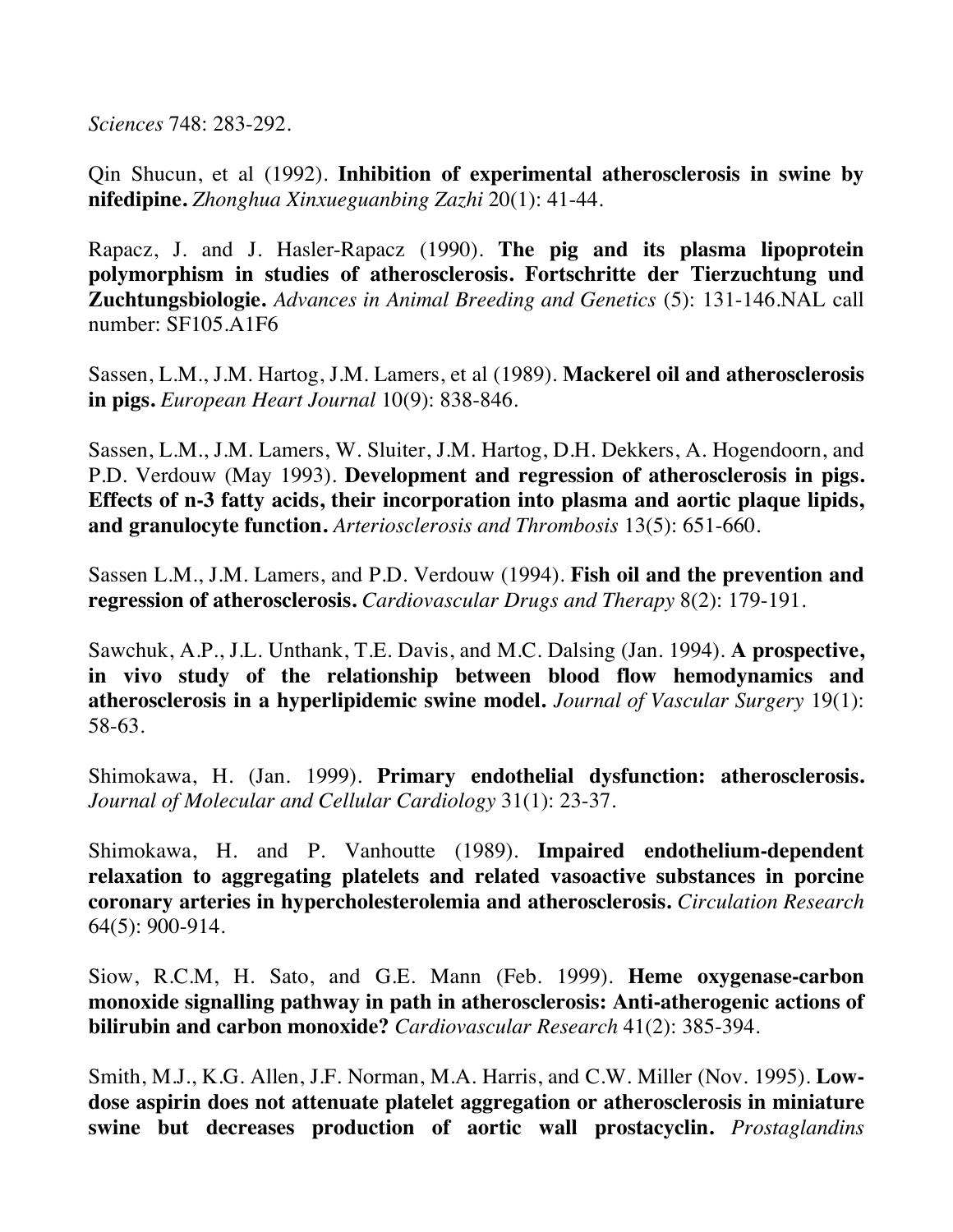*Leukotrienes and Essential Fatty Acids* 53(5): 331-340.

Spady, D.K. (1999). **Dietary fatty acids and atherosclerosis regression.** *British Journal of Nutrition* 82(5): 337-338.

Stefanadis, C., K. Toutouzas, E. Tsiamis, C. Vlachopoulos, S. Vaina, D. Tsekoura, L. Haldi, E. Stefanadi, M. Gravanis, and P. Toutouzas (1999). **Stents covered by an autologous arterial graft in porcine coronary arteries: feasibility, vascular injury and effect on neointimal hyperplasia. Atherosclerosis and plaque rupture.**  *Cardiovascular Research* 41(2): 433-442.

Tarugi, P. (1994). **Animal models in the study of atherosclerosis.** *Giornale della Arteriosclerosi* 19(3): 183-190.

Thorpe, P.E., W.J. Hunter, X.X. Zhang, P.S. Dovgan, and D.K. Agrawal (Sept. 1996). **A noninjury, diet-induced swine model of atherosclerosis for cardiovascularinterventional research.** *Angiology* 47(9): 849-857.

Van Tol, A., T. Van Gent, L.M. Scheek, J.E.M. Groener, L.M.A. Sassen, J.M.J. Lamers, and P.D. Verdouw (1991). **Lipoprotein structure and metabolism during progression and regresson of atherosclerosis in pigs fed with fish oil-derived fatty acids.**  *Advances in Experimental Medicine and Biology* 285: 417-421.NAL call number: QP901.A33

Weber, P.C. and A. Leaf (1992). *Atherosclerosis Reviews: Atherosclerosis: Cellular Interactions, Growth Factors, and Lipids*, Raven Press: New York, NY, ISBN: 0-7817- 0099-X.

White, C.J., S.R. Ramee, A.K. Banks, D. Wiktor and H.L. Price (1992). **The Yucatan miniature swine: An atherogenic model to assess the early potency rates of an endovascular stent.** In: *Swine as Models in Biomedical Research*, M.M. Swindle (ed.), Ames, IA: Iowa State University Press, pp. 156-162.NAL call number: RB125.S79 1992

Wissler, R.T. (1994). **Atherosclerosis: Advantages and shortcomings of animal models in atherosclerosis research.** *Journal of Vascular Surgery* 20(1): 114-116.

Woodford, F.P., J. Davignon, and A. Sniderman (1995). *International Congress Series: Atherosclerosis X.*, Elsevier Science Publishers: Amsterdam, Netherlands; New York, NY, ISBN: 0-444-82007-8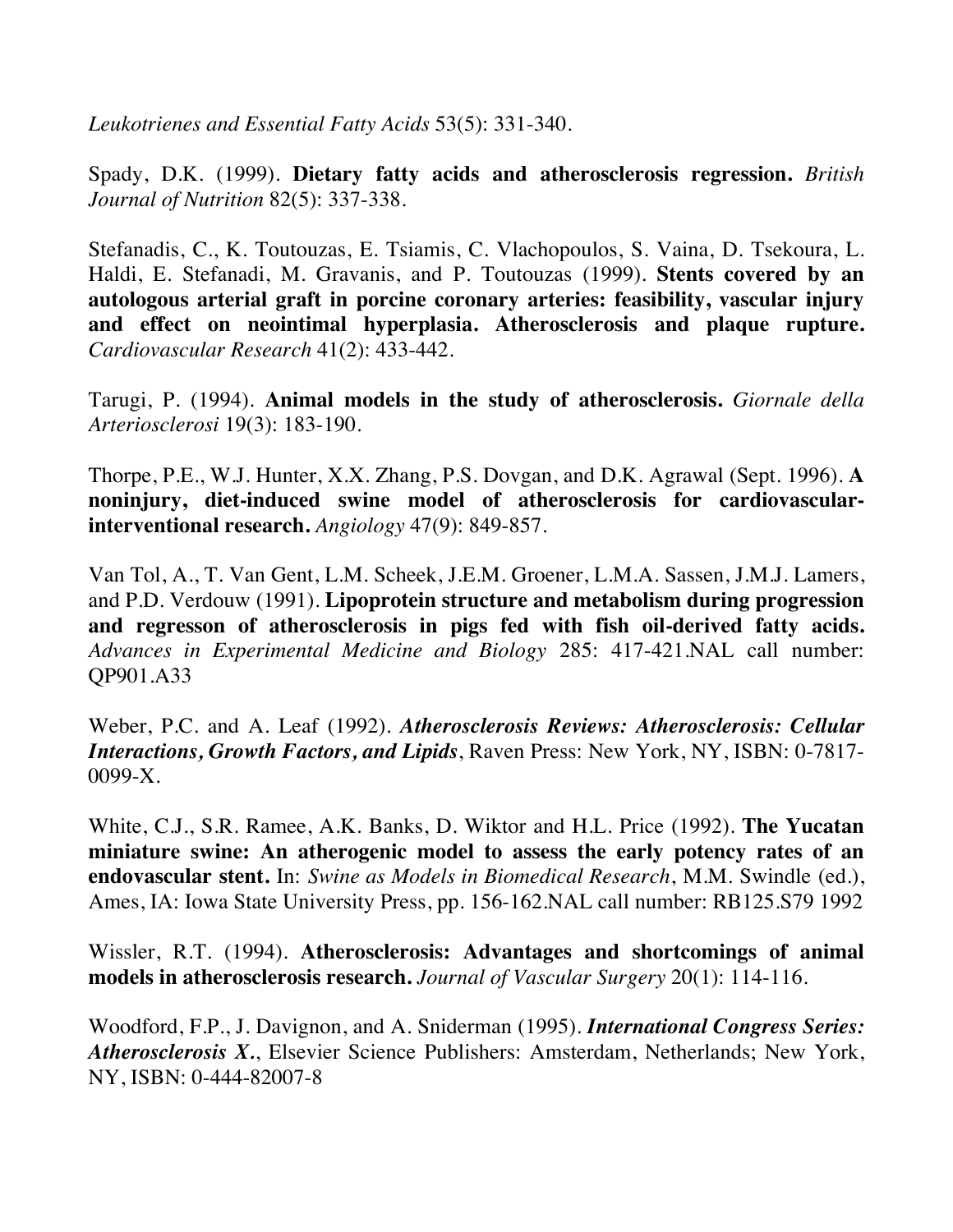# **CARDIOPULMONARY BYPASS**

Braimbridge, M.V. (1988). **Myocardial protection hypothermia and cardioplegia.** In: *Cardiopulmonary Bypass*, K.M. Taylor, (ed.), Chapman and Hall Ltd, London, pp. 375- 392.

Bain, W.H. (1988). **Measurement and monitoring for cardiopulmonary bypass.** In: *Cardiopulmonary Bypass*, K.M. Taylor (ed.), Chapman and Hall Ltd, London, pp. 13- 28.

Buylaert, W.A., L.L. Herregods, E.P. Mortier, and M.G. Bogaert (1989). **Cardiopulmonary bypass and the pharmacokinetics of drugs: An update.** *Clinical Pharmacokinetics* 17(1): 10-26.

Cameron, D.E., K.M. Tam, W. Cheng, and M. Braxton (1992). **Studies in the physiology of cardiopulmonary bypass using a swine model.** In: *Swine as Models in Biomedical Research*, M.M. Swindle (ed.), Ames, IA: Iowa State University Press, pp. 185-196. NAL call number: RB125.S79 1992

Conroy, B.P., D. Black, C.Y. Lin, L.W. Jenkins, R.C. Crumrine, D.S. DeWitt, and W.E. Johnston (March 1999). **Lamotrigine attenuates cortical glutamate release during global cerebral ischemia in pigs on cardiopulmonary bypass.** *Anesthesiology* 90(3): 844-854.

Dapunt, O.E., R.M. Rehza, S. Jeschkeit, et al. (1999). **Intracoronary shunt insertion prevents myocardial stunning in a juvenile porcine MIDCAB model absent of coronary artery disease.** *European Journal of Cardio-Thoracic Surgery* 15(2): 173- 179.

Dewanjee, M.K., S.M. Wu, G.W. Burke, and L.C. Hsu (1998). **Tumor necrosis factoralpha in plasma during cardiopulmonary bypass in a pig model: Correlation with marginated neutrophils and cerebral edema by magnetic resonance imaging.** *ASAIO Journal* 44(3): 212-218.

Emery, R.W. (1997). *Techniques for Minimally Invasive Direct Coronary Artery Bypass Surgery*, Hanley and Belfus, ISBN: 1-56053-218-1.

Gravlee, G.P. (1991a). **Management of cardiopulmonary bypass.** American Society of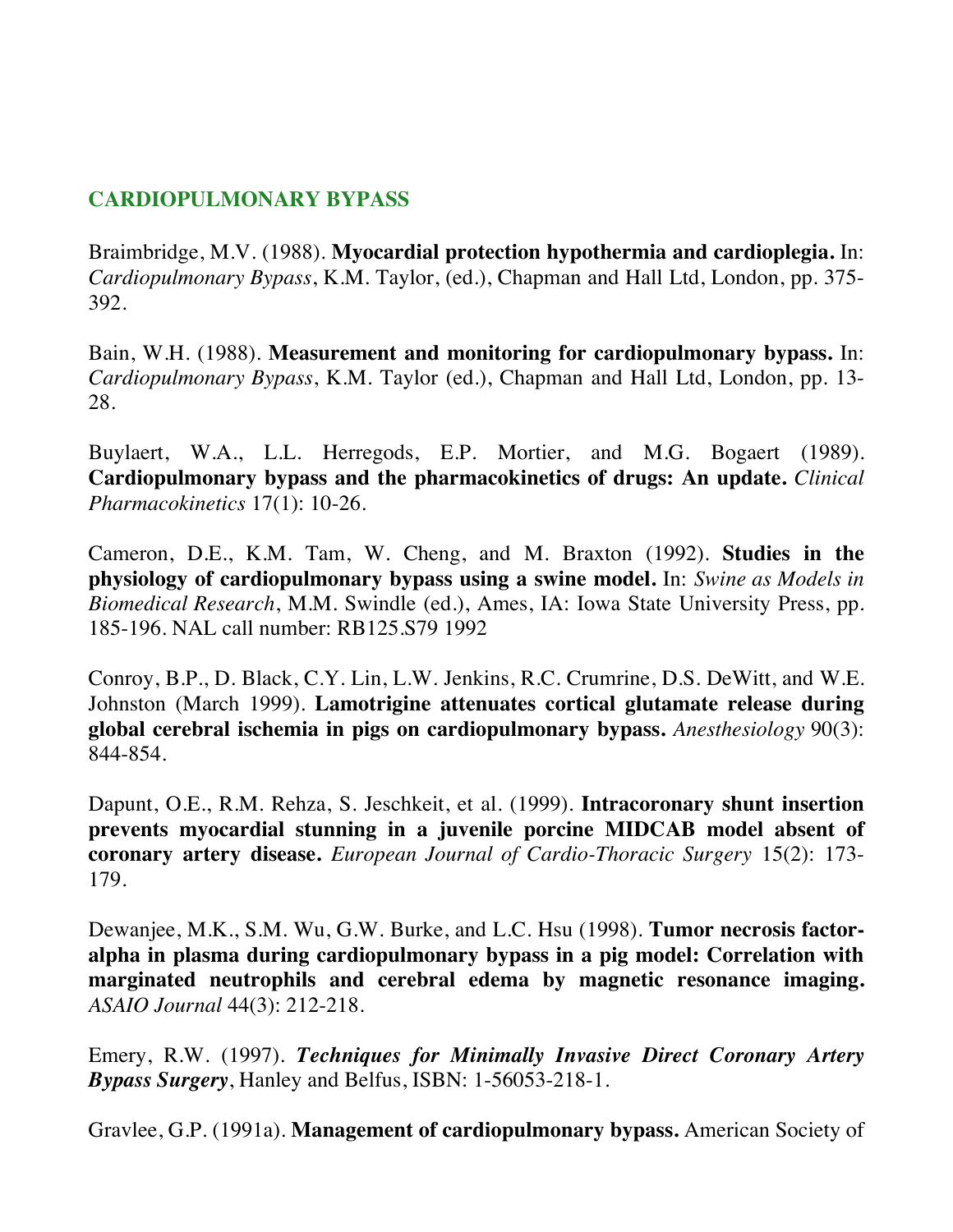Anesthesiology, *Annual Refresher Course Lectures*, San Francisco, California, no. 176, pp. 1-7.

Gravlee, G.P. (1991b). **Heparin monitoring for cardiopulmonary bypass. Does it really matter?** *Anesthesiology* 5: 2.

Holley, F.O., K.V. Pongani, and D.R. Stanski (1982). **Effect of cardiopulmonary bypass in the pharmacokinetics of drugs.** *Clinical Pharmacokinetics* 7(3): 234-251.

Kaplan, D.K., N. Atsumi, M.N. D'Ambra, and G.J. Vlahakes (1995). **Distal circulatory support for thoracic aortic operations--effects on intracranial pressure.** *Annals of Thoracic Surgery* 59(2): 448-452.

Moores, W.Y., R.B. Weiskopf, M. Baysinger, and J.R. Utley (1981). **Effects of halothane and morphine sulfate on myocardial compliance following total cardiopulmonary bypass.** *Journal of Thoracic and Cardiovascular Surgery* 81(2): 163- 170.

Okutani, R., D.M. Philbin, C.E. Rosow, G. Koski, and R.C. Schneider (1988). **Effect of hypothermic hemodilutional cardiopulmonary bypass on plasma sufentanil and catecholamine concentrations in humans.** *Anesthesia and Analgesia* 67(7): 667-670.

Purohit, D.M., M.M. Swindle, C.D. Smith, H.B. Othersen Jr. and J.M. Kazanovicz (1993). **Hanford miniature swine model for extracoporeal membrane oxygenation (ECMO).** *Journal of Investigative Surgery* 6(6): 503-508.

Reed, C.C. and T.B. Stafford (1989). **Conduct of Perfusion.** In: *Cardiopulmonary Bypass*, 2nd ed., Surgimedics/TMP, The Woodlands, Texas, pp. 399-414.

Reed, C.C. and T.B. Stafford (1989). **Myocardial Protection.** In: *Cardiopulmonary Bypass*, 2nd ed., Surgimedics/TMP, The Woodlands, Texas, pp. 415-426.

Reves, J.G., N. Croughwell, J.R. Jacobs, and W. Greeley (1989). **Anesthesia during cardiopulmonary bypass: Does it matter?** In: *Cardiopulmonary Bypass: Current Concepts and Controversies*, J.H. Tinker (ed.), W.B. Saunders, Philadelphia, pp. 69-98, ISBN: 0-7216-8831-4 (1989/01).

Serraf, A., M. Robotin, N. Bonnet, H. Detruit, B. Helene, et al. (Dec. 1997). **Alteration of the neonatal pulmonary physiology after total cardiopulmonary bypass.** *Journal of Thoracic and Cardiovascular Surgery* 114(6): 1061-1069.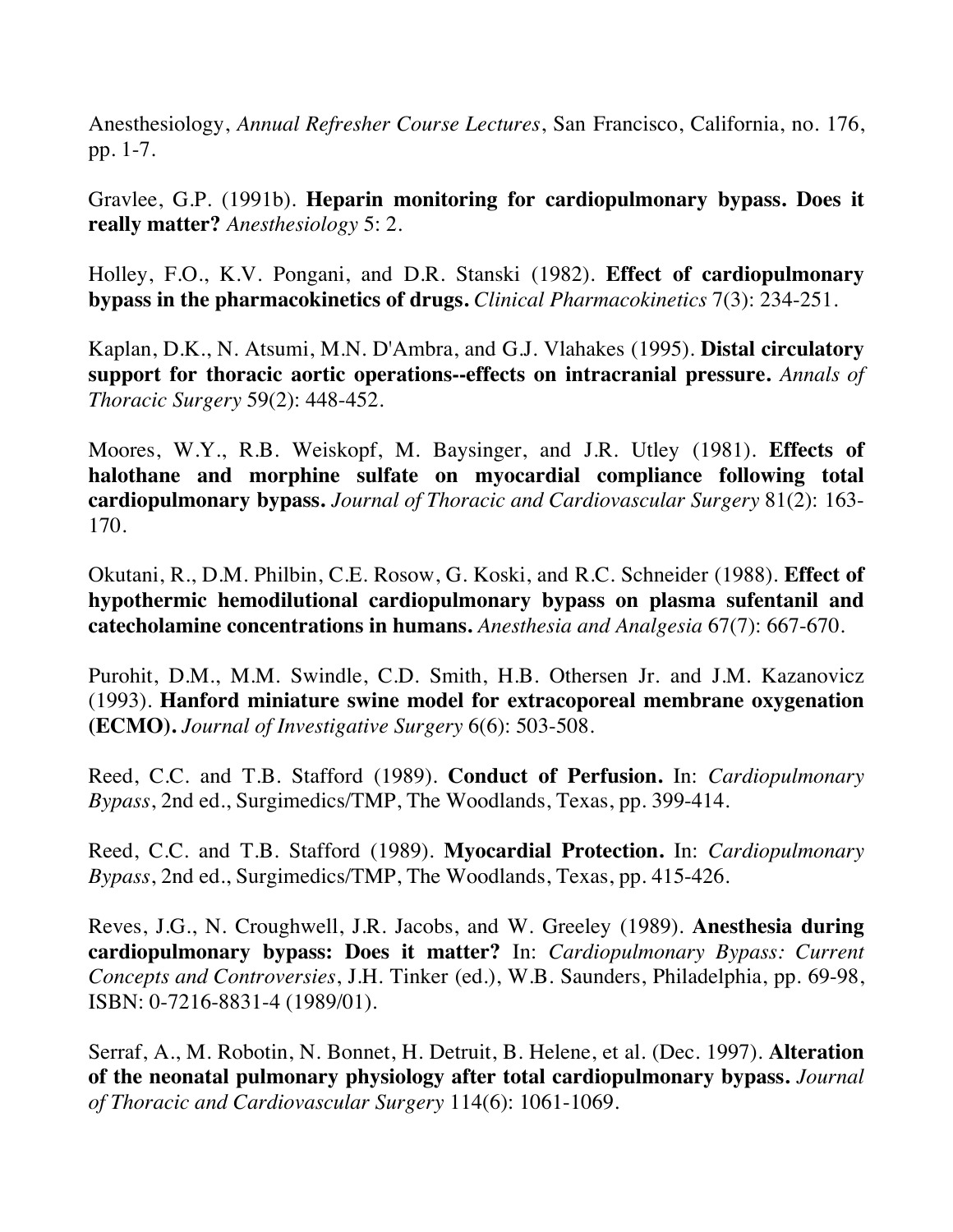Smith, A.C., W.J. Ehler, and M.M. Swindle (1997). **Anesthesia and analgesia in swine.** In: *Anesthesia and Analgesia in Laboratory Animals*, Kohn, D.H., S.K. Wixson, W.J. White, and G.J. Benson (eds.), Academic Press, New York, NY, pp. 313-336.NAL call number: SF996.5 A54 1997

Swan, H. and D.M. Meagher (1971). **Total body bypass in miniature pigs.** *Journal of Thoracic and Cardiovascular Surgery* 61(6): 956-967.

Swindle, M.M. (1998). **Anesthesia and analgesia.** In: *Surgery, Anesthesia and Experimental Techniques in Swine, Ames*, IA: Iowa State University Press, pp. 33- 64.NAL call number: RD29.5.S94S944 1998

Undar, A., A.J. Lodge, T.M. Runge, C.W. Daggett, R.M. Ungerleider, and J.H. Calhoon (1996). **Design and performance of a physiologic pulsatile flow neonate-infant cardiopulmonary bypass system.** *ASAIO Journal* 42(5): M580-M583.

Undar, A., T. Masai, R. Inman, E.A. Beyer, M.A. Mueller, M.C. McGarry, O.H. Frazier, and C.D. Fraser Jr. (Jan.-Feb. 1999). **Evaluation of a physiologic pulsatile pump system for neonate-infant cardiopulmonary bypass support.** *ASAIO Journal* 45(1): 53-58.

### **CARDIOVASCULAR**

Bergelson, B.A., T.K. Yu, and N.A. Ruocco (1996). **Effects of hypercholesterolaemia on physiological recruitment of coronary vascular reserve in swine.** *Clinical Science* 90(4): 261-268.

Bharati, S., M. Levine, K. Shoei, S. Huang, B. Handler, G.V.S. Parr, R. Bauernfeind, and M. Lev (1991). **The conduction system of the swine heart.** *Chest* 100(1): 207-212.

Bloor, C.M., F.C. White, and D.M. Roth (1992). **The pig as a model of myocardial ischemia and gradual coronary occlusion.** In: *Swine as Models in Biomedical Research,* M.M. Swindle (ed.), Ames, IA: Iowa State University Press, pp. 163- 175.NAL call number: RB125.S79 1992

Bloor, C.M., F.C. White, and R.J. Lammers (1986). **Cardiac ischemia and coronary blood flow in swine.** In: *Swine in Cardiovascular Research*, H.C. Stanton and H.J.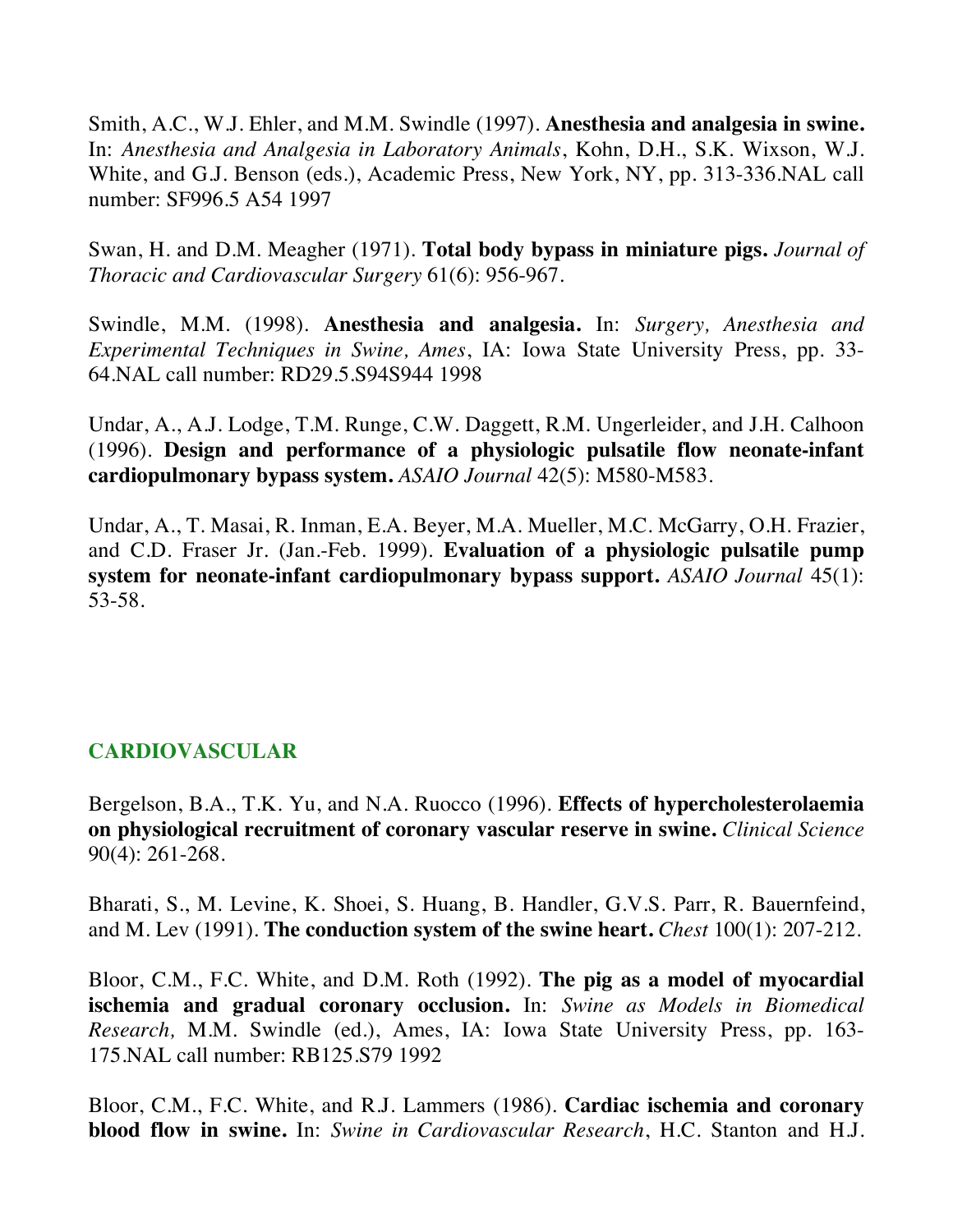Mersmann (eds.), Vol. 2, Boca Raton, FL: CRC Press, pp. 87-119.NAL call number: RC669 S87

Brownlee, R.R., M.M. Swindle, R. Bertolet, and P. Neff. **Toward optimizing a preshaped catheter and system parameters to achieve single lead DDD pacing.**  *PACE* 20(85, Part 1): 1354-1358.

Brutel de la Riviere, A., J.M. Quaegebeur, P.J. Hennis, G. Brutel de la Riviere, and G. Van Herpen (1983). **Growth of an aorta-coronary anastomosis. An experimental study in pigs.** *Journal of Thoracic Cardiovascular Surgery* 86(3): 393-399.

Buckley, N.M., P.M. Gootman, P. Brazeau, B.P. Matanic, I.D. Frasier, and E.L. Gentles. (1979). **Cardiovascular function in anesthetized miniature swine.** *Laboratory Animal Science* 29(2): 200-208.NAL call number: 410.9 P94

Calne, R.Y., T.A. English, D.C. Dunn, P. McMaster, D.C. Wilkins, and B.M. Herbertson (1976). **Orthotopic heart transplantation in the pig. The pattern of rejection.** *Transplantation Proceedings* 8(1): 27-30.

Calne, R.Y., K. Rolles, D.J. White, D.P. Smith, and B.M. Herbetson (1978). **Prolonged survival of pig orthotopic heart grafts treated with cyclosporin A.** *Lancet* 1(8075): 1183-1185.

Carroll, S.M., L.E. Nimmo, P.S. Knoepfler, F.C. White, and C.M. Bloor (1995). **Gene expression in a swine model of right ventricular hypertrophy.** *Journal of Molecular and Cellular Cardiology* 27(7): 1427-1441.

Chaloupka, J.C., F. Vinuela, J. Robert, and J. Duckwiller (1994). **An in vivo arteriovenous malformation model in swine: Preliminary feasibility and natural history study.** *American Journal Neuroradiology* 15(5): 945-950.

Chen L., A.L. Sica, and S.M. Scharf (April 1999). **Mechanisms of acute cardiovascular response to periodic apneas in sedated pigs.** *Journal of Applied Physiology* 86(4): 1236-1246.

Corin, W.J., M.M. Swindle, J.F. Spann Jr., M. Frankis, W.W.R. Biederman, A. Smith, A. Taylor, and B.A. Carabello (1988). **The mechanism of decreased stroke volume in children and swine with ventricular septal defect and failure to thrive.** *Journal of Clinical Investigation* 82(2): 544-551.

Curley, M.A. (1985). *Pediatric Cardiac Dysrhythmias*, Appleton and Lange, 224p.,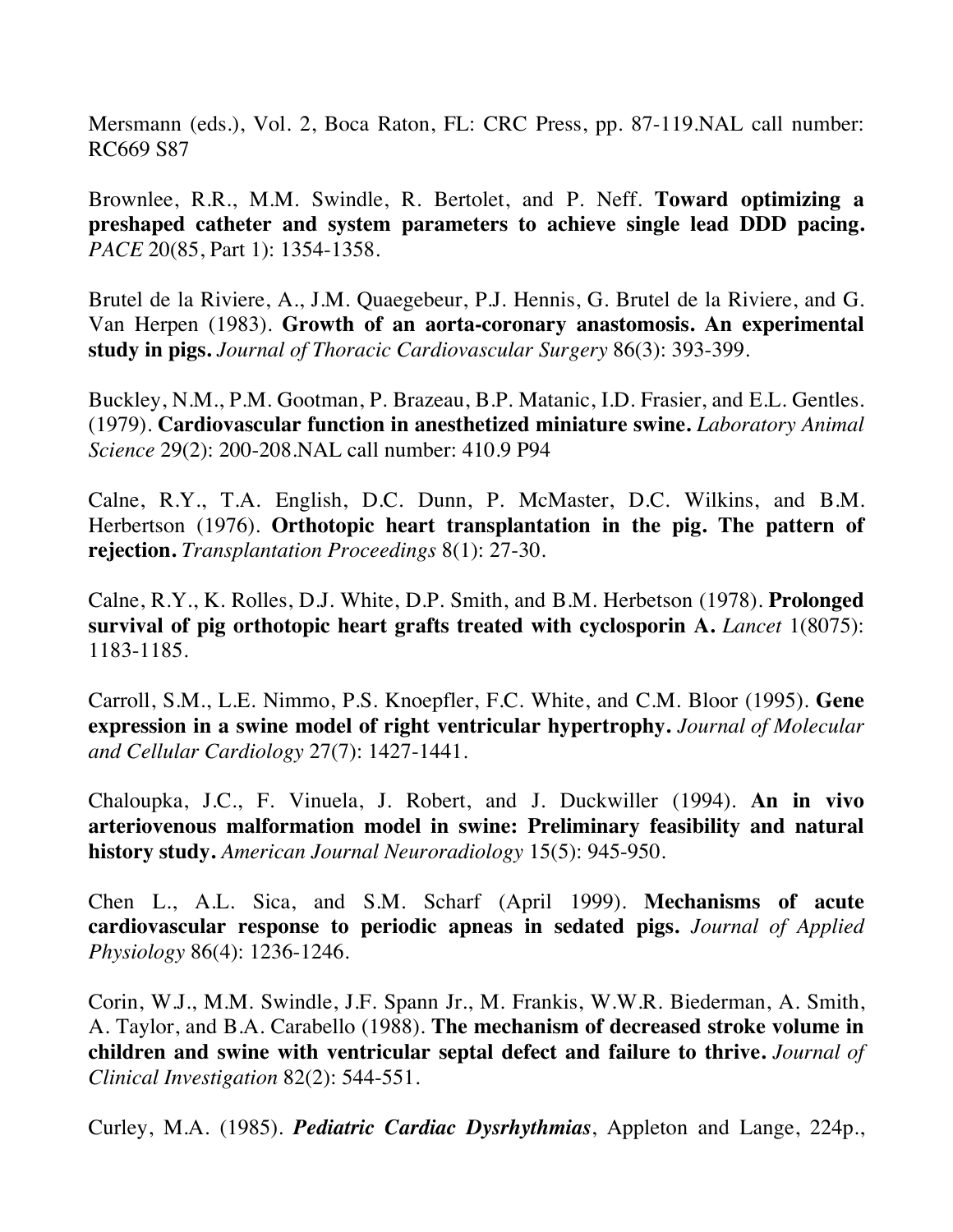ISBN: 0-89303-758-3 (1984/04)

Dawson, R.C., A.F. Krisht, D.L. Barrow, G.J. Joseph, G.G. Shengelaia, and B. Bonner (1995). **Treatment of experimental aneurysms using collagen-coated microcoils.**  *Neurosurgery* 36(1): 133-140.

Ehler, W.J., J.H. Cissik, V.C. Smith, and G.B. Hubbard (1990). **Evaluation of Gore-Tex graft material in the repair of right ventricular outflow tract defect.** *Journal of Investigative Surgery* 3(2): 119-127.

Feletou, M. and B. Teisseire (1992). **Vascular pharmacology of the micropig: Importance of the endothelium.**In: *Swine as Models in Biomedical Research*, M.M. Swindle (ed.), Ames, IA: Iowa State University Press, pp. 74-95.NAL call number: RB125.S79 1992

Frimerman A., Welch P.J., Jin X., et al. (Feb. 1999). **Chimeric DNA-RNA hammerhead ribozyme to proliferating cell nuclear antigen reduces stent-induced stenosis in a porcine coronary model.** *Circulation* 99(5): 697-703.

Fujino, H., R.P. Thompson, P.G. Germroth, M.E. Harold, M.M. Swindle, and P.C. Gillette. (1993). **Histological study of chronic catheter cryoablation of atrioventricular conduction in swine.** *American Heart Journal* 125(6): 1632-1637.

Gardner, T.J. and D.L. Johnson (1988). **Cardiovascular system.** In: *Experimental Surgery and Physiology: Induced Animal Models of Human Disease*, M.M. Swindle and R.J. Adams (eds.), pp. 74-124.NAL call number: RB125 E9

Gillette, P.C., M.M. Swindle, R.P. Thompson, and C.L. Case (1991). **Transvenous cryoablation of the bundle of His.** *PACE* 14(4, Part 1): 504-510.

Gillette, P.C. and J.C. Griffin (1986). *Practical Cardiac Pacing,* Baltimore, MD: Williams and Wilkins, 296p., ISBN: 0-683-03526-6.

Gillette, P.C. and A. Garson, Jr. (1981). *Pediatric Cardiac Dysrhythmias,* NY: Grune and Stratton.

Goodman, S.L. (1999). **Sheep, pig, and human platelet-material interactions with model cardiovascular biomaterials.** *Journal of Biomedical Materials Research* 45(3): 240-250.

Gootman, N., P.M. Gootman, B.J. Buckley, and N.M. Buckley (1986). **Cardiovascular**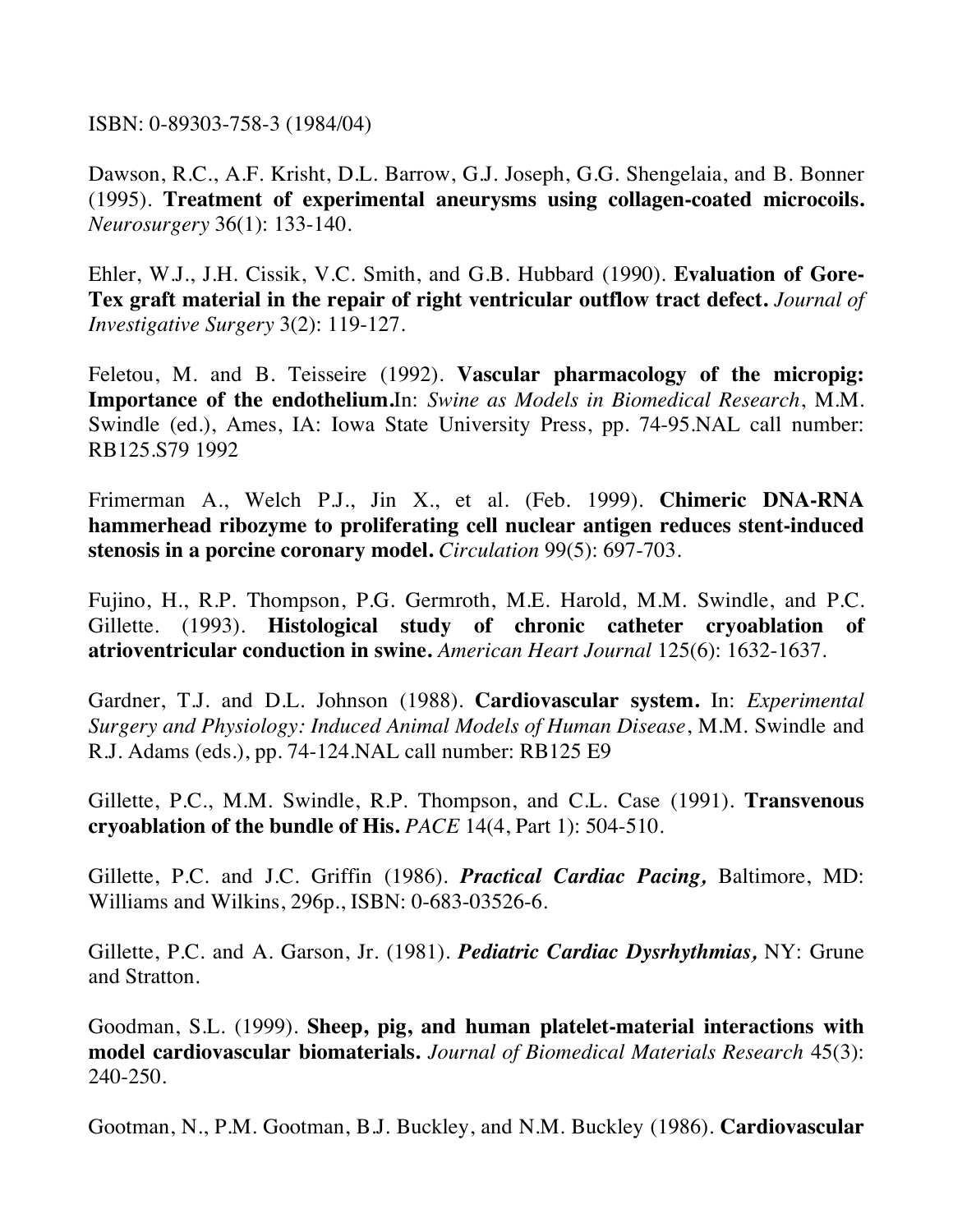**effects of catecholamine infusions in developing swine.** In: *Swine in Biomedical Research*, M.E. Tumbleson (ed.), Vol. 3, NY: Plenum Pubishers, pp. 1615-1622.NAL call number: RB125.C68 1985

Grifka, R.G., G.W. Vick III, M.P. O'Laughlin, T.J. Myers, W.R. Morrow, M.R. Nihill, D.L. Kearney, and C.E. Mullins (1993). **Balloon-expandable intravascular stents: aortic implantation and later furthur dilation in growing mini-pigs.** *American Heart Journal* 126(4): 979-984.

Hall, T.S., M. Borkon, W.A. Baumgartner, R. Scott Stuart, M.M. Swindle, E. Galloway, B.A. Reitz (1986). **Use of Swine in heart transplantation research.** In: *Swine in Biomedical Research*, M.E. Tumbleson (ed.). Vol. 1, pp. 373-376.NAL call number: RB125.C68 1985

Harvey, R.C. and E.F. Jones (1982). **A technique for bioinstrumentation of the thorax of miniature swine.** *Laboratory Animal Science* 32(1): 94-96.NAL call number: 410.9 P94

Hendrick, D.A., A.C. Smith, J.M. Kratz, F.A. Crawford, and F.G. Spinale (1990). **The pig as a model of tachycardia and dilated cardiomyopathy.** *Laboratory Animal Science* 40(5): 495-501.NAL call number: 410.9 P94

Hickey, R.F., B.A. Cason, and I. Shubayev (1994). **Regional vasodilating properties of isoflurane in stunned swine myocardium.** *Journal of Cardiac Surgery* 9(3, Suppl.): 430-436.

Ho, S.Y., R.P. Thompson, S. Gibbes, M.M. Swindle, and R.H. Anderson (1991). **Ventricular septal defects in a family of Yucatan miniature pigs.** *International Journal of Cardiology* 33(3): 419-426.

Horneffer, P.J., V.J. Gott, and T.J. Gardner (1986). **Swine as a cardiac surgical model.** In: *Swine in Biomedical Research*, M.E. Tumbleson (ed.), NY: Plenum Press, Vol. 1, pp. 321-326.NAL call number: RB125.C68 1985

Hughes, I.E. (1987). **Computer simulation of cardiovascular responses from in-vivo preparations.** *Alternatives to Laboratory Animals: ATLA* 11: 204-213.NAL call number: Z7994.L3A5

Hughes, H.C. (1986). **Swine in cardiovascular research.** *Laboratory Animal Science* 36(4): 348-350.NAL call number: 410.9 P94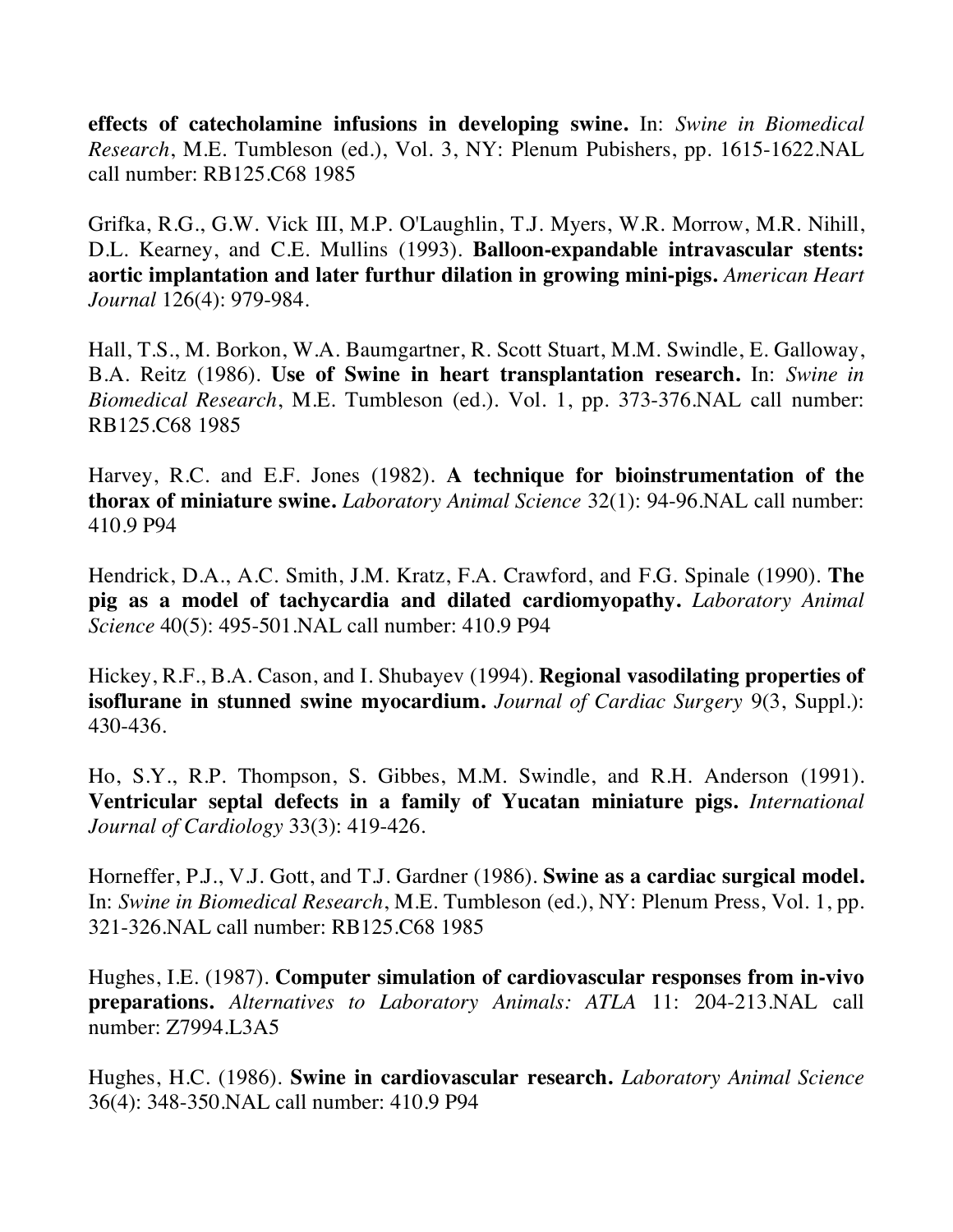Hughes, H.C. and T.A. Bowman (1986). **Intracardiac electrophysiology of swine for design and testing of cardiac pacemakers.** In: *Swine in Biomedical Research*, M.E. Tumbleson (ed.), Vol. 1, pp. 327-331.NAL call number: RB125.C68 1985

Idris, A.H., L.B. Becker, J.P. Omato, J. Hedges, N. Chandra, R.O. Cummins, U. Ebmeyer, H. Halperin, R. Kerber, K. Kern, P. Safar, P. Steen, M.M. Swindle, J. Tsitlik, I. vonPlanta, M. vonPlanta, R. Wears, and M.H. Weil (1996). **Utstein-Style guidelines for uniform reporting of laboratory CPR research.** *Circulation* 94(9): 2324-2336, Simultaneous publication in *Annals of Emergency Medicine and Resuscitation* 33(1): 69-84.

Johnson, T.B., D.A. Fyfe, R.P. Thompson, C.H. Kline, M.M. Swindle, and R.H. Anderson (1993). **Echocardiographic and anatomic correlation of ventricular septal defect morphology in newborn miniature pigs.** *American Heart Journal* 125(4): 1067-1072.

Jumrussirikul, P., J.T. Chen, M. Jenkins, R. Hui, K. Taylor, P.J. Wang, G.M. Hutchins, and H. Calkins (July 1998). **Prospective comparison of temperature guided microwave and radiofrequency catheter ablation in the swine heart.** *Pacing and Clinical Electrophysiology* l21(7): 1364-1374.

Korvald, C., O.P. Elvenes, L.M. Ytrebo, D.G. Sorlie, and T. Myrmel (April 1999). **Oxygen-wasting effect of inotropy in the "virtual work model".** *American Journal of Physiology* 276(4, Pt. 2): 1339-1345.

Kratz, J.M., W.S. Johnson, R. Mukherjee, J. Hu, F.A. Crawford, and F.G. Spinale (1994). **The relation between latissimus dorsi skeletal muscle structure and contractile function after cardiomyoplasty.** *Journal of Thoracic and Cardiovascular Surgery* 107(3): 868-878.

Kumar A., M.P. Villani, U.K. Patel, J.C. Keith Jr., and R.G. Schaub (March 1999). **Recombinant soluble form of PSGL-1 accelerates thrombolysis and prevents reocclusion in a porcine model.** *Circulation* 99(10): 1363-1369.

Lee, K.T. (1986). **Swine as animal models in cardiovascular research.** In: *Swine in Biomedical Research*, M.E. Tumbleson (ed.), Vol. 3, NY: Plenum Press, pp. 1481- 1496.NAL call number: RB125.C68 1985

Leeson-Dietrich, J., D. Boughner, and I. Vesely (1995). **Porcine pulmonary and aortic valves: A comparison of their tensile viscoelastic properties at physiological strain rates.** *Journal of Heart Valve Disease* 4(1): 88-94.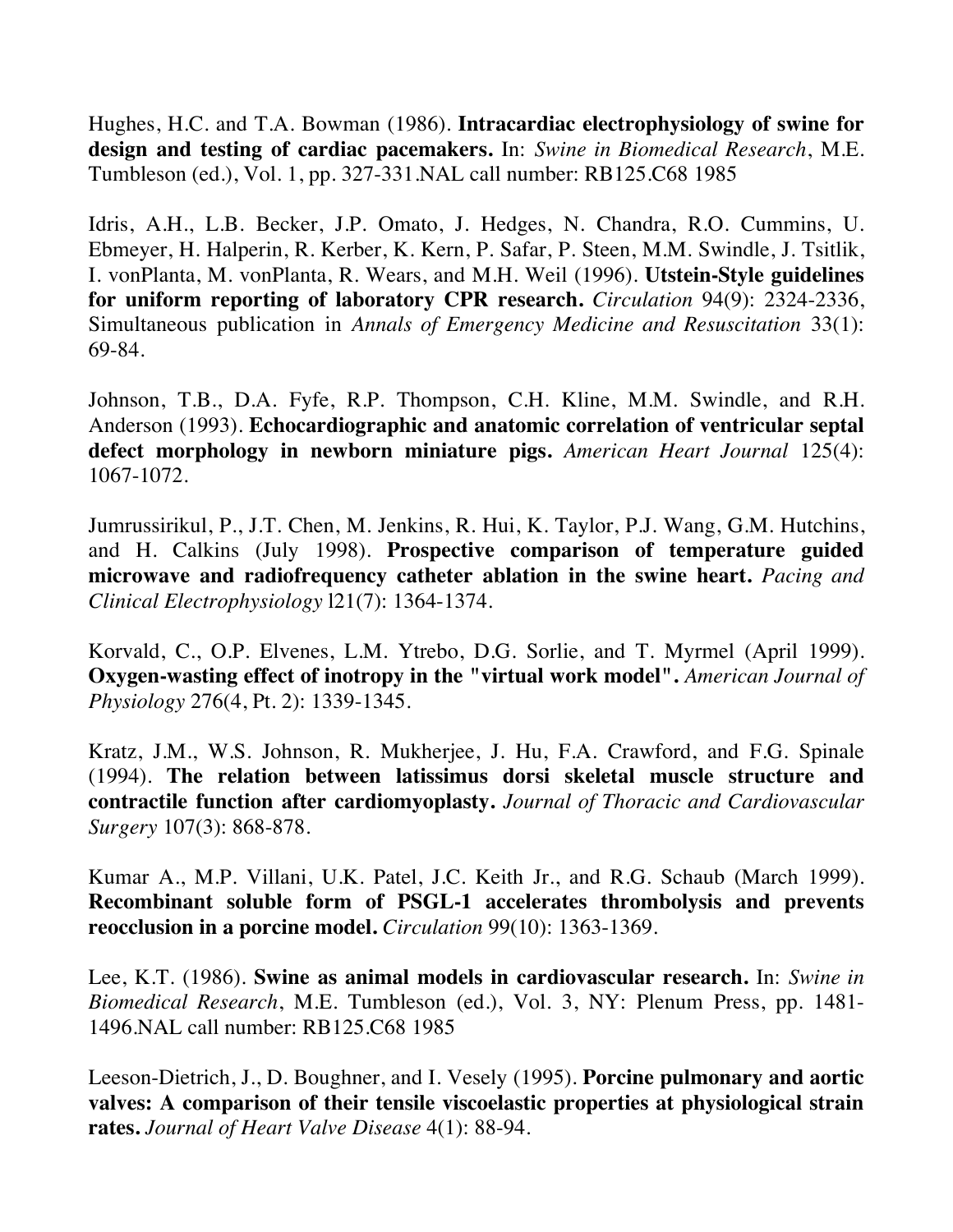LeGrice, I.J., Y. Takayama, J.W. Holmes, and J.W. Covell (1995). **Impaired subendocardial function in tachycardia-induced cardiac failure.** *American Journal of Physiology* 268(5, Part 2): H1788-1794.

Litzke, L.F. and R. Berg (1977). **Quantitative-morphological studies of the heart of mini-lewe miniature swine. 2: Atrioventricular and semilunar valves.** *Archiv fur Experimentelle Veterinarmedizin* 31(4): 547-556.NAL call number: 41.8 EX7

Lock, J.E., J.L. Bass, G. Lund, J.A. Rysavy, and R.V. Lucas Jr. (1985). **Transcatheter closure of patent ductus arteriosus in piglets.** *American Journal of Cardiology* 55(6): 826-829.

Lock, J.E., T. Niemi, B.A. Burke, S. Einzig, and W. Castaneda-Zuniga (1982). **Transcutaneous angioplasty of experimental aortic coarctation.** *Circulation* 6(6): 1280-1286.

Louttit, J.B., A.A. Hunt, M.P. Maxwell, and G.M. Drew (Feb. 1999). **The time course of cardioprotection induced by GR79236, a selective adenosine A1-receptor agonist, in myocardial ischaemia-reperfusion injury in the pig.** *Journal of Cardiovascular Pharmacology* 33(2): 285-91.

Lund, G., J. Rysavy, A. Cragg, E. Salomonowitz, Z. Vlodaver, W.C. Zuniga, and K. Amplatz (1984). **Long-term patency of the ductus arteriosus after ballon dilatation: an experimental study.** *Circulation* 69(4): 772-775.

Macdonald, A.A., A.J. Llanos, M.A. Heymann, and A.M. Rudolph (1981). **Cardiovascular responsiveness of the pig fetus to autonomic blockade.** *Pflugers Archives* 390(3): 262-264.

Marijianowski, M.M., I.R. Crocker, T. Styles, D.M. Forestner, R. Waksman, G.D. Cipolla, S.B. King III, and K.A. Robinson (June 1999). **Fibrocellular tissue responses to endovascular and external beam irradiation in the porcine model of restenosis.** *International Journal of Radiation Oncology, Biology, Physics* 44(3): 633-41.

McKirnan, M.D., F.C. White, B.D. Guth and C.M. Bloor (1986). **Exercise and hemodynamic studies in swine.** In: *Swine in Cardiovascular Research*, H.C. Stanton and H.J. Mersmann (eds.), Vol. 2, pp. 105-120.NAL call number: RC669 S87

Mehran, R.J., M.A. Ricci, A.M. Graham, K. Carter, and J.F. Smyes (1991). **Porcine model for vascular graft studies.** *Journal of Investigative Surgery* 4(1): 37-44.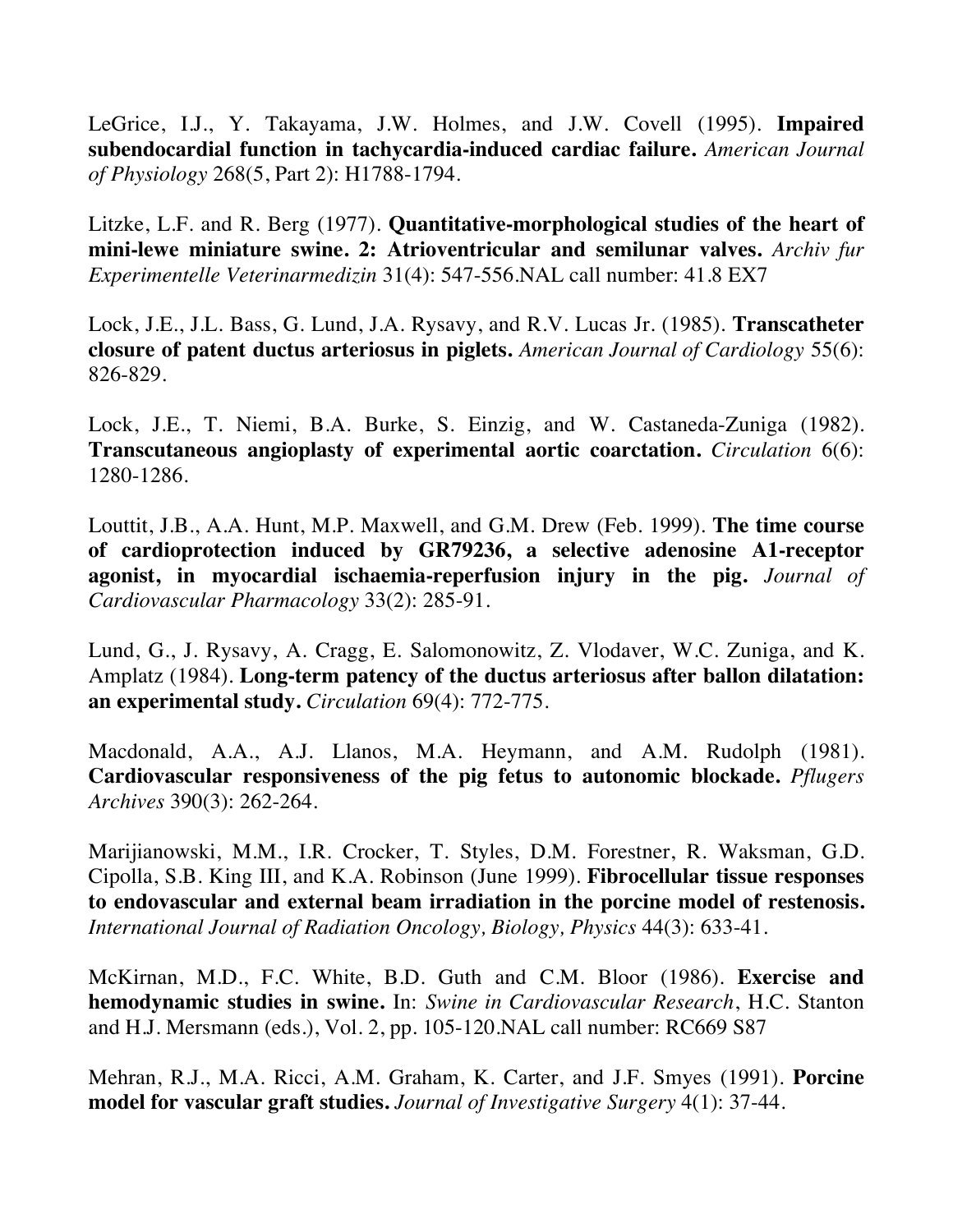Merin, R.G., P.D. Verdouw, and J.W. deJong (1982). **Myocardial functional and metabolic responses to ischemia in swine during halothane and fentanyl anesthesia.** *Anesthesiology* 56(2): 84-92.

Mitchell, S.E., J.H. Anderson, M.M. Swindle, J.D. Strandberg, and J. Kan (1994). **Atrial septostomy: Stationary angioplasty balloon technique. Experimental work and preliminary clinical applications.** *Pediatric Cardiology* 15(1): 1-7.

Mobley, D., M. Mitchell, M. Landi, and T. Halve (1994). **Comparative study on the effects of isoflurane, isoflurane with nitrous oxide, and thiamylal on percent myocardial infarct and percent area at risk in acute and chronic pigs.** *Contemporary Topics in Laboratory Animal Science* 33(3): 63-66.NAL call number: SF405.5 A23

Moffitt, E. A., J.W. Kirklin, and R.A. Theye (1962). **Physiologic studies during whole body perfusion in Tetralogy of Fallot.** *Journal of Thoracic and Cardiovascular Surgery* 44(2): 180.

Morrow, W.R., V.C. Smith, W.J. Ehler, A.F. Van Dellen, and C.E. Mullins (1994). **Balloon angioplasty with stent implantation in experimental coarctation of the aorta.** *Circulation* 89(6): 2677-2683.

Murphy, J.G., R.S. Schwartz, W.D. Edwards, A.R. Camrud, R.E. Vliestra, D.R. Holmes Jr. (1992). **Percutaneous polymeric stents in porcine coronary arteries: Initial experience with polyethylene terephthalate stents.** *Circulation* 86(5): 1596-1604.

National Institutes of Health (1985). **Guidelines for blood-material interactions.** *Report of the National Heart, Lung and Blood Institute Working Group*, Bethesda, MD: US Department of Health and Human Services, Public Health Services, NIH Publication 85-2185.

Nicolau, D.P., Y.J. Feng, A.H.B. Wu, S.P. Bernstein, and C.H. Nightingale (1996). **Swine model of continuous arteriovenous hemofiltration.** *Laboratory Animal Science* 46(3): 355-357.NAL call number: 410.9 P94

Pae, W.E. Jr., J.L. Myers, J.A. Waldhausen, G.A. Prophet, and W.S. Pierce (1981). **Subclavian flap angioplasty. Experimental study in growing piglets.** *Journal of Thoracic and Cardiovascular Surgery* 82(6): 922-927.

Randsbaek, F., C.J. Riordan, J.H. Storey, W.D. Montgomery, W.P. Santamore, and E.H. Austin III. (1996). **Animal model of the univentricular heart and single ventricular**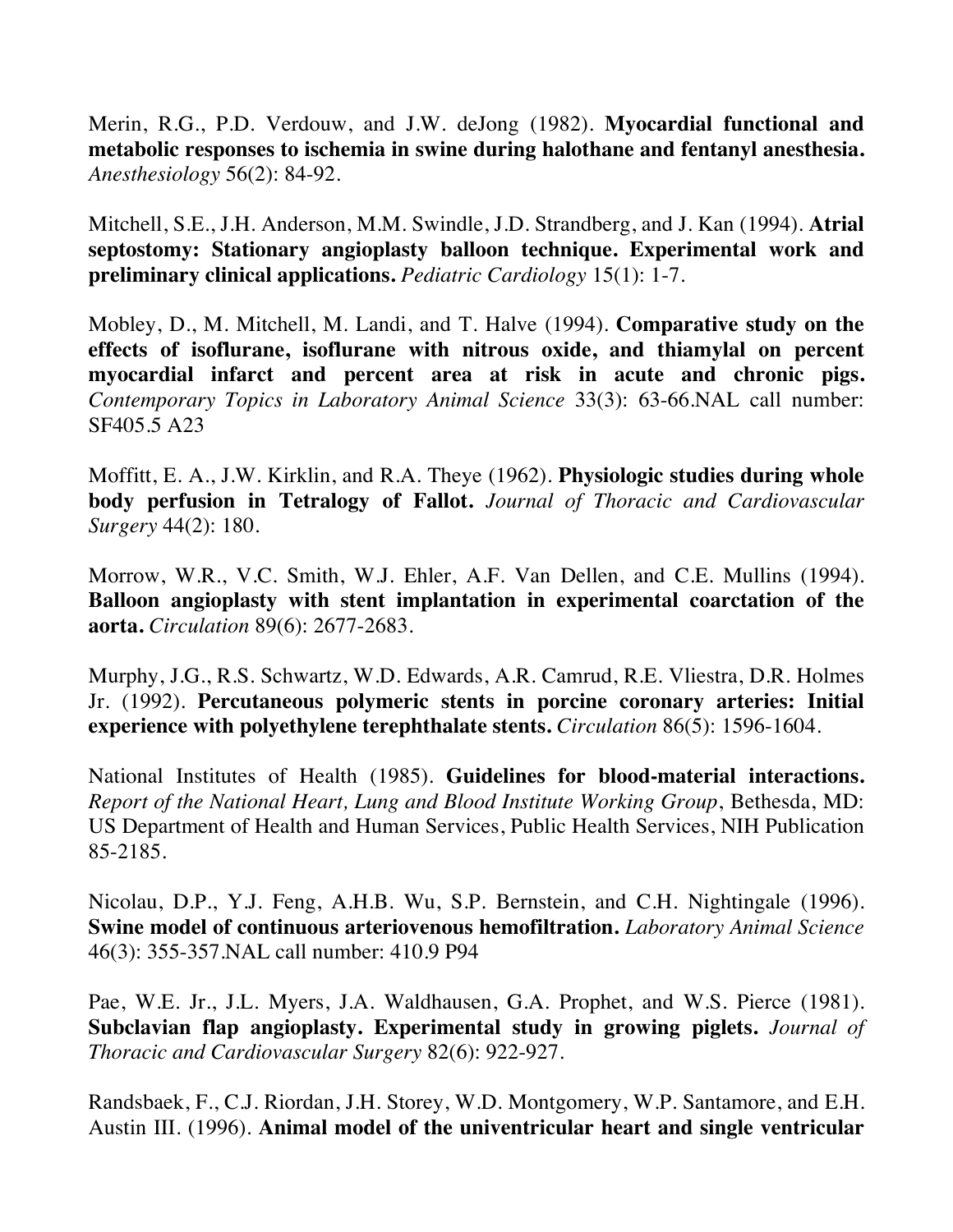**physiology.** *Journal of Investigative Surgery* 9(4): 375-384.

Rashkind, W.J., C.E. Mullins, W.E. Hellenbrand, and M.A. Tait. (1987). **Nonsurgical closure of patent ductus arteriosus: clinical application of the Rashkind PDA occluder system.** *Circulation* 75(3): 583-592.

Ricci, M.A., R.J. Mehran, D. Petsikas, F. Mohamed, R. Guidoin, Y. Marois, N.V. Christou, A. Graham, and J.F. Symes (1991). **Species differences in the infectability of vascular grafts.** *Journal of Investigative Surgery* 4(1): 45-52.

Ricci, M.A., R. Mehran, N.V. Christou, F. Mohamed, A.M. Graham and J.F. Smyes (1991). **Species differences in the clearance of** *Staphyococcus Aureus* **bacteremia.**  *Journal of Investigative Surgery* 4(1): 53-58.

Rohl, L., L. Ostergaard, C.Z. Simonsen, P. Vestergaard-Poulsen, L. Sorensen, A. Bjornerud, K.B. Saebo, and C. Gyldensted (May 1999). **NC100150-enhanced 3D-SPGR MR angiography of the common carotid artery in a pig vascular stenosis model. Quantification of stenosis and dose optimization.** *Acta Radiology* 40(3): 282- 90.

Rysavy, J.A., G.E. Lund, J.E. Lock, J.L. Bass, S.S. Einzig, and K. Amplatz (1986). **A method for nonsurgical creation of patent ductus arteriosus and its applications in piglets.** In: *Swine in Biomedical Research*, M.E. Tumbleson (ed.), Vol. 1, pp. 351- 361. NAL call number: RB125.C68 1985

Schoffstall, J.M., W.H. Spivey, S. Davidheiser, L. Fuhs, and R. Kirkpatrick Jr. (1990). **Endogenous and exogenous plasma catecholamine levels in cardiac arrest in swine.**  *Resuscitation* 19: 241-251.

Schumann, R.E., M.M. Swindle, B.J. Knick, C.L. Case, and P.C. Gillette (1994). **High dose narcotic anesthesia using sufentanil in swine for cardiac catheterization and electrophysiologic studies.** *Journal of Investigative Surgery* 7(3): 243-248.

Schumann, R.E., M. Harold, P.C. Gillette, M.M. Swindle, and C.H. Gaymes (1993). **Prophylactic treatment of swine with bretylium for experimental cardiac catheterization.** *Laboratory Animal Science* 43(3): 244-246.NAL call number: 410.9 P94

Shimokawa, S., H. Matsumoto, S. Ogata, T. Komokata, S. Nishida, T. Ushijima, H.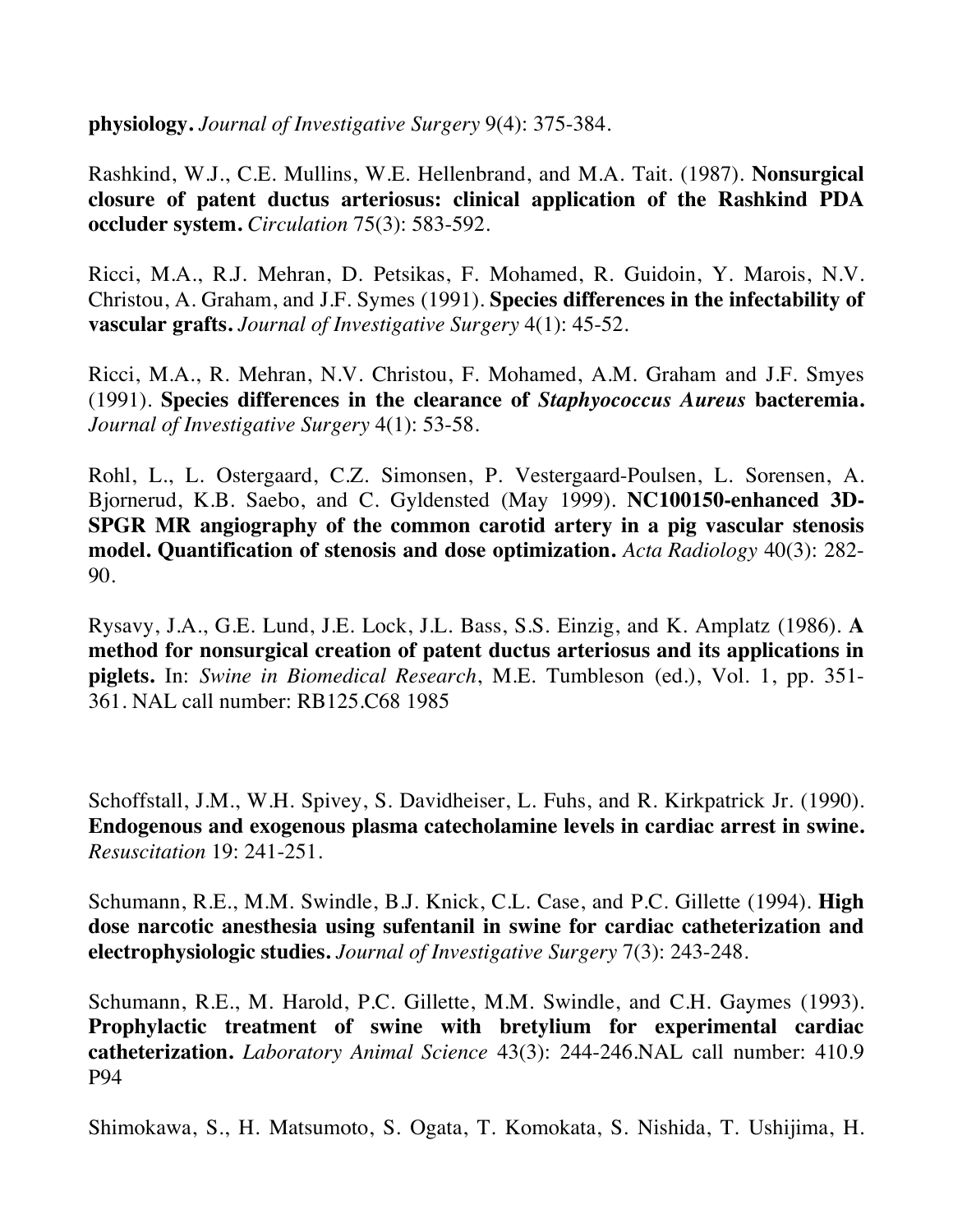Saigenji, Y. Moriyama, and A. Taira (1996). **A new experimental model for simultaneous evaluation of aortic and pulmonary allograft performance in a composite graft.** *Journal of Investigative Surgery* 9(5): 487-493.

Smith, A.C., B. Knick, M.M. Swindle, and P.C. Gillette (1997). **A technique for conducting non-invasive cardiac electrophysiology studies in swine.** *Journal of Investigative Surgery* 10(1-2): 25-30.

Smith, A.C., F.G. Spinale, and M.M. Swindle (1990). **Cardiac function and morphology of Hanford miniature swine and Yucatan miniature and micro swine.**  *Laboratory Animal Science* 40(1): 47-50.NAL call number: 410.9 P94

Spinale, F.G., D.A. Hendrick, F.A. Crawford, A.C. Smith, Y. Hamada, and B.A. Carabello. (July 1990). **Chronic supraventricular tachycardia causes ventricular dysfunction and subendocardial injury in swine.** *American Journal of Physiology* 259(1, Pt. 2): H218-H229.

Stanton, H.C., and H.J. Mersmann (1986). *Swine in Cardiovascular Research*, Vol. 1 and 2, Boca Raton, FL: CRC Press.NAL call number: RC669 S87

Starling, M.B., J.M. Neutze,, R.L. Elliott, I.M. Taylor, and R.B. Elliott (1978). **The effects of some methyl prostaglandin derivatives on the ductus arteriosus of swine in vivo.** *Prostaglandins and Medicine* 1: 267-281.

Sudhir, K., E. Ko, C. Zellner, H.E. Wong, S.J. Hutchison, T.M. Chou, and K. Chatterjee (1997). **Physiological concentrations of estradiol attenuate endothelin 1- induced coronary vasoconstriction in vivo.** *Circulation* 96(10): 3626-3632.

Swindle, M.M. (1998). **Cardiothoracic and vascular system.** In: *Surgery, Anesthesia and Experimental Techniques in Swine*, Ames, IA: Iowa State University Press, pp. 157- 202.NAL call number: RD29.5.S94S944 1998

Swindle, M.M. (1998). **Cardiovascular catheterization laboratory procedures.** In: *Surgery, Anesthesia and Experimental Techniques in Swine*, Ames, IA: Iowa State University Press, pp. 225-264.NAL call number: RD29.5.S94S944 1998

Swindle, M.M. (1998). **Magnetic resonance angiography.** In: *Surgery, Anesthesia and Experimental Techniques in Swine, Ames*, IA: Iowa State University Press, pp. 291- 296.NAL call number: RD29.5.S94S944 1998

Swindle, M.M., P.J. Horneffer, T.J. Gardner, V.L. Gott, T.S. Hall, R.S. Stuart, W.A.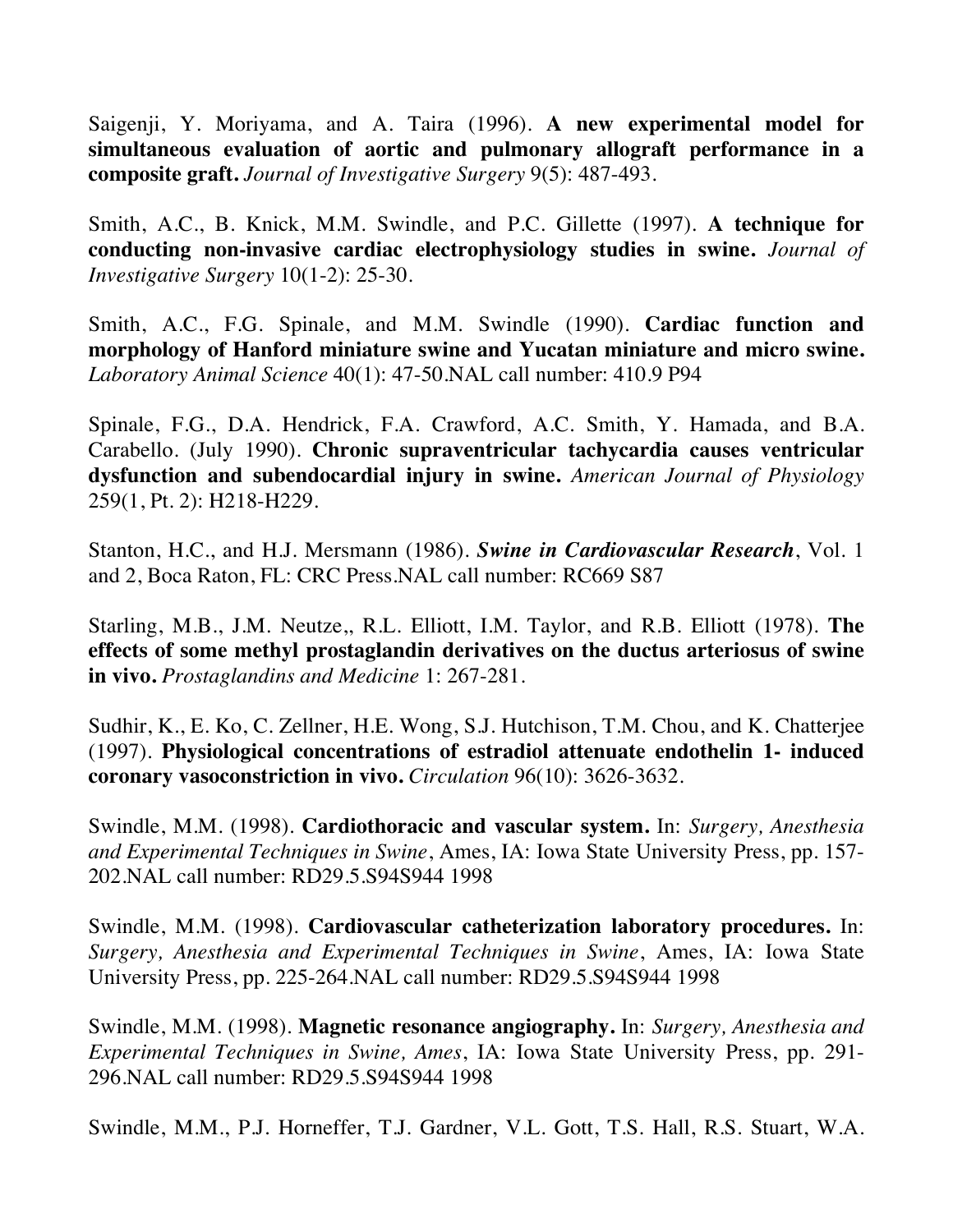Baumgartner, A.M. Borkon, E. Galloway, and B.A. Reitz (1986). **Anatomic and anesthetic considerations in experimental cardiopulmonary surgery in swine.**  *Laboratory Animal Science* 36(4): 357-361.NAL call number: 410.9 P94

Swindle, M.M., R.P. Thompson, A.C. Smith, G.B. Keech, B.A. Carabello, W. Radtke, D. Fyfe, and P.C. Gillette (1996). **The Yucatan miniature pig model of ventricular septal defect.** In: *Advances in Swine in Biomedical Research,* M. Tumbleson and L. Schook (eds.), Vol. 2, pp. 613-620.NAL call number: RB125.A36 1996

Swindle, M.M., R.P. Thompson, B.A. Carabello, A.C. Smith, C. Green, and P.C. Gillette (1992). **Congenital cardiovascular disease.** In: *Swine as Models in Biomedical Research*, M.M. Swindle (ed.), Ames, IA: Iowa State University Press, pp. 176- 184.NAL call number: RB125.S79 1992

Teoh, H. and R.Y.K. Man (1999). **Progesterone modulates estradiol actions: Acute effects at physiological concentrations.** *European Journal of Pharmacology* 378(1): 57-62.

Teoh, H., S.W.S. Leung, and R.Y.K. Man (1999). Short-term exposure to physiological levels of 17beta-estradiol enhances endothelium-independent relaxation in porcine coronary artery. *Cardiovascular Research* 42(1): 224-231.

Truex, R.C. and M.Q. Smythe (1965). **Comparative morphology of the cardiac conduction tissue in animals.** *Annals of the New York Academy of Sciences* 127: 19- 23.NAL call number: 500 N484

Turjman, F., T.F. Massoud, C. Ji, G. Guglielmi, F. Vinuela, and J. Robert (1994). **Combined stent implantation and endosaccular coil placement for treatment of experimental wide-necked aneurysms: A feasibility study in swine.** *American Journal of Neuroradiology* 15(6): 1087-1090.

Van Vleet, J.F. and V.J. Ferrans (1986). **Cardiovascular diseases of swine.** In: *Swine in Cardiovascular Research*, H.C. Stanton and H.J. Mersmann (ed.), Vol. 1 Boca Raton, FL: CRC Press, pp. 121-168. NAL call number: RC669 S87

Vatner, D.E and S.F. Vatner S.F (1998). **Physiological and biochemical adrenergic regulation of the stunned myocardium.** *Molecular and Cellular Biochemistry* 186(1- 2): 131-137.

Verdouw, P.D. and J.M. Hartog (1986). **Provocation and suppression of ventricular arrhythmias in domestic swine.** In: *Swine in Cardiovascular Research*, H.C. Stanton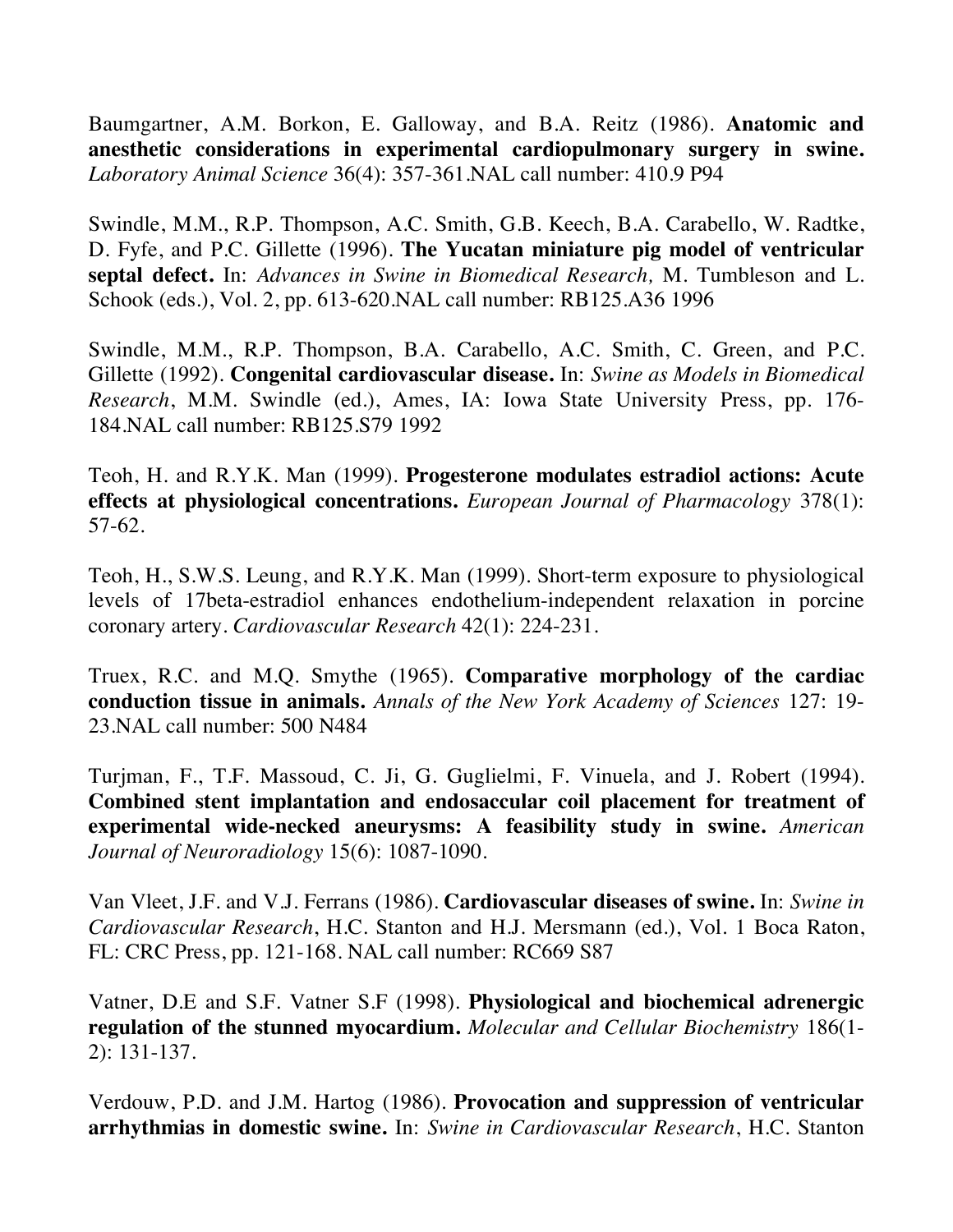and H.J. Mersmann (eds.), Vol. 2, Boca Raton, FL: CRC Press, pp. 121-156.NAL call number: RC669 S87

Von Recum, A.F. (1986). *Handbook of Biomaterials Evaluation*, NY: Macmillan Publishing.

White, C.J., S.R. Ramee, A.K. Banks, D. Wiktor, and H.L. Price (1992). **The Yucatan miniature swine: An atherogenic model to assess the early potency rates of an endovascular stent.** In: *Swine as Models in Biomedical Research,* M.M. Swindle (ed.), Ames, IA: Iowa State University Press, pp. 156-162.NAL call number: RB125.S79 1992

White, F.C., D.M. Roth, and C.M. Bloor (1986). **The pig as a model for myocardial ischemia and exercise.** *Laboratory Animal Science* 36(4): 351-356.NAL call number: 410.9 P94

Wittnich, C., M.P. Belanger, B.S. Oh, and T.A. Salerno (1991). **Surgical model of volume overload-induced ventricular myocardial hypertrophy to study a clinical problem in humans.** *Journal of Investigative Surgery* 4(3): 333-338.

# **CENTRAL NERVOUS SYSTEM**

Alitalo, I. (1979). **Ventral interbody implantation for fusion of the lumbar spine using polytetrafluoroethylene-carbonfiber and porous high density polyethylene: An experimental study in growing pigs.** *Acta Veterinaria Scandinavica* 71(Suppl): 1- 58.NAL call number: 41.8 AC87

Armstead, W.M., C.W. Leffler, D.W. Busija, D.G. Beasley, and R. Mirro (April 1988). **Adrenergic and prostanoid mechanisms in control of cerebral blood flow in hypotensive newborn pigs.** *American Journal of Physiology* 254(4, Part 2): H671- H677.

Boogerd, W. and A.C.B. Peters (1986). **A simple method for obtaining cerebrospinal fluid from a pig model of herpes enecephalitis.** *Laboratory Animal Science* 36(4): 386-388.NAL call number: 410.9 P94

Boyce, R.W., D.C. Ebert, T.A. Youngs, C.L. Paddock, L. Mosekilde, M.L. Stevens, and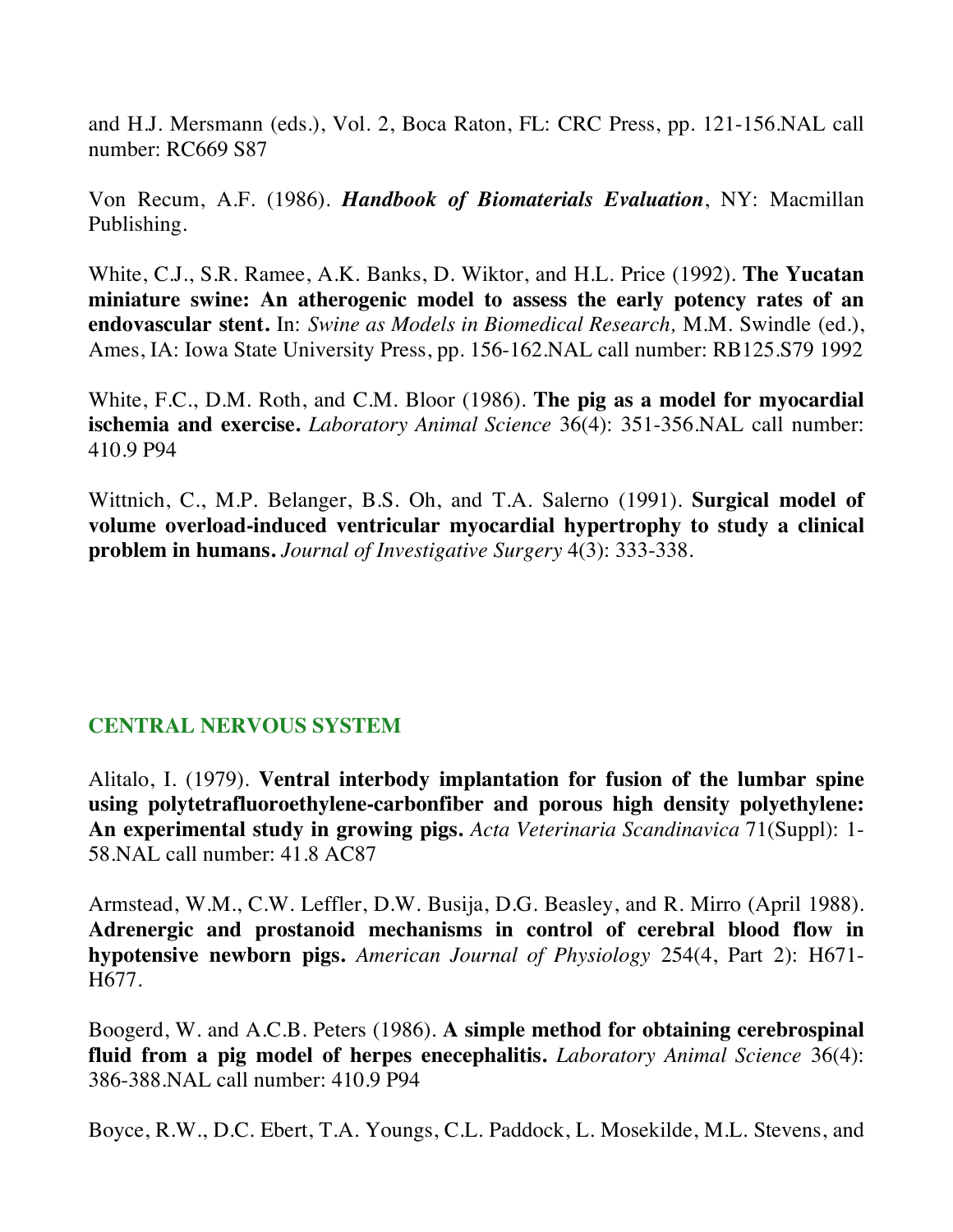H.J.G. Gundersen (1995). **Unbiased estimation of vertebral trabecular connectivity in calcium restricted ovariectomized minipigs.** *Bone* 16(6): 637-642.

Drisko, J.E., T.D. Faidley, D.F. Hora Jr., G.W. Niebauer, W.P. Feeney, B.H. Friscino, and G.J. Hickey (1996). **Transorbital approach to the porcine pituitary.** *Journal of Investigative Surgery* 9(4): 305-311.

Franke, H., H.J. Galla, and C.T. Beuckmann (Feb. 1999). **An improved lowpermeability in vitro-model of the blood-brain barrier: transport studies on retinoids, sucrose, haloperidol, caffeine and mannitol.** *Brain Research* 818(1): 65-71.

Ganz, J.C. and N.N. Zwetnow (1990). **A quantitative study of some factors affecting the outcome of experimental epidural bleeding in swine.** *Acta Neurochirurgica* 102(3-4): 164-172.

Helfaer, M.A., J.R. Kirsch, S.E. Haun, R.C. Koehler, and R.J. Traystman (1991). **Agerelated cerebrovascular reactivity to CO2 after cerebral ischemia in swine.**  *American Journal of Physiology* 260: H1482-1488.

Kailasnath, P., and J.C. Chaloupka (Aug. 1996). **Mathematical modeling of AVM physiology using compartmental network analysis: theoretical considerations and preliminary in vivo validation using a previously developed animal model.** *Neurological Research* 18(4): 361-366.

Kraeling, R.R., C.R. Barb, and G.B. Rampacek (1986). **Hypophysectomy and hypophysial stalk transection in the pig: Technique and application to studies of ovarian follicular development.** In: *Swine in Biomedical Research*, M.E. Tumbleson (ed.), Vol. 1, NY: Plenum Publishers, pp. 425-436. NAL call number: RB125.C68 1985

Laferriere, A., J.K. Liu, and I.R. Moss (Jan. 1999). **Mu- and delta-opioid receptor densities in respiratory-related brainstem regions of neonatal swine.** *Brain Research. Developmental Brain Research* 112(1): 1-9.

MacIntyre, C.J., B.Y. Ong, and D.S. Sitar (1987). **Cerebral blood flow in intoxicated newborn piglets.** *Canadian Journal of Physiology and Pharmacology* 65(1): 92-95.

Manohar, M. and C. Parks (1984). **Porcine regional brain and myocardial blood**  flows during halothane-0, and halothane-nitrous oxide anesthesia: Comparisons **with equipotent isoflurane anesthesia.** *American Journal of Veterinary Research* 45(3): 465-473.NAL call number: 41.8 Am3A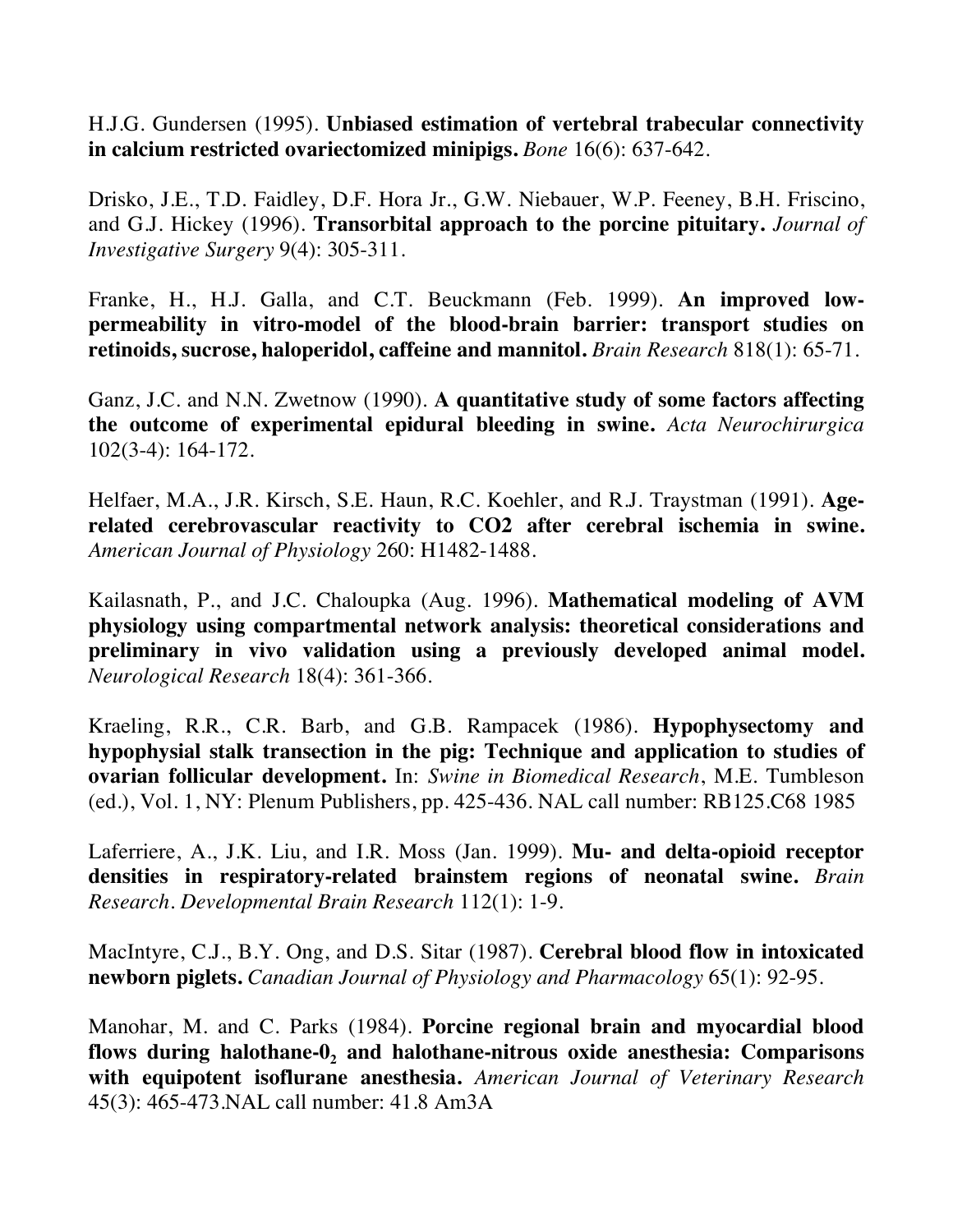Manohar, M. and C. Parks (1984). **Regional distribution of brain and myocardial perfusion in swine while awake and during 1.0 and 1.5 MAC isoflurane anaesthesia produced without or with 50% nitrous oxide.** *Cardiovascular Research* 18(6): 344- 353.

Manohar, M. (1985). **Regional distribution of porcine brain blood flow during 50% nitrous oxide administration.** *American Journal of Veterinary Research* 46(4): 831- 835.NAL call number: 41.8 Am3A

McKernan, R. M., S. Castro, J.A. Poat, and E.H. Wong (1989). **Solubilization of the Nmethyl-D-aspartate receptor channel complex from rat and porcine brain.** *Journal of Neurochemistry* 52: 777-785.

Paulsen, K.D., Miga, M.I., and F.E. Kennedy (Feb. 1999). **A computational model for tracking subsurface tissue deformation during stereotactic neurosurgery.** *IEEE Transactions on Biomedical Engineering* 46(2): 213-225.

Punto, L. (1980). **Lumbar leptomenigeal and radicular reactions after the subarachnial injection of water-soluble contrast media, meglumine iocarmate and metrizamide: an experimental study in the pig.** *Acta Veterinaria Scandinavica* 73(Suppl): 1-52.NAL call number: 41.8 AC87

Salinas-Zeballos, M.E., G.A. Zeballos, and P.M. Gootman (1986). **A stereotaxic atlas of the developing swine** *(Sus scrofa***) forebrain.** In: *Swine in Biomedical Research*, M.E. Tumbleson (ed.), Vol. 2, NY: Plenum Publishers, pp. 887-906.NAL call number: RB125.C68 1985

Stodkilde-Jorgensen, H., J. Frokiaer, H.J. Kirkeby, F. Madsen, and N. Boye (1986). **Preparation of a cerebral perfusion model in the pig: Anatomic considerations.** In: *Swine in Biomedical Research*, M.E. Tumbleson (ed.), Vol. 1, NY: Plenum Publishers, pp. 719-725.NAL call number: RB125.C68 1985

Swindle, M.M. (1998). **Head and neck surgery/ central nervous system.** In: *Surgery, Anesthesia and Experimental Techniques in Swine*, Ames, IA: Iowa State University Press, pp. 203-214.NAL call number: RD29.5.S94S944 1998

Wagner, K.R., Xi, G., Hua, Y., et al. (March 1999). **Ultra-early clot aspiration after lysis with tissue plasminogen activator in a porcine model of intracerebral hemorrhage: edema reduction and blood-brain barrier protection.** *Journal of Neurosurgery* 90(3): 491-498.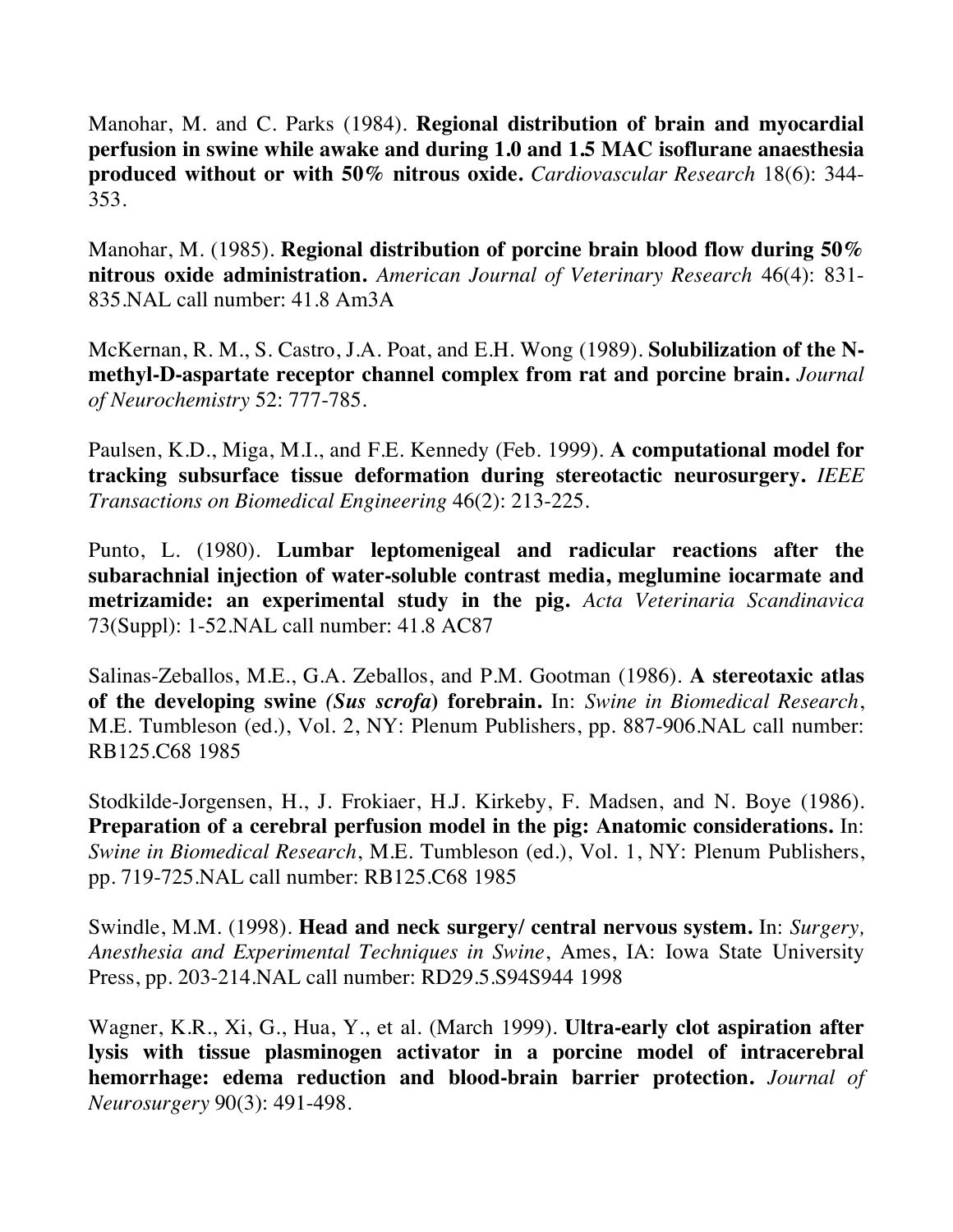Wasowicz, K. and Panula, P. (1994). **Distribution of neuropeptide FF in porcine spinal cord in comparison with other neuropeptides and serotonin.** *Journal of Comparative Neurology* 346: 530-540.

Zink, B.J., M.A. Sheinberg, X. Wang, M. Mertz, S.A. Stern, and A.L. Betz (Dec. 1998). **Acute ethanol intoxication in a model of traumatic brain injury with hemorrhagic shock: effects on early physiological response.** *Journal of Neurosurgery* 89(6): 983- 990.

# **ENDOSCOPIC and LAPAROSCOPIC SURGERY**

Assimos, D.G., W.H. Boyce, M. Lively, N. Weidner, J.C. Lewis, G. Howard, E. Furr, M. Sorrell, D.L. McCullough, B.C. Bullock, and T.E. Palmer (1986). **Porcine urologic models including jejunoileal bypass.** In: *Swine in Biomedical Research*, M.E. Tumbleson (ed.),Vol. 1, NY: Plenum Press, pp. 399-424. NAL call number: RB125.C68 1985

Bailey, R.W., A.L. Imbembo, and K.A. Zucker (1991). **Establishment of a laparoscopic cholecystectomy training program.** *American Surgeon* 57(4): 231-236.

Bessell, J.R., G. Pike, G.G. Jamieson, and G.J. Maddern (Dec. 1995). **Physiological outcome following laparoscopic highly selective vagotomy. A controlled study in a pig model.** *Surgical Endoscopy* 9(12): 1283-1288.

Brunt, L.M., E.P. Molmenti, K. Kerbl, N.J. Soper, A.M. Stone, and R.V. Clayman (1993). **Retroperitoneal endoscopic adrenalectomy: an experimental study.** *Surgical Laparoscopy and Endoscopy* 3(4): 300-306.

Carreno, O.J., W.R. Wilson, and P.K. Nootheti (1999). **Exploring endoscopic neck surgery in a porcine model.** *The Laryngoscope* 109(2, Part 1): 236-240.

Chiu, A.W., M.T. Chen, W.J. Huang, S.T. Young, C. Cheng, S.W. Huang, C.L. Chu, and L.S. Chang (1992). **Laparscopic nephrectomy in a porcine model.** *European Urology* 22(3): 250-254.

Fleshman, J.W., L.M. Brunt, R.D. Fry, E.H. Birnbaum, C.L. Simmang, A. Mazor, N. Soper, L. Freeman, and I.J. Kodner (1993). **Laparoscopic anterior resection of the rectum using a triple stapled intracorporeal anastomosis in the pig.** *Surgical*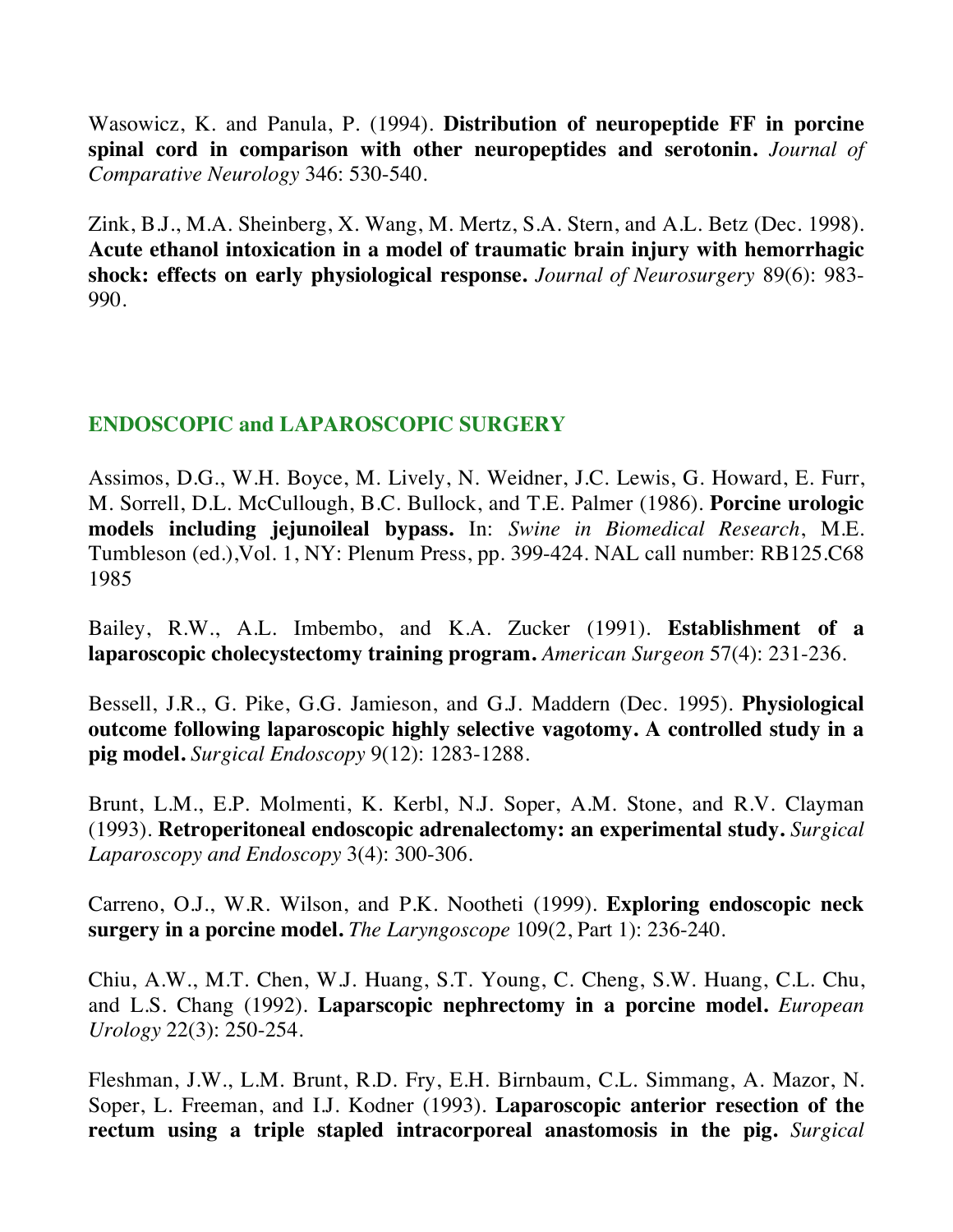*Laparoscopy and Endoscopy* 3(2): 119-126.

Freeman, L.J. (1994). **Laparoscopic surgery courses.** In: *Research Animal Anesthesia, Analgesia and Surgery.* A.C. Smith and M.M. Swindle (eds.), Greenbelt, MD: SCAW, pp. 15-24.NAL call number: SF914 R49 1994

Freys, S.M., J. Heimbucher, and K.H. Fuchs (1995). **Teaching upper gastrointestinal endoscopy: the pig stomach.** *Endoscopy* 27(1): 73-76.

Garrard, C.L., R.H. Clements, L. Nanney, et al. (Jan. 1999). **Adhesion formation is reduced after laparoscopic surgery.** *Surgical Endoscopy* 13(1): 10-13.

Gholson, C.F., J.M. Provenza, R.C. Silver, and B. Bacon (1990). **Endoscopic retrograde cholangiography in the swine: a new model for endoscopic training and hepatobiliary research.** *Gastrointestinal Endoscopy* 36(6): 600-603.

Guglielmi, G., F. Vinuela, J. Dion, and G. Duckwiler (1991). **Electrothrombosis of saccular aneurysms via endovascular approach. Part 2: Preliminary clinical experience.** *Journal of Neourosurgery* 75(1): 8-14.

Jones, D.R., G.M. Graeber, G.G. Tanguilig, G. Hobbs, and G.F. Murray (1993). **Effects of insufflation on hemodynamics during thoracoscopy.** *Annals of Thoracic Surgery* 55(6): 1379-1382.

Jones, J.A., S. Johnston, and M. Campbell (May 1999). **Endoscopic surgery and telemedicine in microgravity: developing contingency procedures for exploratory class spaceflight.** *Urology* 53(5): 892-897.

Jorgensen, J.O., R.B. Gillies, N.J. Lalak, and D.R. Hunt (1994). **Lower limb venous hemodynamics during laparoscopy: an animal study.** *Surgical Laparoscopy and Endoscopy* 4(1): 32-35.

Josephs, L.G., J.H. Arnold, and J.L. Sawyers (1992). **Laparoscopic highly selective vagotomy.** *Journal of Laparoendoscopic Surgery* 2(3): 151-153.

Kelly, J.J., W.C. Meyers, A. Sandor, and D.E. Litwin (Jan. 1999). **Laparoscopic gastrectomy in the porcine model: our initial experience with a new hand-assist device.** *Surgical Laparoscopy and Endoscopy* 9(1): 49-52.

Kerbl, K., R.S. Figneshau, R.V. Clayman, P.S. Chadhoke, L.R. Kavoussi, D.M. Albala, and A.M. Stone (1993). **Retroperiotoneal laparoscopic nephrectomy: laboratory and**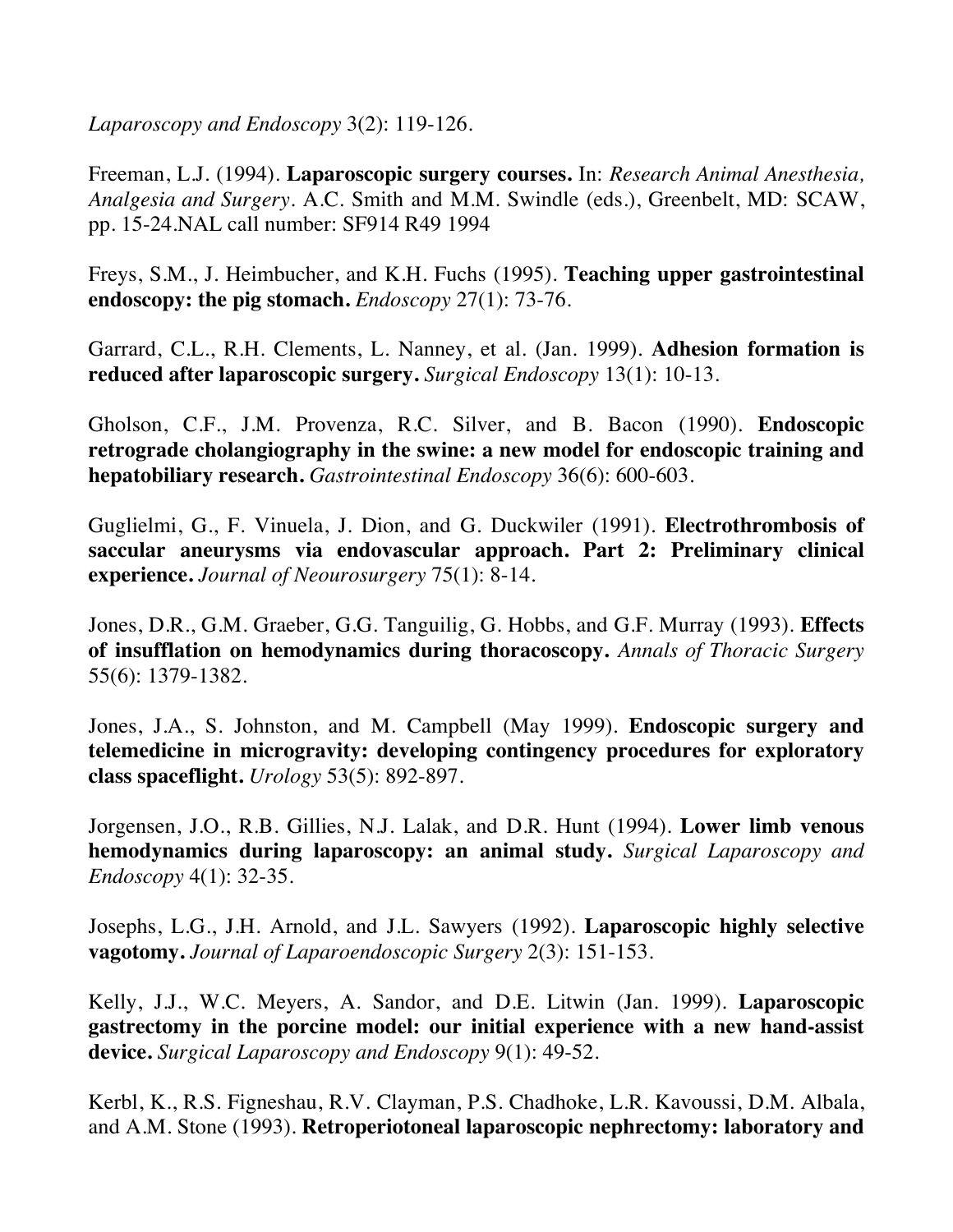**clinical experience.** *Journal of Endourology* 7(1):23-26.

Kopchok, G.E., D.M. Cavaye, S.R. Klein, M.P. Mueller, J.L. Lee, and R.A. White (1993). **Endoscopic surgery training: Application of an in vitro trainer and in vivo swine model.** *Journal of Investigative Surgery* 6(4): 329-337.

Kronowitz, S.J. (April 1999)**. Endoscopic subcutaneous surgery: a new surgical approach.** *Annals of Plastic Surgery* 42(4): 357-364.

Lakshmanan, Y., R.I. Mathews, J.A. Cadeddu, R.N. Chen, B.L. Slaughenhoupt, R.G. Moore, and S.G. Docimo (Feb. 1999). **Feasibility of total intravesical endoscopic surgery using mini-instruments in a porcine model.** *Journal of Endourology* 13(1): 41-45.

Layman, T.S., R.P. Burns, K.E. Chandler, W.L. Russell, and R.G. Cook (1993). **Laparoscopic inguinal herniorrhaphy in a swine model.** *American Surgeon* 59(1): 13-19.

Lee, F.T. Jr, Chosy, S.G., Weber, S.M., et. al. (March 1999). **Hepatic cryosurgery via minilaparotomy in a porcine model: an alternative to open cryosurgery.** *Surgical Endoscopy* 13(3): 253-259.

Leighton, T.A., S.Y. Liu, and F.S. Bongard (1993). **Comparative cardiopulmonary effects of carbon dioxide versus helium pneumoperitoneum.** *Surgery* 113(5): 527- 531.

Liu, J.B., R.I. Feld, B.B. Goldberg, D.J. Barbot, L.N. Nazarian, D.A. Merton, N.M. Rawool, F.E. Rosato, C.A. Winkel, D.R. Gillum (1995). **Laparoscopic gray-scale and color Doppler US: preliminary animal and clinical studies.** *Radiology* 194(3): 851- 857.

Long, J.P. and G.T. Faller (Feb 1999). **Percutaneous cryoablation of the kidney in a porcine model.** *Cryobiology* 38(1): 89-93.

Lyons, J.M.and R.E. Sosa (1992). **Laparoscopy: new applications of an established technique.** *Urologic Nursing* 12(1): 2-8.

Ma, S., and R.H. Fang (1994). **Endoscopic mandibular angle surgery. A swine model.** *Annals of Plastic Surgery* 33(5): 473-475.

Margossian, H, A. Garcia-Ruiz, T. Falcone (1998) **Robotically assisted laparoscopic**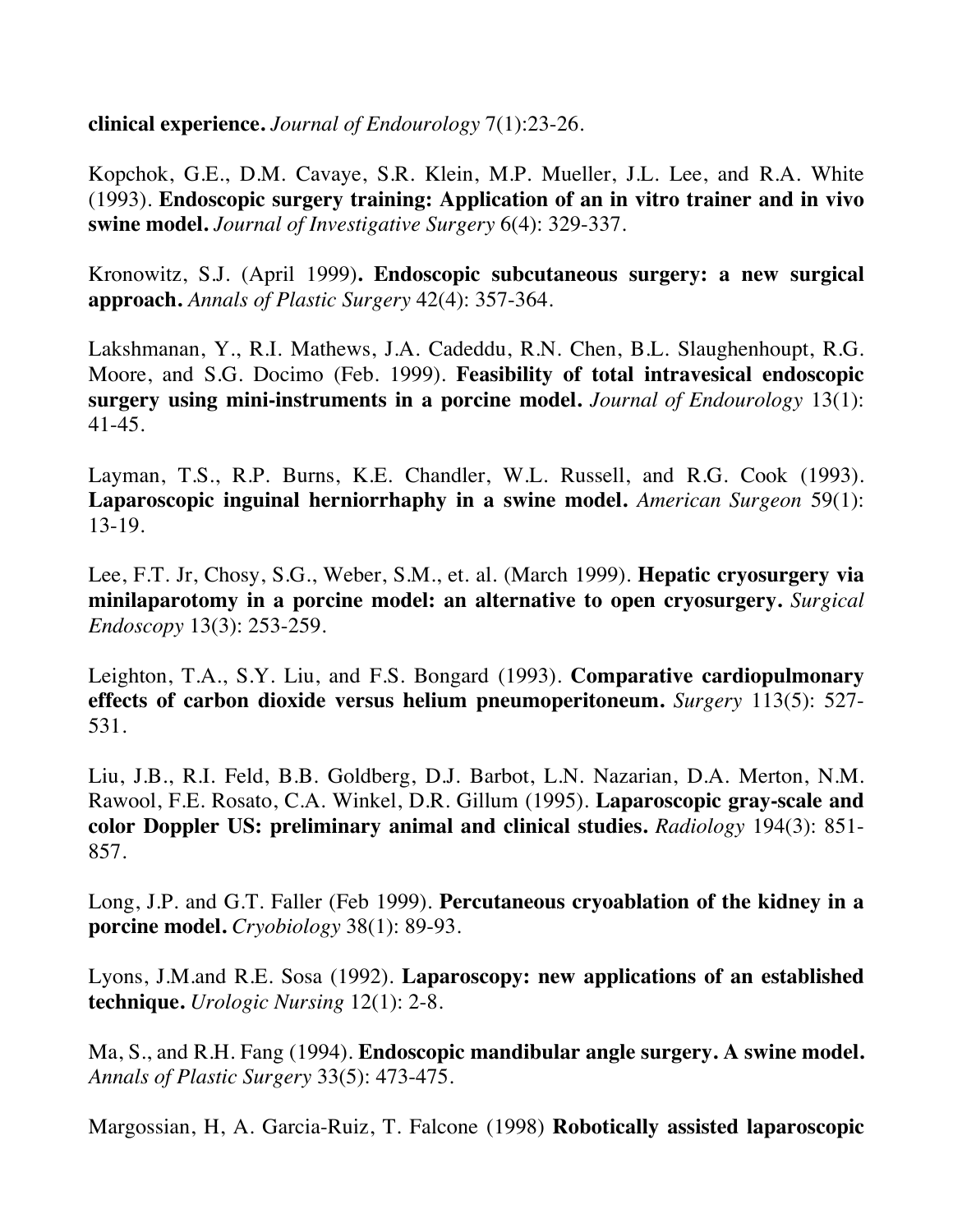**tubal anastomosis in a porcine model: A pilot study.** *Journal of Laparoendoscopic and Advanced Surgical Techniques*. Part A, 8(2): 69-73.

Moncure, M., R. Salem, K. Moncure, M. Testaiuti. R. Marburger, X. Ye, C. Brathwaite, and S.E. Ross (1999). **Central nervous system metabolic and physiologic effects of laparoscopy.** *American Surgeon* 65(2): 168-172.

Nguyen, N.T., J.D. Lukerich, S. Schatz, et al. (1999). **Effect of open and laparoscopic surgery on cellular immunity in a swine model.** *Surgical Laparoscopy and Endoscopy* 9(3): 176-180.

Noar, M.D. (1995). **An established porcine model for animate training in diagnostic and therapeutic ERCP.** *Endoscopy* 27(1): 77-80.

Noel, P., H. Fagot, J.M. Fabre, C. Mann, F. Quenet, F. Guillon, H. Baumel, and J. Domergue (1994). **Resection anastomosis of the small intestine by celioscopy in swine. Comparative experimental study between manual and mechanical anastomosis.** *Annales de Chirurgie* 48(10): 921-929.

Olinger, A., G. Pistorius, and W. Lindemann (Feb. 1999). **Effectiveness of a hands-on training course for laparoscopic spine surgery in a porcine model.** *Surgical Endoscopy* 13(2): 118-122.

Olson, K.H., E.G. Balcos, M.C. Lowe, and M.P. Bubrick (1995). **A comparative study of open, laparoscopic intracorporeal and laparoscopic assisted low anterior resection and anastomosis in pigs.** *American Surgeon* 61(3): 197-201.

Ou, C.S., J. Presthus, and E. Beadle (1993). **Laparoscopic bladder neck suspension using hernia mesh and surgical staples.** *Journal of Laparoendoscopic Surgery* 3(6): 563-566.

Pasricha, P.J., T.G. Tietjen, and A.N. Kalloo (1995). Biliary manometry in swine: A unique endoscopic model for teaching and research. *Endoscopy* 27(1): 70-72.

Pietrafitta, J.J., L.S. Schultz, J.N. Graber, and D.F. Hickok (1992). **An experimental technique of laparoscopic bowel resection and anastomosis.** *Surgical Laparoscopy and Endoscopy* 2(3): 205-211.

Ramsey, D.E., N. Aldred, and J.M. Power (1993). **A simplified approach to the anesthesia of porcine laparoscopic surgical subjects.** *Laboratory Animal Science* 43(4): 336-337.NAL call number: 410.9 P94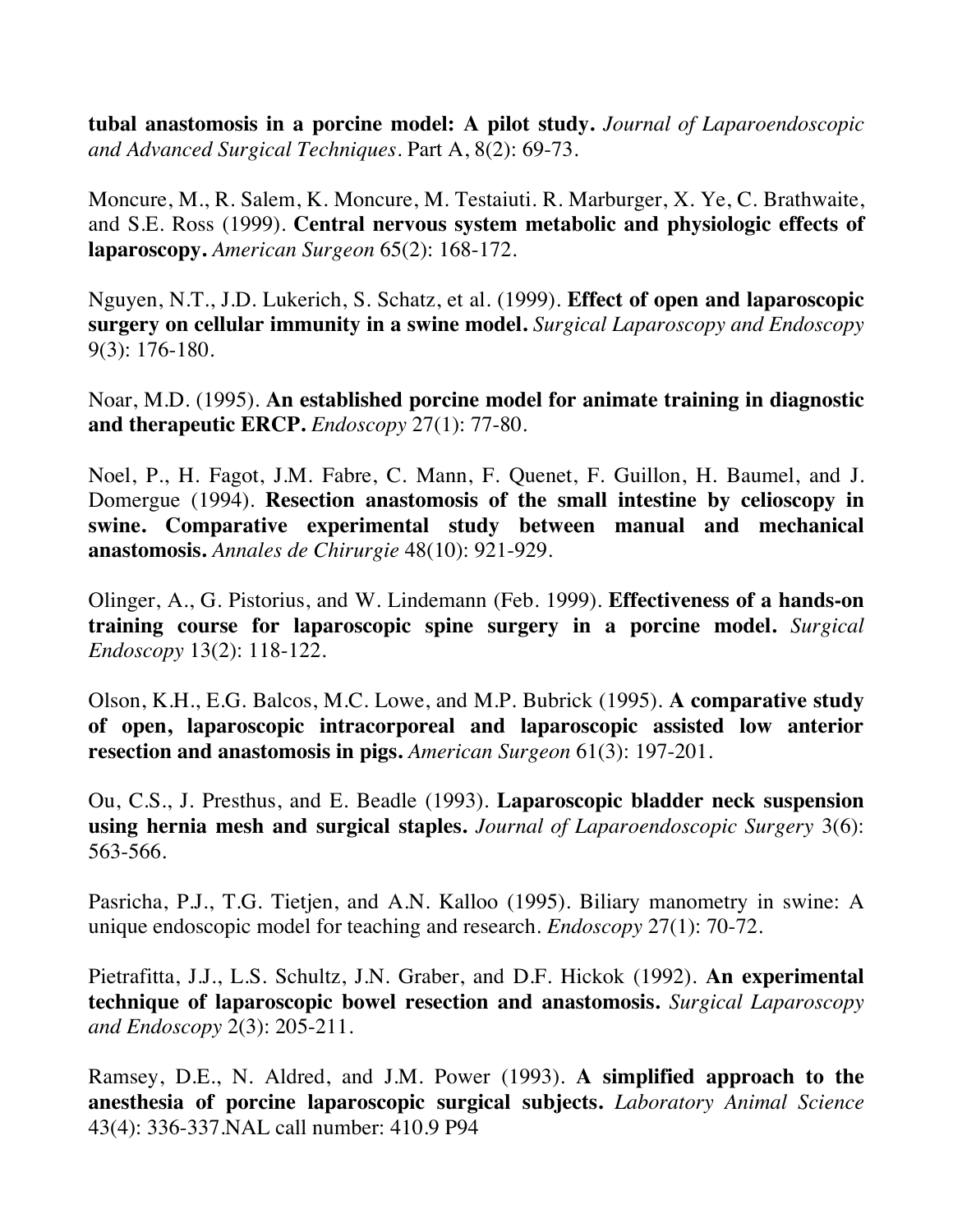Rey, J.F. and T. Romanczk (1995). **The development of experimental models in the teaching of endoscopy: an overview.** *Endoscopy* 27(1): 101-105.

Rodriguez, J., K. Kensing, C. Cardenas, and P. Stoltenberg (1993). **Laparoscopyguided subhepatic cholecystostomy: a feasibility study in swine.** *Gastrointestinal Endoscopy* 39(2): 176-178.

Said, S. (Jan. 1999). **Gasless videoendoscopic implantation of aortobifemoral vascular prostheses via transperitoneal or extraperitoneal approach in an animal model [letter].** *Surgical Endoscopy* 13(1): 94.

Savioz, D., Jeanjacquot, A., Savioz, M., et. al. (1999). **Optimization of the kinetics of cooling of kidneys: a pig model.** *European Surgical Research* 31(1): 3-8.

Shekarriz, H., B. Shekarriz, and J.,Upadhyay (April 1999). **Experimental laparoscopic partial nephrectomy: Hydro-jet dissection in a porcine model: Initial experience.** *Journal of Urology* 161(4, Suppl.): 2.

Siegel, J.H. and M.A. Korsten (1989). **ERCP in a nonhuman primate.** *Gastrointestinal Endoscopy* 35(6): 557-559.

Soper, N.J., L.M. Brunt, J. Fleshman Jr., D.L. Dunnegan, and R.V. Clayman (1993). **Laparoscopic small bowel resection and anastomosis.** *Surgical Laparoscopy and Endoscopy* 3(1): 6-12.

Soper, N.J., J.A. Barteau, R.V. Clayman, and M.J. Becich (1991). **Safety and efficacy of laparoscopic cholecystectomy using monopolar electrocautery in the porcine model.** *Surgical Laparoscopy and Endoscopy* 1(1): 17-22.

Soper, N.J. and J.G. Hunter (1992). **Suturing and knot tying in laparoscopy.** *Surgical Clinics of North America* 72(5): 1139-1152.

Swindle, M.M. (1998). **Endoscopic/laparoscopic surgery.** In: *Surgery, Anesthesia and Experimental Techniques in Swine*, Ames, IA: Iowa State University Press, pp. 265- 282.NAL call number: RD29.5.S94S944 1998

Travis, D.L., A.W. Paulsen, and Y. Genyk (March-April 1996). **Development of an in situ isolated porcine liver perfusion model for tightly controlled physiologic and pharmacologic studies.** *Journal of Investigative Surgery* 9(2): 131-147.

Vancaillie, T.G. (1993). **Laparoscopic bladder neck suspension.** In: *Atlas of the*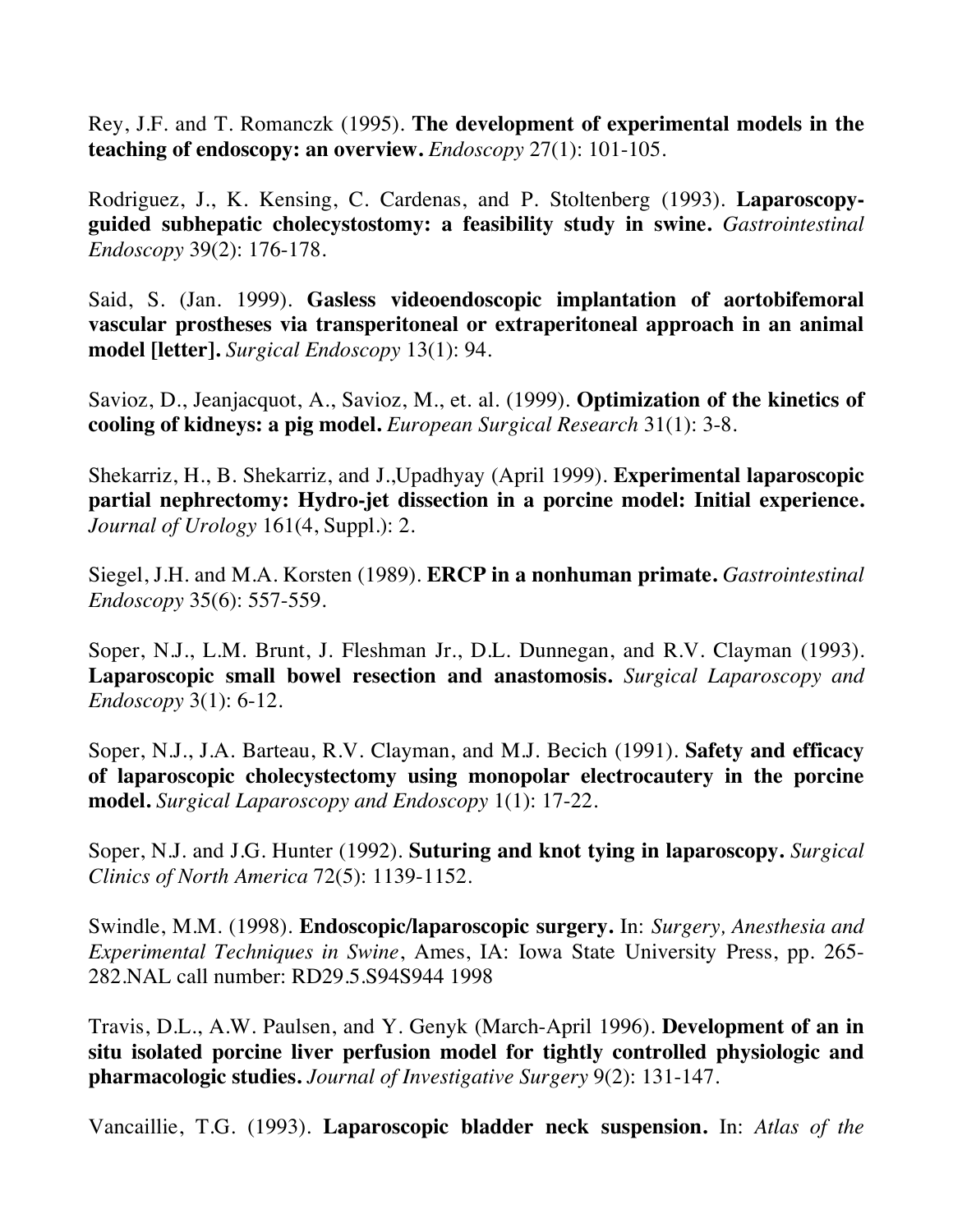*Urologic Clinics of North America: Urologic Laparoscopic Surgery.* H.N. Winfield (ed.), Philadelphia: WB Saunders, pp. 73-86.

#### **FETAL**

Care, A.D., I.W. Caple, R. Singh, and M. Peddie (1986). **Studies on calcium homeostasis in the fetal Yucatan miniature pig.** *Laboratory Animal Science* 36(4): 389-392.NAL call number: 410.9 P94

Dungan, L.J., D.B. Wiest, D.A. Fyfe, A.C. Smith, and M.M. Swindle (1995). **Hematology, serology and serum protein electrophoresis in fetal miniature Yucatan swine: normal data.** *Laboratory Animal Science* 45(3): 285-289.NAL call number: 410.9 P94

Haworth, S.G. and A.A. Hislop (1981). **Adaptation of the pulmonary circulation to extra-uterine life in the pig and its relavance to the human infant.** *Cardiovascular Research* 15(2): 108-119.

Jackson, B.T. and H. Egdahl (1960). **The performance of complex fetal operations in utero without amniotic fluid loss or other disturbances of fetal-maternal relationships.** *Surgery* 48: 564-570.

Jones, M.D. and B.B. Hudak (1988). **Fetal and neonatal surgery.** In: *Experimental Surgery and Physiology: Induced Animal Models of Human Disease*, M.M. Swindle and R.J. Adams (eds.), Baltimore, MD: Williams and Wilkins, pp. 300-308.NAL call number: RB125 E9

Macdonald, A.A., A.J. Llanos, M.A. Heymann and A.M. Rudolph (1981). **Cardiovascular responsiveness of the pig fetus to autonomic blockade.** *Pflugers Archiv* 390(3): 262-264.

Randall, G.C.B. (1986). **Chronic implantations of catheters and other surgical techniques in fetal pigs.** In: *Swine in Biomedical Research*, M.E. Tumbleson (ed.), Vol. 2, NY: Plenum Press, pp. 1179-1186.NAL call number: RB125.C68 1985

Rosenkrantz, J.G., R.C. Simon, and J.H. Carlisle (1968). **Fetal surgery in the pig with a review of other mammalian fetal techniques.** *Journal of Pediatric Surgery* 3(3): 392-397.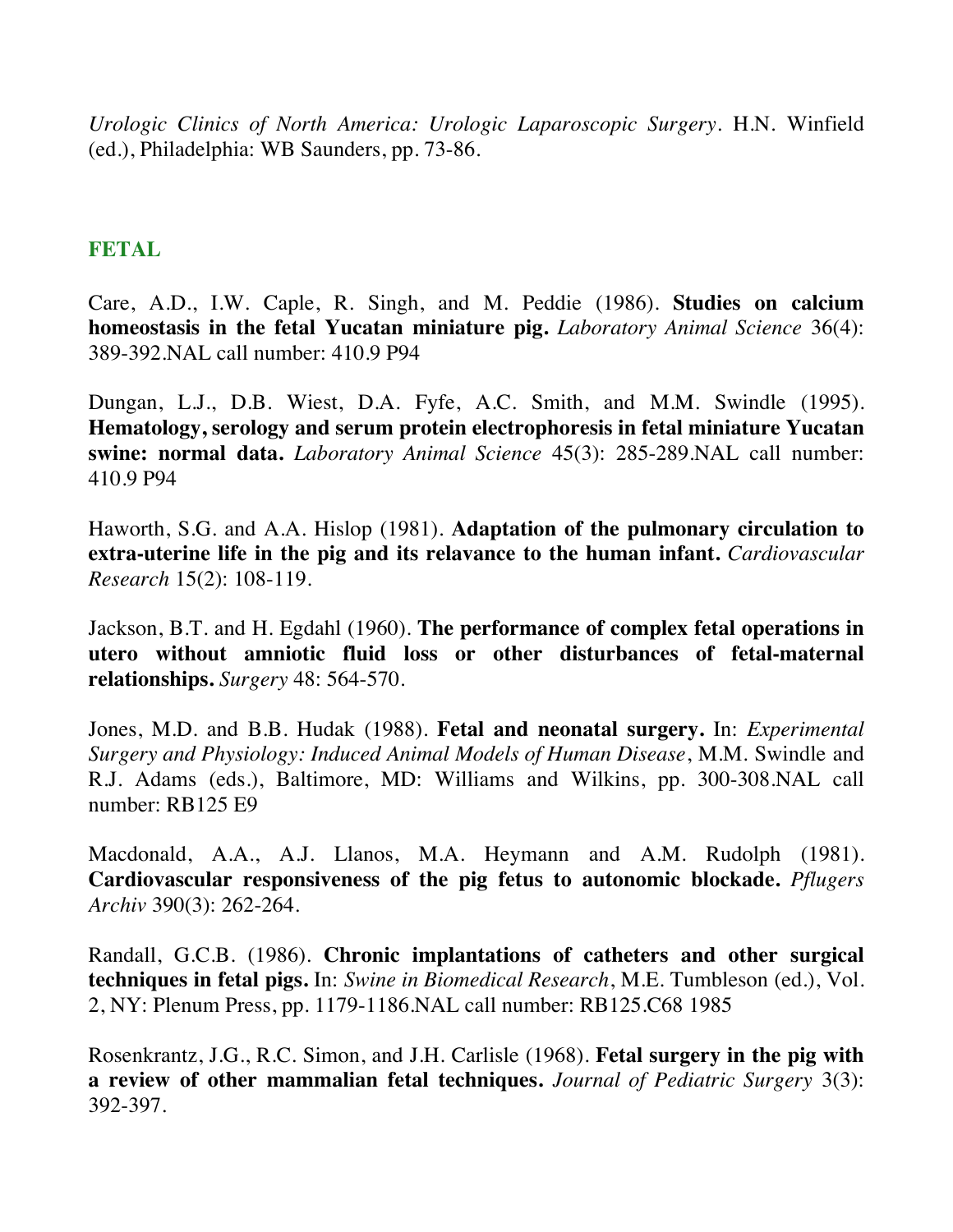Sasaki, N., K. Yoneda, C. Bigger, J. Brown, and Y. Mullen (1984). **Fetal pancreas transplantation in miniature swine. Developmental characteristics of fetal pig pancreases.** *Transplantation* 38(4): 335-340.

Sims, C.D., P.E.M. Butler, R. Casanova, M.A. Randolph, and M.J. Yaremchuk (1997). **Prolonged general anesthesia for experimental craniofacial surgery in fetal swine.** *Journal of Investigative Surgery* 10(1-2): 53-57.

Swindle, M.M., D.B. Wiest. S.S. Garner, A.C. Smith, and P.C. Gillette (1996). **Pregnant Yucatan miniature swine as a model for investigating fetal drug therapy.** In: *Advances in Swine in Biomedical Research*, M. Tumbleson and L. Schook (eds.), Vol. 2, NY: Plenum Press, pp. 629-635.NAL call number: RB125.A36 1996

Swindle, M.M., D.B. Wiest, A.C. Smith, S.S. Garner, C.C. Case, R.P. Thompson, D.A. Fyfe, and P.C. Gillette (1996). **Fetal surgical protocols in Yucatan miniature swine.** *Laboratory Animal Science* 46(1): 90-95.NAL call number: 410.9 P94

West D.A., Moore R.G., Vogler G.A., et al. (April 1999). **Pneumosleeve-assisted laparoscopy reduces warm ischemia time for live-donor nephrectomy in the porcine model.** *Journal of Urology* 161(4, Suppl.): 23.

# **GASTROINTESTINAL**

Brown, D.R. and J.M. Terris (1996). **Swine in physiological and pathophysiological research.** In: *Advances in Swine in Biomedical Research*, M.E. Tumbleson and L.B. Schook (eds.), Vol. 1, NY: Plenum Press, pp 5-6.NAL call number: RB125.A36 1996

Dudgeon, D.L., T.R. Gadacz, H.E. Gladen, K.D. Lillemoe, and M.M. Swindle (1988). **Alimentary tract and liver.** In: *Experimental Surgery and Physiology: Induced Animal Models of Human Disease*, M.M. Swindle and R.J. Adams (eds.), Baltimore, MD: Williams and Wilkins, pp. 217-257.NAL call number: RB125 E9

Eaton, K.A. (1999). **Animal models of** *Helicobacter gastritis***.** *Current Topics in Microbiology and Immunology* 241: 123-154.

Fleming, S.E., and D. Arce (1986). **Using the pig to study digestion and fermentation in the gut.** In: M.E. Tumbleson (ed.), *Swine in Biomedical Research*, Vol. 1, NY: Plenum Publishers, pp.123-134.NAL call number: RB125.C68 1985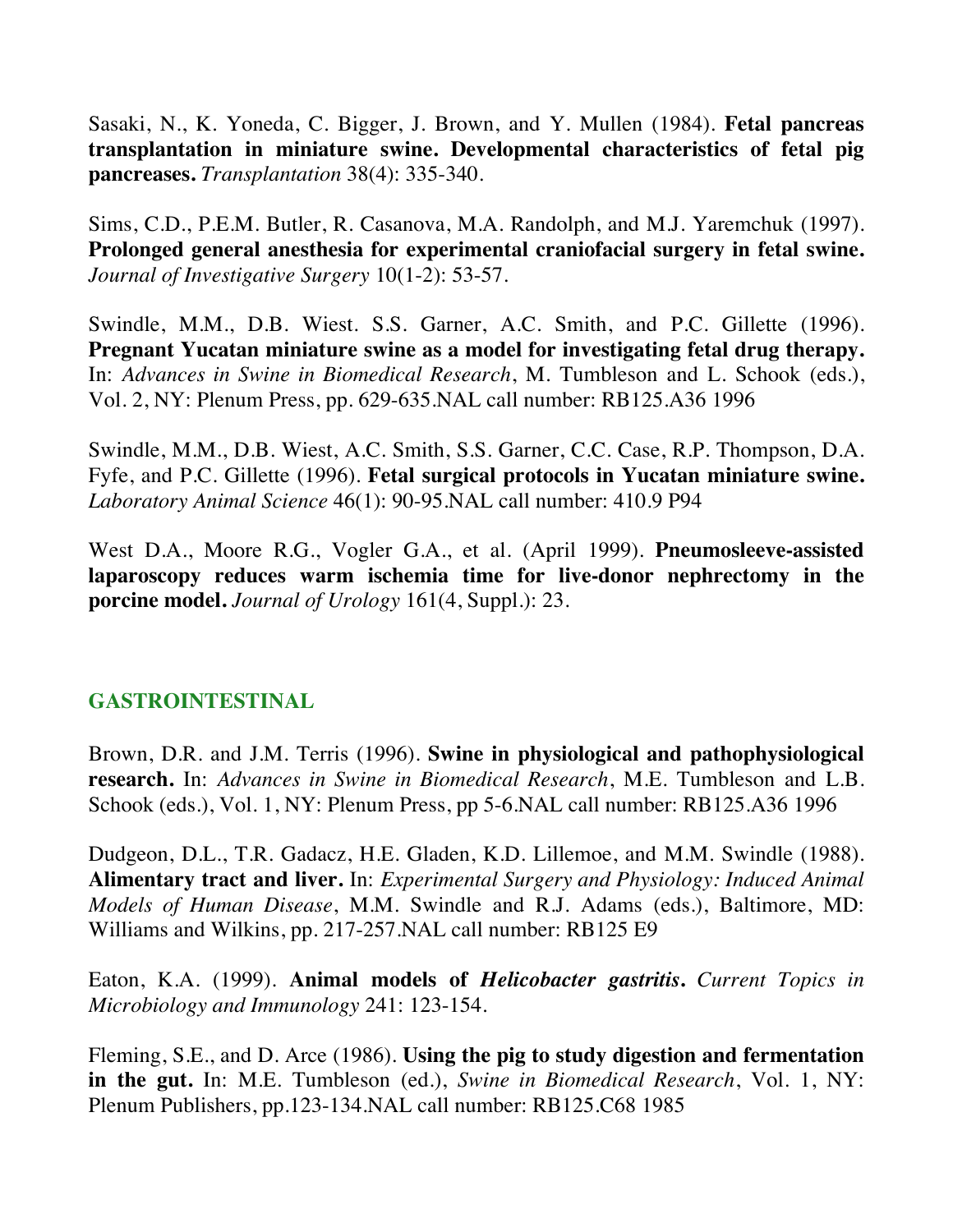Hand, M.S., R.W. Phillips, C.W. Miller, R.A. Mason, and W.V. Lumb (1981). **A method for quantitation of hepatic, pancreatic and intestinal function in conscious Yucatan miniature swine.** *Laboratory Animal Science* 31(6): 728-731.NAL call number: 410.9 P94

Hennig, U., B. Idzior, J. Wunsche, and H.D. Bock (1980). **Fistulation technique for the digestive tract of swine for the examination of protein metabolism.** *Archiv fur Experimentelle Veterinarmedizin* 34(3): 325-331.NAL call number: 41.8 EX7

Hennig, U., W.B. Souffrant, J.P. Laplace, C. Fevrier, and M. Anke (1997). **Retention of minerals by pigs with four models of ileorectostomy compared with intact animals.** In: *EAAP Publication: Digestive Physiology of the Pig*, Proceedings of the 7th International Symposium Saint Malo, France. 26-28 May 1997, J.P. Laplace, C. Fevrier, and A. Barbeau (eds.), Institut National de la Recherche Agronomique (INRA): Paris, France, pp. 344-347, ISBN: 2-7380-0749-X.NAL call number: 49.9 Eu7 no.88

Hoban, L.D., J.A. Paschall, J. Eckstein, V. Nadkarni, R.L. Che-Hung, T.J. Williams, D. Rensch, J.J. Nevola, and J.A. Carcillo (1992). **Awake porcine model of intraperitoneal sepsis.** In: *Swine as Models in Biomedical Research*, M.M. Swindle (ed.), Ames, IA: Iowa State University Press, pp. 246-264.NAL call number: RB125.S79 1992

Hoebler, C., C. Cherbut, M.F. Devaux, G. Lecannu, C.H. Malbert, J.P. Laplace, and J.L. Barry (1997). **Size of particles of bread and pasta emptied from the stomach of pigs, used as human models.** In: *EAAP Publication: Digestive Physiology of the Pig*, Proceedings of the 7th International Symposium Saint Malo, France. 26-28 May 1997, J.P. Laplace, C. Fevrier, and A. Barbeau (eds.), Institut National de la Recherche Agronomique (INRA): Paris, France, pp. 526-529, ISBN: 2-7380-0749-X.NAL call number: 49.9 Eu7 no.88

Kadirkamanathan, S.S., E. Yazaki, D.F. Evans, C.C. Hepworth, F. Gong, and C.P. Swain (June 1999). **An ambulant porcine model of acid reflux used to evaluate endoscopic gastroplasty.** *Gut* 44(6): 782-788.

Kjar, H.A. (1976). **Amputation of prolapsed rectum in young pigs.** *Journal of the American Veterinary Association* 168(3): 229-230.NAL call number: 41.8 Am3

Kreimeier, U., U.B. Brueckner, S. Gerspach, K. Veitinger, and K. Messmer (1993). **A porcine model of hyperdynamic endotoxinemia: Patterns of respiratory, macrocirculatory, and regional blood flow changes.** *Journal of Investigative Surgery* 6(2): 143-156.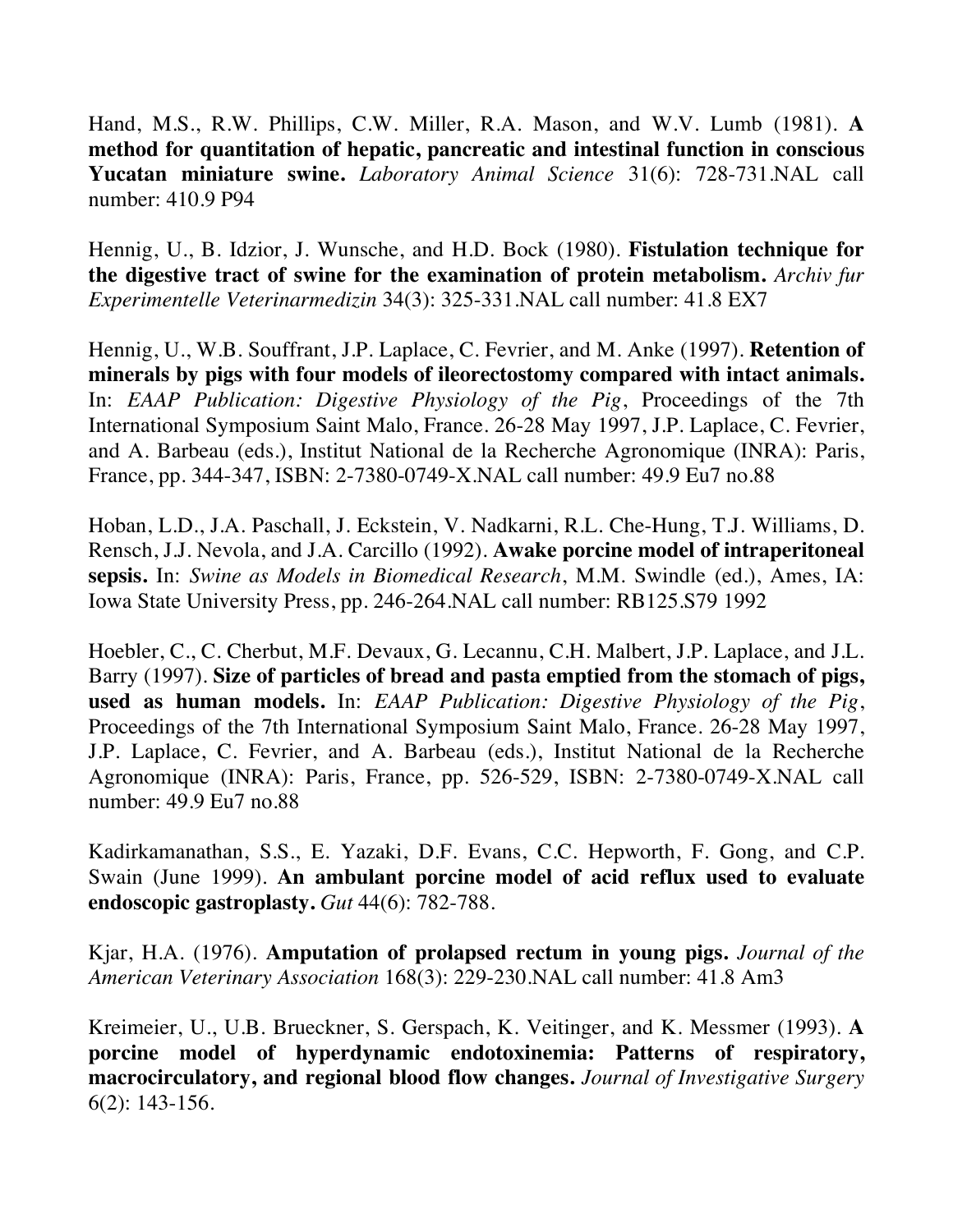Malbert, C.H. and M. Horowitz (1997). **The pig as a model for human digestive motor activity.** In: *EAAP Publication: Digestive Physiology in Pigs*, Proceedings of the 7th International Symposium Saint Malo, France. 26-28 May 1997, J.P. Laplace, C. Fevrier, and A. Barbeau (eds.), Institut National de la Recherche Agronomique (INRA): Paris, France, pp. 3-12, ISBN: 2-7380-0749-X.NAL call number: 49.9 Eu7 no.88

Maurer, C.A., K. Z'graggen, W. Zimmermann, H.J. Hani, D. Mettler, and M.W. Buchler (Nov. 1999). **Experimental study of neorectal physiology after formation of a transverse coloplasty pouch.** *British Journal of Surgery* 86(11): 1451-1458.

Mosenthin, R. (Oct. 1998). **Physiology of small and large intestine of swine--review.**  *Asian-Australasian Journal of Animal Sciences* 11(5): 608-619.NAL call number: SF55.A78A7

Nishijima, M.K., M.J. Breslow, C.F. Miller, and R.J. Traystman (1988). **Effect of naloxone and iluprofen on organ blood flow during endotoxic shock in pig.** *American Journal of Physiology* 255(1, Pt. 2): H177-H184.

O'Bichere, A., P. Sibbons, and C. Green (April 1999). **Prospective randomised controlled comparison of the effect of GTN and diltiazem on colonic emptying in a porcine model.** *Gut* 44(Suppl. 1): A135.

Pallauf, J. (1997). *Proceedings of the Society of Nutrition Physiology, Gottingen, Germany, 4-6 March 1997.* Proceedings of the Society of Nutrition Physiology: Volume 6, 51st, Gottingen, Germany, 04.-06.03.1997 vol. 6, DLG Verlags GmbH: Frankfurt am Main, Germany, 236 pp., ISBN: 3-7690-4090-2.

Pekas, J.C. (1983). **A method for direct gastric feeding and the effect on voluntary ingestion in young swine.** *Appetite* 4(1): 23-30.

Pritchard, T.J., W.A. Kottun, and R.L. Kirkman (1986). **Technical aspects of small intestinal transplantation in young pigs.** In: *Swine in Biomedical Research*, M.E. Tumbleson (ed.), Vol. 1, NY: Plenum Publishers, pp. 391-398. NAL call number: RB125.C68 1985

Pritchard, T.J. and R.L. Kirkman (1988). **Transplantation of the gastrointestinal tract: small intestine.** In: *Experimental Surgery and Physiology: Induced Animal Models of Human Disease*, M.M. Swindle and R.J. Adams (eds.), Baltimore, MD: Williams and Wilkins, pp. 291-293.NAL call number: RB125 E9

Reeds, P. and J. Odle (1986). **Pigs as models for nutrient functional interaction** In: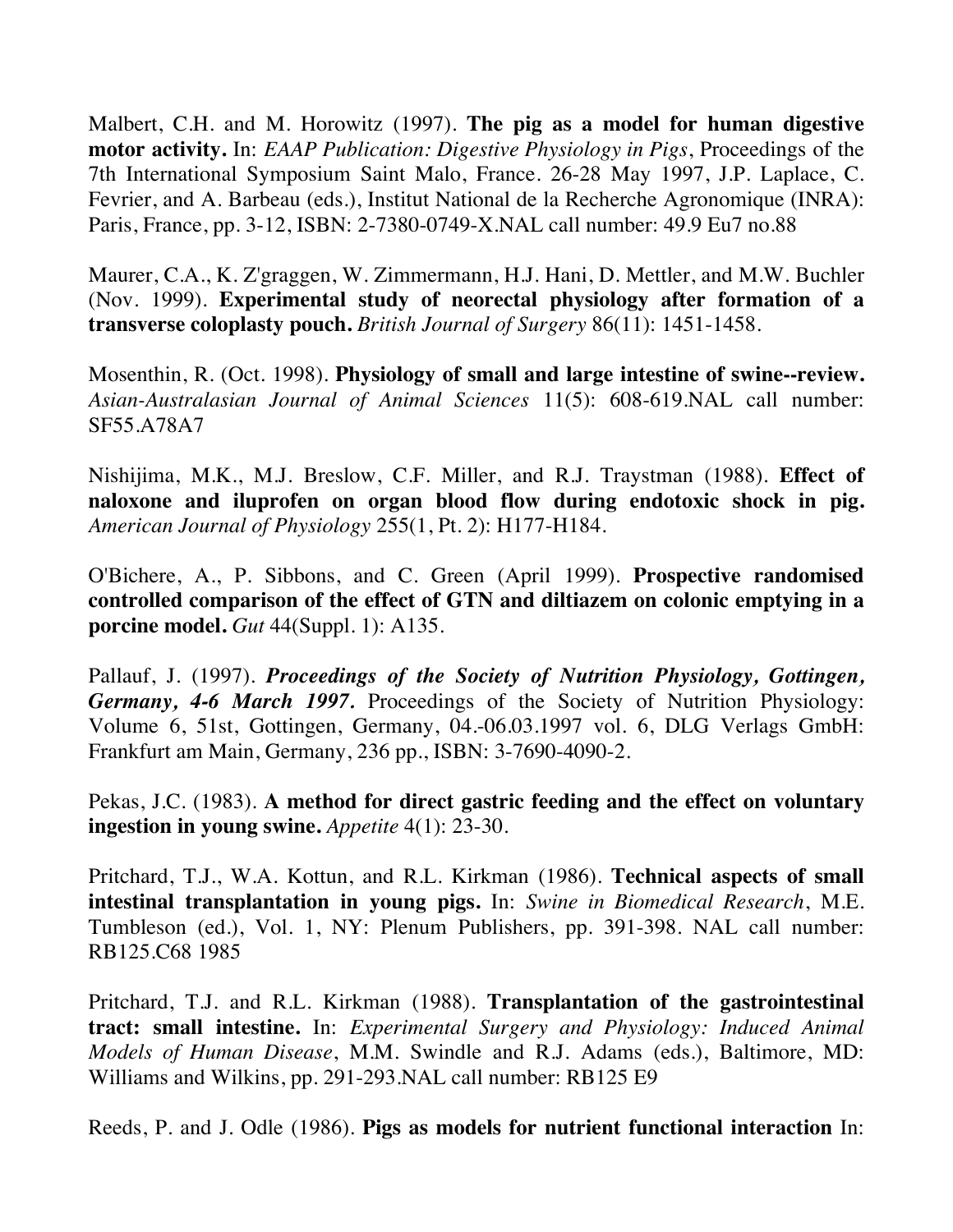*Swine in Biomedical Research*, M.E. Tumbleson (ed.), Vol. 2, NY: Plenum Publishers, pp. 709-711. NAL call number: RB125.C68 1985

Ricour, C.,Y. Revillon, F. Arnaud-Battandier, D. Ghnassia, P. Weyne, A. Lauffenburger, J. Jos, J.L. Fontaine, P. Gallix, and M. Vaiman (1983). **Successful small bowel allografts in piglets using cyclosporine.** *Transplantation Proceedings* 15(Suppls. 1-2): 3019-3026.

Salzman, A.L., K.E. Strong, H.L. Wang, P.S. Wollert, T.J. Vandermeer, and M.P. Fink (1994). **Intraluminal balloonless air tonometry: a new method for determination of gastrointestinal mucosal carbon dioxide tension.** *Critical Care Medicine* 22(1): 126- 134.

Sarr, M.G. (1996). **Enteric physiology of the transplanted gut: Absorption and motility.** *Digestive Surgery* 13(3): 181-193.

Schantz, L.D., K. Laber-Laird, S. Bingel, and M. Swindle (1996). **Pigs: Applied anatomy of the gastrointestinal tract.** In: *Essentials of Experimental Surgery: Gastroenterology*, S.L. Jensen and H. Gregersen (eds.), NY: Harwood Academic Publishers, pp. 2611-2619, ISBN: 3-7186-5496-2.

Schranz, D., R.G. Huth, H. Stopfkuchen, and B.K. Jungst (1988). **The effect of nifedipine alone or combined with low dose acetylsalicylic acid on endotoxininduced pulmonary hypertension in the piglet.** *Intensive Care Medicine* 14(6): 595- 601.

Swindle, M.M. (1998). **Gastrointestinal procedures.** In: *Surgery, Anesthesia and Experimental Techniques in Swine*, Ames, IA: Iowa State University Press, pp. 81- 104.NAL call number: RD29.5.S94S944 1998

Swindle, M.M., A.C. Smith, and J.A. Goodrich (1998). **Chronic cannulation and fistuation procedures in swine: a review and recommendations.** *Journal of Investigative Surgery* 11: 7-20.

Terblanche, J. and R. Van Horn-Hickman (1978). **The prevention of gastric ulceration by highly selective vagotomy in a new peptic ulcer experimental model, the bile duct-ligated pig.** *Surgery* 84(2): 206-211.

Vonderfecht, H.E. (1978). **Amputation of rectal prolapse in pigs.** *Veterinary Medicine. Small Animal Clinician* 73(2): 201-206.NAL call number: 41.8 M69

Westrom, B.R. (1997). **The young pig as a model for intestinal absorption of macromolecules.** In: *EAAP Publication: Digestive Physiology of the Pig*, Proceedings of the 7th International Symposium Saint Malo, France. 26-28 May 1997, J.P. Laplace, C. Fevrier, and A. Barbeau (eds.), Institut National de la Recherche Agronomique (INRA): Paris, France, pp. 37-40, ISBN: 2-7380-0749-X.NAL call number: 49.9 Eu7 no.88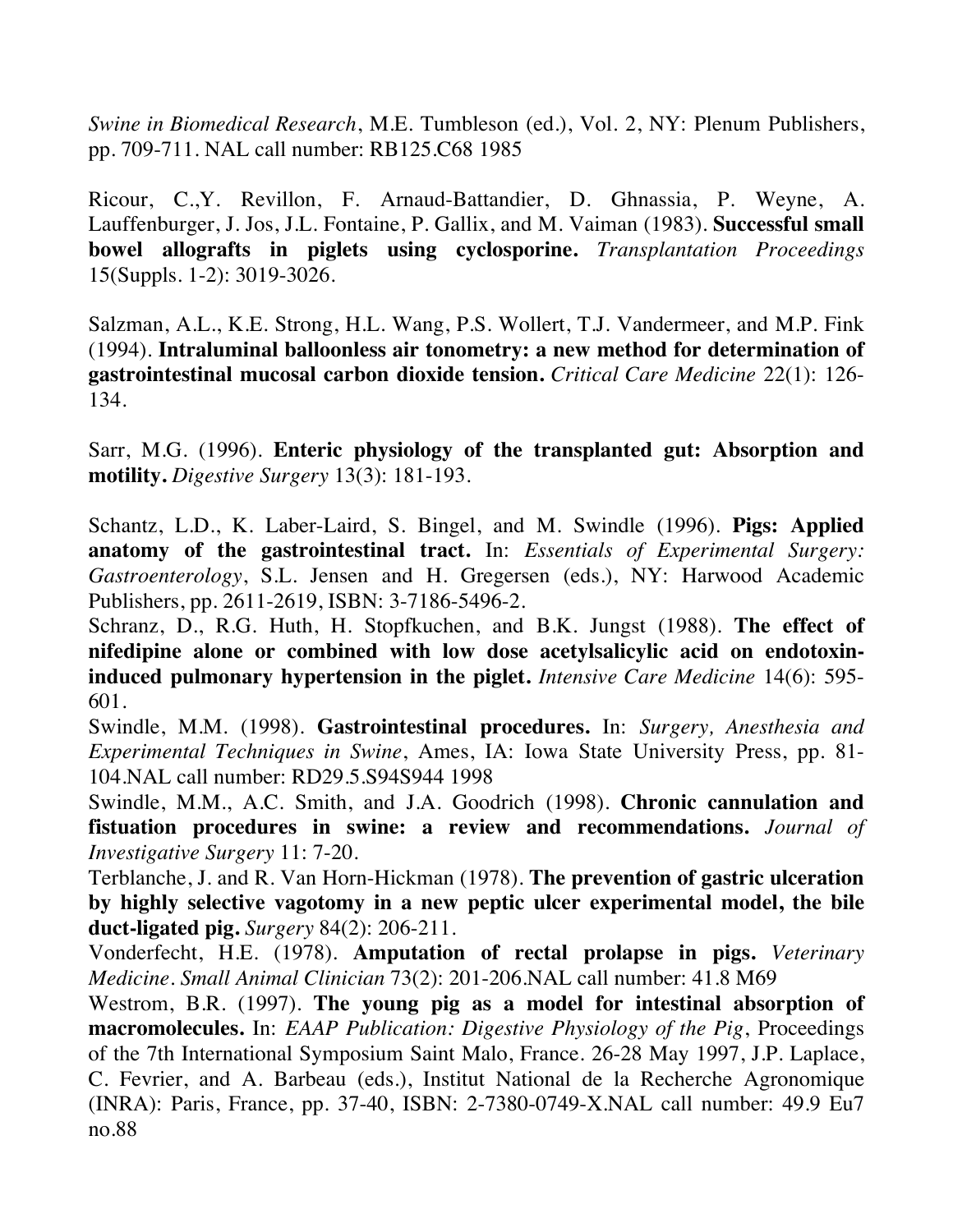Yen, J.T., J.A. Nienaber, D.A. Hill, and W.G. Pond (1991). **Potential contribution of absorbed volatile fatty acids to whole animal energy requirement in conscious swine.** *Journal of Animal Science* 69(5): 2001-2012.NAL call number: 49 J82

# **GENERAL**

Allen, T. (1998). *Information Resources for Institutional Animal Care and Use Committees 1985-1999. (AWIC resource series no. 7)*, Beltsville, MD: National Agricultural Library, 600p.NAL call number: aHV4701.A94 no.7

Benson, G.J., J.C. Thurmon, D.R. Nelson, P.H. Langner, B. Gustafsson, C. Neff Davis, and L.E. Davis (1985). **A method for the objective assessment of stress in pigs.** In: *Porcine Stress Syndrome*, International Pig Veterinary Society. Proceedings 8th IPVS Congress Ghent, Belgium. August 27-31, 1984, M. Pensaert, J. Hoorens, P. Lampo, P. Bonte, W. Coussement, and P. Debouck (eds.), Chapter 11.

Bobbie, D.L. and M.M. Swindle (1986). **Pulse monitoring, intramuscular, and intravascular injection sites in swine.** In: *Swine in Biomedical Research*, M.E. Tumbleson (ed.), NY: Plenum Press, pp. 273-277.NAL call number: RB125.C68 1985

Boldrick, L. (1993). *Veterinary Care of Pot-Bellied Pet Pigs*, Orange, CA: All Publishing Co.

Bollen, P.J., A.K. Hansen, and H.J. Rasmussen (2000). **Experimental techniques.** In: *The Laboratory Swine*, Boca Raton, FL: CRC Press LLC, pp. 83-106, ISBN: 0849310350.

Bollen, P.J., A.K. Hansen, and H.J. Rasmussen (2000). *The Laboratory Swine*, Boca Raton, FL: CRC Press LLC, 135p., ISBN: 0849310350.

Bollen, P.J., A.K. Hansen, and H.J. Rasmussen (2000). **Important biological features.** In: *The Laboratory Swine*, Boca Raton, FL: CRC Press LLC, pp. 1-16, ISBN: 0849310350.

Broom, D.M. (1996). **A review of animal welfare measurement in pigs.** *Pig News and Information* 17(4): 109N-114N.NAL call number: SF391 P55

Broom, D.M. and K.G. Johnson (1993). *Stress and Animal Welfare*Chapman and Hall,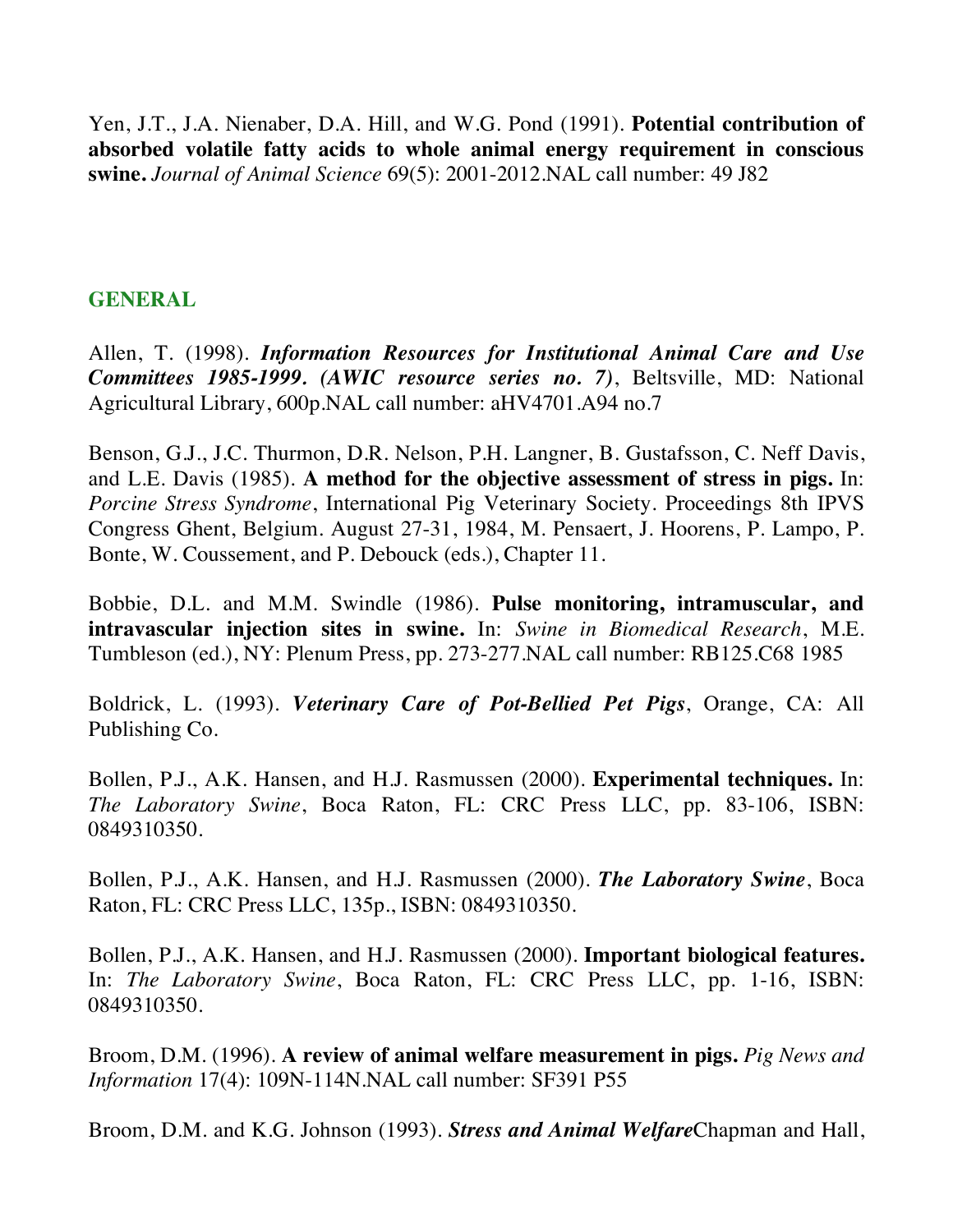London, 211p. NAL call number: QP82.2 S8B76 1993

Close, B., K. Banister, V. Baumans, E.M. Bernoth, N. Bromage, J. Bunyan, W. Erhardt, P. Flecknell, and N. Gregory, H. Hackbarth, D. Morton, and C. Warwick (1996). **Recommendations for euthanasia of experimental animals: Part 1. DGXI of the European Commission.** *Laboratory Animals* 30: 293-316.NAL call number: QL55  $A1L3$ 

Close, B., K. Banister, V. Baumans, E.M. Bernoth, N. Bromage, J. Bunyan, W. Erhardt, P. Flecknell, and N. Gregory, H. Hackbarth, D. Morton, and C. Warwick (1997). **Recommendations for euthanasia of experimental animals: Part 2. DGXT of the European Commission.** *Laboratory Animals* 31: 1-32.NAL call number: QL55 A1L3

Cramer, D.V., L. Podesta, and L. Makowka (1994). *Handbook of Animal Models in Transplantation Research*, Boca Raton, FL: CRC Press, 352p.NAL call number: RD120.7 H36 1994

Dougherty, R.W. (1981). *Experimental Surgery in Farm Animals*, Ames, IA: Iowa State University Press, 146p. NAL call number: RD29 D68 1981

Ethicon. (1988). *Wound Closure Manual*, Sommerville, NJ: Ethicon, Inc.

Frandsson, R.D. (1981). *Anatomy and Physiology of Farm Animals*, 3rd ed., Philadelphia: Lea and Febiger, 553p. NAL call number: SF761 F8 1981

Frieling, W.J.A.M., Virat, M., Richard, S., et al. (1998). **Zootechny, ophthalmology, ECG and clinical pathology of the Yucatan micropig: results of a 28-day study, preliminary to a European ring evaluation trial.** *Scandinavian Journal of Laboratory Animal Science* 25(Suppl. 1): 153-159.NAL call number: QL55.S322

Gilbert, S.G. (1966). *Pictoral Anatomy of the Fetal Pig*, 2nd ed. Seattle: University of Washington Press.

Gillette, P.C. and J.C. Griffin (1986). *Practical Cardiac Pacing*, Baltimore, MD: Williams and Wilkins, 296p., ISBN: 0-683-03526-6.

Gillette, P.C. and A. Garson Jr. (1981). *Pediatric Cardiac Dysrhythmias,* NY: Grune and Stratton.

Hannon, J.P., C.A. Bossone, and C.E. Wade (1990). **Normal physiological values for conscious pigs used in biomedical research.** *Laboratory Animal Science* 40: 293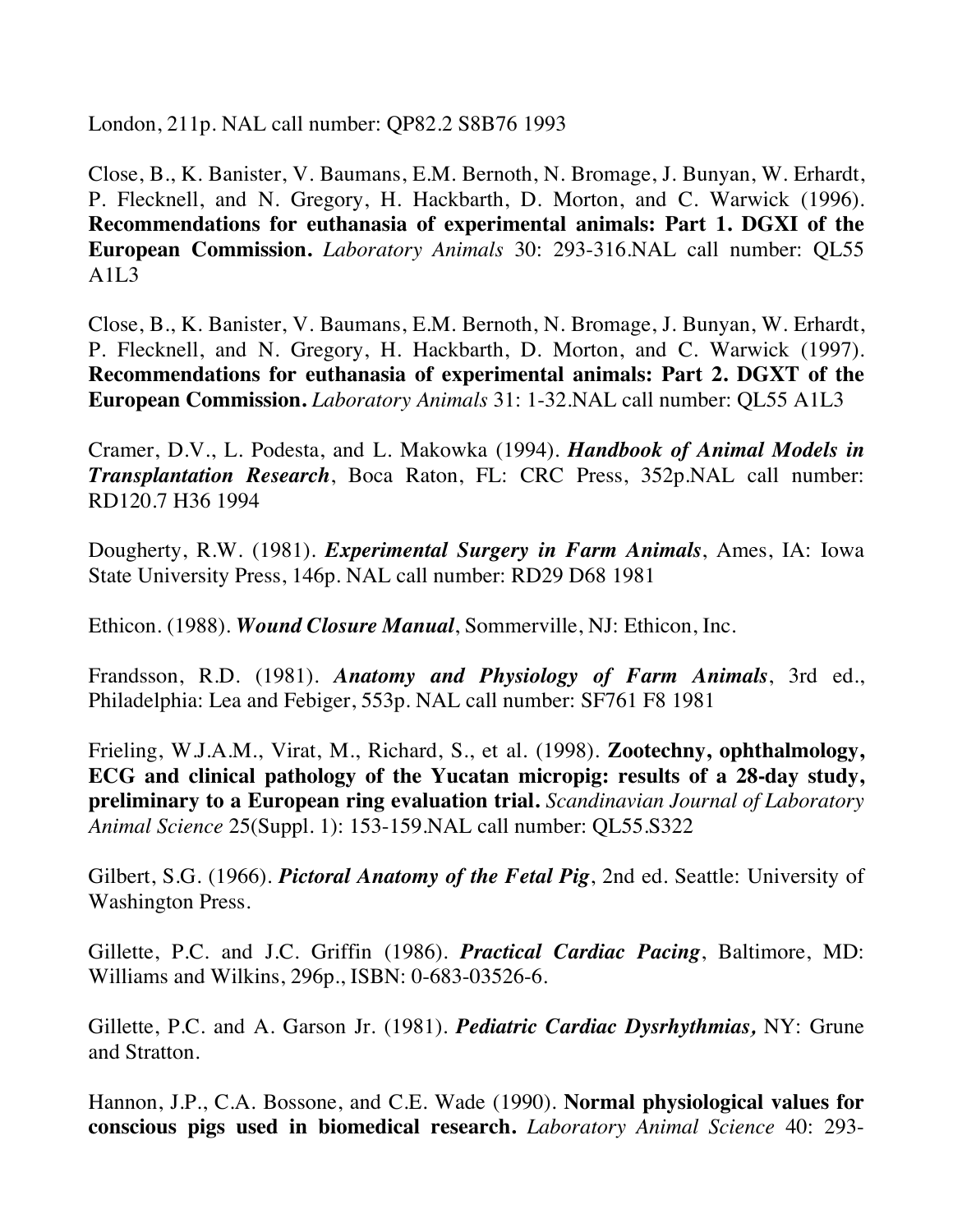298.NAL call number: 410.9 P94

Houpt, T.R. (1986). **The handling of swine in research.** In: *Swine in Cardiovascular Research*, H.C. Stanton and H.J. Mersmann (eds.), Vol. 1, Boca Raton, FL: CRC Press, pp. 25-38.NAL call number: RC669 S87

Hu, C., A. Cheang, L. Retnam, and E.H. Yap (1993). **A simple technique for blood collection in the pig.** *Laboratory Animals* 27: 364-367.NAL call number: QL55.A1L3

Institute of Laboratory Animal Resources, Commission on Life Sciences, National Research Council (1996). *Guide for the Care and Use of Laboratory Animals,* National Academy Press, Washington, DC, 7th ed., 125p.NAL call number: SF406 G95 1996

Leman, A.D., B.E. Straw, W.L. Mengeling, S. D'Allaire, and D.J. Taylor (1992). *Diseases of Swine*, 7th ed., Ames, IA: Iowa State University Press, 7th ed., 1021p.NAL call number: SF971 D57 1992

Markowitz, J., J. Archibald, and H.G. Downie (1964). *Experimental Surgery*, 5th ed., Baltimore, MD: Williams and Wilkins.

National Research Council (1998). *The Nutrient Requirements of Swine*, 10th ed., Washington DC: National Academy Press, 189p. NAL call number: SF396.5 N87 1998

National SPF Swine Accrediting Agency (1994). *Rules and regulations*, Conrad, IA.

O'Driscoll, J. (1998). *Information Resources for Livestock and Poultry Handling and Transport 1990-1998. (AWIC resource series no. 4)*, Beltsville, MD: National Agricultural Library, 158p. Available at http://www.nal.usda.gov/awic/pubs/livestock/lvstchap.htmNAL call number: aHV4701.A94 no.4

Pond, W.G. and K. Houpt (1978). *Biology of the Pig,* Ithaca, NY: Comstock Publishing Associates, 371p.NAL call number: SF768.2 S95P66

Reeves, D.E. (1993). *Care and Management of Miniature Pet Pigs,* Santa Barbara, CA: Veterinary Practice Publishing Co., 117p.NAL call number: SF393 M55C37 1993

Ruys, T. (1991).*Handbook of Facilities Planning: Laboratory Animal Facilities*, Van Nostrand Reinhold, New York, NY, 422p. NAL call number: Q180.57 H36

Saffron, J. and J.C. Gonder (1997). **The SPF Pig in Research.** *ILAR Journal* 38(1): 28-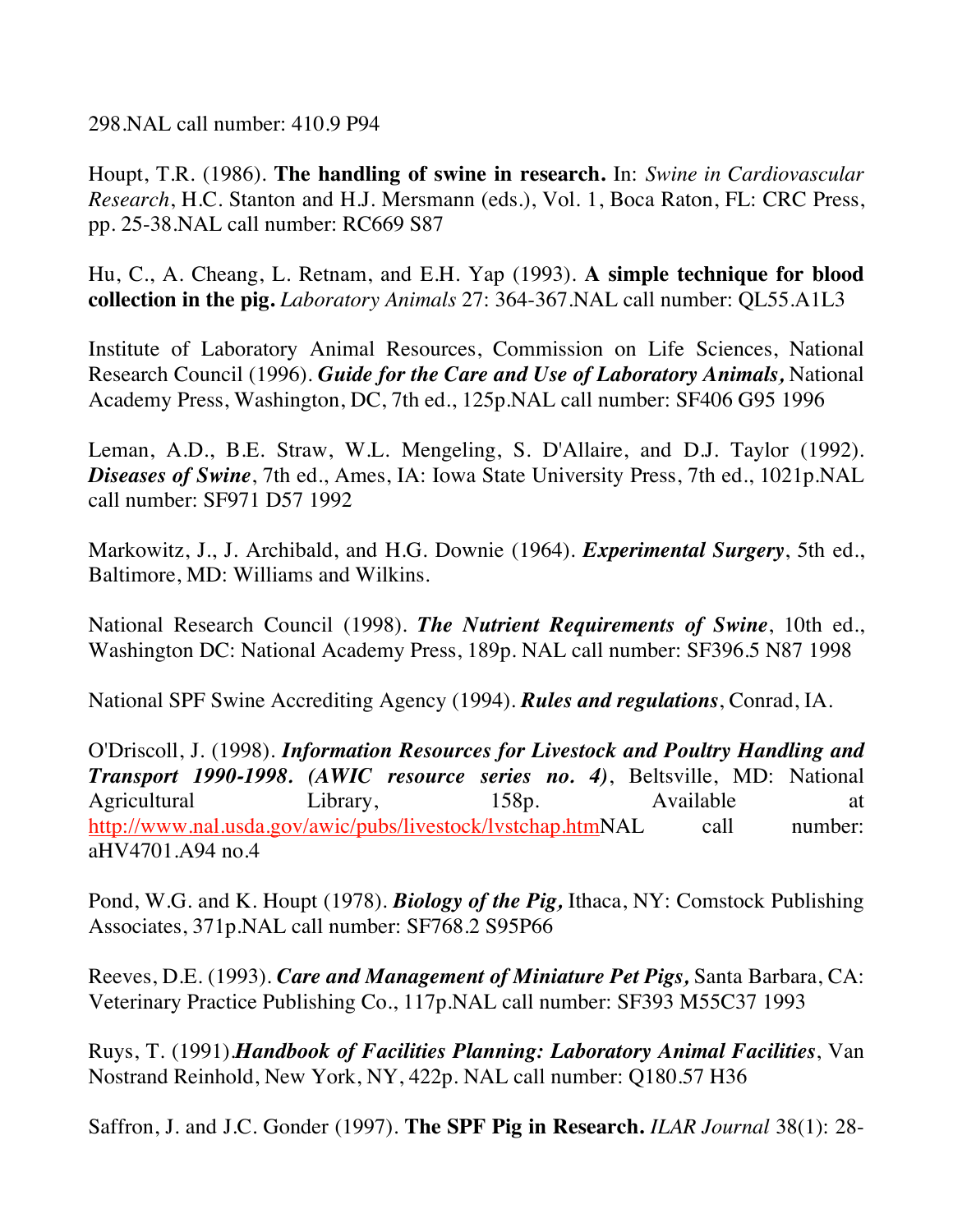31.NAL call number: QL55.A1I43

Smith, A.C. and M.M. Swindle (1994). *Research Animal Anesthesia, Analgesia and Surgery*, Greenbelt, MD, SCAW, 170p. NAL call number: SF914 R49 1994

Smith, C.P. (Dec. 1993). **Animal models in biomedical research: swine.** *NAL Special Reference Briefs* 94-01, Beltsville, MD: National Agricultural Library, 124p. Available at http://www.nal.usda.gov/awic/pubs/oldbib/srb94-01.htmNAL call number: aS21.D27S64

Smith, C.P. (March 1991). **Animal models in biomedical research: swine.** *NAL Special Reference Briefs* 91-06, Beltsville, MD: National Agricultural Library, 61p.NAL call number: aS21.D27S64

Stanton, H.C. and H.J. Mersmann (1986). *Swine in Cardiovascular Research*, Vol. 1 and 2, Boca Raton, FL: CRC Press.NAL call number: RC669 S87

Svendsen, O. (1998). **Proceedings of the Satellite Symposium to Eurotox '97: The Minipig in Toxicology, Aarhus, Denmark, June 24-25, 1997.** *Scandinavian Journal of Laboratory Animal Science* 25(Suppl. 1): 1-243.NAL call number: QL55.S322

Swindle, M.M., A.C. Smith, K. Laber-Laird, and L. Dungan (1994). **Swine in biomedical research: management and models.** *ILAR News* 36(1): 1-5.NAL call number: QL55.A1I43

Swindle, M.M. (1993). **Minipigs as pets.** *Proceedings of the North American Veterinary Conference* pp. 648-649.

Swindle, M.M. and A.C. Smith (1994). **Swine: Anesthesia and analgesia.** In: *Research Animal Anesthesia, Analgesia and Surgery*, A.C. Smith and M.M. Swindle (eds.), Greenbelt, MD: SCAW, pp. 107-110.NAL call number: SF914 R49 1994

Swindle, M.M. (1983). *Basic Surgical Exercises Using Swine*, New York, NY: Praeger Press, 237p. NAL call number: RD29.5 S94S94

Swindle, M.M. (1998). *Surgery, Anesthesia and Experimental Techniques in Swine*, Ames, IA: Iowa State University Press, 329p. NAL call number: RD29.5.S94S944 1998

Swindle, M.M., A.C. Smith, and B.J.S. Hepburn (1988). **Swine as models in experimental surgery.** *Journal of Investigative Surgery* 1(1): 65-79.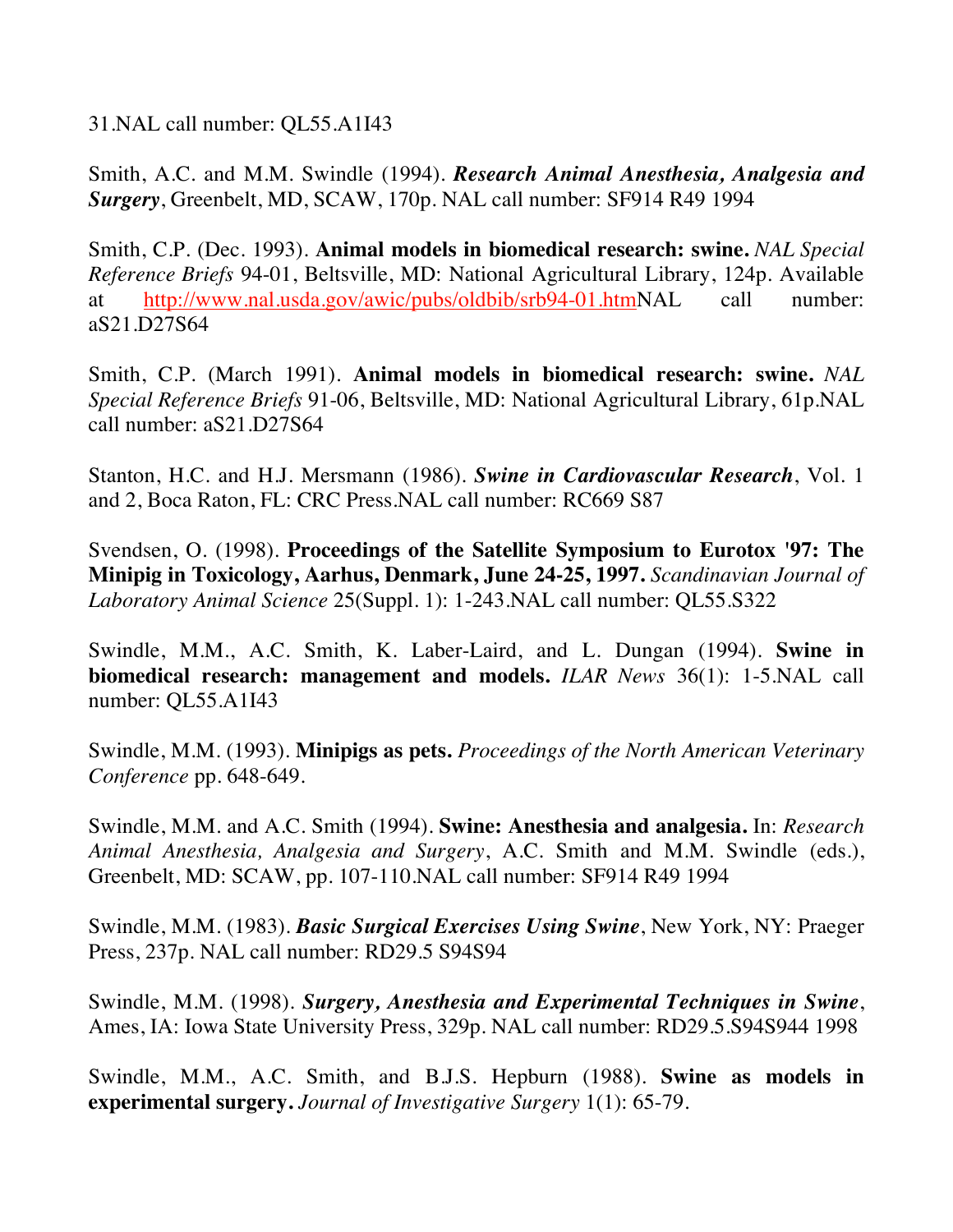Swindle, M.M. (1992). *Swine as Models in Biomedical Research*, Ames, IA: Iowa State University Press.NAL call number: RB125.S79 1992

Swindle, M.M. and R.J. Adams (1988). *Experimental Surgery and Physiology: Induced Animal Models of Human Disease*, Baltimore, MD: Williams and Wilkins, 350p.NAL call number: RB125 E9

Swindle, M.M. (1986). **Surgery and anesthesia.** In: *Swine in Biomedical Research*, M.E. Tumbleson (ed.), NY: Plenum Press, pp. 233-433.NAL call number: RB125.C68 1985

Thurmon, B., W.J. Tranquilli, and G.J. Benson (1996). *Lumb and Jones Veterinary Anesthesia*, 3rd ed, Baltimore, MD: Williams and Wilkins, 928p. NAL call number: SF914 L82 1996

Tumbleson, M.E. and L.B. Schook (1996). *Advances in Swine in Biomedical Research*, Vol. 1 and 2, NY: Plenum Press.NAL call number: RB125.A36 1996

Tumbleson, M.E. (1986). *Swine in Biomedical Research*, Vol. 1-3, NY: Plenum Press, 1988p.NAL call number: RB125.C68 1985

Wallace, J., J. Sanford, M.W. Smith, and K.V. Spencer (1990). **The assessment and control of the severity of scientific procedures on laboratory animals. (Report of the Laboratory Animal Science Association working party: Assessment and control of severity.** *Laboratory Animals* 24: 97-130.NAL call number: QL55.A1L3

# **HEAD and NECK**

Bradley, P.F. (1982). **A two-stage procedure for reimplantation of autogenous freeze-treated mandibular bone.** *Journal of Oral and Maxillofacial Surgery* 40(5): 278-284.

Bermejo, A., O. Gonzalez, and J.M. Gonzalez (1993). **The pig as an animal model for experimentation on the temporomandibular articular complex.** *Oral Surgery, Oral Medicine, and Oral Pathology* 75(1): 18-23.

Campbell, W.M. and E.B. Kern (1981). **The nasal cycle in swine.** *Rhinology* 19(3): 127-148.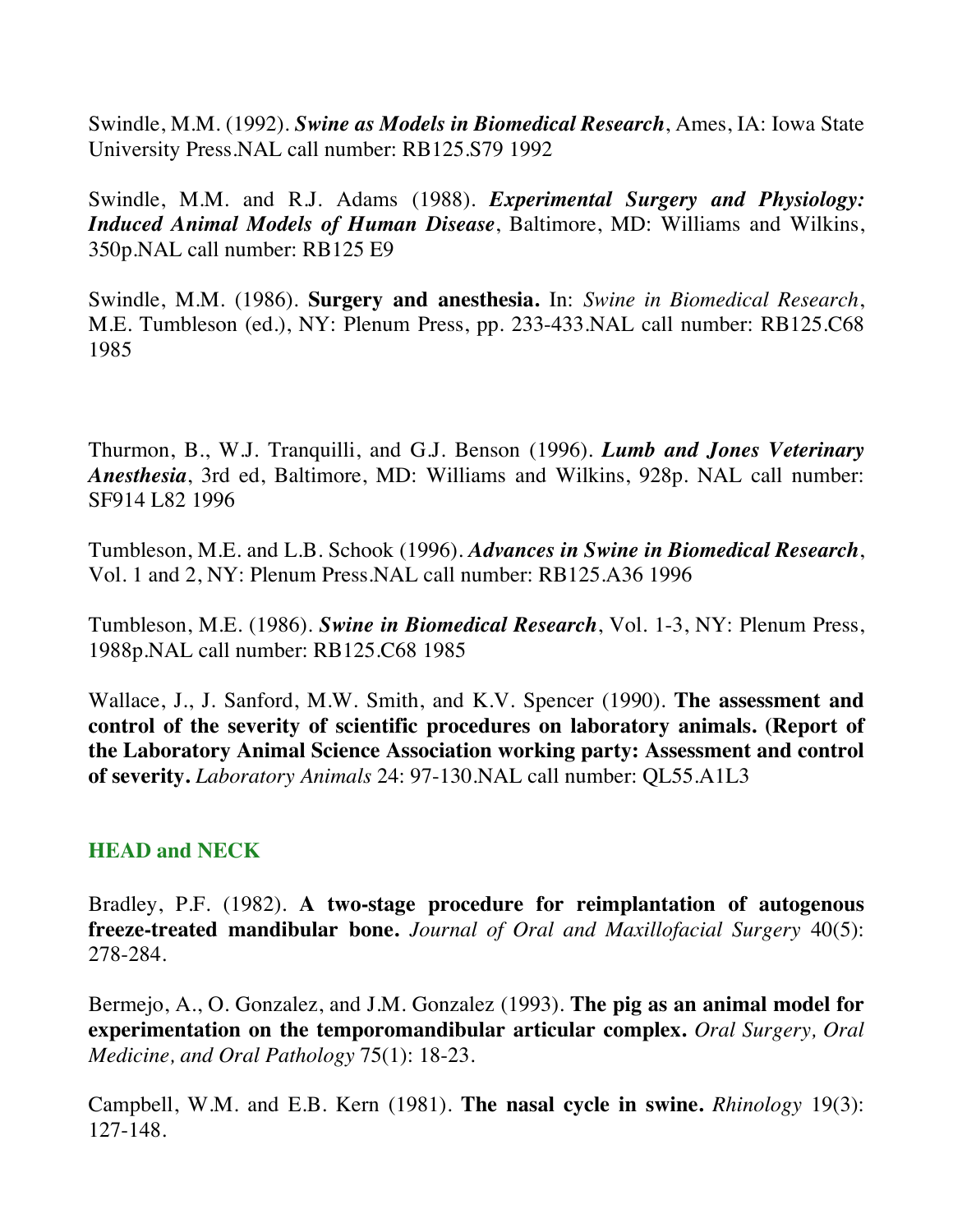Courey, M.S., D. Fomin, T. Smith, S. Huang, D. Sanders, and L. Reinisch (Aug. 1999). **Histologic and physiologic effects of electrocautery, CO2 laser, and radiofrequency injury in the porcine soft palate.** *Laryngoscope* 109(8): 1316-1319.

Hargreaves, J.A. and B. Mitchell (1969). **Features of the dentition of the pig for experimental work.** *Journal of Dental Research* 48(21): 1103.

Ma, S. and R.H. Fang (1994). **Endoscopic mandibular angle surgery--a swine model.**  *Annals of Plastic Surgery* 33(5): 473-475.

North, A.F. (1988). **Oral and maxillofacial surgery.** In: *Experimental Surgery and Physiology: Induced Animal Models of Human Disease*, M.M. Swindle and R.J. Adams (eds.), Baltimore, MD: Williams and Wilkins, pp. 173-203.NAL call number: RB125 E9

Ouhayoun J.P., A.H.M. Shabana, S. Issahakian, J.L. Patat, G. Guillemin, M.H. Sawaf, and N. Forest (1992). **Histological evaluation of natural coral skeleton as a grafting material in miniature swine mandible.** *Journal of Materials Science: Materials in Medicine* 3(3): 222-228.

Pracy, J.P., A. White, Y. Mustafa, D. Smith, and M.E. Perry (April, 1998). **The comparative anatomy of the pig middle ear cavity: A model for middle ear inflammation in the human?** *Journal of Anatomy* 192(3): 359-368.

Swindle, M.M. (1998). **Head and neck surgery/ Central nervous system.** In: *Surgery, Anesthesia and Experimental Techniques in Swine*, Ames, IA: Iowa State University Press, pp. 203-214.NAL call number: RD29.5.S94S944 1998

Weaver, M.E., F.M. Sorenson, and E.B. Jump (1962). **The miniature pig as an experimental animal in dental research.** *Archives of Oral Biology* 7(1): 17-24.

# **HEMODYNAMICS, CARDIOVASCULAR CATHETERIZATION and ELECTROPHYSIOLOGY**

Arden, W.A., R.R. Fiscus, X. Wang, L. Yang, R. Maley, M. Nielsen, S. Lanzo, and Gross, D.R. (1994). **Elevations in circulating calcitonin gene-related peptide correlate with hemodynamic deterioration during endotoxic shock in pigs.**  *Circulatory Shock* 42: 147-153.

Armstead, W.M., C.W. Leffler, D.W. Busija, D.G. Beasley, and R. Mirro (April 1988).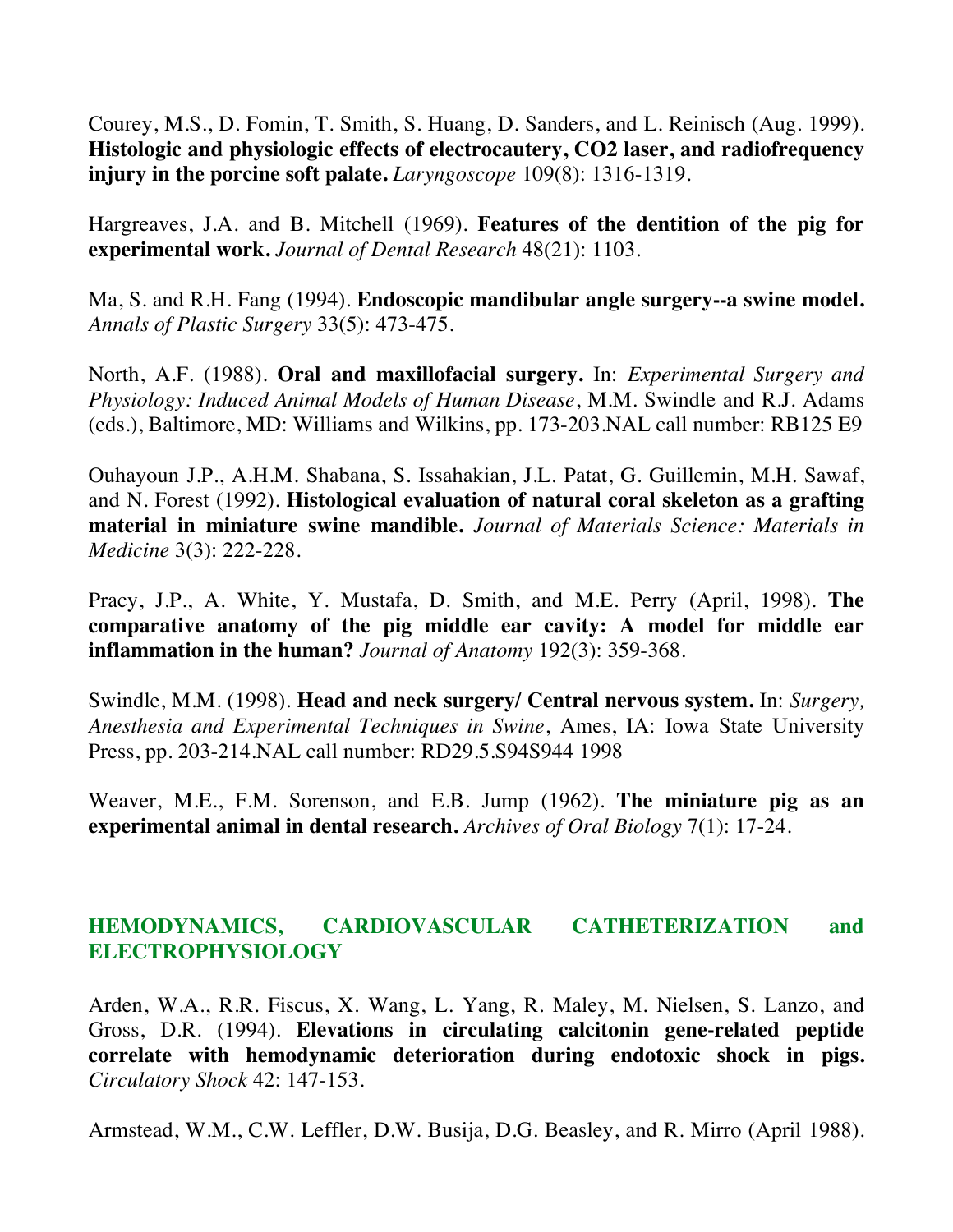**Adrenergic and prostanoid mechanisms in control of cerebral blood flow in hypotensive newborn pigs.** *American Journal of Physiology* 254(4, Part 2): H671- H677.

Benharkate, M., V. Zanini, R. Blanc, O. Boucheix, F. Coyez, J.P. Genevois, and M. Pairet. (1993). **Hemodynamic parameters of anesthetized pigs: A comparative study of farm piglets and Gottingen and Yucatan miniature swine.** *Laboratory Animal Science* 43(1): 68-72.NAL call number: 410.9 P94

Bathe, O.F., A.W. Chow, and P.T. Phang (Jan. 1998). **Splanchnic origin of cytokines in a porcine model of mesenteric ischemia-reperfusion.** *Surgery* 123(1): 79-88.

Bloor, C.M., F.C. White, and D.M. Roth (1992). **The pig as a model of myocardial ischemia and gradual coronary occlusion.** In: *Swine as Models in Biomedical Research*, M.M. Swindle (ed.), Ames, IA: Iowa State University Press, pp. 163- 175.NAL call number: RB125.S79 1992

Bloor, C.M., F.C. White, and R.J. Lammers (1986). **Cardiac ischemia and coronary blood flow in swine.** In: *Swine in Cardiovascular Research*, H.C. Stanton and H.J. Mersmann (eds.), Vol. 2, Boca Raton, FL: CRC Press, pp. 87-119.NAL call number: RC669 S87

Bollen, P.J., A.K. Hansen, and H.J. Rasmussen (2000). **Experimental techniques: catheterization.** In: *The Laboratory Swine*, Boca Raton, FL: CRC Press LLC, pp. 94- 96, ISBN: 0849310350.

Brody, S., J.E. Comfort, and J.S. Mathews (1928). **Further investigations on surface area with special reference to its significance in energy metabolism.** *Research Bulletin [microform]*, University of Missouri, College of Agriculture, Agricultural Experiment Station 115.NAL call number: Film S-1588

Brody, S. and H.H. Kibler (1944). **Table for measuring the body surface area of swine.** *Research Bulletin [microform]*, University of Missouri, College of Agriculture, Agricultural Experiment Station 380.NAL call number: Film S-1588

Brody, S. and H.H. Kibler (1944). **Resting energy metabolism and pulmonary ventilation in growing swine.** *Research Bulletin [microform]*, University of Missouri, College of Agriculture, Agricultural Experiment Station 380.NAL call number: 100 M693 (3) no.380

Chaloupka, J.C., D.C. Huddle, J. Alderman, S. Fink, R. Hammond, and H.V. Vinters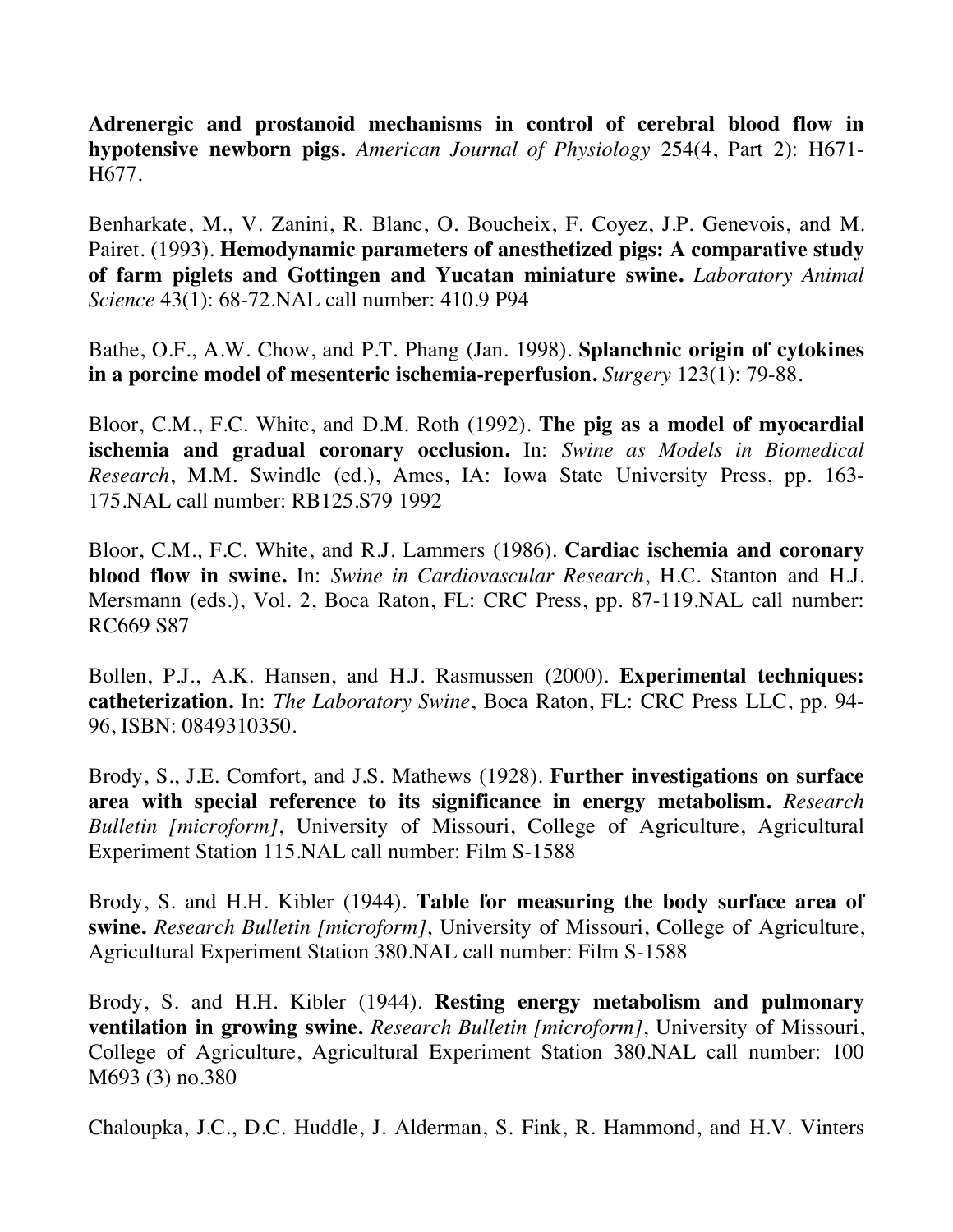(March 1999). **A reexamination of the angiotoxicity of superselective injection of DMSO in the swine rete embolization model.** *American Journal of Neuroradiology* 20(3): 401-410.

Corin, W.J., M.M. Swindle, J.F. Spann Jr., M. Frankis, W.W.R. Biederman, A. Smith, A. Taylor, and B.A. Carabello (1988). **The mechanism of decreased stroke volume in children and swine with ventricular septal defect and failure to thrive.** *Journal of Clinical Investigation* 82(2): 544-551.

Crespo, S.G., J.M. Schoffstall, L.R. Fuhs, and W.H. Spivey (1991). **Comparison of two doses of endotracheal epinephrine in a cardiac arrest model.** *Annals of Emergency Medicine* 20: 230-234.

Dalibon, N., S. Schlumberger, M. Saada, M. Fischler, and B. Riou (Jan.1999). **Haemodynamic assessment of hypovolaemia under general anaesthesia in pigs submitted to graded haemorrhage and retransfusion.** *British Journal of Anaesthesia* 82(1): 97-103.

Dawson, R.C., A.F. Krisht, D.L. Barrow, G.J. Joseph, G.G. Shengelaia, and B. Bonner (1995). **Treatment of experimental aneurysms using collagen-coated microcoils.** *Neurosurgery* 36(1): 133-140.

Donaldson, M.D., C.J. Vesey, P.M. Bouloux, J.D. Watson, G.M. Besser, and C. Hinds (1993). **Plasma catecholamine levels in porcine** *Escherichia coli* **septicaemia and following treatment with buprenorphine or naloxone.** *Circulatory Shock* 39: 169- 177.

Donaldson, M.D., C.J. Vesey, M. Wilks, and C.J. Hinds (1988). **Beneficial effects of buprenorphine (a partial opiate agonist) in porcine** *Escherichia coli* **septicaemia: a comparison with naloxone.** *Circulatory Shock* 25: 209-221.

Donaldson, M.D., C.J. Vesey, M. Wilks, and C.J. Hinds (1991). **Lack of effect of ACTH in porcine Escherichia coli septic shock.** *Circulatory Shock* 35(3): 152-158.

Drougas, J.G., S.E. Barnard, J.K. Wright, M. Sika, R.R Lopez, K.A. Stokes, P.E. Williams, and C.W. Pinson (1996). **A model for the extended studies of hepatic hemodynamics and metabolism in swine.** *Laboratory Animal Science* 46(6): 648- 655.NAL call number: 410.9 P94

Feuk, U., S. Jakobson, and K. Norlen (1987). **Central haemodynamics and regional blood flows during thoracicepidural analgesia combined with positive pressure**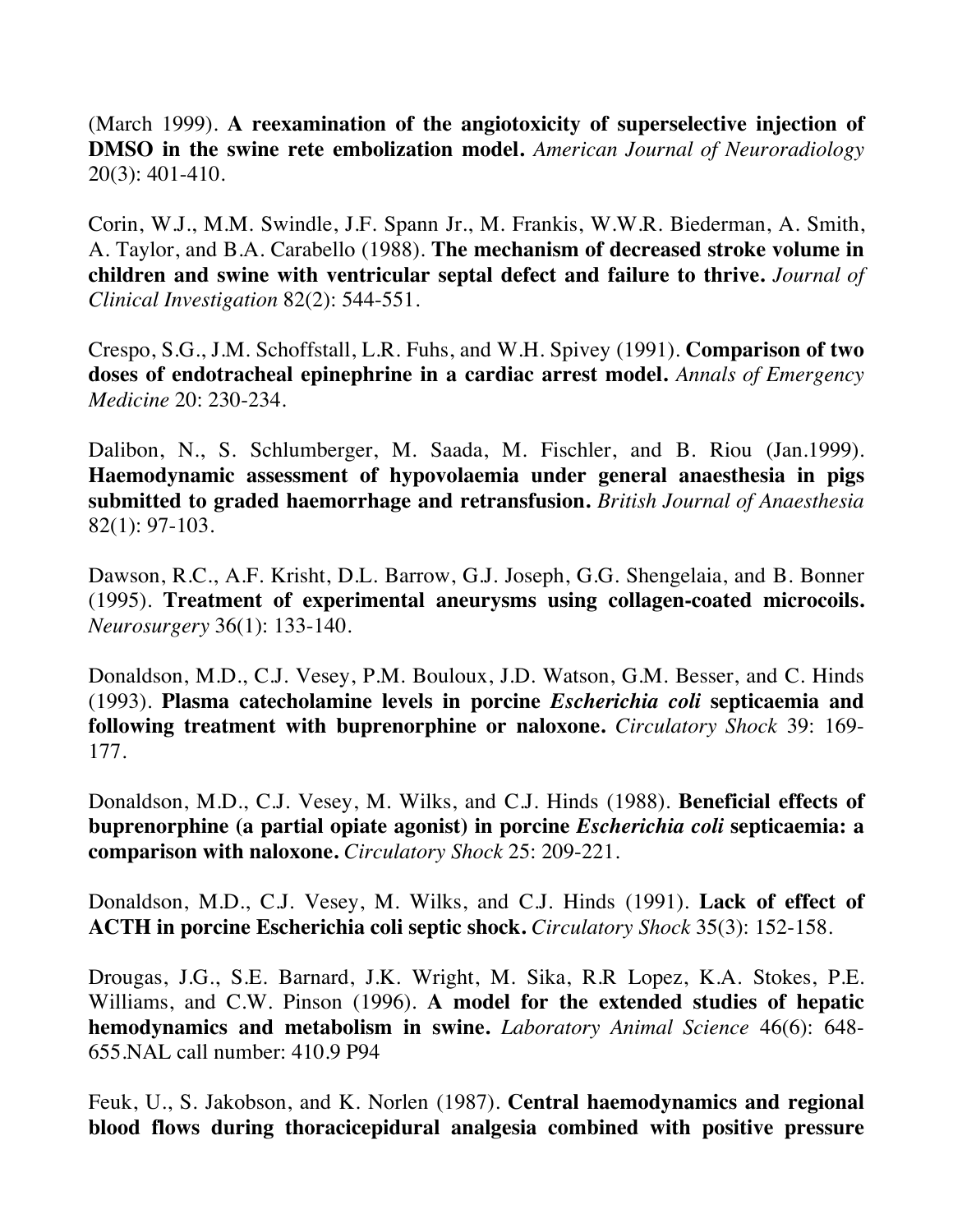**ventilation. An experimental study in the pig.** *Acta Anaesthesiolgica Scandinavica* 31: 479-486.

Fujino, H., R.P. Thompson, P.G. Germroth, M.E. Harold, M.M. Swindle, and P.C. Gillette. (1993). **Histological study of chronic catheter cryoablation of atrioventricular conduction in swine.** *American Heart Journal* 125(6): 1632-1637.

Fujino, H., R.P. Thompson, P.G. Germroth, M.M. Swindle, C.L. Case, and P.C. Gillette. (1991). **Histological comparison of cryothermia and radiofrequency catheter ablation in swine.** *Circulation* 84(4): II-514.

Gal, D. and J.M. Isner (1992). **Atherosclerotic Yucatan microswine as a model for novel cardiovascular interventions and imaging.** In: *Swine as Models in Biomedical Research*, M.M. Swindle (ed.), Ames, IA: Iowa State University Press, p. 118-140.NAL call number: RB125.S79 1992

Gaymes, C.H., M.M. Swindle, P.C. Gillette, M.E. Harold, and R.E Schumann (1995). **Percutaneous serial catheterization in swine: a practical approach.** *Journal of Investigative Surgery* 8(2): 123-128.

Gilbert, J.A., R.C. Cooper, H.A. Puryear, et al. (1998). **A swine model for the evaluation of efficacy of anti-microbial catheter coatings.** *Journal of Biomaterials Science, Polymer Edition* 9(9): 931-942.

Gilbert, M., M. Mori, and E. Myhre (1989). **Hemodynamic dose-responses to halothane and isoflurane are different in swine with and without critical coronary artery stenosis.** *Anesthesia and Analgesia* 68(6): 752-758.

Gilbert, M., S. Roberts, S.M. Mori, R. Blomberg, and J.H. Tinker (1988). **Comparative coronary vascular reactivity and hemodynamics during halothane and isoflurane anesthesia in swine.** *Anesthesiology* 68(2): 243-253.

Gillette, P.C., M.M. Swindle, R.P. Thompson, and C.L. Case (1991). **Transvenous cryoablation of the bundle of His.** *PACE* 14(4 Part 1): 504-510.

Greenberg, S., C. McGowan, and T.M. Glenn (1981). **Pulmonary vascular smooth muscle function in porcine splanchnic arterial occlusion shock.** *American Journal of Physiology* 241(1): H33-34.

Grifka, R.G., G.W. Vick III, M.P. O'Laughlin, T.J. Myers, W.R. Morrow, M.R. Nihill, D.L. Kearney, and C.E. Mullins. (1993). **Balloon-expandable intravascular stents:**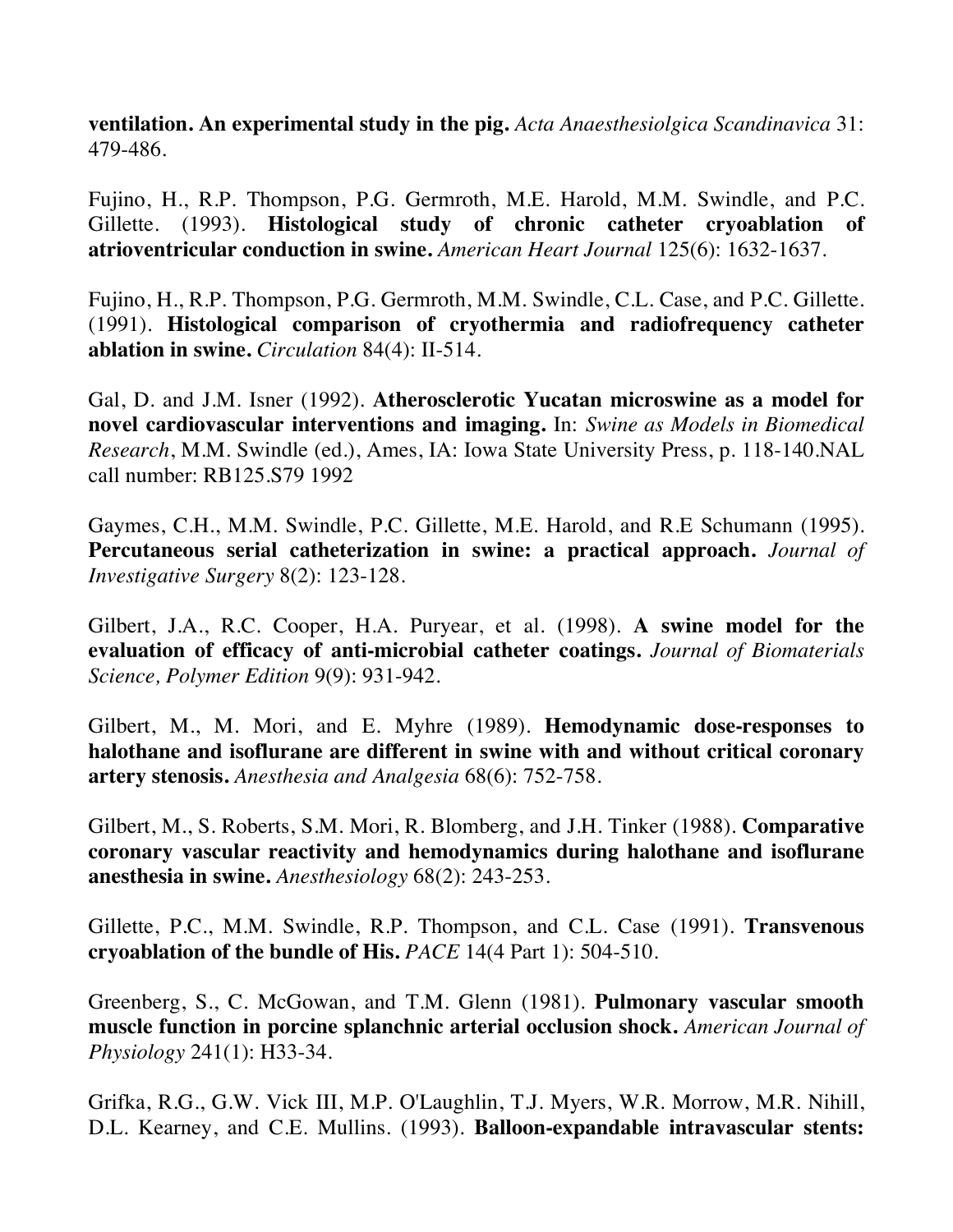**aortic implantation and later furthur dilation in growing mini-pigs.** *American Heart Journal* 126(4): 979-984.

Guglielmi, G., F. Vinuela, J. Dion, and G. Duckwiler (1991). **Electrothrombosis of saccular aneurysms via endovascular approach. Part 2: Preliminary clinical experience.** *Journal of Neurosurgery* 75(1): 8-14.

Hannon, J.P. (1992). **Hemorrhage and hemorrhagic shock in swine. A review.** In: *Swine as Models in Biomedical Research*, M.M. Swindle (ed.), Ames, IA: Iowa State University Press, pp. 197-245.NAL call number: RB125.S79 1992

Kaplan, D.K., N. Atsumi, M.N. D'Ambra, and G.J. Vlahakes (1995). **Distal circulatory support for thoracic aortic operations--effects on intracranial pressure.** *Annals of Thoracic Surgery* 59(2): 448-452.

Kelley, K.W., S.E. Curtis, G.T. Marzan, H.M. Karara, and C.R. Anderson (1973). **Body surface area of female swine.** *Journal of Animal Science* 36(5): 927-930.NAL call number: 49 J82

Kreimeier, U., U.B. Brueckner, S. Gerspach, K. Veitinger, and K. Messmer, (1993). **A porcine model of hyperdynamic endotoxinemia: Patterns of respiratory, macrocirculatory, and regional blood flow changes.** *Journal of Investigative Surgery* 6: 143-156.

Kruse, K.R., J.J. Crowley, J.F. Tanguay, R.M. Santos, D.S. Millare, H.R. Phillips, J.P. Zidar, and R.S. Stack (April 1999). **Local drug delivery of argatroban from a polymeric-metallic composite stent reduces platelet deposition in a swine coronary model.** *Catheterization and Cardiovascular Interventions* 46(4): 503-507.

Lathers, C.M., N. Tumer, and J.M. Schoffstall (1989). **Plasma catecholamines, pH, and blood pressure during cardiac arrest in pigs.** *Resuscitation* 18: 59-74.

Levy, D.J., S.J. Westra, J. Sayre, and C. Kimme-Smith (May 1996) **Validation of volume flow measurements in blood vessels with quantitative color velocity imaging using a physiologic model of the circulation.** *Academic Radiology* 3(5): 383-388.

Lock, J.E., J.L. Bass, G. Lund, J.A. Rysavy, and R.V. Lucas, Jr. (1985). **Transcatheter closure of patent ductus arteriosus in piglets.** *American Journal of Cardiology* 55(6): 826-829.

Lock, J.E., T. Niemi, B.A. Burke, S. Einzig, and W. Castaneda-Zuniga (1982).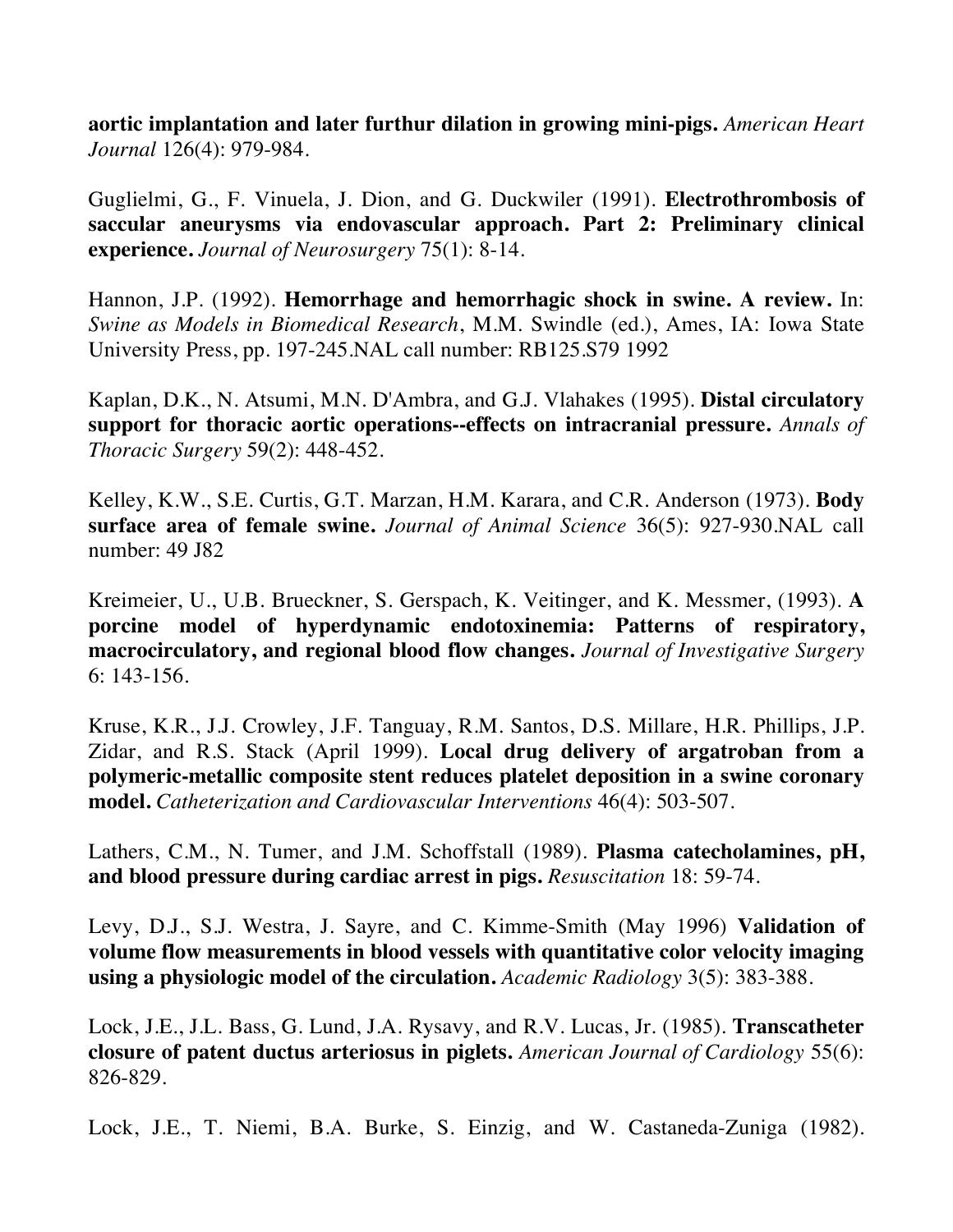**Transcutaneous angioplasty of experimental aortic coarctation.** *Circulation* 6(6): 1280-1286.

Lucke, J.N. and G.M. Hall (1976). **Determination of the cardiac output of anaesthetized pigs using a dye dilution method.** *Research in Veterinary Science* 21(3): 364-365.NAL call number: 41.8 R312

Lund, G., J. Rysavy, A. Cragg, E. Salomonowitz, Z. Vlodaver, W.C. Zuniga, and K. Amplatz. (1984). **Long-term patency of the ductus arteriosus after ballon dilatation: an experimental study.** *Circulation* 69(4): 772-775.

Manohar, M. (1985). **Regional distribution of porcine brain blood flow during 50% nitrous oxide administration.** *American Journal of Veterinary Research* 46(4): 831- 835.NAL call number: 41.8 Am3A

Manohar, M. and C. Parks (1984). **Porcine regional brain and myocardial blood flows during halothane-0, and halothane-nitrous oxide anesthesia: Comparisons with equipotent isoflurane anesthesia.** *American Journal of Veterinary Research* 45(3): 465-473.NAL call number: 41.8 Am3A

Massoud, T.F., F. Turjman, C. Ji, F. Vinuela, G. Guglielmi, Y.P. Gobin, and G.R. Duckwiller (1995). **Endovascular treatment of fusiform aneurysms with stents and coils: Technical feasibility in a swine model.** *American Journal of Neuroradiology* 16(10): 1953-1963.

Massoud, T.F., C. Ji, G. Guglielmi, F. Vinuela, and J. Robert (1994). **Experimental models of bifurcation and terminal aneurysms: construction techniques in swine.**  *American Journal of Neuroradiology* 15(5): 938-944.

McKirnan, M.D., F.C. White, B.D. Guth, and C.M. Bloor (1986). **Exercise and hemodynamic studies in swine.** In: *Swine in Cardiovascular Research*, H.C. Stanton and H.J. Mersmann (eds.), Vol. 2, pp. 105-120.NAL call number: RC669 S87

Mehta, D., S.J. George, J.Y. Jeremy, M.B. Izzat, et al. (1998). **External stenting reduces long-term medial and neointimal thickening and platelet derived growth factor expression in a pig model of arteriovenous bypass grafting.** *Nature Medicine* 4(2): 235-239.

Mitchell, S.E., J.H. Anderson, M.M. Swindle, J.D. Strandberg, and J. Kan (1994). **Atrial septostomy: Stationary angioplasty balloon technique. Experimental work and preliminary clinical applications.** *Pediatric Cardiology* 15(1): 1-7.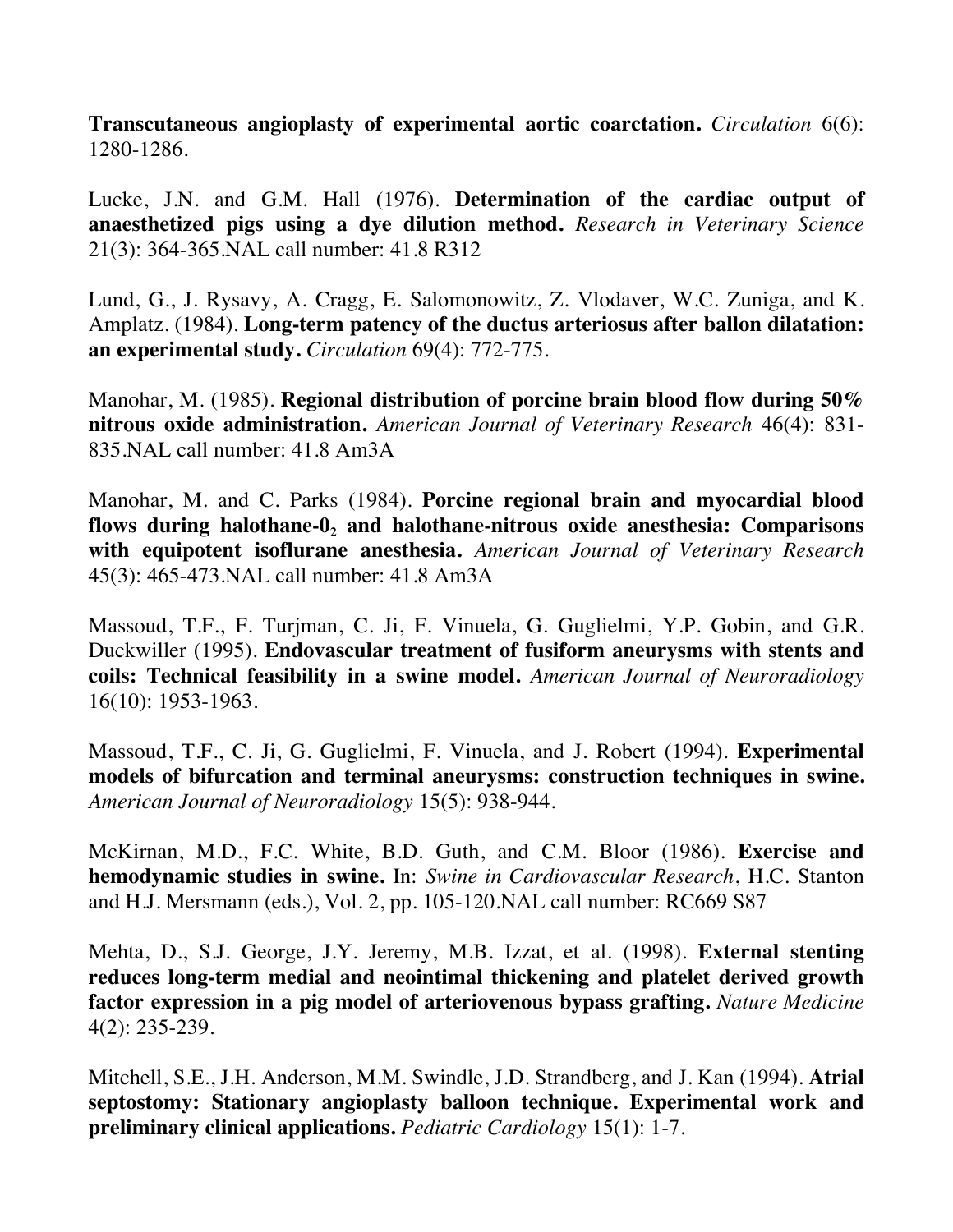Moffitt, E.A., J.W. Kirklin, and R.A. Theye (1962). **Physiologic studies during whole body perfusion in Tetralogy of Fallot.** *Journal of Thoracic and Cardiovascular Surgery*, 44(2): 180.

Moomey, C.B. Jr., S.M. Melton, M.A. Croce, et al. (Jan. 1999). **Prognostic value of blood lactate, base deficit, and oxygen-derived variables in an LD50 model of penetrating trauma.** *Critical Care Medicine* 27(1): 154-161.

Morrow, W.R., V.C. Smith, W.J. Ehler, A.F. Van Dellen, and C.E. Mullins (1994). **Balloon angioplasty with stent implantation in experimental coarctation of the aorta.** *Circulation* 89(6): 2677-2683.

Murphy, J.G., R.S. Schwartz, W.D. Edwards, A.R. Camrud, R.E. Vliestra, and D.R. Holmes Jr. (1992). **Percutaneous polymeric stents in porcine coronary arteries: Initial experience with polyethylene terephthalate stents.** *Circulation* 86(5): 1596- 1604.

Nishijima, M.K., M.J. Breslow, C.F. Miller, and R.J. Traystman (1988). **Effect of naloxone and iluprofen on organ blood flow during endotoxic shock in pig.**  *American Journal of Physiology* 255(1, Part 2): H177-H184.

Oka, Y., N. Hasegawa, M. Nakayama, et al. (Feb. 1999). **Selective downregulation of neutrophils by a phosphatidic acid generation inhibitor in a porcine sepsis model.** *Journal of Surgical Research* 81(2): 147-155.

Pfenninger, E., A. Grunert, I. Bowdler, and J. Kilian (1985). **The effect of ketamine on intracranial pressure during haemorrhagic shock under the conditions of both spontaneous breathing and controlled ventilation.** *Acta Neurochirurgica Wien* 78: 113-118.

Priebe, H.J. (1989). **Isoflurane and coronary hemodynamics.** *Anesthesiology* 71(6): 960-976.

Rashkind, W.J., C.E. Mullins, W.E. Hellenbrand, and M.A. Tait (1987). **Nonsurgical closure of patent ductus arteriosus: clinical application of the Rashkind PDA occluder system.** *Circulation* 75(3): 583-592.

Rogers, G.P., D.M. Cromeens, S.T. Minor, and M.M. Swindle (1988). **Bretylium and diltiazem in porcine cardiac procedures.** *Journal of Investigative Surgery* 1(4): 321- 326.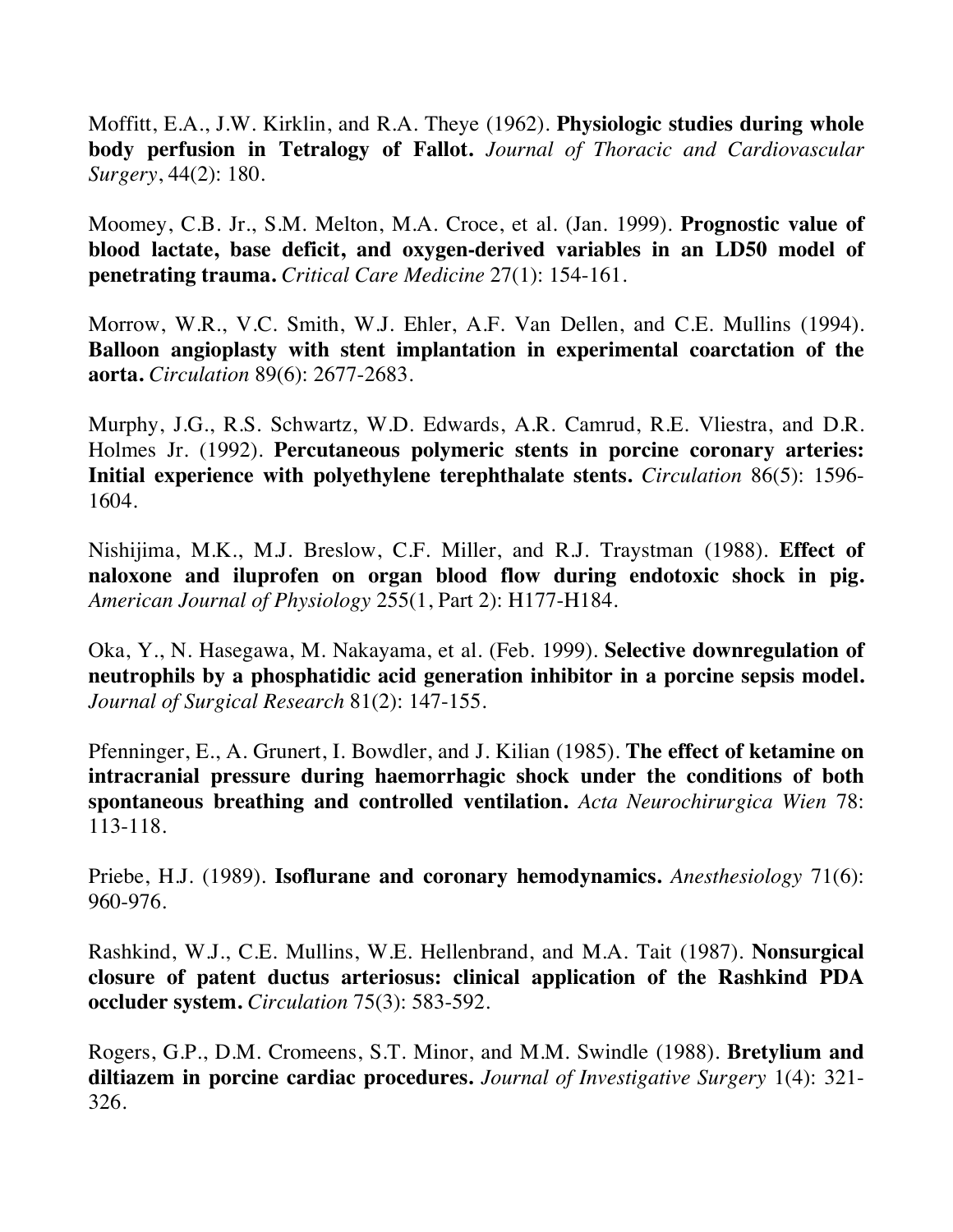Rysavy, J.A., G.E. Lund, J.E. Lock, J.L. Bass, S.S. Einzig, and K. Amplatz (1986). **A method for nonsurgical creation of patent ductus arteriosus and its applications in piglets.** In: *Swine in Biomedical Research*, M.E. Tumbleson (ed.), Vol. 1, pp. 351- 361. NAL call number: RB125.C68 1985

Schoffstall, J.M., W.H. Spivey, S. Davidheiser, L. Fuhs, and R. Kirkpatrick Jr. (1990). **Endogenous and exogenous plasma catecholamine levels in cardiac arrest in swine.**  *Resuscitation* 19: 241-251.

Schumann, R.E., M. Harold, P.C. Gillette, M.M. Swindle, and C.H. Gaymes (1993). **Prophylactic treatment of swine with bretylium for experimental cardiac catheterization.** *Laboratory Animal Science* 43(3): 244-246.NAL call number: 410.9 P94

Schumann, R.E., M.M. Swindle, B.J. Knick, C.L. Case, and P.C. Gillette (1994). **High dose narcotic anesthesia using sufentanil in swine for cardiac catheterization and electrophysiologic studies.** *Journal of Investigative Surgery* 7(3): 243-248.

Smith, A.C., F.G. Spinale, B.A. Carabello, and M.M. Swindle (1989). **Technical aspects of cardiac catheterization of swine.** *Journal of Investigative Surgery* 2(2): 187-194.

Smith, A.C., B. Knick, M.M. Swindle, and P.C. Gillette (1997). **A technique for conducting non-invasive cardiac electrophysiology studies in swine.** *Journal of Investigative Surgery* 10(1-2): 25-30.

Svendsen, P., and A.M. Carter (1989). **Blood gas tensions, acid-base status and cardiovascular function in miniature swine anaesthetized with halothane and methoxyflurane or intravenous metomidate hydrochloride.** *Pharmacology and Toxicology* 64(1): 88-93.

Syverud, S.A., S.C. Dronen, C.R. Chudnofsky, and P.F. van Ligten (1989). **A continuous hemorrhage model of fatal hemorrhagic shock in swine.** *Resuscitation* 17: 287-295.

Szebeni J., J.L. Fontana, N.M. Wassef, et. al. (May 1999). **Hemodynamic changes induced by liposomes and liposome-encapsulated hemoglobin in pigs: a model for pseudoallergic cardiopulmonary reactions to liposomes. Role of complement and inhibition by soluble CR1 and anti-C5a antibody.** *Circulation* 99(17): 2302-2309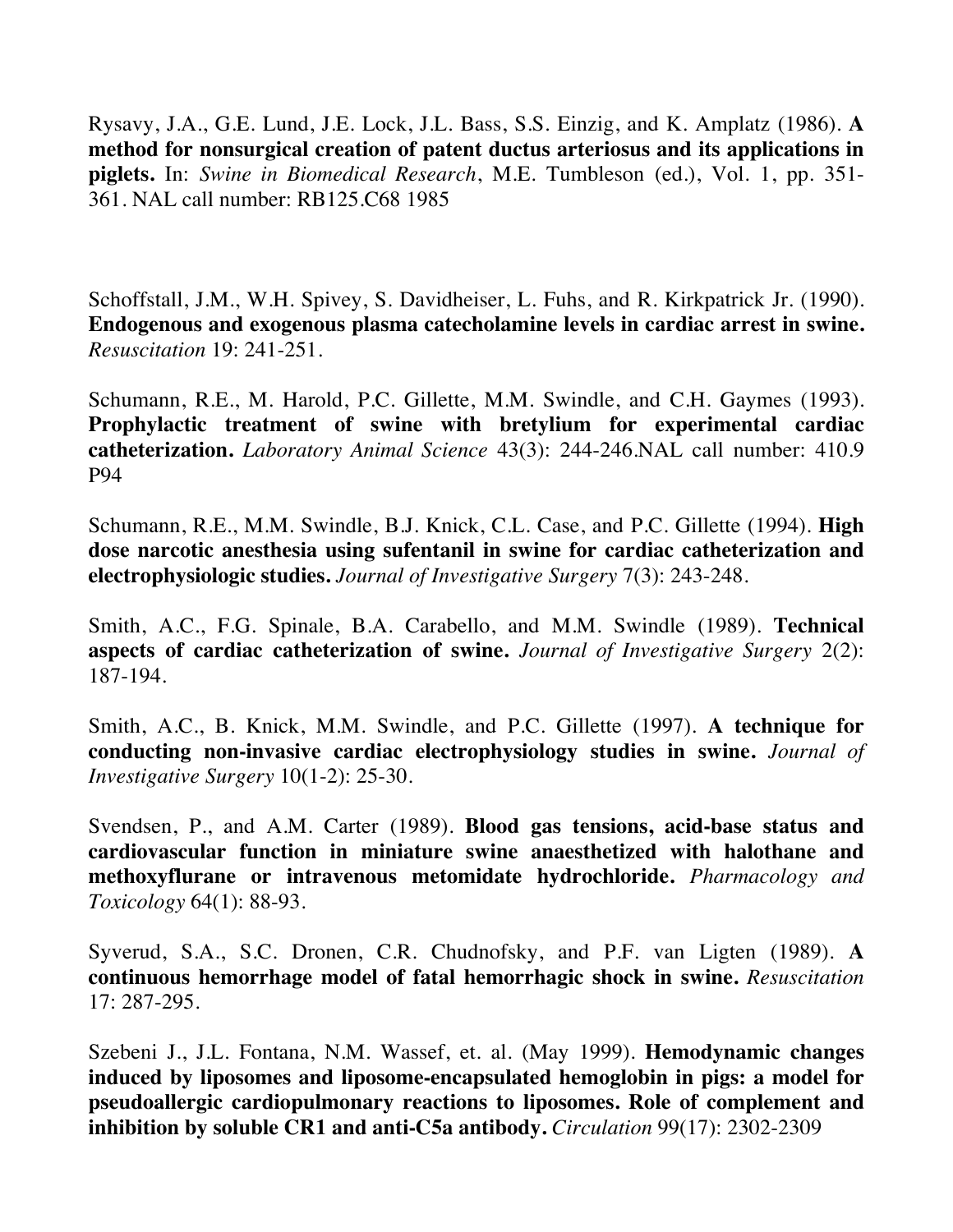Tranquilli, W.J., C.M. Parks, J.C. Thurmon, G.J. Benson, G.D. Koritz, M. Manohar, and M.C. Theodorakis (1982). **Organ blood flow and distribution of cardiac output in nonanesthetized swine.** *American Journal of Veterinary Research* 43(5): 895-897.NAL call number: 41.8 Am3A

Truex, R.C., and M.Q. Smythe (1965). **Comparative morphology of the cardiac conduction tissue in animals.** *Annals of the New York Academy of Sciences* 127: 19- 23.NAL call number: 500 N484

Vacca, G., A. Battaglia, E. Grossini, D.A. Mary, C. Molinari, and N. Surico (Feb. 1999). **The effect of 17beta-oestradiol on regional blood flow in anaesthetized pigs.** *Journal of Physiology* 514(Part 3): 875-884.

Vacca, G., D.A. Mary, and P. Vono (1994). **The effect of distension of the stomach on coronary blood flow in anaesthetized pigs.** *Pflugers Archives* 428: 127-133.

Wachtel, T.L., G.R. McCahan Jr., W.I. Watson, and M. Gorman (1972). **Determining the surface areas of miniature swine and domestic swine by geonetric design. A comparative study.** *USAARL Report 73-5*, Ft. Rucker, AL.

White, C.J., S.R. Ramee, A.K. Banks, D. Wiktor, and H.L. Price (1992). **The Yucatan miniature swine: An atherogenic model to assess the early potency rates of an endovascular stent.** In: *Swine as Models in Biomedical Research*, M.M. Swindle (ed.), Ames, IA: Iowa State University Press, pp. 156-162.NAL call number: RB125.S79 1992

#### **HUSBANDRY**

Allen, T. (March 1994). **Housing, husbandry, and welfare of swine: January 1991- January 1995.** *Quick Bibliography Series (94-14)*, Beltsville, MD: National Agricultural Library. Available at http://www.nal.usda.gov/awic/pubs/oldbib/qb9506.htmNAL call number: aZ5071.N3 no.94-14

Bergeron, R., H.W. Gonyou, and T.E. Eurell (Sept. 1996). **Behavioral and physiological responses of Meishan, Yorkshire and crossbred gilts to conventional and turn-around gestation stalls.** *Canadian Journal of Animal Science* 76(3): 289- 297.NAL call number: 41.8 C163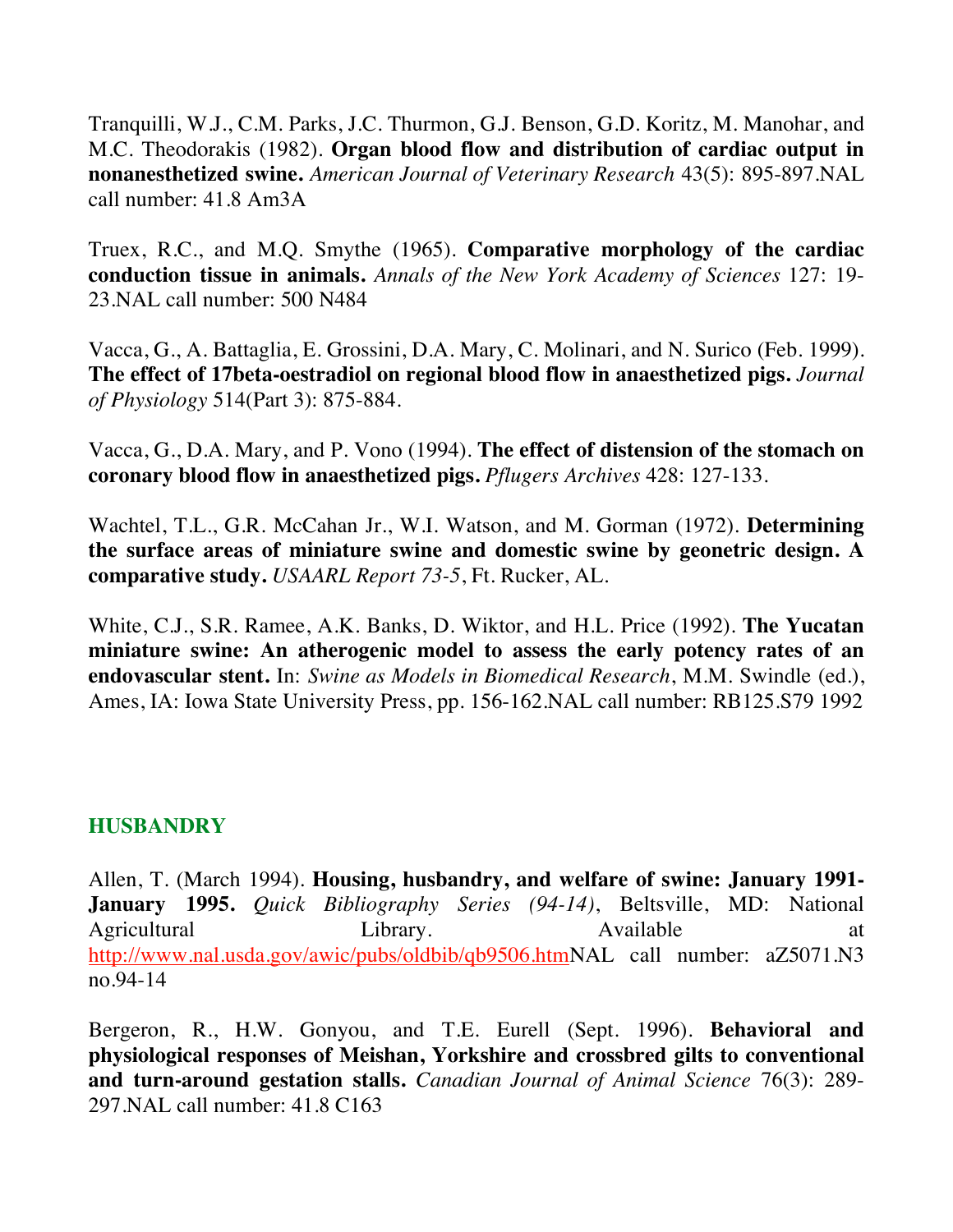Bollen, P.J., A.K. Hansen, and H.J. Rasmussen (2000). **Husbandry.** In: *The Laboratory Swine*, Boca Raton, FL: CRC Press LLC, pp. 17-34, ISBN: 0849310350.

Dopson, D.C. (Dec. 1993) **Laboratory swine: principles of husbandry and research.**  *Animal Technology* 44(3): 175-200.NAL call number: QL55 I5

Fisher, T.F. (1993). **Miniature swine in biomedical research: Applications and husbandry considerations.** *Lab Animal* 22(5): 47-50.NAL call number: QL55.A1L33

Geverink, N.A., R.H. Bradshaw, E. Lambooij, V.M. Wiegant, and D.M. Broom (Aug. 1998). **Effects of simulated lairage conditions on the physiology and behaviour of pigs.** *Veterinary Record* 143(9): 241-244.

Hemsworth, P.H., J.L. Barnett, and R.G. Campbell (1996). **A study of the relative aversiveness of a new daily injection procedure for pigs.** *Applied Animal Behaviour Science* 49(4): 389-401.NAL call number: QL750 A6

Holz, W. and P. Bollen (1999). **Pigs and minipigs.** In: *The UFAW Handbook on the Care and Management of Laboratory Animals*, T.B. Poole (ed.), 7th ed., Vol. 1, Oxford: Blackwell Scientific, Chapter 29, ISBN: 0632051337.

Houpt, T.R. (1986). **The handling of swine in research.** In: *Swine in Cardiovascular Research*, H.C. Stanton and H.J. Mersmann (eds.), Vol. 1, Boca Raton, FL: CRC Press, pp. 25-38.NAL call number: RC669 S87

McGlone, J.J., R.I. Nicholson, J.M. Hellman, and D.N. Herzog (1993). **The development of pain in young pigs associated with castration and attempts to prevent castration-induced behavioral changes.** *Journal of Animal Science* 71: 1441- 1446.NAL call number: 49 J82

National Research Council (1998). *The Nutrient Requirements of Swine*, 10th ed., Washington DC: National Academy Press, 189p. NAL call number: SF396.5 N87 1998

Olsson, I.A.S., F.H. de Jonge, T. Schuurman, and F.A. Helmond (July 1999). **Poor rearing conditions and social stress in pigs: Repeated social challenge and the effect on behavioural and physiological responses to stressors.** *Behavioural Processes* 46(3): 201-215.NAL call number: QL750 B4

Panepinto, L.M., R.W. Phillips, S.W. Norden, P.C. Pryor and R. Cox (1983). **A comfortable minimum stress method of restraint for Yucatan miniature swine.**  *Laboratory Animal Science* 33(1): 95-97.NAL call number: 410.9 P94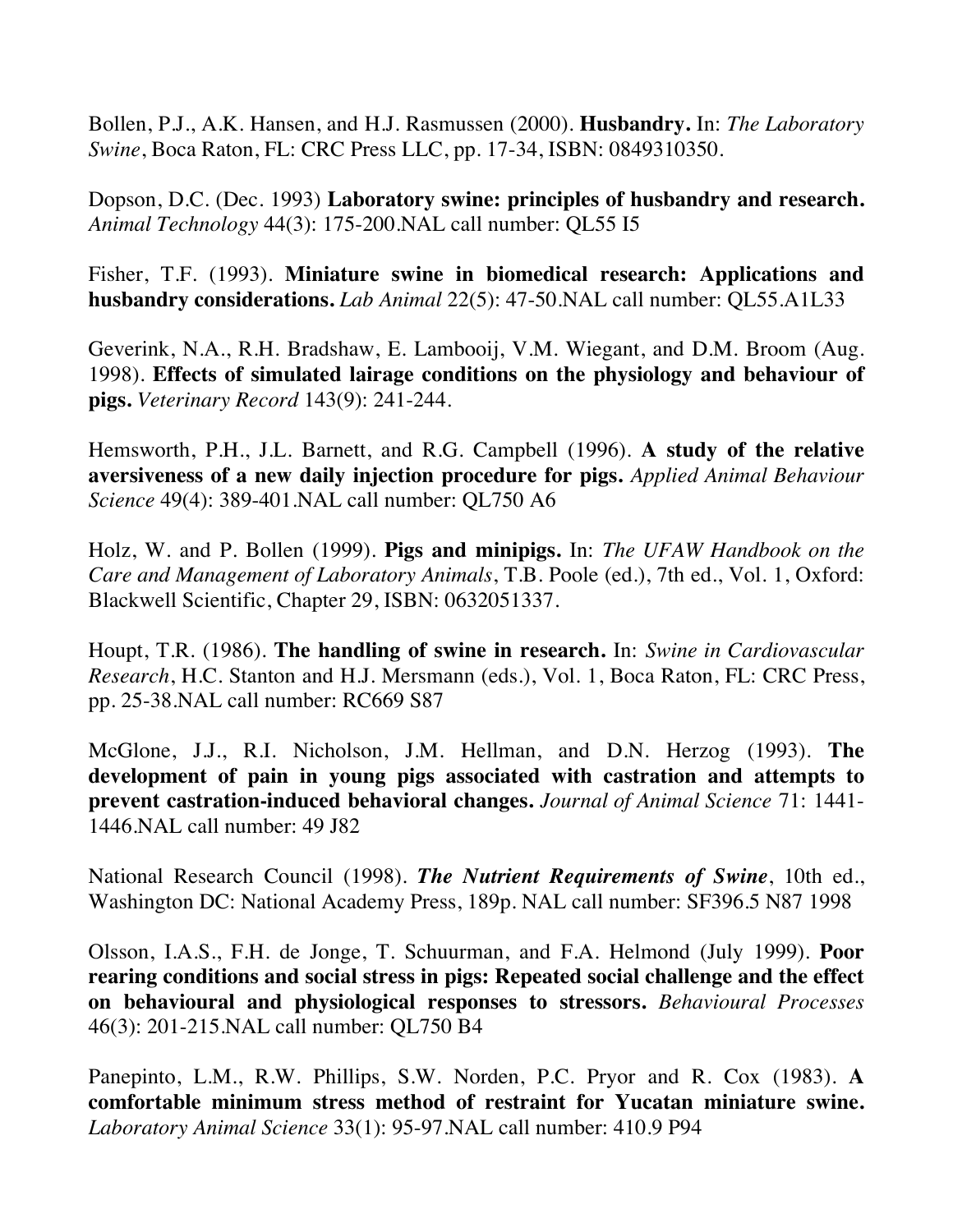Panepinto, L.M. (1986). **Character and management of miniature swine.** In: *Swine in Cardiovascular Research*, H.C. Stanton and J.H. Mersmann (ed.), Vol. 1, Boca Raton, FL: CRC Press, pp. 11-24.NAL call number: RC669 S87

Pedersen, V., J.L. Barnett, P.H. Hemsworth, E.A. Newman, and B. Schirmer (1998). **The effects of handling on behavioural and physiological responses to housing in tether-stalls among pregnant pigs.** *Animal Welfare* 7(2): 137-150.NAL call number: HV4701 A557

Reeds, P.J. et al (1987). **Growth, development and nutrient metabolism in piglets and infants.** In: *Manipulating Pig Production VII*, proceedings of the seventh Biennial Conference of the Australasian Pig Science Association (APSA), Adelaide, South Australia, pp. 1-32. NAL call number: SF391.3 A97 1999

Saffron, J. and J.C. Gonder (1997). **The SPF Pig in Research.** *ILAR Journal* 38(1): 28- 31.NAL call number: QL55.A1I43

Swindle, M.M. (1993). **Minipigs as pets.** *Proceedings of the North American Veterinary Conference*, pp. 648-649.

Swindle, M.M., A.C. Smith, K. Laber-Laird, and L. Dungan (1994). **Swine in biomedical research: management and models.** *ILAR News* 36(1): 1-5.NAL call number: QL55.A1I43

White, R.G., J.A. DeShazer, C.J. Tressler, G.M. Borcher, S. Davey, A. Waninge, A.M. Parkhurst, M.J. Milanuk, and E.T. Clemens (Feb. 1995). **Vocalization and physiological response of pigs during castration with or without a local anesthetic.** *Journal of Animal Science* 73(2): 381-386.NAL call number: 49 J82

# **IMMUNOLOGY**

Binns, R.M. and R. Pabst (1996). **The functional structure of the pig's immune system, resting and activated.** In: *Advances in Swine in Biomedical Research*, M.E. Tumbleson and L.B. Schook (eds.), Vol. 1, NY: Plenum Press, pp. 253-266.NAL call number: RB125.A36 1996

Boeker, M., R. Pabst, and H.J. Rothkotter (1999). **Quantification of b, T and null lymphocyte subpopulatians in the blood and lymphoid organs of the pig.** *Immunobiology* 201(1): 74-87.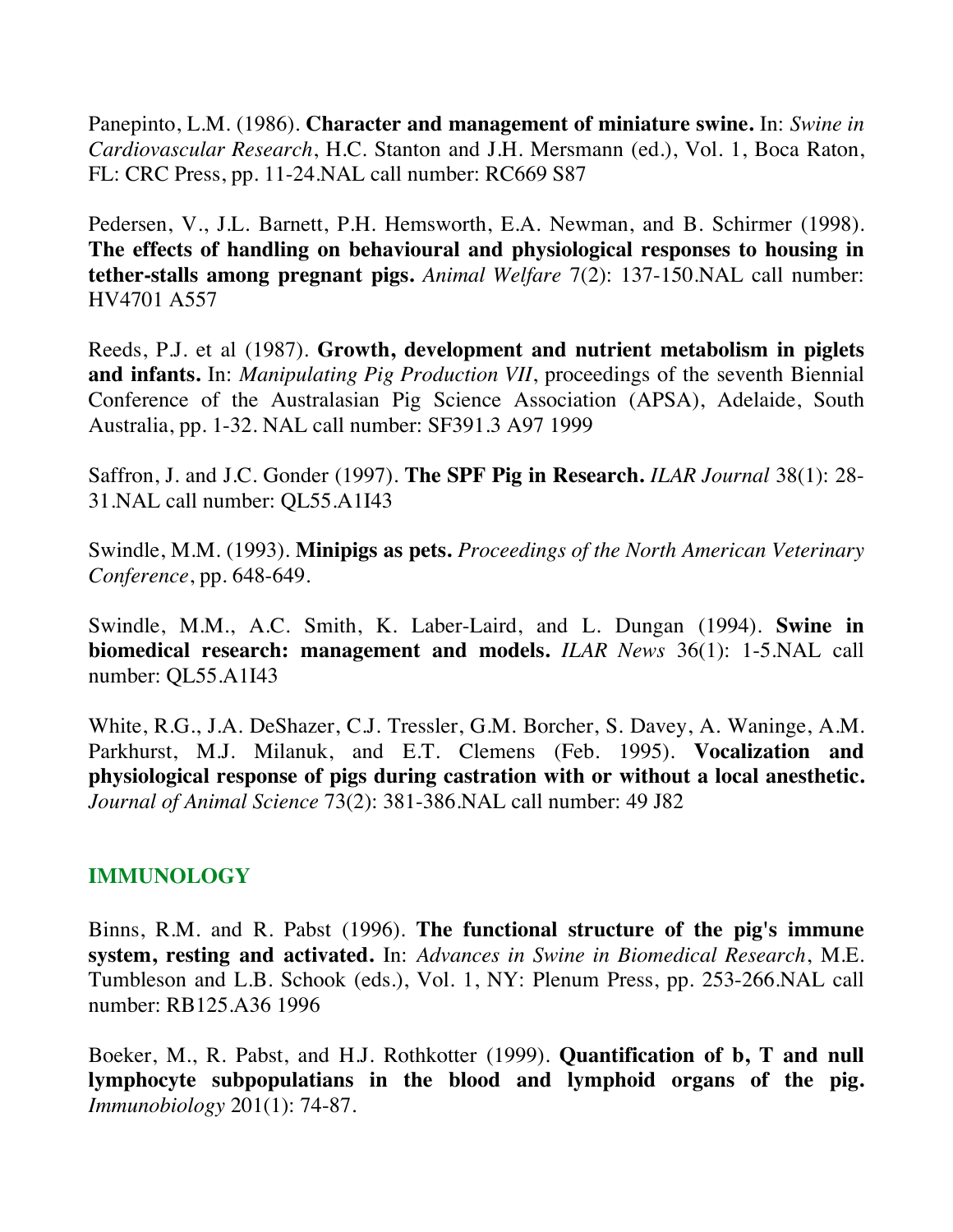Celik, I., W. Lorenz, B. Stinner, et al. (1998). **Clinic modelling randomised trials (CMRT's) in animals as a new intermediate between biological experiments and randomised clinical trials: Application to antihistamine prophylaxis in anaesthesia and surgery.** *Inflammation Research* 47(Suppl. 1): S66-S68.

Dal Canto, A.J. and H.W. Virgin (1999). **Animal models of infection-mediated vasculitis.** *Current Opinion in Rheumatology* 11(1): 17-23.

Dei-Cas, E., M. Brun-Pascaud, V. Bille-Hansen, A. Allaert, and E.M. Aliouat (1998). **Animal models of pneumocystosis.** *FEMS Immunology and Medical Microbiology* 22(1-2): 163-168.

Dungan, L.J., D.B. Wiest, D.A. Fyfe, A.C. Smith, and M.M. Swindle (1995). **Hematology, serology and serum protein electrophoresis in fetal miniature Yucatan swine: normal data.** *Laboratory Animal Science* 45(3): 285-289.NAL call number: 410.9 P94

Lee, A. (1998). **Animal models for host-pathogen interaction studies.** *British Medical Bulletin* 54(1): 163-173.

Lunney, J.K., (ed.). (1994). **Special Issue: Porcine Immunology.** *Veterinary Immunology and Immunopathology* 43: 1-333.NAL call number: SF757.2.V38

Mitchell, H.W., D.J. Turner, P.R. Gray, and P.K. McFawn (March 1999). **Compliance and stability of the bronchial wall in a model of allergen-induced lung inflammation.** *Journal of Applied Physiology* 86(3): 932-937.

Mohr, M., U. Hopken, M. Oppermann, C. Mathes, et al. (March 1998). **Effects of anti-C5a monoclonal antibodies on oxygen use in a porcine model of severe sepsis.** *European Journal of Clinical Investigation* 28(3): 227-234.

Nguyen, N.T., J.D. Lukerich, S. Schatz, et al. (1999). **Effect of open and laparoscopic surgery on cellular immunity in a swine model.** *Surgical Laparoscopy and Endoscopy* 9(3): 176-180.

Pescovitz, M.D, Pabst, R., Rothkotter, H.J., et al. (1998). **Immunology of the pig.** In: *Handbook of Vertebrate Immunology*, Pastoret, P.-P, Griebel, P., Bazin, H., and Govaerts, A. (eds.), San Diego: Academic Press, pp. 373-419.NAL call number: QR181.H277 1998

Saamueller, A. (1996). **Characterization of swine leukocyte differentiation antigens.**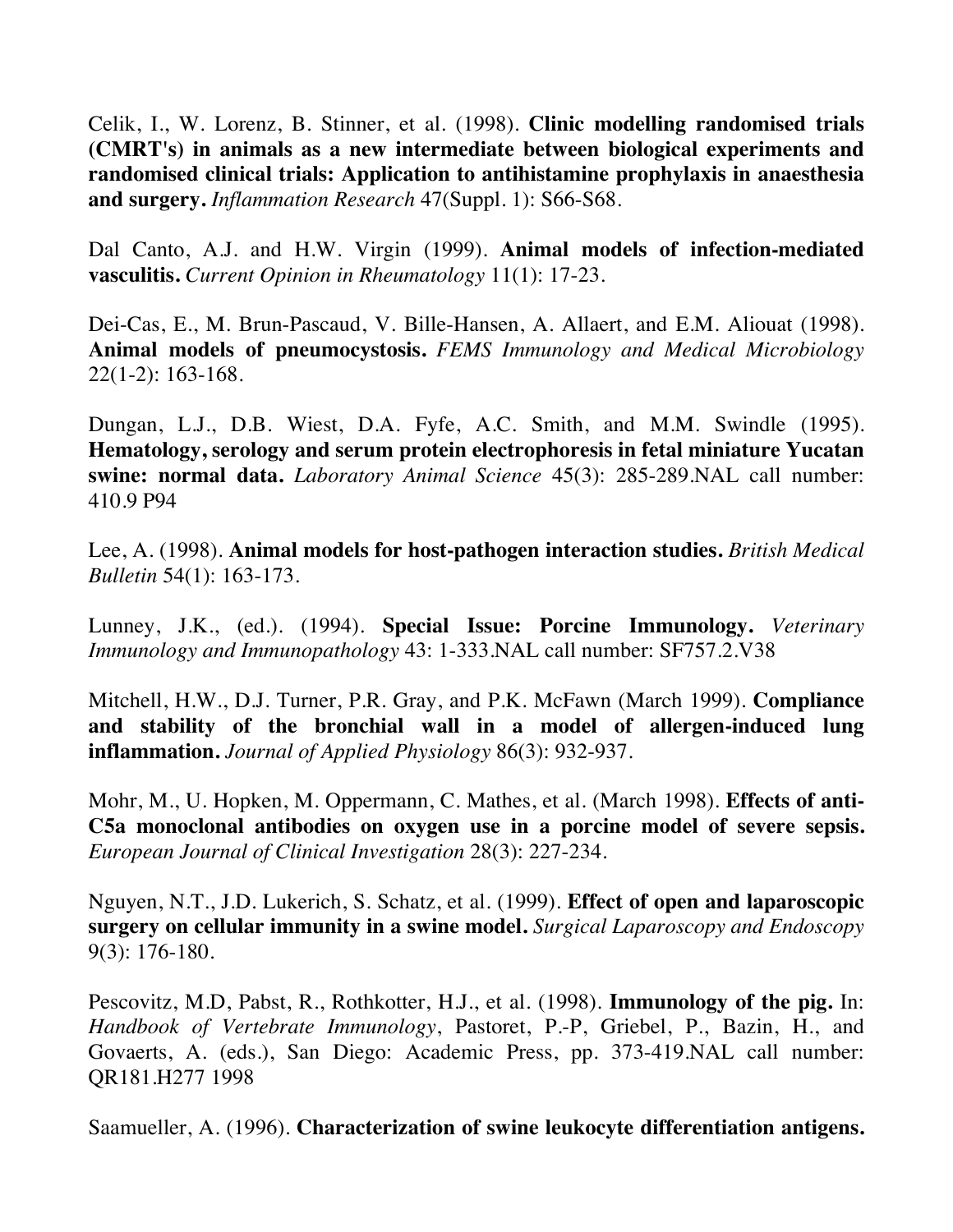*Immunology Today* 17(8): 352-354.

Saamueller, A. and J.K. Lunney (eds.). (1998). **Swine leukocyte differentiation (CD) antigens.** *Second International Workshop on Swine Leukocyte Differentiation Antigens. Special Issue: Veterinary Immunology and Immunopathology* 60: 205-446.NAL call number: SF757.2.V38

Sachs, D.H. (1992). **MHC-homozygous miniature swine.** In: *Swine as Models in Biomedical Research*, M.M. Swindle (ed.), Ames, IA: Iowa State University Press, pp. 3-15.NAL call number: RB125.S79 1992

San Mateo, L.R., K.L. Toffer, P.E. Orndorff, and T.H. Kawula (Sept. 1999). **Immune cells are required for cutaneous ulceration in a swine model of chancroid.** *Infection and Immunity* 67(9): 4963-4967.

San Mateo, L.R., K.L.Toffer, P.E. Orndorff, and T.H. Kawula (Oct. 1999). **Neutropenia restores virulence to an attenuated Cu,Zn superoxide dismutase-deficient Haemophilus ducreyi strain in the swine model of chancroid.** *Infection and Immunity* 67(10): 5345-5351.

Smith, T.P.L. and C.W. Beattie (1996). **Identifying tumor initiator/suppressor and penetrance associated genes by gene mapping.** In: *Advances in Swine in Biomedical Research*, M.E. Tumbleson and L.B. Schook (eds.), Vol. 1, NY: Plenum Press, pp. 239- 249.NAL call number: RB125.A36 1996

Snowden, K.F., E.S. Didier, J.M. Orenstein, and J.A. Shadduck (1998). **Animal models of human microsporidial infections.** *Laboratory Animal Science* 48(6): 589-592.

Solano-Aguilar, G.I., Vengroski, K., Beshah, E., and J.K. Lunney (2000). **Isolation and purification of lymphocyte subsets from gut associated lymphoid tissue in neonatal swine.** *Journal of Immunological Methods* 241: 185-199.NAL call number: QR180.J6

Szebeni, J., J.L. Fontana, N.M. Wassef, P.D. Mongan, et al. (1999). **Hemodynamic changes induced by liposomes and liposome-encapsulated hemoglobin in pigs: A model for pseudoallergic cardiopulmonary reactions to liposomes: Role of complement and inhibition by soluble CR1 and anti-C5a antibody.** *Circulation* 99(17): 2302-2309.

To, T.L., L.A. Ward, L.Yuan, and L.J. Saif (Nov. 1998). **Serum and intestinal isotype antibody responses and correlates of protective immunity to human rotavirus in a gnotobiotic pig model of disease.** *Journal of General Virology* 79(Part 11): 2661-2672.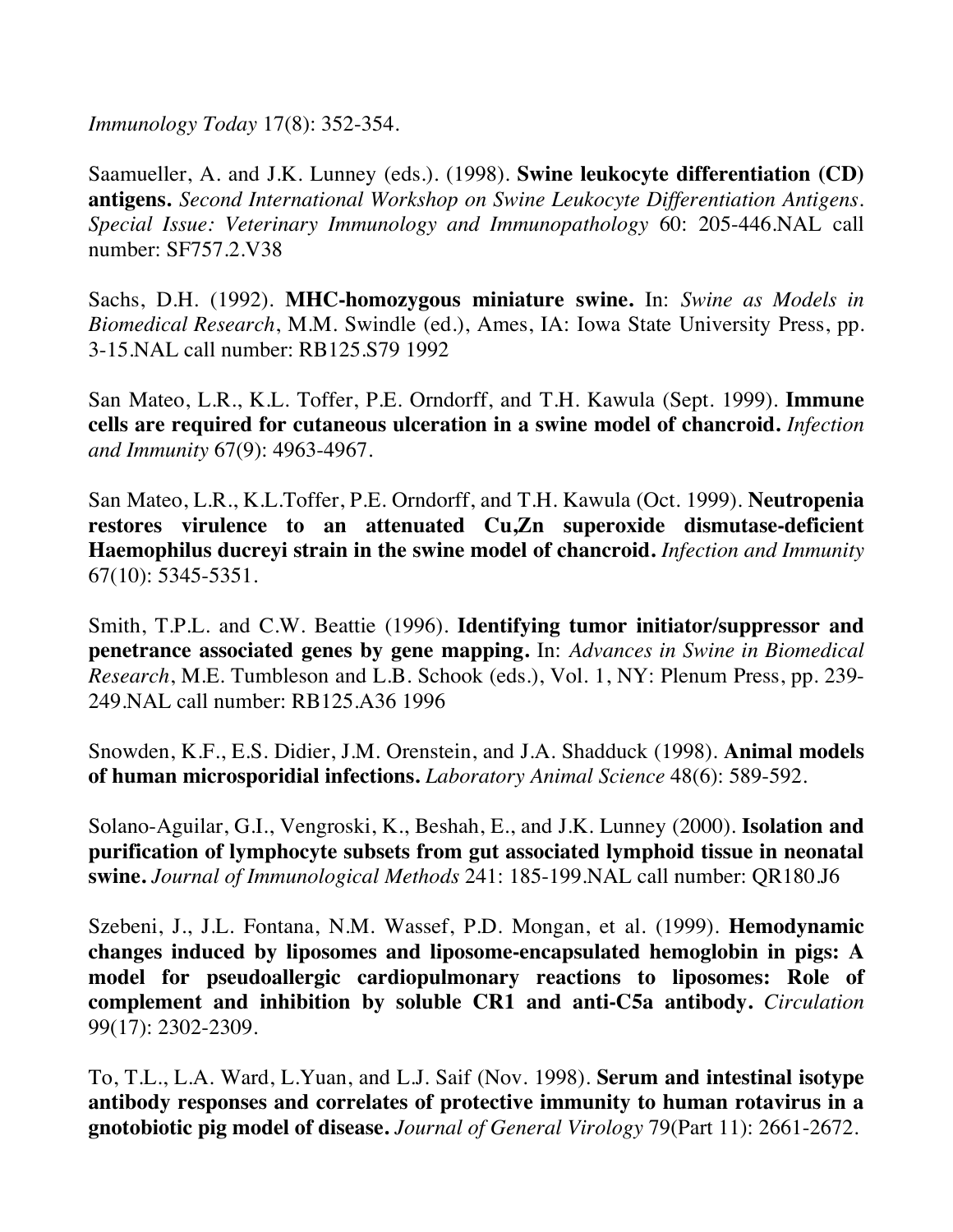Trebichavsky, I., J. Schulze, V. Dlabac, B. Cukrowska, H. Tlaskalova-Hogenova, and Z. Rehakova (1998). **Salmonellosis: lessons drawn from a germ-free pig model.** *Folia Microbiologica* 43(6): 697-701.

Van Reeth, K., H. Nauwynck, M. Pensaert (April 1998). **Bronchoalveolar interferonalpha, tumor necrosis factor-alpha, interleukin-1, and inflammation during acute influenza in pigs: a possible model for humans?** *Journal of Infectious Diseases* 177(4): 1076-1079.

# **KIDNEY and UROLOGY**

Anidjar, M., Mongiat-Artus P., Brouland J.P., et al. (Jan. 1999.) **Thermal radiofrequency induced porcine ureteral stricture: a convenient endourologic model.** *Urology* 161(1): 298-303.

Chiu, A.W., M.T. Chen, W.J. Huang, S.T. Young, C. Cheng, S.W. Huang, C.L. Chu, and L.S. Chang (1992). **Laparscopic nephrectomy in a porcine model.** *European Urology* 22(3): 250-254.

Constantinou, C.E., J.C. Djurhuus, L. Vercesi, A.J. Ford, and J.D. Meindl (1986). **Model for chronic obstruction and hydronephrosis.** In: *Swine in Biomedical Research*, M.E. Tumbleson (ed.), Vol. 3, pp. 1711-1724. NAL call number: RB125.C68 1985

Djurhuus, J.C., B. Nerstrom, N. Gyrd-Hansen, and H. Rask-Anderson (1976). **Experimental hydronephrosis.** *Acta Chirurgica Scandinavica* (Supplementum) 472: 17-28.

Hodson, C.J. (1986). **The pig as a model for studying kidney disease in man.** In: *Swine in Biomedical Research*, M.E. Tumbleson (ed.), Vol. 3, NY: Plenum Publishers, pp. 1691-1704.NAL call number: RB125.C68 1985

Howard, T., C.A. Cosenza, D.V. Cramer, and L. Makowka (1994). **Kidney transplantation in Yucatan miniature swine.** In: *Handbook of Animal Models in Transplantation Research*, D.V. Cramer, L. Podesta, and L. Makowka (eds.), Boca Raton: CRC Press, pp. 19-28.NAL call number: RD120.7 H36 1994

Jorgensen, T.M., J.C. Djurhuus, H.S. Jorgensen, and S.S. Sorensen (1983). **Experimental bladder hyperreflexia in pigs.** *Urological Research* 11(5): 239-240.

Jorgensen, T.M. and J.C. Djurhuus (1986). **Experimental vesicoureteric reflux in pigs.**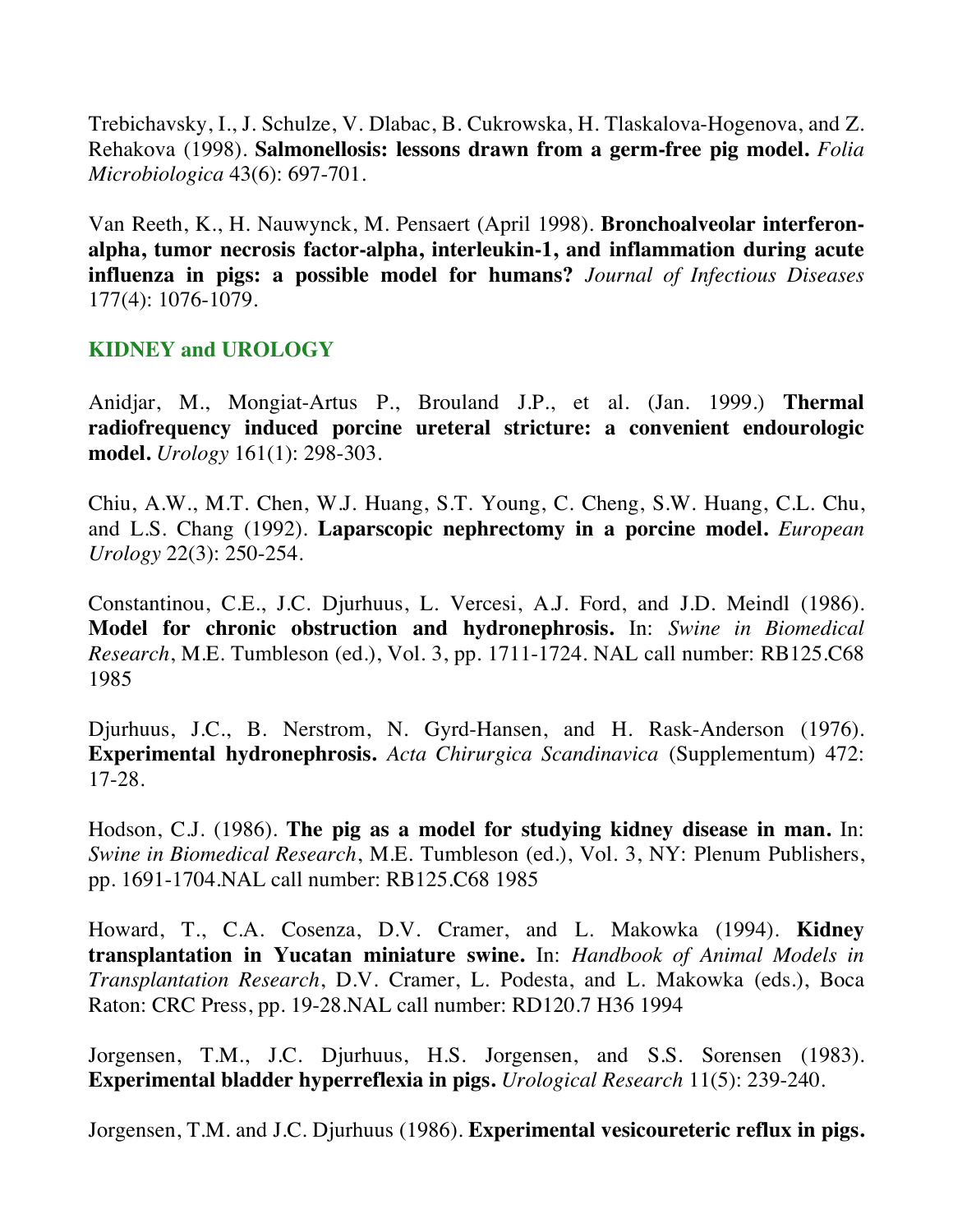In: *Swine in Biomedical Research*, M.E. Tumbleson (ed.), Vol 3, NY: Plenum Press, pp. 1737-1751. NAL call number: RB125.C68 1985

Jorgensen, T.M., S. Olsen, J.C. Djurhuus, and J.P. Norgaard (1984). **Renal morphology in experimental vesicoureteral reflux in pigs.** *Scandinavian Journal of Urological Nephrology* 18(1): 49-58.

Jorgensen, T.M., J. Mortensen, K. Nielsen, and J.C. Djurhuus (1984). **Pathogenetic factors in vesico-ureteral reflux. A longitudinal cystometrographic study in pigs.** *Scandinavian Journal of Urological Nephrology* 18(1): 43-48.

Kirkman, R.I., R.B. Colvin, M.W. Flye, G.S. Leight, S.A. Rosenberg, and G.M. Williams. (1979). **transplantation in miniature swine: VI. Factors influencing survival of renal allografts.** *Transplantation* 28(1): 18-23.

Melick, W.F., J.J. Naryka, and J.H. Schmidt (1961). **Experimental studies of ureteral peristaltic patterns in the pig. Similarity of pig and human ureter and bladder physiology.** *Journal of Urology* 85(1): 145-148.

Merkle, E.M., M. Hashim, M. Wendt, and J.S. Lewin (May 1999). **MR-guided percutaneous nephrostomy of the nondilated upper urinary tract in a porcine model.** *AJR American Journal of Roentgenology* 172(5): 1221-1225.

O'Hagan, K.P. and E.J. Zambraski (1986). **Kidney function in deoxycorticosterone acetate (DOCA) treated hypertensive Yucatan miniature swine.** In: *Swine in Biomedical Research*, M.E. Tumbleson (ed.), Vol 3, NY: Press, pp. 1779-1787.NAL call number: RB125.C68 1985

Pennington, L.R. (1992). **Renal transplantation in swine.** In: *Swine as Models in Biomedical Research*, M.M. Swindle (ed.), Ames, IA: Iowa State University Press, pp. 35-43.NAL call number: RB125.S79 1992

Reddy, P.P., D.J. Barrieras, K.A. Woodhouse, et al. (April 1999). **A bioprosthetic bladder acellular matrix allograft: Evaluation of large segment (greater than 24 cm2) substitution in a porcine model.** *Journal of Urology* 161(4, Suppl.): 65.

Russell, J.M., R.T. Webb, and W.H. Boyce (1981). **Intrarenal surgery. Animal model I.** *Investigative Urology* 19(2): 123-125.

Schenkman, N.S., J. Costa, D.A. Belote, and M.L. Stoller (March 1999). **Gastropyeloplasty: a swine model.** *Urology* 53(3): 647-652.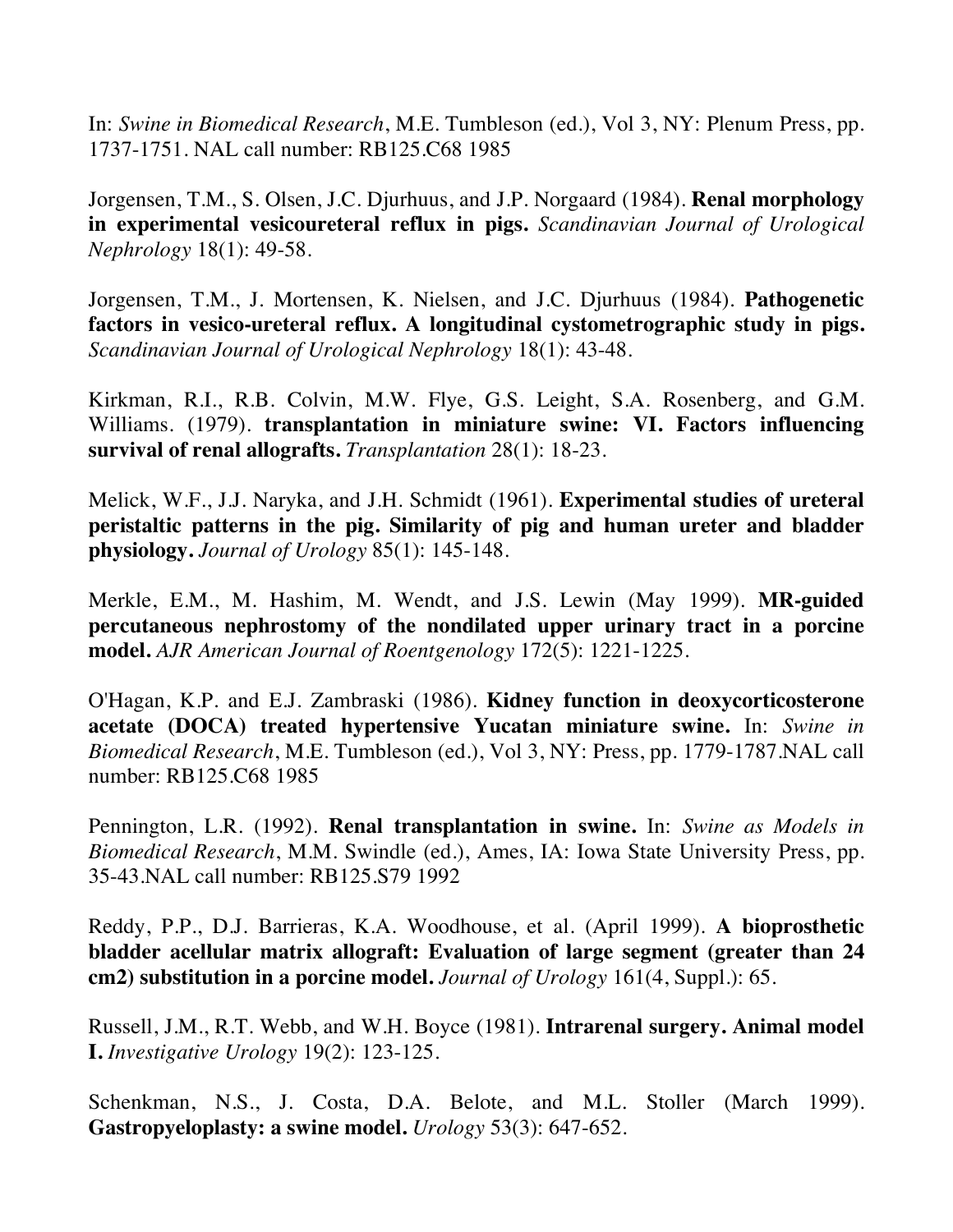Swindle, M.M. (1998). **Urinary system and adrenal glands.** In: *Surgery, Anesthesia and Experimental Techniques in Swine*, Ames, IA: Iowa State University Press, pp. 127- 138.NAL call number: RD29.5.S94S944 1998

Swindle, M.M., and J. Olson (1988). **Urogenital system.** In: *Experimental Surgery and Physiology: Induced Animal Models of Human Disease*, M.M. Swindle and R.J. Adams (eds.), Baltimore, MD: Williams and Wilkins, pp. 42-73.NAL call number: RB125 E9

Terris, J.M. (1986). **Swine as a model in renal physiology and nephrology: An overview.** In: *Swine in Biomedical Research*, M.E. Tumbleson (ed.), Vol. 2, pp. 1673- 1690.NAL call number: RB125.C68 1985

Tscholl, R. (1978). **Urinary diversion.** *Urological Research* 6(1): 59-63.

Webster, S.K., M.A. Deleo, and K.E. Burhop (1992). **The anephric micropig as a model for peritoneal dialysis.** In: *Swine as Models in Biomedical Research*, M.M. Swindle (ed.), Ames, IA: Iowa State University Press, pp. 64-73.NAL call number: RB125.S79 1992

Williams, G.M. (1988). **Renal transplantation.** In: *Experimental Surgery and Physiology: Induced Animal Models of Human Disease*, M.M. Swindle and R.J. Adams (eds.), Baltimore, MD: Williams and Wilkins, pp. 298-299.NAL call number: RB125 E9

Zambraski, E.J., G.D. Thomas, and K.P O'Hagan (1992). **DOCA-Treated Yucatan miniature swine: A neurogenic model of essential hypertension.** In: *Swine as Models in Biomedical Research*, M.M. Swindle (ed.), Ames, IA: Iowa State University Press, pp. 290-301.NAL call number: RB125.S79 1992

## **LIVER**

Bathe, O.F., B. Rudston-Brown, A.W. Chow, and P.T. Phang (Oct. 1998). **Liver as a focus of impaired oxygenation and cytokine production in a porcine model of endotoxicosis.** *Critical Care Medicine* 26(10): 1698-1706.

Calne, R.Y., H.J.O. White, and D.E. Yoffa (1967). **Observations of orthotopic liver transplantation in the pig.** *British Medical Journal,* 2(1): 478.

Camprodon, R., J. Solsona, J.A. Guerrero, C.G. Mendoza, J. Segura, and J.M. Fabregat.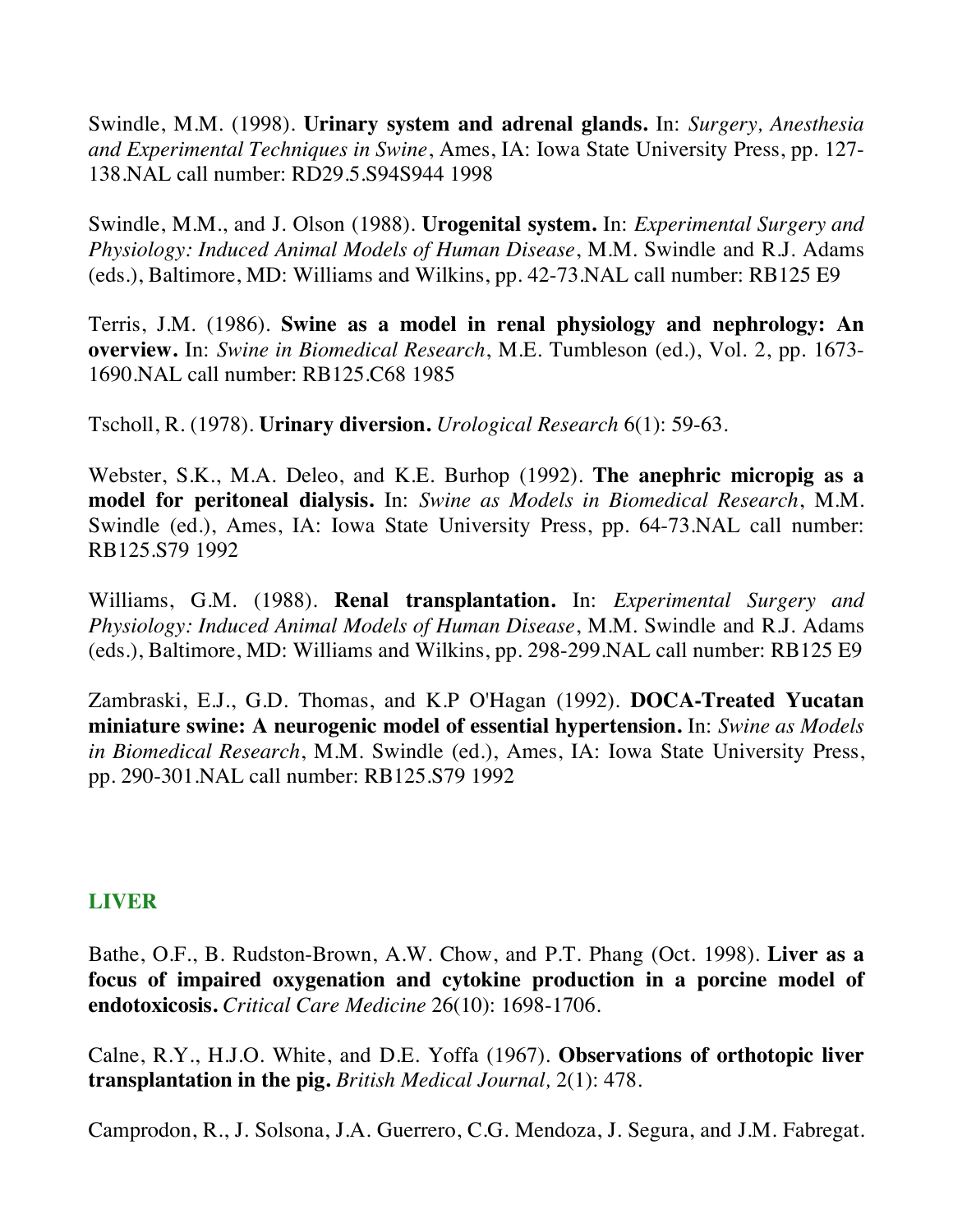(1977). **Intrahepatic vascular division in the pig: basis for partial hepatectomies.**  *Archives of Surgery* 112(1K0): 38-40.

Carew, T.E., R.P. Saik, K.H. Johansen, C.A. Dennis, and D. Steinberg (1976). **Low density and high density lipoprotein turnover following portocaval shunt in swine.** *Journal of Lipid Research* 17(5): 441-450.

Collins, B.H., R.S. Chari, J.C. Maggee, R.C. Harland, B.J. Lindman, J.S. Logan, R.R. Bollinger, W.C. Meyers, and J.L. Platt (1994). **Mechanisms of injury in porcine livers perfused with blood of patients with fulminant hepatic failure.** *Transplantation* 58(11): 1162-1171.

Doursout, M.F., Davis, K.L., Hartley, C.J., et al. (April 1999). **Porcine model.** *FASEB Journal* 13(4, Part 1): A132.

Drougas, J.G., S.E. Barnard, J.K. Wright, M. Sika, R.R. Lopez, K.A. Stokes, P.E. Williams, and C.W. Pinson (1996). **A model for the extended studies of hepatic hemodynamics and metabolism in swine.** *Laboratory Animal Science* 46(6): 648- 655.NAL call number: 410.9 P94

Dudgeon, D.L., T.R. Gadacz, H.E. Gladen, K.D. Lillemoe, and M.M. Swindle (1988). **Alimentary tract and liver.** In: *Experimental Surgery and Physiology: Induced Animal of Human Disease*, M.M. Swindle and R.J. Adams, (eds.), Baltimore, MD: Williams and Wilkins, pp. 217-257.NAL call number: RB125 E9

Eisele, P.H., E.S. Woodle, G.C. Hunter, L. Talken, and R.E. Ward (1986). **Anesthetic, preoperative and postoperative considerations for liver transplantation in swine.** *Laboratory Animal Science* 36(4): 402-405.NAL call number: 410.9 P94

Flye, M.W. (1992). **Orthotopic liver transplantation in outbread and partially inbred swine.** In: *Swine as Models in Biomedical Research*, M.M. Swindle (ed.), Ames, IA: Iowa State University Press, pp. 44-56.NAL call number: RB125.S79 1992

Gadacz, T.R. (1988). **Portal hypertension.** In: *Experimental Surgery and Physiology: Induced Animal Models of Human Disease*, M.M. Swindle and R.J. Adams (eds.), Baltlimore: Williams and Wilkins, p. 250-253.NAL call number: RB125 E9

Griffith, S.L., B.T. Burney, F.J. Fry, and T.D. Franklin Jr. (1989). **A large animal model (swine) to study the diagnosis and treatment of cholelithiasis.** *Investigative Radiology* 24(2): 110-114.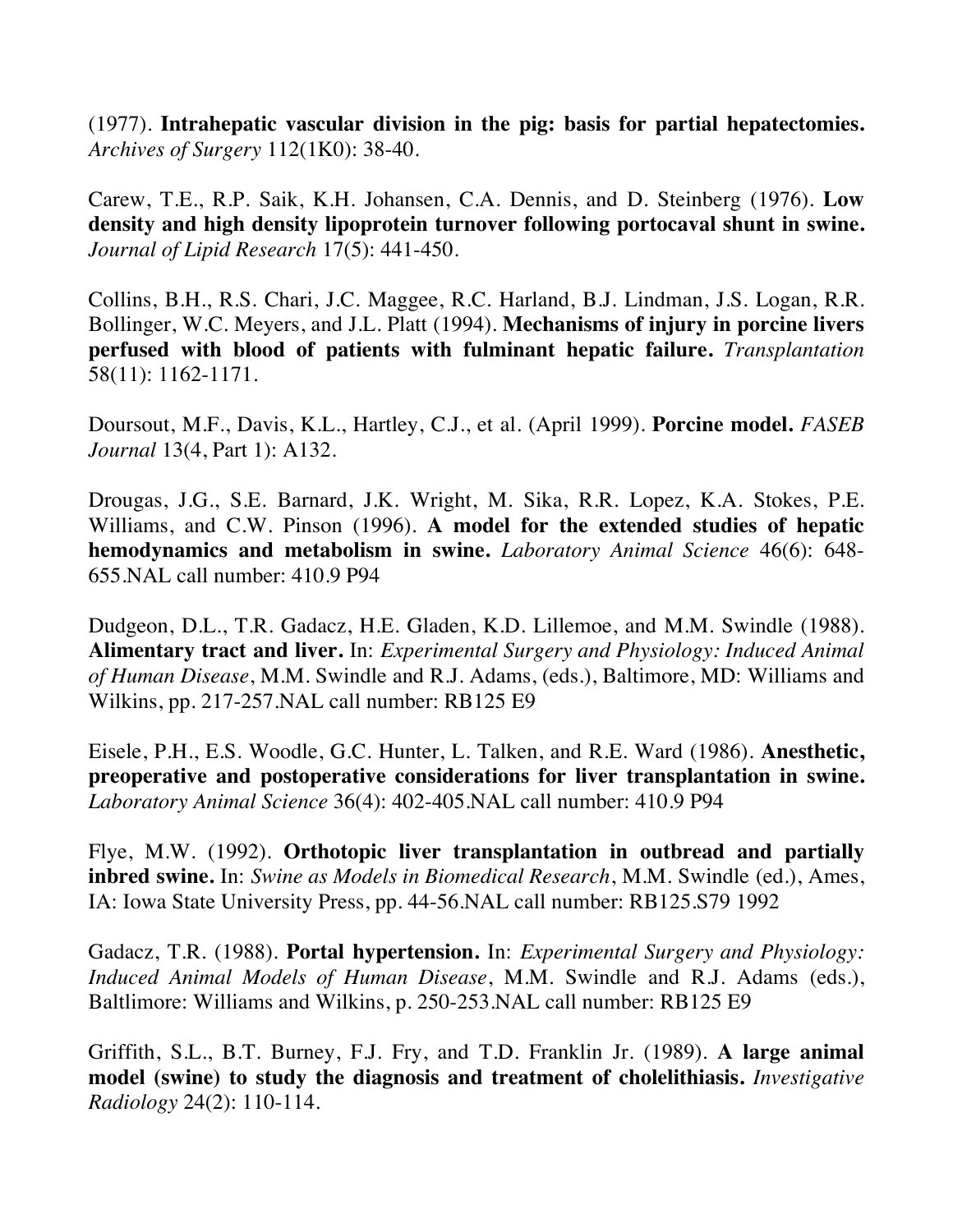Hand, M.S., R.W. Phillips, C.W. Miller, R.A. Mason, and W.V. Lumb (1981). **A method for quantitation of hepatic, pancreatic and intestinal function in conscious Yucatan miniature swine.** *Laboratory Animal Science* 31: 728-731.NAL call number: 410.9 P94

Hansen, E.F., C. Strandberg, L., Hojgaard, J. Madsen, J.H. Henriksen, T.V. Schroeder, U. Becker, and F. Bendtsen (1999). **Splanchnic haemodynamics after intravenous terlipressin in anaesthetised healthy pigs.** *Journal of Hepatology* 30(3): 503-510.

Hickman, R., W.A. van Hoorn, and J. Terblanche (1971). **Exchange transplantation of the liver in the pig.** *Transplantation* 24: 237.

Kahn, D., R. Hickman, H. Pienaar, et al. (1994). **Liver transplantation in the pig.** In: *Handbook of Animal Models in Transplantation Research*, D.V. Cramer, L. Podesta, and L. Makowka (eds.), Boca Raton, FL: CRC Press, pp. 75-86.NAL call number: RD120.7 H36 1994

Ledezma, G.A., A. Folch, S.N. Bhatia, U.J. Balis, M.L.Yarmush., and M. Toner (Feb. 1999). **Numerical model of fluid flow and oxygen transport in a radial-flow microchannel containing hepatocytes.** *Journal of Biomechanical Engeering* 121(1):58-64.

Lee, F.T. Jr., S.G. Chosy, P.J. Littrup, W.T. Farner, J.E. Kuhlman, and D.M. Mahvi (June 1999). **CT-monitored percutaneous cryoablation in a pig liver model: pilot study.** *Radiology* 211(3): 687-692.

Mizrahi, S.S., J.W. Jones, and F.R. Bentley (1996). **A facilitated technique for hepatectomy of porcine liver.** *Journal of Investigative Surgery* 9(4): 393-398.

Oldhafer, K.J., J. Hauss, G. Gubernatis, R. Pichlmayr and H.U. Spiegel (1993). **Liver transplantation in pigs: A model for studying reperfusion injury.** *Journal of Investigative Surgery* 6(5): 439-450.

Pennington, L. and M.G. Sarr (1988). **Liver transplantation.** In: *Experimental Surgery and Physiology: Induced Animal Models of Human Disease*, M.M. Swindle and R.J. Adams (eds.), Baltimore, MD: Williams and Wilkins, pp. 294-295.NAL call number: RB125 E9

Pohlein, C., A. Pascher, P. Bauman, D. Abendroth, M. Jochum, D.J. White, and C. Hammer. (1996). **Transgenic porcine livers reduce liberation of humoral mediators during xenoperfusion with human blood.** *Transplantation Proceedings* 28(2): 772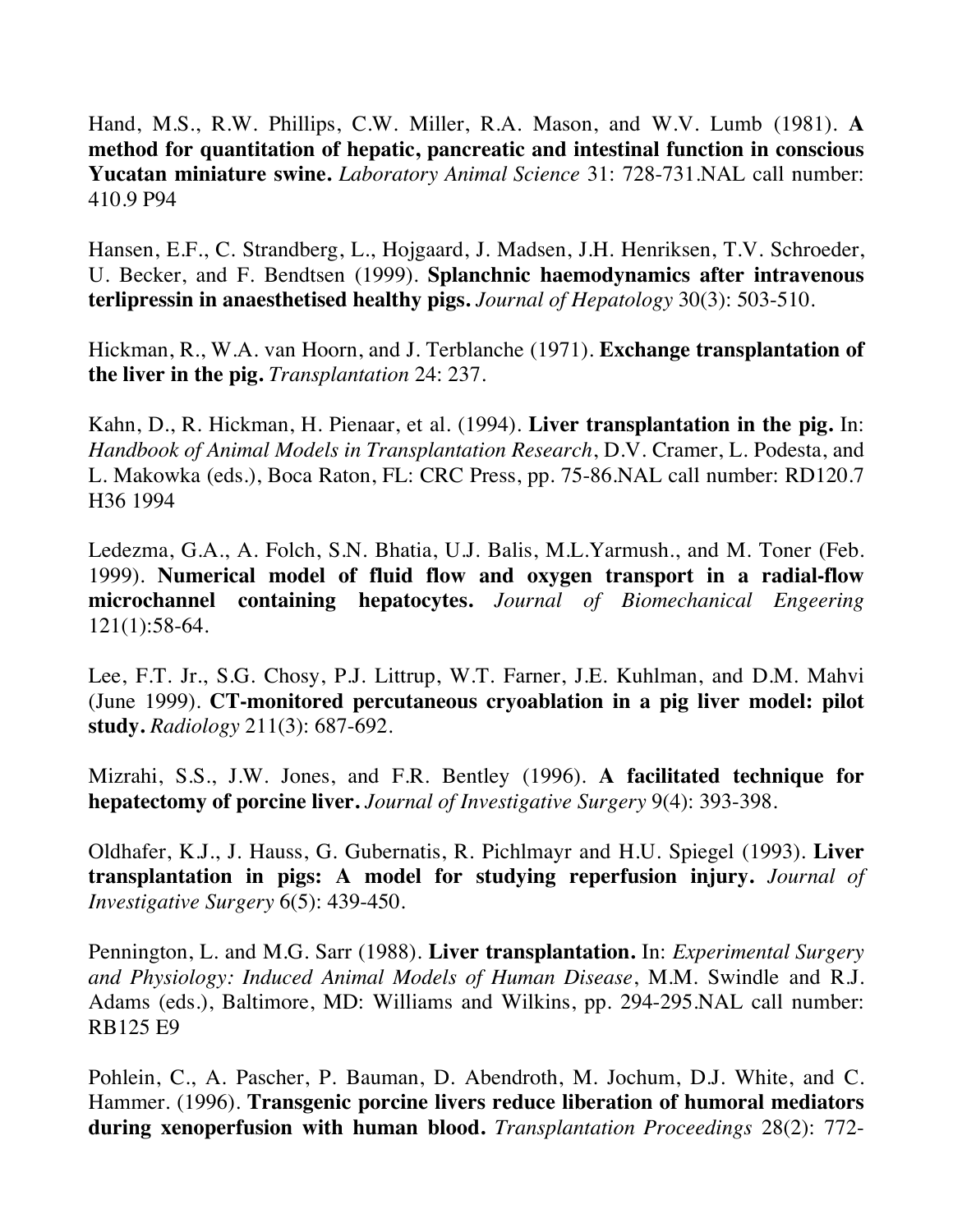774.

Procaccini, E., R. Ruggiero, R. Rea, G. Boccia, G. Varletta, and C. Saccone (1994). **Segmental liver transplantation. Experimental studies in swine.** *Annali Italiani Di Chirurgia* 65(1): 125-129.

Skaanild, M.T. and C. Friis (1997). **Characterization of the P450 system in Gottingen minipigs.** *Pharmacology and Toxicology* 80(Suppl. II): 28-33.

Stump, K.C., L.R. Pennington, J.F. Burdick, T. Hoshino, and M.M. Swindle (1986). **Practical anesthesia for orthotopic liver transplantation in swine.** In: *Proceedings of the 2nd annual meeting of the Academy of Surgical Research*, D.L. Powers (ed.), Clemson, SC: Clemson University Press, pp. 10-12.

Sun Li, K.H., Chow Pierce, M.C., Fook-Chong, Stephanie, et al. (March, 1999). **Liver regeneration after partial hepatectomy is non-uniform: Flow cytometric bromodeoxyuridine incorporation and cell cycle studies in a porcine model.** *Research in Experimental Medicine* 198(5): 229-236.

Swindle, M.M. (1998). **Liver and biliary system.** In: *Surgery, Anesthesia and Experimental Techniques in Swine*, Ames, IA: Iowa State University Press, pp. 105- 118.NAL call number: RD29.5.S94S944 1998

Terblanche, J., J.H. Peacock, K.E. Hobbs, A.C. Hunt, J. Bowes, and E.J. Tierris (1967). **Orthotopic liver homotransplantation: experimental study in the unmodified pig.**  *South African Medical Journal* 42(20): 486-497.

## **MALIGNANT HYPERTHERMIA**

Anderson, I.L. (1976). **Porcine malignant hyperthermia: effect of dantrolene sodium on in-vitro halothane-induced contracture of susceptible muscle.** *Anesthesiology* 44(1): 57-60.

Britt, B. A., W. Kalow, and Endrenyel (1978). **Malignant hyperthermia pattern of inheritance in swine.** In: *Second International Symposium on Malignant Hyperthermia*, J.A. Aldrete and B.A. Britt, (eds.), New York, NY, Grune and Stratton, pp. 195- 211.NAL call number: RD82.7 M3I57 1977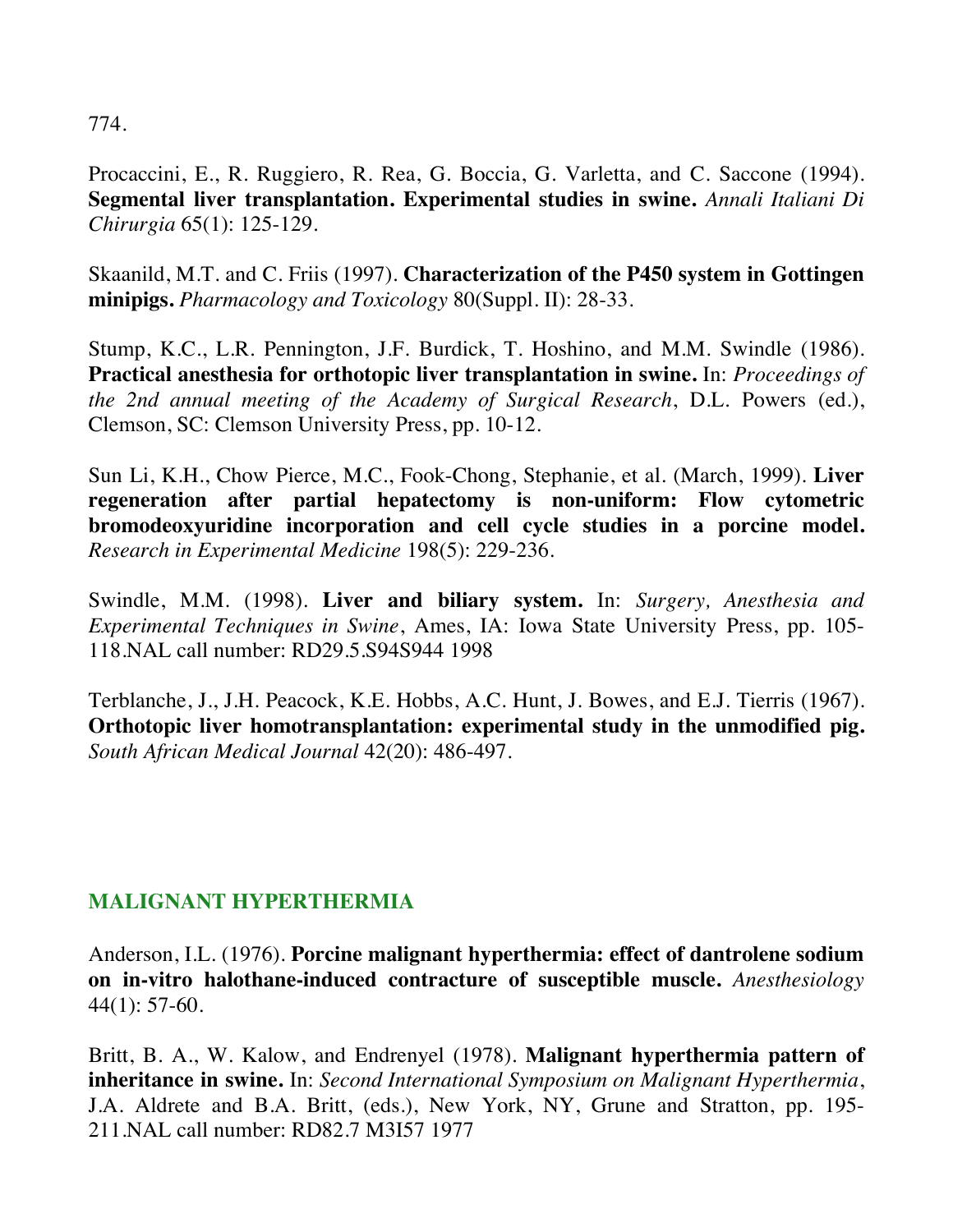Dershwitz, M., F.A. Sreter, and J.F. Ryan (1989). **Ketamine does not trigger malignant hyperthermia in susceptible swine.** *Anesthesia and Analgesia* 69: 501-503.

Ehler, W.J., J.W. Mack, D.L. Brown, and R.F. David (1985). **Avoidance of malignant hyperthermia in a porcine model for experimental open heart surgery.** *Laboratory Animal Science* 35(2): 172-175.NAL call number: 410.9 P94

Endo, M. (1977). **Calcium release from the sarcoplasmic reticulum.** *Physiological Reviews* 57(1): 71-108.

Fay, R., and E. Gallant (1990). **Halothane sensitivity of young pigs in vivo and in vitro.** *American Physiological Society* R133-R138.

Flewellen, E.H. and T.E. Nelson (1982). **Masseter spasm induced succinylcholine in children: Contracture testing for malignant hyperthermia: Report of six cases.**  *Canadian Anaesthetists Society Journal* 29(1): 42-48.

Foster, P.S., K.C. Hopkinson and M.A. Denborough (1992). **Propofol anaesthesia in malignant hyperpyrexia susceptible swine.** *Clinical and Experimental Pharmacology and Physiology* 19(3): 183-186.

Fujii, J., K. Otsu, F. Zorzato, S. deLeon, V.K. Khanna, J.E. Weiler, P.J. O'Brien, and D.H. MacLennan (1991). **Identification of a mutation in porcine ryanodine receptor associated with malignant hyperthermia.** *Science* 253(5018): 448-451.

Geers, R., C. Decanniere, H. Ville, P. Van Hecke, V. Goedseels, L. Bosschaerts, J. Deley, S. Janssens, and W. Nierynck (1992). **Identification of halothane gene carriers by use of in vivo 31P nuclear magnetic resonance spectroscopy in pigs.** *American Journal of Veterinary Research* 53(9): 1711-1714.NAL call number: 41.8 Am3A

Gronert, G.A. (1980). **Malignant hyperthermia.** *Anesthesiology* 53(5): 395-423.

Gronert, G. A., J.A. Milde, and P.A. Theye (1976). **Dantrolene in porcine malignant hyperthermia.** *Anesthesiology* 44(6): 488-495.

Hall, G. M., J.N. Lucke, and D. Lister (1976). **Porcine malignant hyperthermia IV: Neuromuscular blockade.** *British Journal of Anaesthesia* 48(12): 1135-1141.

Harrison, G.G., R.A. Dyer, R.L. Llewellyn, and M.F.M. James (Feb. 1999). **Eltanolone(5-beta-pregnanolone) does not trigger, and attenuates halothane triggering of, malignant hyperthermia in malignant hyperthermia susceptible**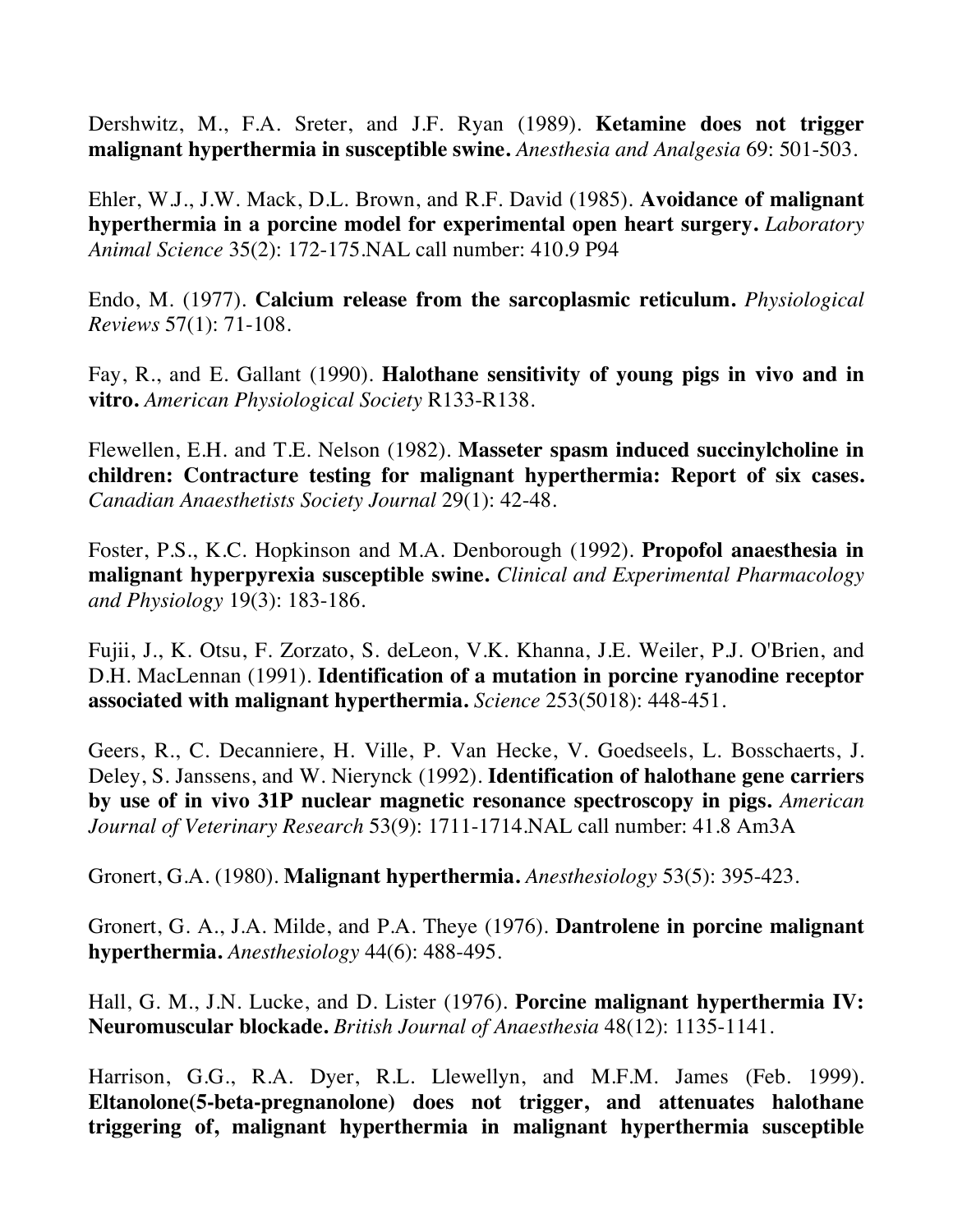**swine.** *Pharmacological Research* 39(2): 103-106.

Houde, A., S.A. Pomnier, and R. Roy (1993). **Detection of the ryanodine receptor mutation associated with malignant hyperthermia in purebred swine populations.**  *Journal of Animal Science* 71(6): 1414-1418.NAL call number: 49 J82

Iaizzo, P., M. Seewald, R. Olsen, D.L. Wedel, D.E. Chapman, M. Berggren, H.M. Eichinger, and G. Powis (1991). **Enhanced mobilization of intracellular Ca<sup>2+</sup> induced by halothane in hepatocytes isolated from swine susceptible to malignant hyperthermia.** *Anesthesiology* 74(3): 531-538.

Kaplan, R.F. (1991). **Malignant hyperthermia.** *ASA, 1991 Annual Refresher Course Lectures*, San Francisco, California, no. 231, pp. 1-7.

Kumar, M.V.S., R.J. Carr, V. Komanduri, R.F. Reardon, D.S. Beebe, P.A. Iaizzo, and K.G. Belani (1999). **Differential diagnosis of thyroid crisis and malignant hyperthermia in an anesthetized porcine model.** *Endocrine Research* 25(1): 87-103.

Littleford, J.A., L.R. Patel, D. Bose, C.B. Cameron and C. McKillop (1991). **Masseter muscle spasm in children implications of continuing the triggering anesthetic.**  *Anesthesia and Analgesia* 72(2): 151-160.

Lopez, J. R., P.D. Allen, D. Jones, and F.R. Sreter (1988). **Myoplasmic free [Ca++] during a malignant hyperthermia episode in swine.** *Muscle and Nerve* 11(1): 82-88.

Louis, C.F. (Sep. 1990). **Malignant hyperthermia and porcine stress syndrome: a tale of two species.** *Pig News and Information* 11(3): 341-343.NAL call number: SF391 P55

McGrath, C.J., W.E. Rempel, C.R. Jessen, P.B. Addis, and A.J. Crimi (1981). **Malignant hyperthermia-triggering liability of selected inhalant anesthetics in swine.** *American Journal of Veterinary Research* 42(4): 604-607.NAL call number: 41.8 Am3A

Mickelson, J., E. Gallant, W. Rempel, K.M. Johnson, L.A. Litterer, B.A. Jacobson, and C.F. Louis (1989). **Effects of the halothane-sensitivity gene on sarcoplasmic reticulum function.** *American Journal of Physiology* 257(4, Part 1): C787-794.

Mickelson, J.R., E.M. Gallant, L.A. Litterer, K.M. Johnson, W.E. Rempel, and C.F. Louis. (1988). **Abnormal sarcoplasmic reticulum ryanodine receptor in malignant hyperthermia.** *Journal of Biological Chemistry* 263(19): 9310-9315.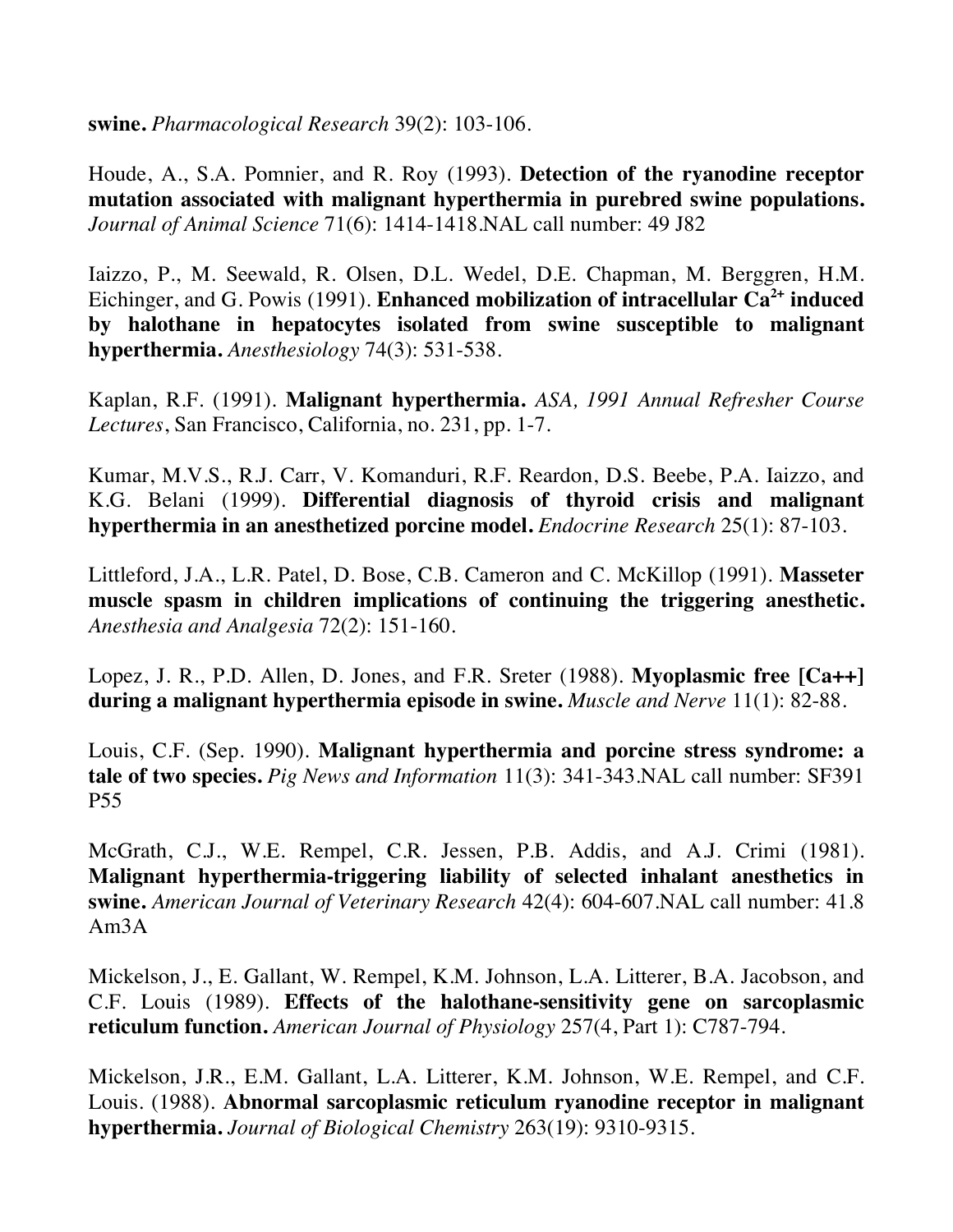Otsu, K. (Nov. 1991). **Cosegregation of porcine malignant hyperthermia and a probable causal mutation in the skeletal muscle ryanodine receptor gene in backcross families.** *Genomics* 11(3): 744-750.NAL call number: QH445.2 G45

Putney, J. W. Jr. (1979). **Stimulus-permeability coupling: role of calcium in the receptor regulation of membrane permeability.** *Pharmacological Reviews* 30(2): 209-245.

Raff, M. and G. Harrison (1989). **The screening of propofol in MHS swine.** *Anesthesia and Analgesia* 68(6): 750-751.

Schneider, R. and D. Mitchell (1976). **Dantrolene hepatitis.** *Journal of the American Medical Association* 235(15):1590-1601.

Shailesh Kumar, M.V., R.J. Carr, V. Komanduri, R.F. Reardon, D.S. Beebe, P.A. Iaizzo, and K.G. Belani (Feb. 1999). **Differential diagnosis of thyroid crisis and malignant hyperthermia in an anesthetized porcine model.** *Endocrine Research* 25(1): 87-103.

Short, C.E., R.R. Paddleford, C.J. McGrath, and C.H. Williams (1976). **Preanesthetic evaluation and management of malignant hyperthermia in the pig experimental model.** *Anesthesia and Analgesia* 55(5): 643-653.

Wedel, D., P. Iaizzo, and J. Milde (1991). **Desflurane is a trigger of malignant hyperthermia in susceptible swine.** *Anesthesiology* 74(3): 508-512.

## **MUSCULOSKELETAL**

Adams, R.J. (1988). **Musculoskeletal system.** In: *Experimental Surgery and Physiology: Induced Animal Models of Human Disease,* M.M. Swindle and R.J. Adams (eds.), Baltimore, MD: Williams and Wilkins, pp. 10-41.NAL call number: RB125 E9

Allan, D.G., G.G. Russell, M.J. Moreau, V.J. Raso, and D. Budney (1990). **Vertebral end plate failure in porcine and bovine models of spinal fracture instrumentation.**  *Journal of Orthopedic Research* 8(1): 154-156.

Alitalo, I. (1979). **Ventral interbody implantation for fusion of the lumbar spine using polytetrafluoroethylene-carbonfiber and porous high density polyethylene: An experimental study in growing pigs.** *Acta Veterinaria Scandinavica* 71(Suppl.): 1- 58.NAL call number: 41.8 AC87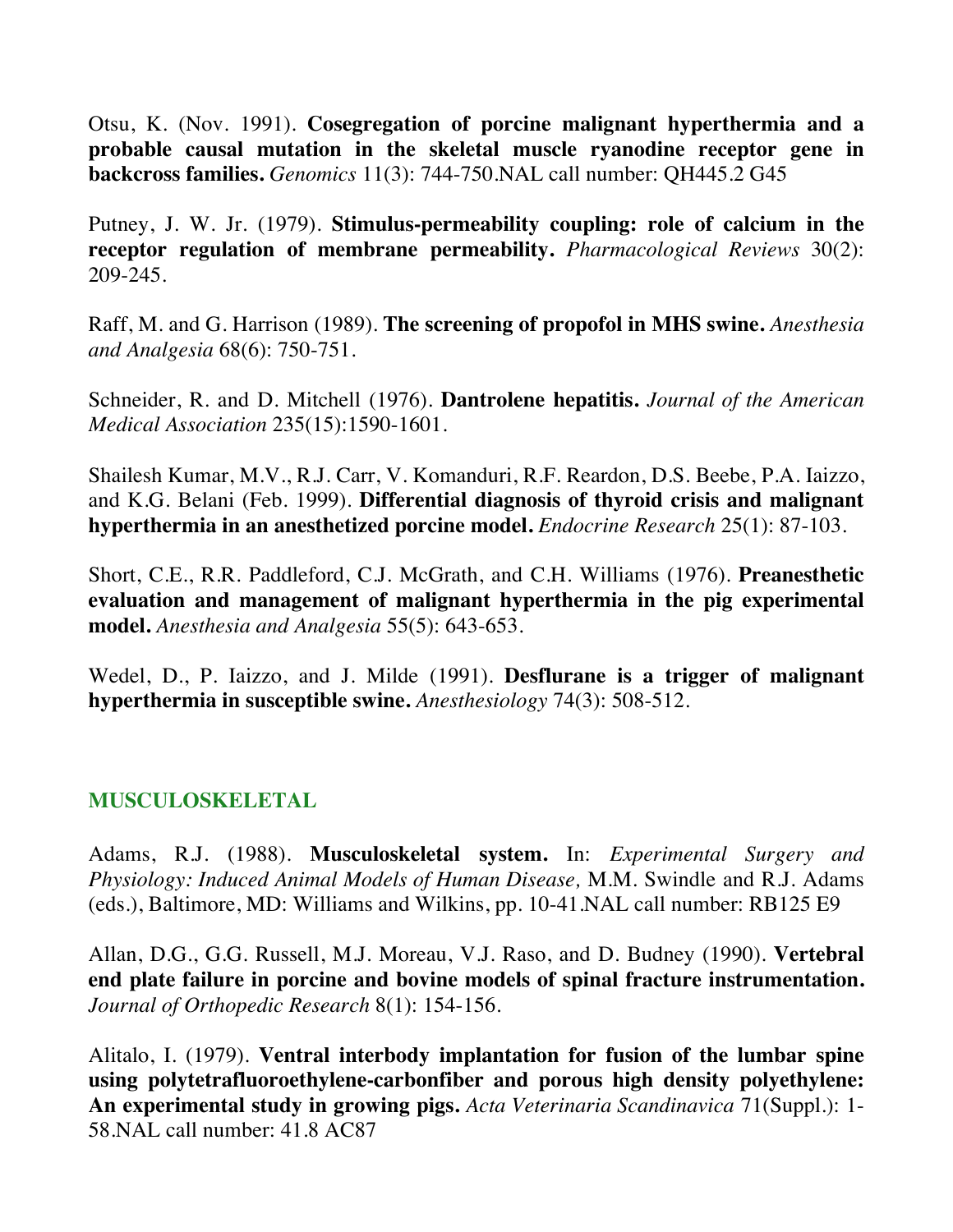Bermejo, A., O. Gonzalez, and J.M. Gonzalez (1993). **The pig as an animal model for experimentation on the temporomandibular articular complex.** *Oral Surgery, Oral Medicine, and Oral Pathology* 75(1): 18-23.

Bobilya, D.J., M.G. Maurizi, T.L. Veum, and W.C. Allen (1991). **A bone biopsy procedure for neonatal pigs.** *Laboratory Animals* 25(3): 222-225.NAL call number: QL55.A1L3

Boyce, R.W., D.C. Ebert, T.A. Youngs, C.L. Paddock, L. Mosekilde, M.L. Stevens, and H.J.G. Gundersen (1995). **Unbiased estimation of vertebral trabecular connectivity in calcium restricted ovariectomized minipigs.** *Bone* 16(6): 637-642.

Bradley, P.F. (1982). **A two-stage procedure for reimplantation of autogenous freeze-treated mandibular bone.** *Journal of Oral and Maxillofacial Surgery* 40(5): 278-284.

Buser, D., R.K. Schenk, S. Steinemann, J.P. Fiorellini, C.H. Fox, and H. Stich (1991). **Influence of surface characteristics on bone integration of titanium implants. A histomorphometric study in miniature pigs.** *Journal of Biomedical Materials Research* 25(7): 889-902.

Davies, A.S. and M. Henning (1986). **Use of swine as a model of musculoskeletal growth in animals.** In: *Swine in Biomedical Research*, M.E. Tumbleson (ed.), Vol. 2, NY: Plenum Publishers, pp. 839-848. NAL call number: RB125.C68 1985

Donovan, M.G., N.C. Dickerson, J.W. Hellstein, and L.J. Hanson (1993). **Autologous calvarial and iliac onlay bone grafts in miniature swine.** *Journal of Oral and Maxillofacial Surgery* 51(8): 898-903.

Gur, E., A. Chiodo, C.Y. Pang, et. al. (April 1999). **The vascularized pig fibula bone flap model: effects of multiple segmental osteotomies on growth and viability.** *Plastic and Reconstructive Surgery* 103(5): 1436-42.

Habtemariam, A., J. Virri, M. Gronblad, S. Holm, A. Kaigle, and E. Karaharju (March 1998). **Inflammatory cells in full-thickness anulus injury in pigs. An experimental disc herniation animal model.** *Spine* 23(5): 524-529.

Komai, H. and A.J. Lokuta (March 1999). **Interaction of bupivacaine and tetracaine with the sarcoplasmic reticulum Ca2+ release channel of skeletal and cardiac muscles.** *Anesthesiology* 90(3): 835-843.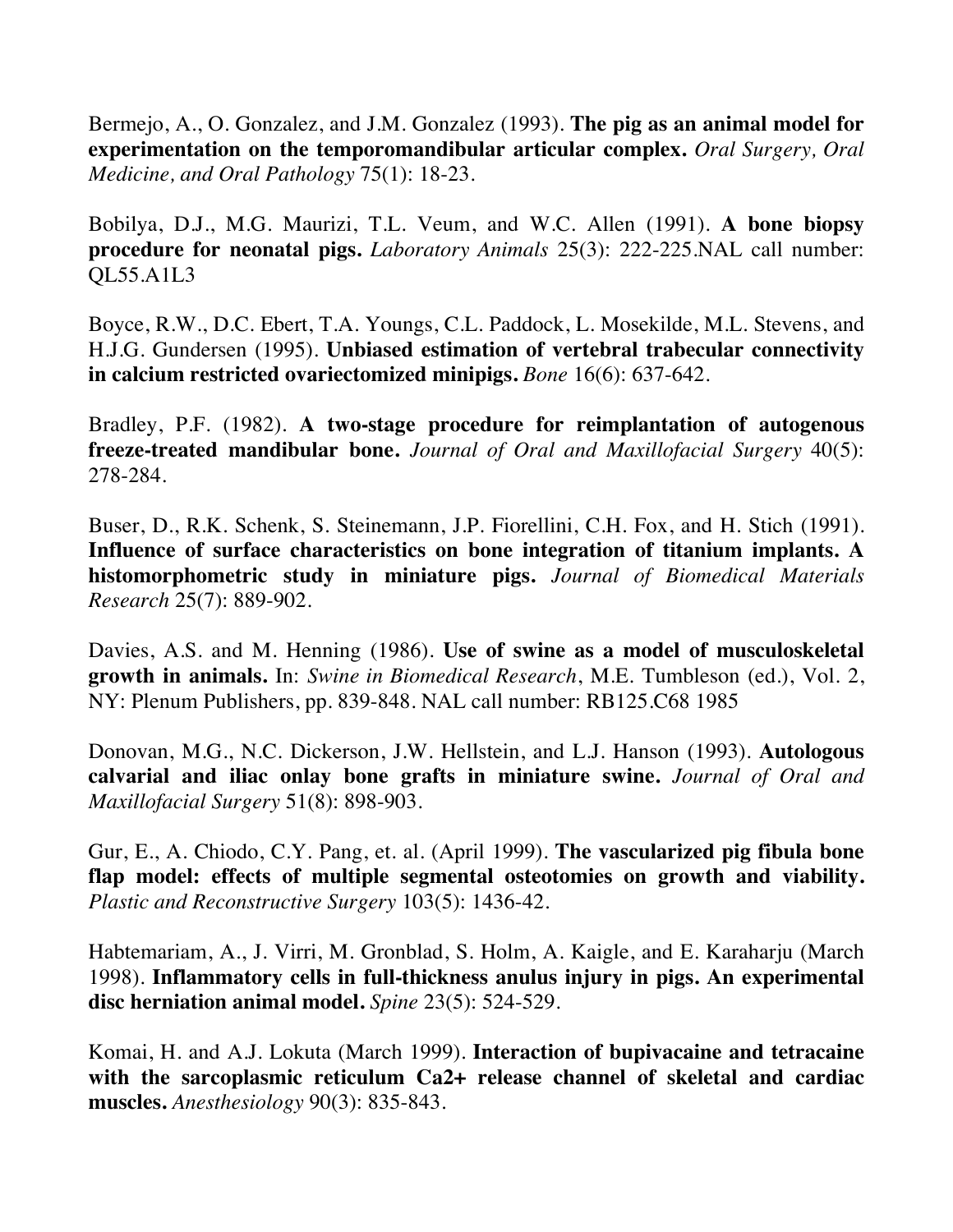MacEwen, G.D. (1973). **Experimental scoliosis.** *Clinical Orthopaedics and Related Research* 93: 69-74.

McGraft, M.H. and S.C. Hundahl (1982). **The spatial and temporal quantification of myofibroblasts.** *Plastic and Reconstructive Surgery* 69:975-983.

Moller, K.O., H. Wethling, H.H.Abel, B.M.Lind, K.Karcher, and U. Schramm (April 1999). **Studies on an immunologically induced synovitis model in pigs and sheep.**  *Clincal Orthopaedics* 361: 228-236.

Ouhayoun, J.P., A.H.M. Shabana, S. Issahakian, J.L. Patat, G. Guillemin, M.H. Sawaf, and N. Forest (1992). **Histological evaluation of natural coral skeleton as a grafting material in miniature swine mandible.** *Journal of Materials Science: Materials in Medicine* 3(3): 222-228.

Peh, W.C., J.H. Chan, T.W. Shek, and J.W. Wong (Feb. 1999). **The effect of using shorter echo times in MR imaging of knee menisci: a study using a porcine model.** *AJR American Journal of Roentgenology* 172(2): 485-488.

Peltonen, J., I. Alitalo, E. Karaharju, and H. Helio (1984). **Distraction of the growth plate. Experiments in pigs and sheep.** *Acta Orthopaedica Scandinavica* 55(3): 359- 362.

Robinson, I.B. and B.G. Sarnat (1955). **Growth pattern of the pig mandible.** *American Journal of Anatomy* 96(41):37-64.

Rosenquist, J.B., K. Rosenquist, and G. Sund (1982). **Effects of bone grafing on maxillary bone healing in the growing pig.** *Journal of Oral and Maxillofacial Surgery* 40(9): 566-569.

Roth, T.E., J.S. Goldberg, and R.G. Behrents (1984). **Synovial fluid pressure determination in the temporomandibular joint.** *Oral Surgery, Oral Medicine, and Oral Pathology* 57(6): 583-588.

Salter, R.B. (1968). **Etiology, pathogenesis and possible prevention of congenital dislocation of the hip.** *Canadian Medical Association Journal* 98(20): 933-945.

Sims, C.D., P.E.M. Butler, R. Casanova, M.A. Randolph, and M.J. Yaremchuk (1997). **Prolonged general anesthesia for experimental craniofacial surgery in fetal swine.**  *Journal of Investigative Surgery* 10(1-2): 53-57.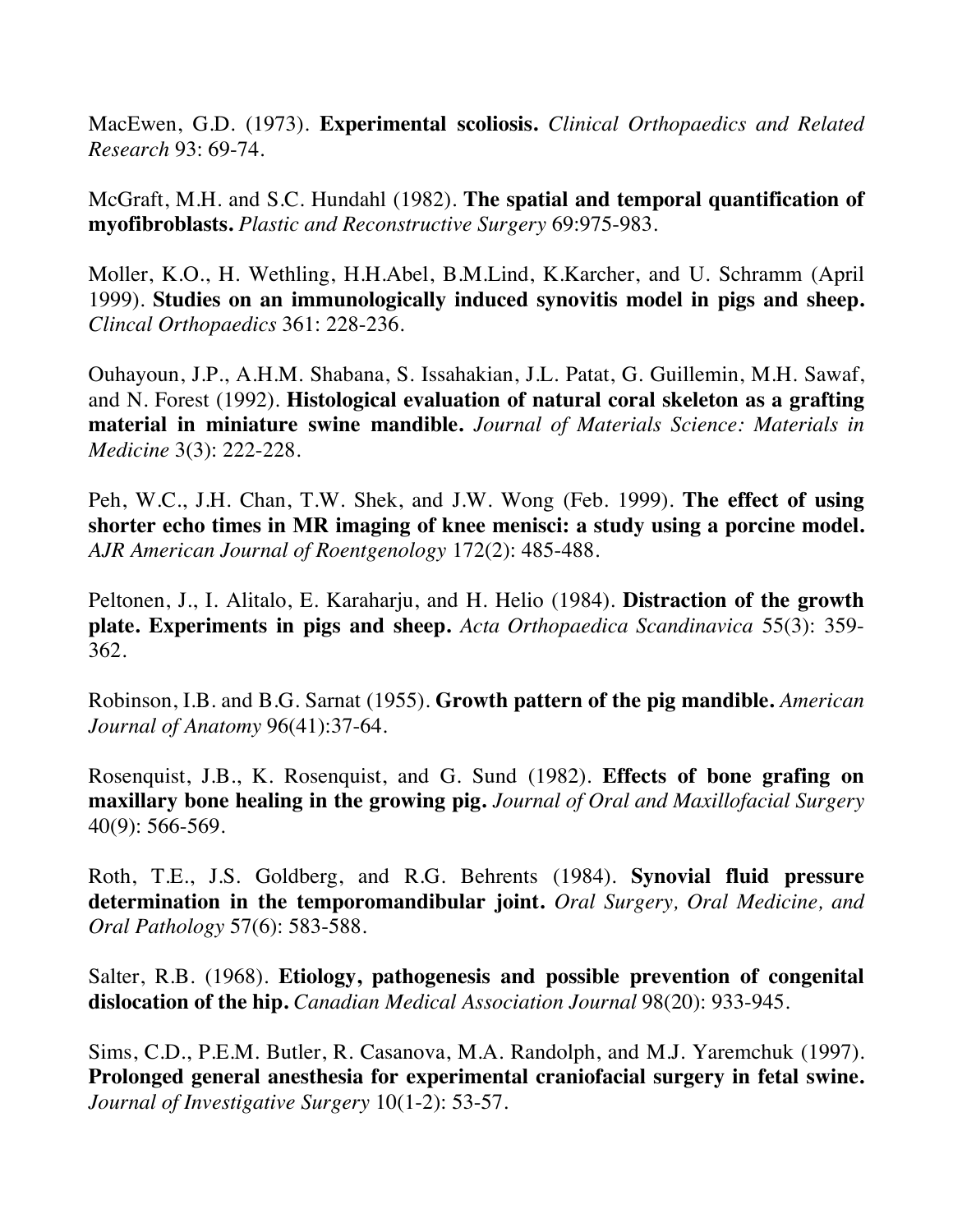Siontkowski, M.F., S. Tepic, B.A. Rahn, J. Cordey, and S.M. Perren (1993). **The effect of fracture on femoral head blood flow. Osteonecrosis and revascularization studied in miniature swine.** *Acta Orthopaedica Scandinavica* 64(2): 196-202.

Suzuki, K., J. Mochida M. Chiba, and H. Kikugawa (Jan. 1999). **Posterior stabilization of degenerative lumbar spondylolisthesis with a Leeds-Keio artificial ligament. A biomechanical analysis in a porcine vertebral model.** *Spine* 24(1): 26-31.

Swindle, M.M. (1998). **Musculoskeletal system/orthopedic procedures.** In: *Surgery, Anesthesia and Experimental Techniques in Swine*, Ames, IA: Iowa State University Press, pp. 215-224.NAL call number: RD29.5.S94S944 1998

## **OBSTETRICS and GYNECOLOGY**

Molina, J.R., A.I. Musah, D.L. Hard, and L.L. Anderson (1985). **Conceptus development after vascular occlusion of the middle uterine artery in the pig.**  *Journal of Reproduction and Fertility* 75(5): 501-506.

Montz, F.J., B.J. Monk, S.M. Lacy, and J.M. Fowler (1993). **Ketorolac, tromethamine, a nonsteroidal anti-inflammatory drug: ability to inhibit post-radical pelvic surgery adhesions in a porcine model.** *Gynecologic Oncology* 48: 76-79.

Rock, J.A., Z. Rosewaks, and E.Y. Adashi (1979). **Microsurgery for tubal reconstruction following Falope-Ring sterilization in swine.** *Journal of Microsurgery* 1: 61-64.

## **OPHTHALMOLOGY**

Adams, R.J. (1988). **Opthalmic system.** In: *Experimental Surgery and Physiology: Induced Animal Models of Human Disease*, M.M. Swindle and R.J. Adams (eds.), Baltimore, MD: Williams and Wilkins, pp. 125-153.NAL call number: RB125 E9

Andreo, L.K., M.E.Wilson, and D.J. Apple (April 1999). **Elastic properties and scanning electron microscopic appearance of manual continuous curvilinear capsulorhexis and vitrectorhexis in an animal model of pediatric cataract.** *Journal of Cataract and Refractive Surgery* 25(4): 534-539.

Bissen-Miyajima, H., S. Shimmura, and K. Tsubota (Jan. 1999). **Thermal effect on**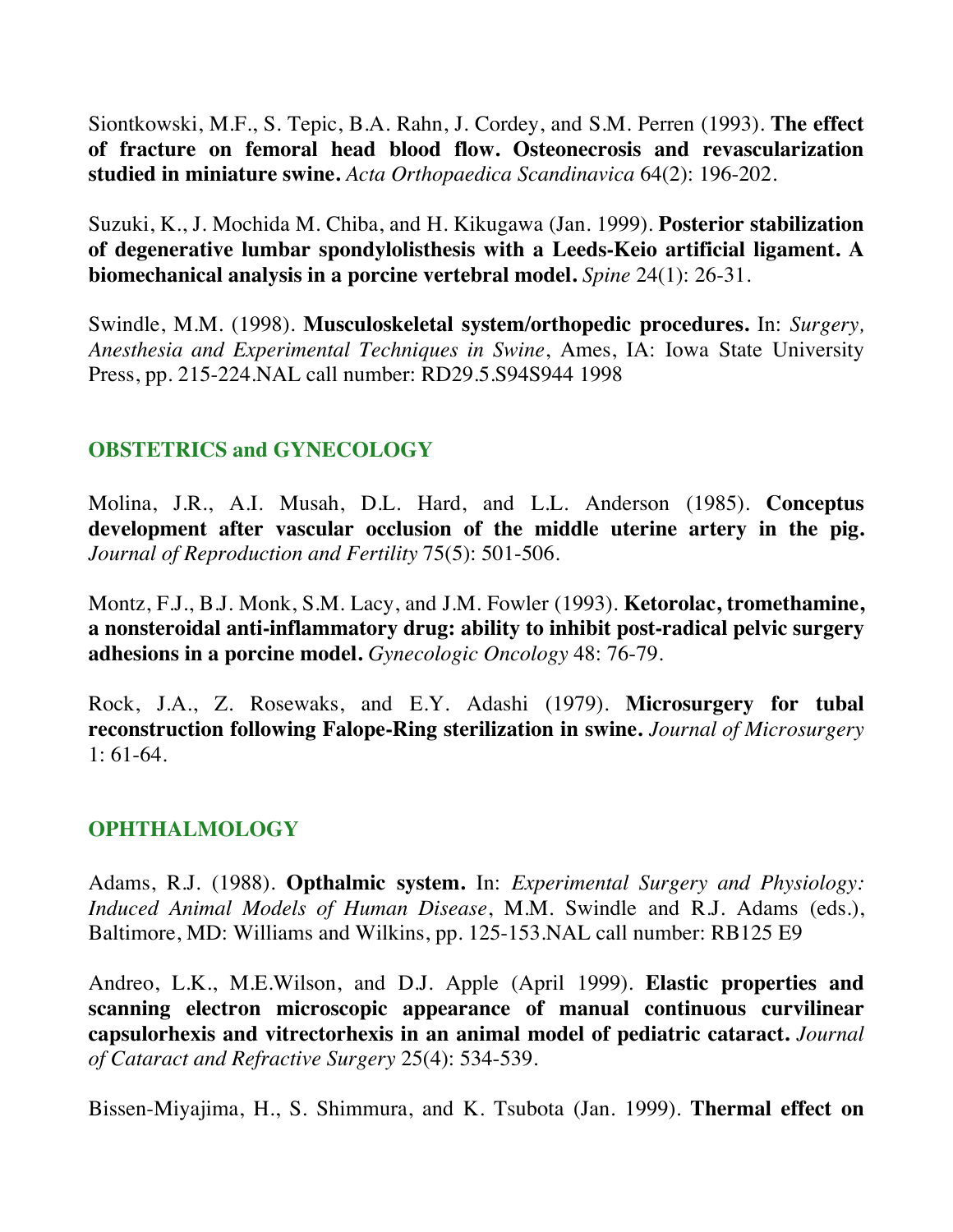**corneal incisions with different phacoemulsification ultrasonic tips.** *Journal of Cataract and Refractive Surgery* 25(1): 60-64.

Bohnke, M., P. Chavanne, R. Gianotti, and R.P. Salathe (Nov. 1996). **High-precision, high-speed measurement of excimer laser keratectomies with a new optical pachymeter.** *German Journal of Ophthalmology* 5(6): 338-342.

Cranstoun, S.D., C.E. Riva, et al. (1997). **Continuous measurements of intra-vascular pO-2 in the pig optic nerve head.** *Klinische Monatsblaetter fuer Augenheilkunde* 210(5): 313-315.

Hoerle, S., Y.Q. Xing, B. Schroeder, and J. Chofflet (1997). **Comparison of changes in corneal topography in porcine eyes and human eyes after scleral buckling surgery for retinal detachment.** *Investigative Ophthalmology and Visual Science* 38(4, Part 1- 2): S1091.

Holschbach, A., C. Wirbelauer, T. Kramer, and J. Wollensak (June 1997). **Photovaporization rate and profile of an erbium-chromium:YAG laser in the fundamental mode.** *Journal of Cataract and Refractive Surgery* 23(5): 726-730.

Keuch, R.J. and H. Bleckmann (Jan. 1999). **Comparison of 3 microkeratomes used for keratomileusis in situ in a swine model.** *Journal of Cataract and Refractive Surgery* 25(1): 24-31.

Kubota, S., K. Gunji, B.A.C. Ackrell, B. Cochran, et al. (Feb. 1998). **The 64-kilodalton eye muscle protein is the flavoprotein subunit of mitochondrial succinate dehydrogenase: The corresponding serum antibodies are good markers of an immune-mediated damage to the eye muscle in patients with Graves' hyperthyroidism.** *Journal of Clinical Endocrinology and Metabolism* 83(2): 443-447.

Krag, S., K. Thim, and L. Corydon (Jan-Feb 1997). **Diathermic capsulotomy versus capsulorhexis: a biomechanical study.** *Journal of Cataract and Refractive Surgery* 23(1): 86-90.

Kuiper, B., M.H. Boeve, T. Jansen, et al. (April 1997). **Ophthalmologic examination in systemic toxicity studies: an overview.** *Laboratory Animals* 31(2): 177-183.NAL call number: QL55.A1L3

Kuster, P., M. Taravella, and M. Gelinas (April 1998). **Delivery of trifluridine to human cornea and aqueous using collagen shields.** *CLAO Journal* 24(2): 122-124.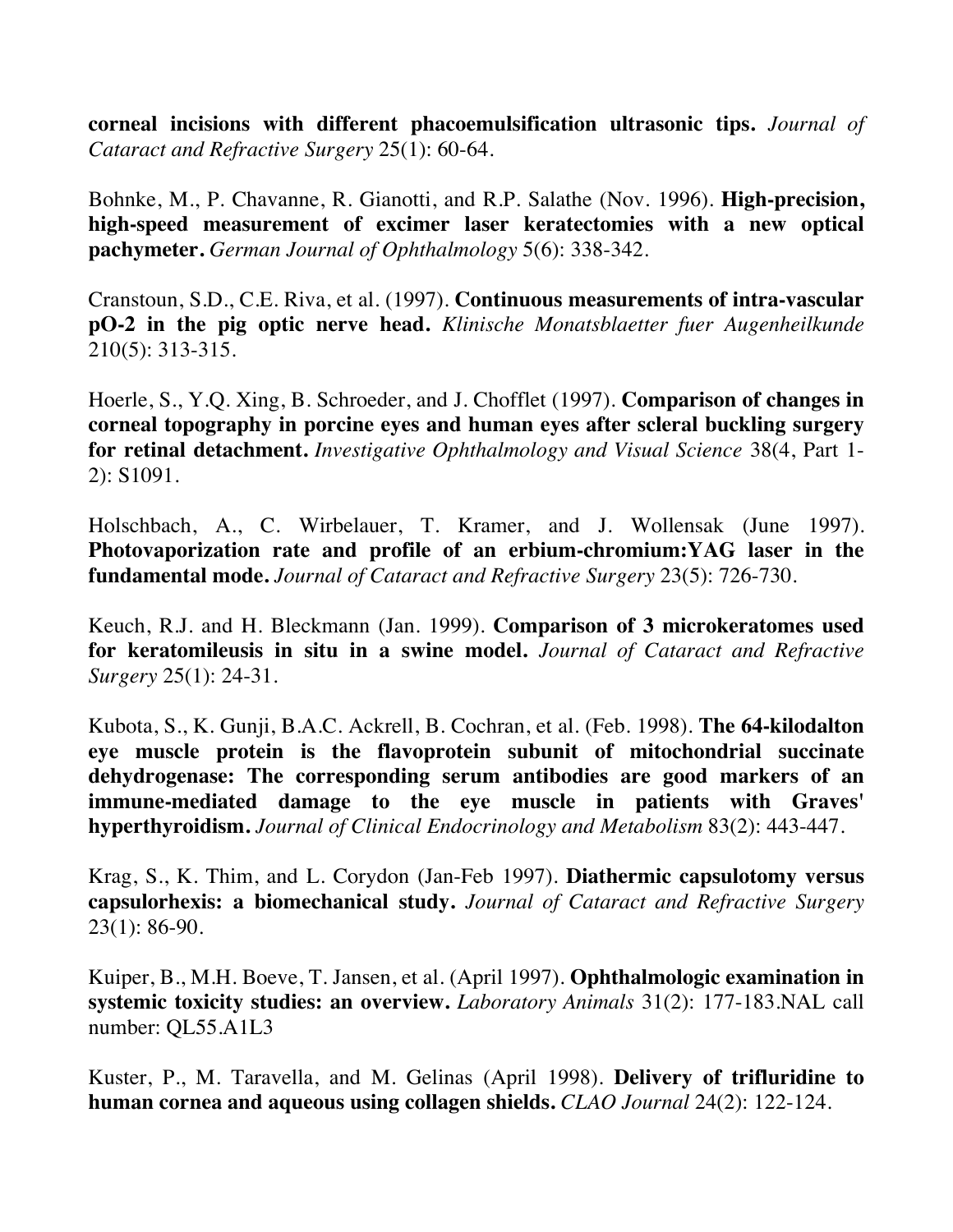Lang, M.G., P. Zhu, P. Meyer, et al. (March 1997). **Amlodipine and benazeprilat differently affect the responses to endothelin-1 and bradykinin in porcine ciliary arteries: effects of a low and high dose combination.** *Current Eye Research* 16(3): 208-213.

Loget, O. and G. Saint-Macary (1998). **Comparative study of ophthalmological observations in the Yucatan micropig and in the Gottingen minipig.** *Scandinavian Journal of Laboratory Animal Science* 25(Suppl. 1): 173-179.NAL call number: QL55.S322

Liu, C.D., R.P. Danis, D.P. Bingaman, and Y. Yang (1996). **Natural history of branch retinal vein occlusion in minipigs.** *Investigative Ophthalmology and Visual Science* 37(3): S965.

Melles, G.R., F.J. Rietveld, W.H. Beekhuis, and P.S. Binder (Jan. 1999). **A technique to visualize corneal incision and lamellar dissection depth during surgery.** *Cornea*  18(1): 80-86.

Meyer, P., M.G. Lang, J. Flammer, and T.F. Luscher (May 1995)**. Effects of calcium channel blockers on the response to endothelin-1, bradykinin and sodium nitroprusside in porcine ciliary arteries.** *Experimental Eye Research* 60(5): 505-510.

Nishi, O., K. Nishi, C. Mano, M. Ichihara, and T. Honda (April 1997). **Controlling the capsular shape in lens refilling.** *Archives of Ophthalmology* 115(4): 507-510.

Porrello, G., A. Giudiceandrea, T. Salgarello, and C. Tamburrelli (June 1999). **A new device for ocular surgical training on enucleated eyes.** *Ophthalmology* 106(6): 1210- 1213.

Schweitzer, D., M. Hammer, and M. Scibor (1996). **Imaging spectrometry in ophthalmology--principle and applications in microcirculation and in investigation of pigments.** *Ophthalmic Research* 28(Suppl. 2): 37-44.

Spoerl, E., M. Huhle, M. Kasper, and T. Seiler (Dec. 1997). **Artificial stiffening of the cornea by induction of intrastromal cross-links.** *Ophthalmologe* 94(12): 902-906.

Thijssen, J.M., C.L. De Korte, A.F.W. Van Der Steen, et al. (1997). **Acoustic characteristics of the eye lens.** In: *Documenta Ophthalmologica Proceedings Series, Ultrasonography in Ophthalmology XV*, G. Cennamo and N. Rosa (eds.), Kluwer Academic Publishers, Hingham, MA, pp.483-496, ISBN: 0-7923-4464-2.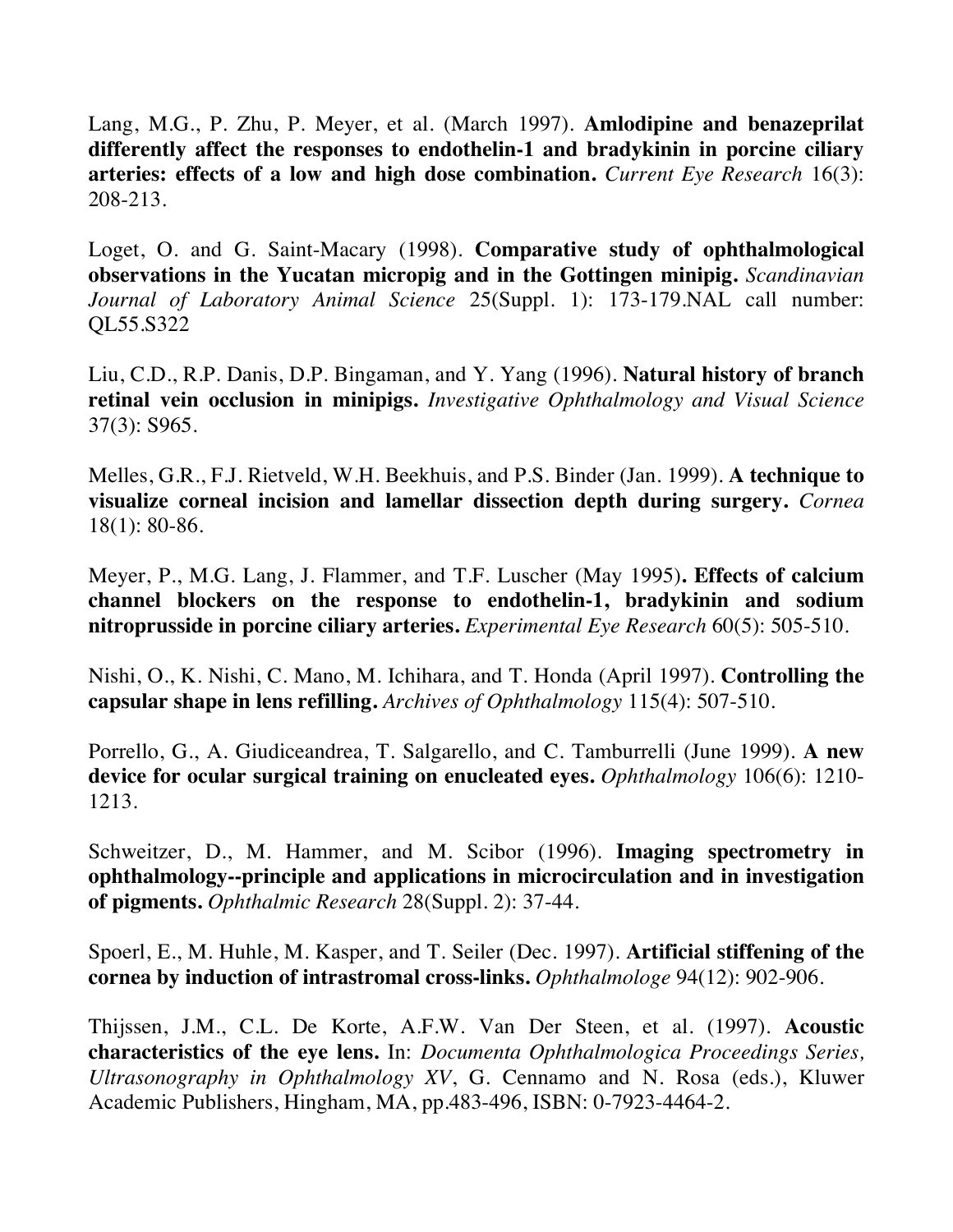Uhlig, C.E. and H. Gerding (Sept. 1998). **A dummy orbit for training in diagnostic procedures and laser surgery with enucleated eyes.** *American Journal of Ophthalmology* 126(3): 464-466.

van Vreeswijk, H. and J.H. Pameyer (Jan. 1998). **Inducing cataract in postmortem pig eyes for cataract surgery training purposes.** *Journal of Cataract and Refractive Surgery* 24(1): 17-18.

# **PANCREAS**

Desport, J.C., C. Juste, B. Beaufrere, and T. Corring (1997). **The pig as a model in clinical investigation of the exocrine pancreatic insufficiency and of cholesterol crystallization from bile.** In: *EAAP Publication: Digestive Physiology of the Pig*, Proceedings of the 7th International Symposium Saint Malo, France. 26-28 May 1997, J.P. Laplace, C. Fevrier, and A. Barbeau (eds.), Institut National de la Recherche Agronomique (INRA): Paris, France, pp. 17-27, ISBN: 2-7380-0749-X.NAL call number: 49.9 Eu7 no.88

Engelhardt, W., P.O. Schwille, C. Gebhardt, M. Stolte, and H. Zirngibl (1982). **Pancreatic tissue hormones and molar insulin glucagon ratio in portal and peripheral blood of the minipig--Influence of pancreatic duct occlusion.** *European Surgical Research* 14(2): 97-100.

Hjelmqvist, B., H. Teder, A. Borgstrom, and S. Bjorkman (1990). **Indomethacin and pancreatic blood flow. An experimental study in pigs.** *Acta Chirurgica Scandinavica* 156: 543-547.

Koyama, I., L.R. Pennington, M.M. Swindle, and G.M. Williams (1986). **Pancreatic allotransplantation with roux-en-y jejunal diversion in swine: Its technical aspects.**  In: *Swine in Biomedical Research*, M.E. Tumbleson (ed.), Vol. 1, NY: Plenum Publishers, pp. 385-390.NAL call number: RB125.C68 1985

Laber-Laird, K., A.C. Smith, M.M. Swindle, and J. Colwell (1992). **Effects of isoflurane anesthesia on glucose clearance in Yucatan minipigs.** *Laboratory Animal Science* 42(6): 579-581.NAL call number: 410.9 P94

Mullen, Y., Y. Taura, M. Nagata, K. Miyazawa, and E. Stein (1992). **Swine as a model for pancreatic beta-cell transplantation.** In: *Swine as Models in Biomedical Research* M.M. Swindle (ed.), Ames, IA: Iowa State University Press, pp. 16-34.NAL call number: RB125.S79 1992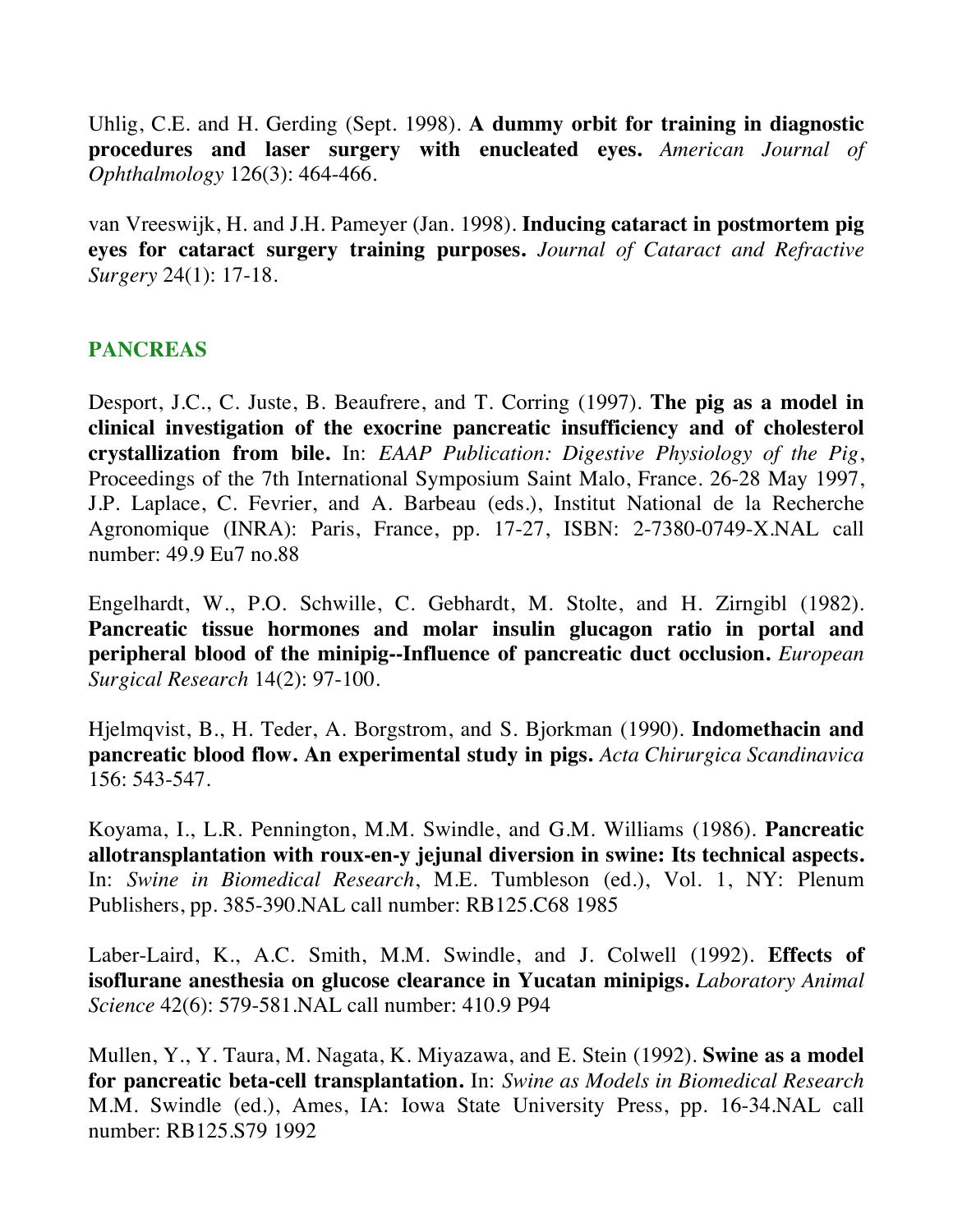Papalois, A., V. Smyrniotis, L. Papadimitriou, G. Kostopanagiotou (1999). **Isolated pancreatic graft of swine: Development of a model for drug studies.** *Transplantation Proceedings* 31(7): 2768-2771.

Pennington, L. and M.G. Sarr (1988). **Pancreas transplantation.** In: *Experimental Surgery and Physiology: Induced Animal Models of Human Disease*, M.M. Swindle and R.J. Adams (eds.), Baltimore, MD: Williams and Wilkins, pp. 296-297.NAL call number: RB125 E9

Pitkaranta, P., L. Kivisaari, S. Nordling, A. Saari, and T. Schroder (1989). **Experimental chronic pancreatitis in the pig.** *Scandinavian Journal of Gastroenterology* 24(8): 987-992.

Sarr, M.G. (1988). **Pancreas.** In: *Experimental Surgery and Physiology: Induced Animal Models of Human Disease*, M.M. Swindle and R.J. Adams (eds.), Baltimore, MD: Williams and Wilkins, pp. 204-216.NAL call number: RB125 E9

Sasaki, N., K. Yoneda, C. Bigger, J. Brown, and Y. Mullen (1984). **Fetal pancreas transplantation in miniature swine. Developmental characteristics of fetal pig pancreases.** *Transplantation* 38(4): 335-340.

Stump, K.C., M.M. Swindle, C.D. Saudek, and J.D. Strandberg (1988). **Pancreatectomized swine as a model of diabetes mellitus.** *Laboratory Animal Science* 38(4): 439-443.NAL call number: 410.9 P94

Swindle, M.M. (1998). **Pancreas and spleen.** In: *Surgery, Anesthesia and Experimental Techniques in Swine*, Ames, IA: Iowa State University Press, pp. 119-126.NAL call number: RD29.5.S94S944 1998

Thorpe, C.D. and C.F. Frey (1971). **Experimental pancreatitis in pigs.** *Archives of Surgery* 103(6): 720-723.

### **PEDIATRICS and NEONATAL**

Cleland-Zamudio, S.S., G.S. Goding, M. Mahowald, and K.J. Pernell (March 1999). **Effect of sleep state on the laryngeal chemoreflex in neonatal piglets.** *Annals of Otology, Rhinology and Laryngology* 108(3): 309-313.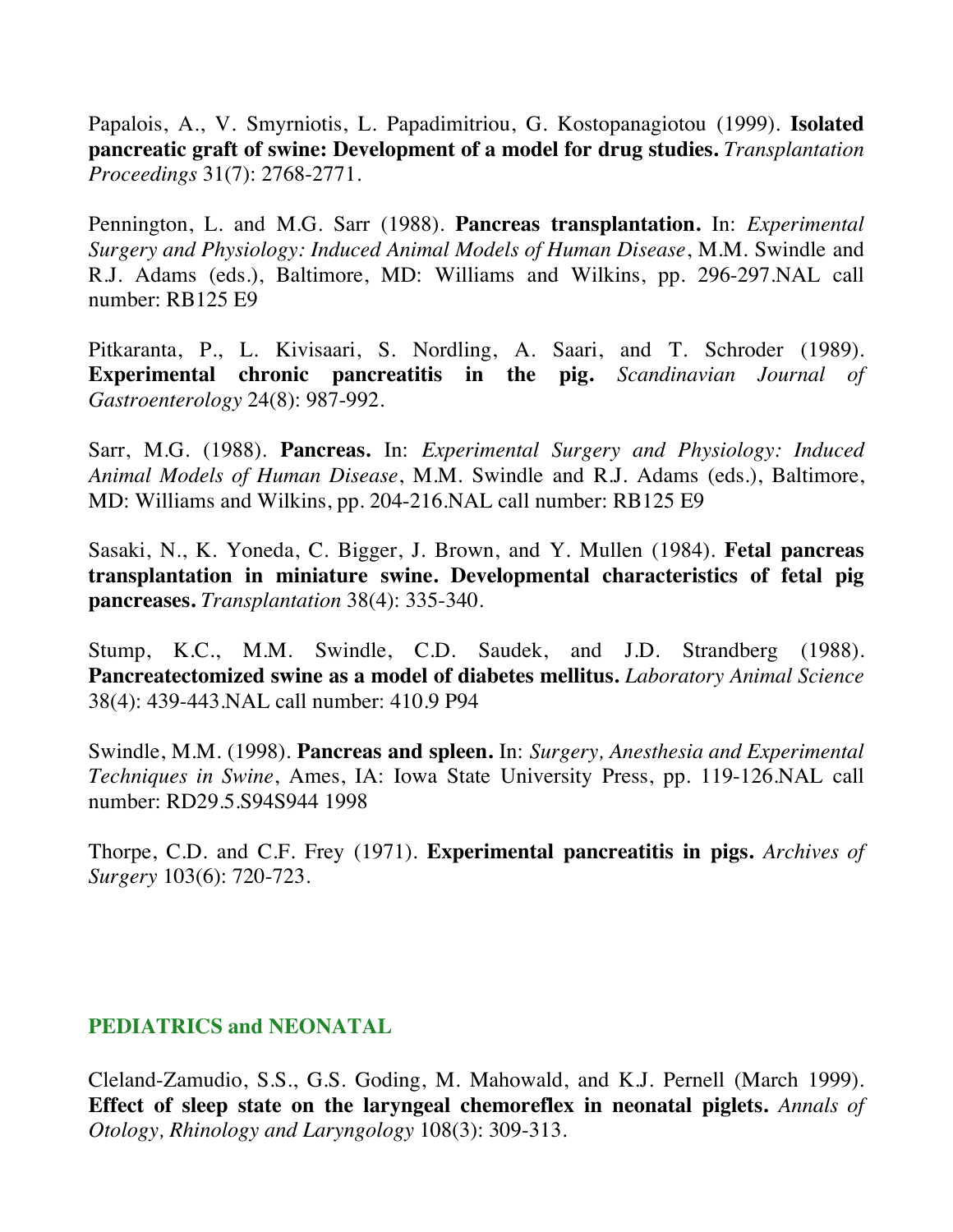Cohen, I.T., S.O. Nelson, and M.P. Hirsh (1992). **The role of the Hanford minipig as an animal model in pediatric surgery and neonatal intensive care.** In: *Swine as Models in Biomedical Research*, M.M. Swindle (ed.), Ames, IA: Iowa State University Press, pp. 57-63.NAL call number: RB125.S79 1992

Corin, W.J., M.M. Swindle, J.F. Spann Jr., M. Frankis, W.W.R. Biederman, A. Smith, A. Taylor, and B.A. Carabello (1988). **The mechanism of decreased stroke volume in children and swine with ventricular septal defect and failure to thrive.** *Journal of Clinical Investigation* 82(2): 544-551.

Domkowski, P.W., J.T. Cockerham, D. Crescenzo, et al. (1994). **Pulmonary hydraulic impedance responses to hypoxia and hypercapnia in newborn pigs.** *Journal of Applied Physiology* 77: 386-396.

Gootman, P.M., H.L. Cohen, A.M. Steele, A. Sica, et al. (1990). **Effects of anesthesia on efferent phrenic activity in neonatal swine.** *Brain Research* 522: 131-134

Hanna, N., P. Lachapelle, M.S. Roy, J. Orquin, D.R. Varma, and S. Chemtob (1995). **Alterations in the electroretinogram of newborn piglets by propionic acidderivative nonsteroidal antiinflammatory drugs but not by indomethacin and diclofenac.** *Pediatric Research* 37: 81-85.

Jeffery, H.E., M. Page, E.J. Post, and A.K.W. Wood (1995). **Physiological studies of gastro-oesophageal reflux and airway protective responses in the young animal and human infant.** *Clinical and Experimental Pharmacology and Physiology* 22(8): 544- 549.

Laferriere, A., J.K. Liu, and I.R. Moss (Jan. 1999). **Mu- and delta-opioid receptor densities in respiratory-related brainstem regions of neonatal swine.** *Brain Research. Developmental Brain Research* 112(1): 1-9.

Lock, J.E., T. Niemi, B.A. Burke, S. Einzig, and W. Castaneda-Zuniga (1982). **Transcutaneous angioplasty of experimental aortic coarctation.** *Circulation* 6(6): 1280-1286.

Lund, G., J. Rysavy, A. Cragg, E. Salomonowitz, Z. Vlodaver, W.C. Zuniga, and K. Amplatz (1984). **Long-term patency of the ductus arteriosus after ballon dilatation: an experimental study.** *Circulation* 69(4): 772-775.

Manaligod, J.M., E.M. Bendel-Stenzel, K.M. Smith, S.C. Simonton, D.R. Bing, P.A. Meyers, J.E. Connett, and M.C. Mammel (April 1999). **High frequency oscillatory and**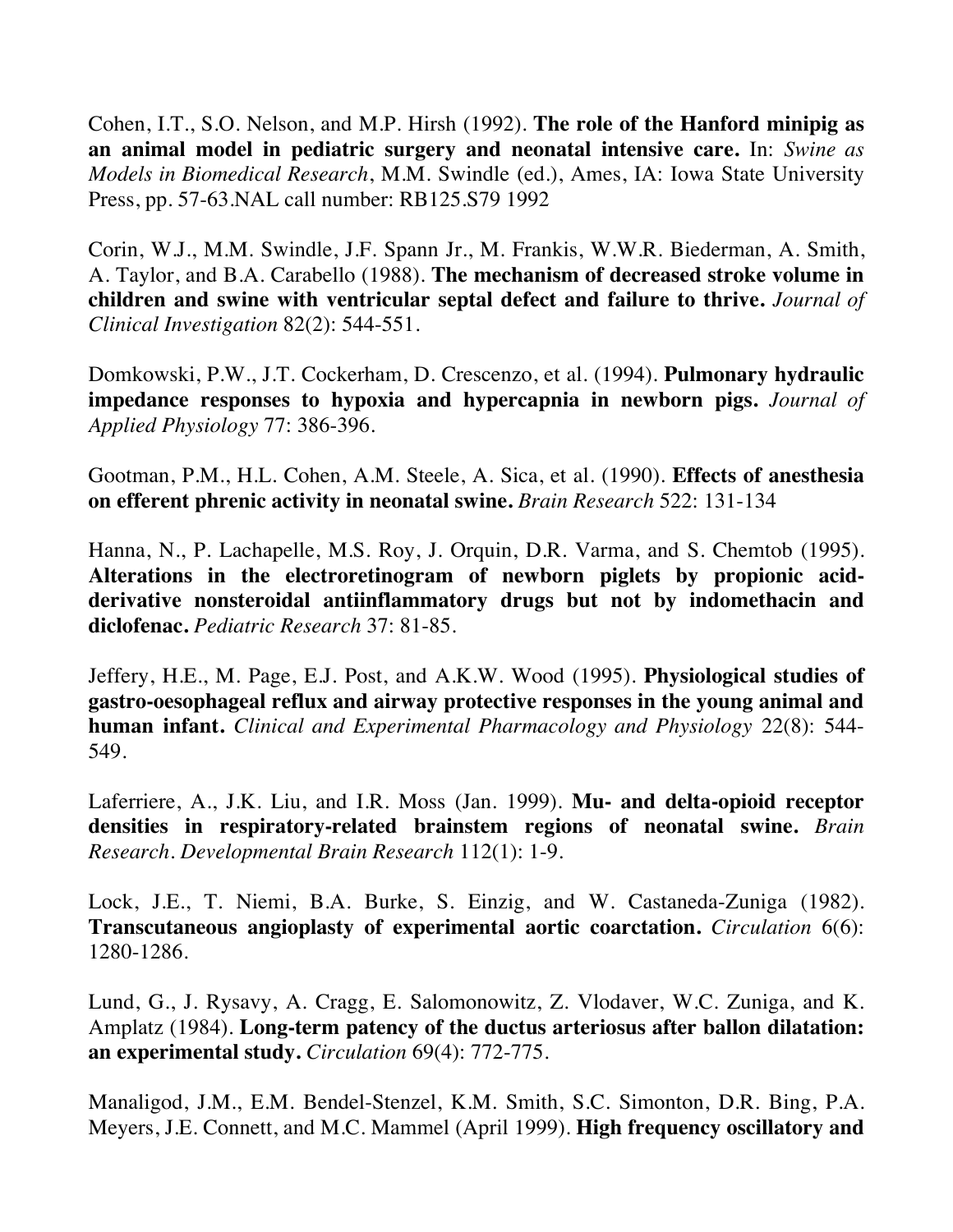**conventional ventilation, exogenous surfactant, and partial liquid ventilation: Physiologic effects of prolonged treatment in an animal lung injury model.**  *Pediatric Research* 45(4, Part 2): 311A.

Mitchell, S.E., J.H. Anderson, M.M. Swindle, J.D. Strandberg, and J. Kan (1994). **Atrial septostomy: Stationary angioplasty balloon technique. Experimental work and preliminary clinical applications.** *Pediatric Cardiology* 15(1): 1-7.

Moffitt, E.A., J.W. Kirklin, and R.A. Theye (1962). **Physiologic studies during whole body perfusion in Tetralogy of Fallot.** *Journal of Thoracic and Cardiovascular Surgery* 44(2): 180.

Morrow, W.R., V.C. Smith, W.J. Ehler, A.F. Van Dellen, and C.E. Mullins (1994). **Balloon angioplasty with stent implantation in experimental coarctation of the aorta.** *Circulation* 89(6): 2677-2683.

Mrozek, J.D., K.M. Smith, S.C. Simonton, D.R. Bing, P.A. Meyers, J.E. Connett, and M.C. Mammel (1999). **Perfluorocarbon priming and surfactant: Physiologic and pathologic effects.** *Critical Care Medicine* 27(9): 1916-1922.

Post, E.J., A.K. Wood, M. Page, and H.E. Jeffery (1995). **A method for simultaneous physiological and radiographic recordings from sleeping neonatal piglets.** *Sleep* 18(5): 309-316.

Randsbaek, F., C.J. Riordan, J.H. Storey, W.D. Montgomery, W.P. Santamore, and E.H. Austin III (1996). **Animal model of the univentricular heart and single ventricular physiology.** *Journal of Investigative Surgery* 9(4): 375-384.

Schleman, M., N. Gootman, and P.M. Gootman (1979). **Cardiovascular and respiratory responses to right atrial injections of phenyl diguanide in pentobarbital-anesthetized newborn piglets.** *Pediatric Research* 13(11): 1271-1274.

Starling, M.B., J.M. Neutze, R.L. Elliott, I.M. Taylor, and R.B. Elliott (1978). **The effects of some methyl prostaglandin derivatives on the ductus arteriosus of swine in vivo.** *Prostaglandins and Medicine* 1(4): 267-281.

Swindle, M.M., R.P. Thompson, A.C. Smith, G.B. Keech, B.A. Carabello, W. Radtke, D. Fyfe, and P.C. Gillette (1996). **The Yucatan miniature pig model of ventricular septal defect.** In: *Advances in Swine in Biomedical Research*, M.E. Tumbleson and L.B. Schook (eds.), Vol. 2, NY: Plenum Press, pp. 613-620.NAL call number: RB125.A36 1996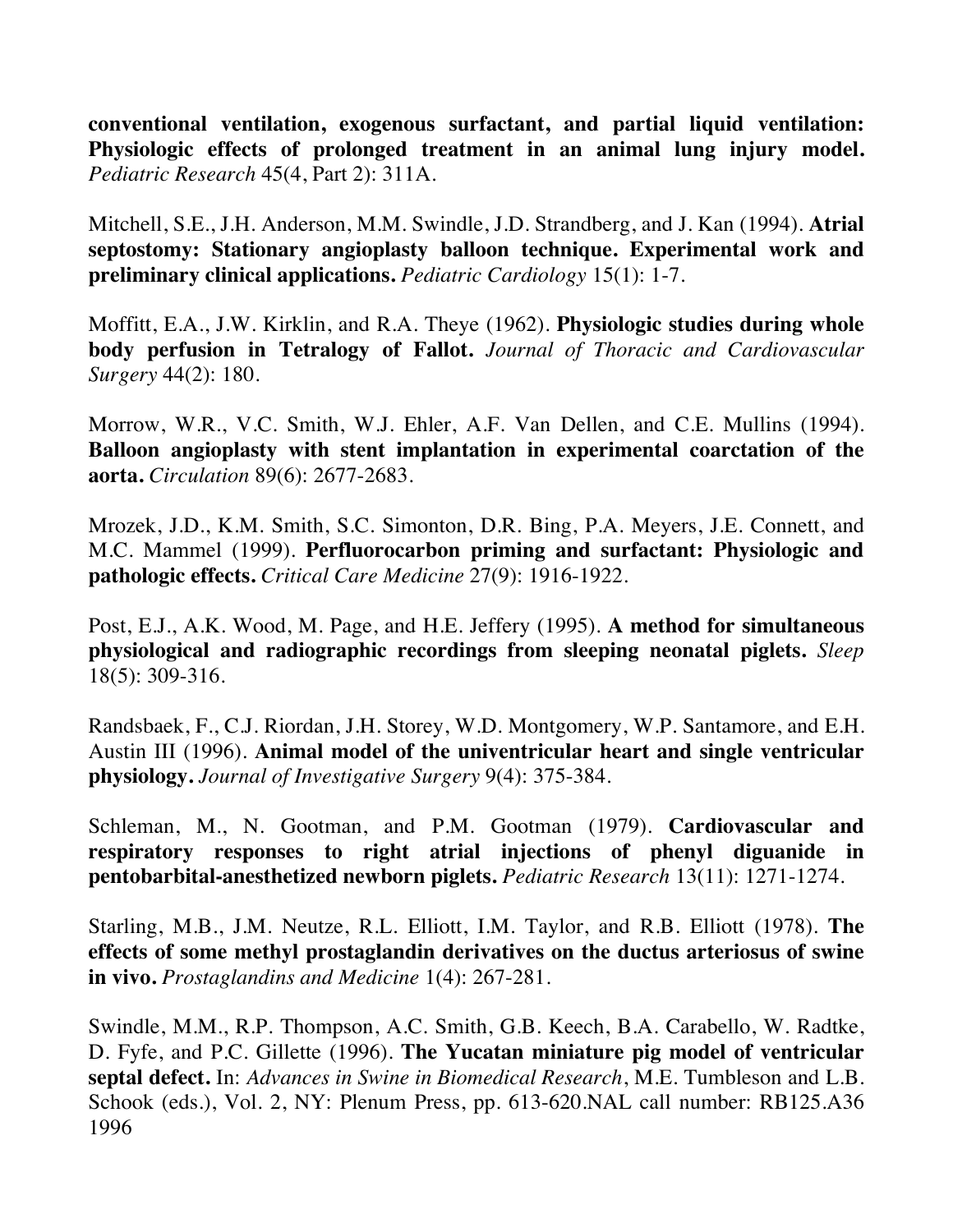Swindle, M.M., R.P. Thompson, B.A. Carabello, A.C. Smith, C. Green, and P.C. Gillette. (1992). **Congenital cardiovascular disease.** In: *Swine as Models in Biomedical Research*, M.M. Swindle (ed.), Ames, IA: Iowa State University Press, pp. 176- 184.NAL call number: RB125.S79 1992

Terndrup, T.E., A.M. Paskanik, W.E. Fordyce, and R.K. Kanter (1993). **Development of a piglet model of status epilepticus: preliminary results.** *Annals of Emergency Medicine* 22: 164-170.

Tong, S.W., S. Ingenito, J.E. Anderson, N. Gootman, A.L. Sica, and P.M. Gootman (1995). **Development of a swine animal model for the study of sudden infant death syndrome.** *Laboratory Animal Science* 45(4): 398-403.NAL call number: 410.9 P94 Undar, A., A.J. Lodge, T.M. Runge, C.W. Daggett, R.M. Ungerleider, and J.H. Calhoon (1996). **Design and performance of a physiologic pulsatile flow neonate-infant cardiopulmonary bypass system.** *ASAIO Journal* 42(5): M580-M583. Undar, A., T. Masai, R. Inman, E.A. Beyer, M.A. Mueller, M.C. McGarry, O.H. Frazier,

and C.D. Jr. (Jan-Feb. 1999). **Evaluation of a physiologic pulsatile pump system for neonate-infant cardiopulmonary bypass support.** *ASAIO Journal* 45(1): 53-58.

Van Vleet, J.F. and V.J. Ferrans (1986). **Cardiovascular diseases of swine.** In: *Swine in Cardiovascular Research*, H.C. Stanton and H.J. Mersmann (ed.), Vol. 1, Boca Raton, FL: CRC Press, pp. 121-168.NAL call number: RC669 S87

## **PHYSIOLOGY**

Armstead, W.M., C.W. Leffler, D.W. Busija, D.G. Beasley, and R. Mirro (April 1988). **Adrenergic and prostanoid mechanisms in control of cerebral blood flow in hypotensive newborn pigs.** *American Journal of Physiology* 254 (4, Part 2): H671- H677.

Becker, B.A., Y. Niwano, and H.D. Johnson (1992). **Physiologic and immune responses associated with 48-hour fast of pigs.** *Laboratory Animal Science* 42(1): 51- 53.NAL call number: 410.9 P94

Bharati, S., M. Levine, K. Shoei, S. Huang, B. Handler, G.V.S. Parr, R. Bauernfeind, and M. Lev (1991). **The conduction system of the swine heart.** *Chest* 100(1): 207-212.

Brown, D.R. and J.M. Terris (1996). **Swine in physiological and pathophysiological research.** In: *Advances in Swine in Biomedical Research*, M.E. Tumbleson and L.B. Schook (eds.), Vol. 1, NY: Plenum Press, pp. 5-6.NAL call number: RB125.A36 1996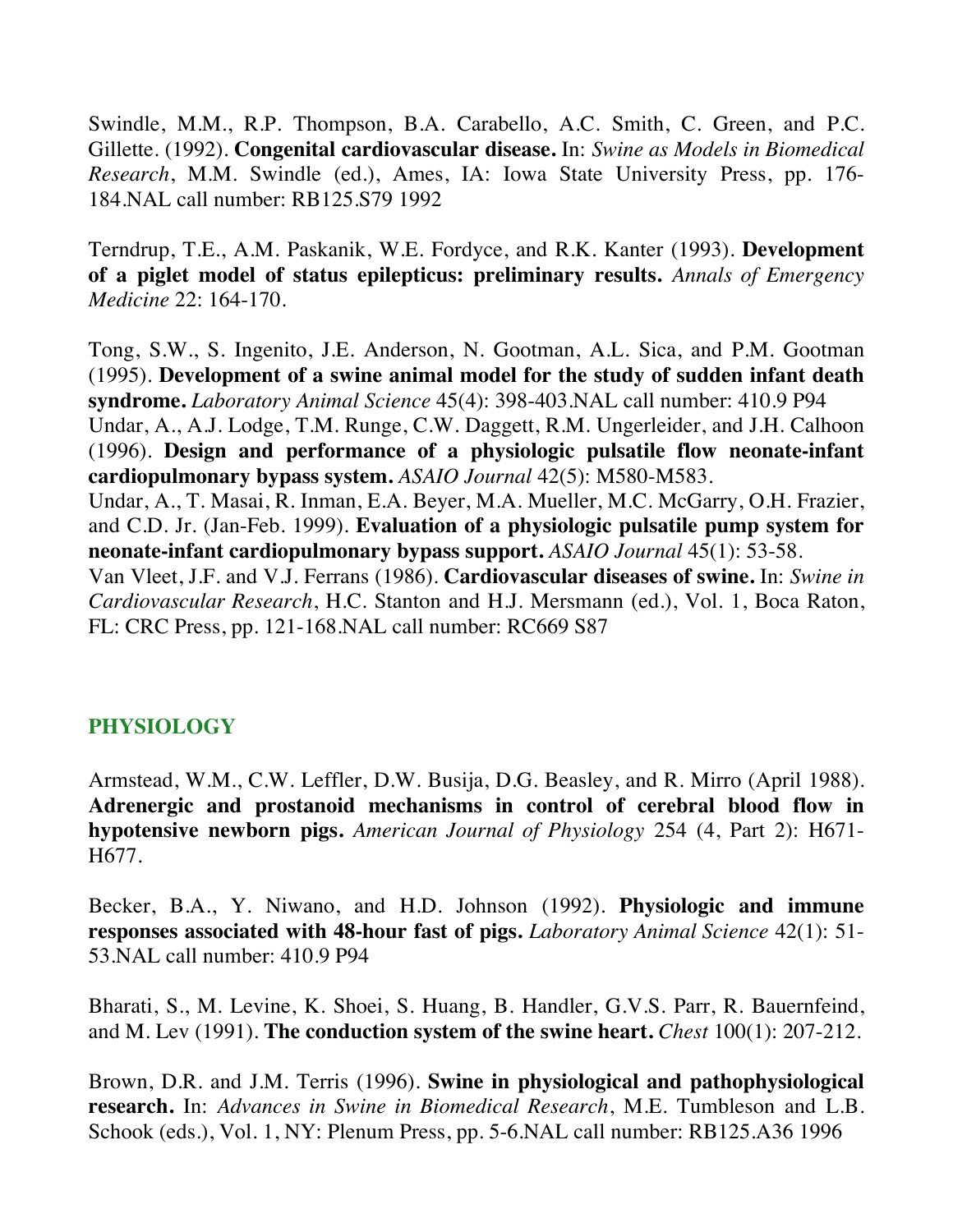Feletou, M. and B. Teisseire (1992). **Vascular pharmacology of the micropig: Importance of the endothelium.** In: *Swine as Models in Biomedical Research*, M.M. Swindle (ed.), Ames, IA: Iowa State University Press, pp. 74-95.NAL call number: RB125.S79 1992

Gootman, N., P.M. Gootman, B.J. Buckley, and N.M. Buckley (1986). **Cardiovascular effects of catecholamine infusions in developing swine.** In: *Swine in Biomedical Research*, M.E. Tumbleson (ed.), Vol. 3, NY: Plenum Pubishers, pp. 1615-1622.NAL call number: RB125.C68 1985

Hoffman, J.F. (1999). *Annual Review of Physiology*, Annual Reviews Inc., Palo Alto: CA, ISBN: 0-8243-0361-X.

Horkovics-Kovats, S. and F. Schatz (1996). **Physiologically based pharmacokinetic modeling with valnemulin and its metabolites after multiple oral administration in pigs.** *Journal of Pharmaceutical Medicine* 6(3/4): 149-167.

Jensen, L.T. (1997). The aminoterminal propeptide of type III procollagen. Studies on physiology and pathophysiology. *Danish Medical Bulletin* 44(1): 70-78.

Melick, W.F., J.J. Naryka, and J.H. Schmidt (1961). **Experimental studies of ureteral peristaltic patterns in the pig. Similarity of pig and human ureter and bladder physiology.** *Journal of Urology* 85(1): 145-148.

Moffitt, E. A., J.W. Kirklin, and R.A. Theye (1962). **Physiologic studies during whole body perfusion in Tetralogy of Fallot.** *Journal of Thoracic and Cardiovascular Surgery* 44(2): 180.

Ogawa, H., T. Gomi, F. Takusagawa, and M. Fujioka (1998). **Structure, function and physiological role of glycine N-methyltransferase.** *International Journal of Biochemistry and Cell Biology* 30(1): 13-26.

Pallauf, J. (1997). *Proceedings of the Society of Nutrition Physiology, Gottingen, Germany, 4-6 March 1997.* Proceedings of the Society and Nutrition Physiology: Volume 6, 51st, Gottingen, Germany, 04.-.06.03.1997 vol. 6, DLG Verlags GmbH: Frankfurt am Main, Germany, 236 pp., ISBN: 3-7690-4090-2.

Post, E.J., A.K. Wood, M. Page, and H.E. Jeffery (1995). **A method for simultaneous physiological and radiographic recordings from sleeping neonatal piglets.** *Sleep* 18(5): 309-316.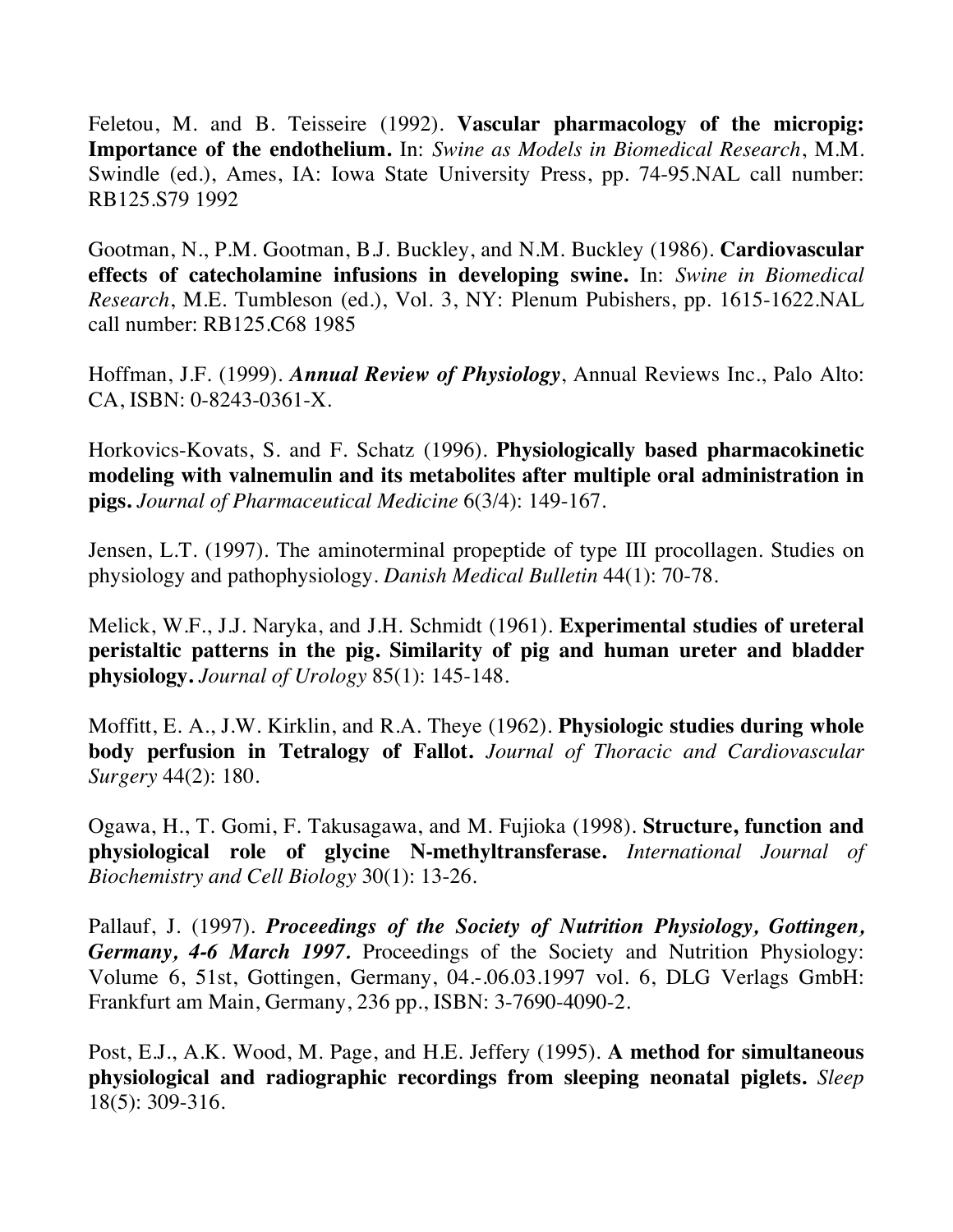Quac, N.K., T.V. Phung, and G.H. Jaffar (1996). **Study on the physiological characteristics and reproduction of crossbred sows F1 (Yorkshire x Mongcai).**  *Agricultura Tropica et Subtropicao* 29: 9-64.

Reeds, P. and J. Odle (1986). **Pigs as models for nutrient functional interaction.** In: *Swine in Biomedical Research*, M.E. Tumbleson (ed.), Vol. 2, NY: Plenum Publishers, pp. 709-711. NAL call number: RB125.C68 1985

Swindle, M.M. and A.C. Smith (1998). **Comparative anatomy and physiology of the pig.** *Scandinavian Journal of Laboratory Animal Science* 25(Suppl. 1): 11-21.NAL call number: QL55.S322

Travis, D.L., A.W. Paulsen, and Y. Genyk (March-April 1996). **Development of an in situ isolated porcine liver perfusion model for tightly controlled physiologic and pharmacologic studies.** *Journal of Investigative Surgery* 9(2): 131-147.

Yamamoto, Y., C. Yanaihara, Y. Katsumaru, T. Mochizuki, A. Tobe, M. Egawa, H. Imura, S. Numa, and N. Yanaihara (1983). **Synthesis of porcine leumorphin and some of its biological activities.** *Regulatory Peptides* 6: 163-168.

Zallinger, C. von, and K. Tempel (1998). **The physiologic response of domestic animals to ionizing radiation: a review.** *Veterinary Radiology and Ultrasound* 39(6): 495-503.

## **PULMONARY**

Balaraman, V., S.L. Sood, K.C. Finn, G. Hashiro, C.F.T. Uyehara, and D. Easa (1996). **Physiologic response and lung distribution of lavage versus bolus Exosurf(R) in piglets with acute lung injury.** *American Journal of Respiratory and Critical Care Medicine* 153(6 I): 1838-1843.

Forsgren, P. and J. Modig (1986). **Lung mechanics with relation to pulmonary haemodynamics, gas exchange and extravascular lung water in mechanically ventilated endotoxaemic pigs.** *Acta Chirurgica Scandinavica* 152: 561-568.

Forsgren, P., G. Wegenius, and J. Modig (1986). **Pulmonary function, extravascular lung water and chest radiography in a porcine model of adult respiratory distress**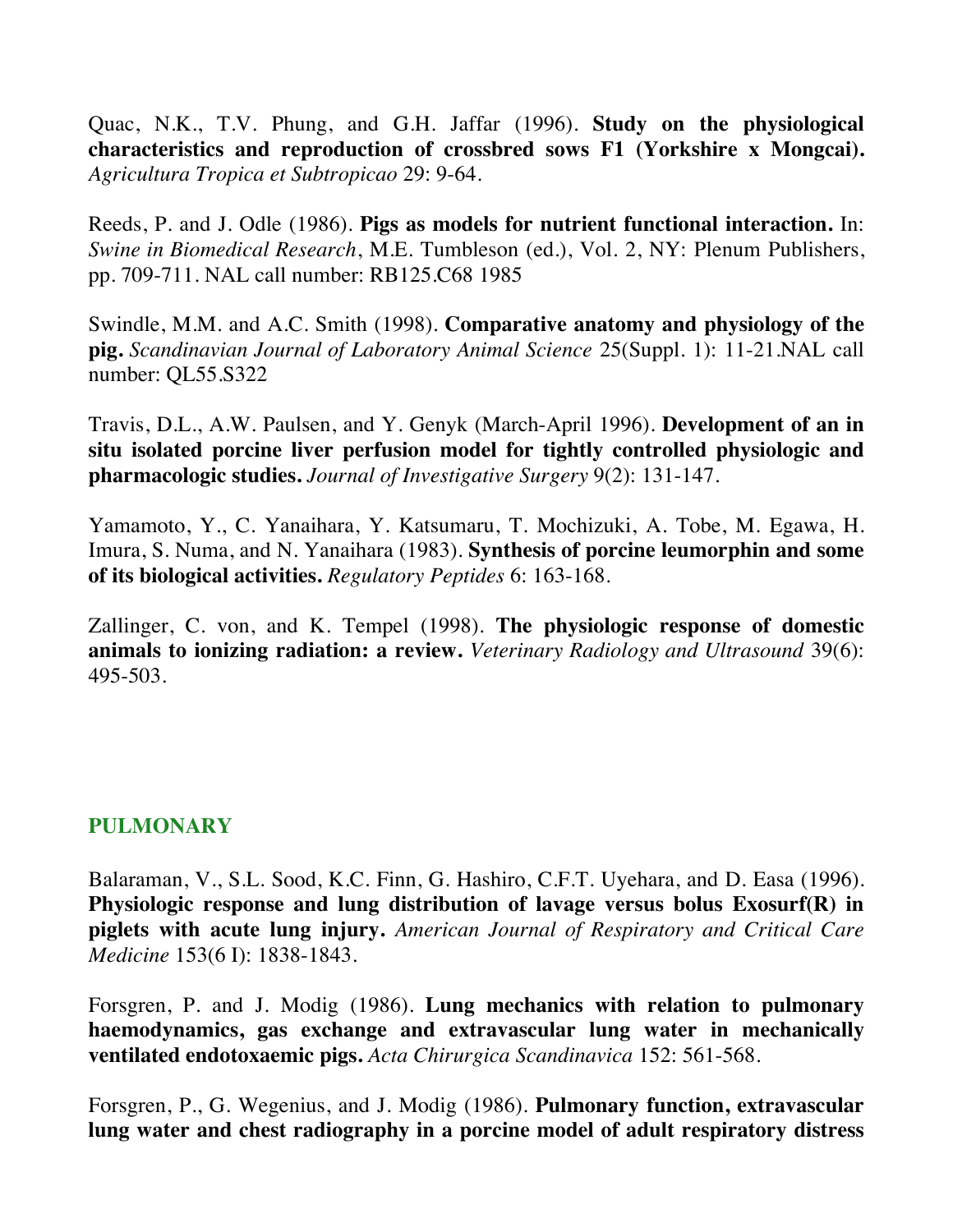**syndrome.** *Acta Anaesthesiolgica Scandinavica* 30: 463-469.

Gade, J., M.A. Norgaard, C.B. Andersen, et al. (Feb. 1999). **The porcine bronchial artery: surgical and angiographic anatomy.** *Journal of Anatomy* 194(Part 2): 241- 247.

Greenberg, S., C. McGowan, and T.M. Glenn (1981). **Pulmonary vascular smooth muscle function in porcine splanchnic arterial occlusion shock.** *American Journal of Physiology* 241(1): H33-34.

Greif, W.M. and R.A. Forse (March 1999). **Cardiopulmonary effects of the laparoscopic pneumoperitoneum in a porcine model of adult respiratory distress syndrome.** *American Journal of Surgery* 177(3): 216-221

Harjula, A. and J.C. Baldwin (1987). **Lung transplantation in the pig with successful preservation using prostaglandin E-1.** *Applied Cardiology* 2: 397.

Haworth, S.G. and A.A. Hislop (1981). **Adaptation of the pulmonary circulation to extra-uterine life in the pig and its relavance to the human infant.** *Cardiovascular Research* 15(2): 108-119.

Hudson, L.C. and B.A. Gilroy (1986). **Percutaneous transtracheal ventilation in swine.** *Laboratory Animal Science* 36(4): 420-424.NAL call number: 410.9 P94

Malis, D.D., E. Grouzmann, D.R. Morel, M. Mutter, and J.S. Lacroix (Feb. 1999). **Influence of TASP-V, a novel neuropeptide Y(NPY)Y2 agonist, on nasal and bronchial responses evoked by histamine in anaesthetized pigs and in humans.** *British Journal of Pharmacology* 126(4): 989-996

Manaligod, J.M., E.M. Bendel-Stenzel, K.M. Smith, S.C. Simonton, D.R. Bing, P.A. Meyers, J.E. Connett, and M.C. Mammel (April 1999). **High frequency oscillatory and conventional ventilation, exogenous surfactant, and partial liquid ventilation: Physiologic effects of prolonged treatment in an animal lung injury model.** *Pediatric Research* 45(4, Part 2): 311A.

Marquette, C.H., D. Wermert, and F. Wallet (Jan. 1999). **Characterization of an animal model of ventilator-acquired pneumonia.** *Chest* 115(1): 200-209

Mitchell, H.W. (1997). **Physiology of airway narrowing. Clinical and** *Experimental Pharmacology and Physiology* 24(3-4): 256-260.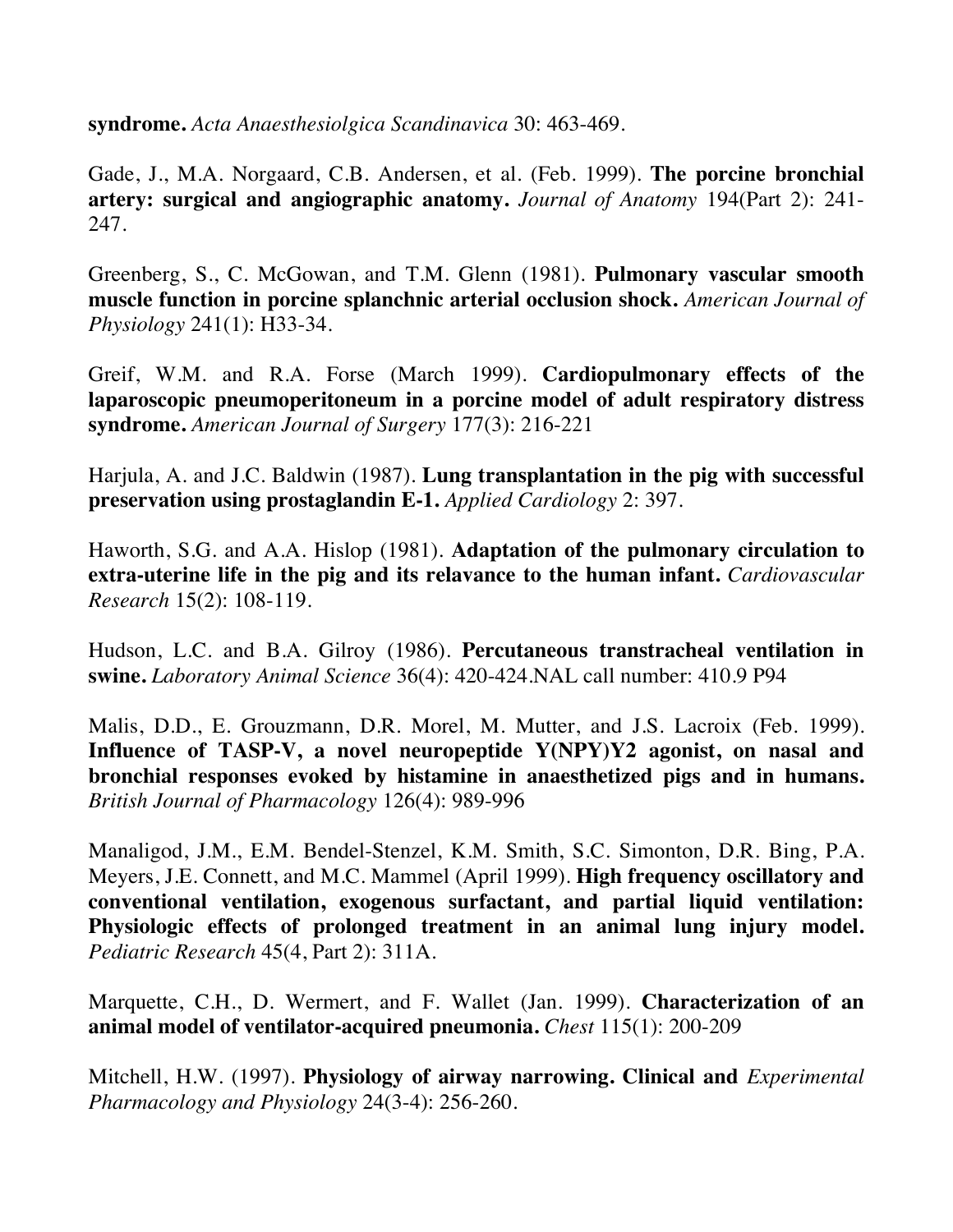Mitchell, H.W., D.J. Turner, P.R. Gray, and P.K. McFawn (March 1999). **Compliance and stability of the bronchial wall in a model of allergen-induced lung inflammation.** *Journal of Applied Physiology* 86(3): 932-937.

Modig, J. and Borg, T. (1985). **High-dose methylprednisolone in a porcine model of ARDS induced by endotoxemia.** *Acta Chirurgica Scandinavica Supplement* 526: 94- 103.

Modig, J., T. Samuelsson, and R. Sandin (1986). **Treatment with prostaglandin E1 in a porcine model of early adult respiratory distress syndrome.** *Acta Chirurgica Scandinavica* 152: 569-575.

Mrozek, J.D., K.M. Smith, S.C. Simonton, D.R. Bing, P.A. Meyers, J.E. Connett, and M.C. Mammel (1999). **Perfluorocarbon priming and surfactant: Physiologic and pathologic effects.** *Critical Care Medicine* 27(9): 1916-1922.

Olson, N.C., T.T. Brown Jr., and D.L. Anderson (1985). **Dexamethasone and indomethacin modify endotoxin-induced respiratory failure in pigs.** *Journal of Applied Physiology* 58: 274-284.

Salminen, U.S., T. Ikonen, M. Uusitalo, et al. (1998). **Obliterative lesions in small airways in an immunosuppressed porcine heterotopic bronchial allograft model.** *Transplant International* 11(Suppl. 1): S515-S518.

Schranz, D., R.G. Huth, H. Stopfkuchen, and B.K. Jungst (1988). **The effect of nifedipine alone or combined with low dose acetylsalicylic acid on endotoxininduced pulmonary hypertension in the piglet.** *Intensive Care Medicine* 14(6): 595- 601.

Sjostrand, U.H., R.B. Smith, L. Bunegin, P. Helsel, J.O. Herrera Hoyos, M.B. Wennhager, U.R. Borg, and L. Bready (1987). **Gas exchange in low-compression HFPPV is maintained at low distending pressures in the pig.** *Acta Anaesthesiolgica Scandinavica* 31: 417-422.

Sun, B., T. Curstedt, G. Lindgren, B. Franzen, A.A. Alaiya, A. Calkovska, and B. Robertson (1997). **Biophysical and physiological properties of a modified porcine surfactant enriched with surfactant protein A.** *European Respiratory Journal* 10(9): 1967-1974.

Tasaki, O., C. Goodwin, D.W. Mozingo, et al. (June, 1999). **Selectin blockade worsened lipopolysaccharide-induced lung injury in a swine model.** *Journal of*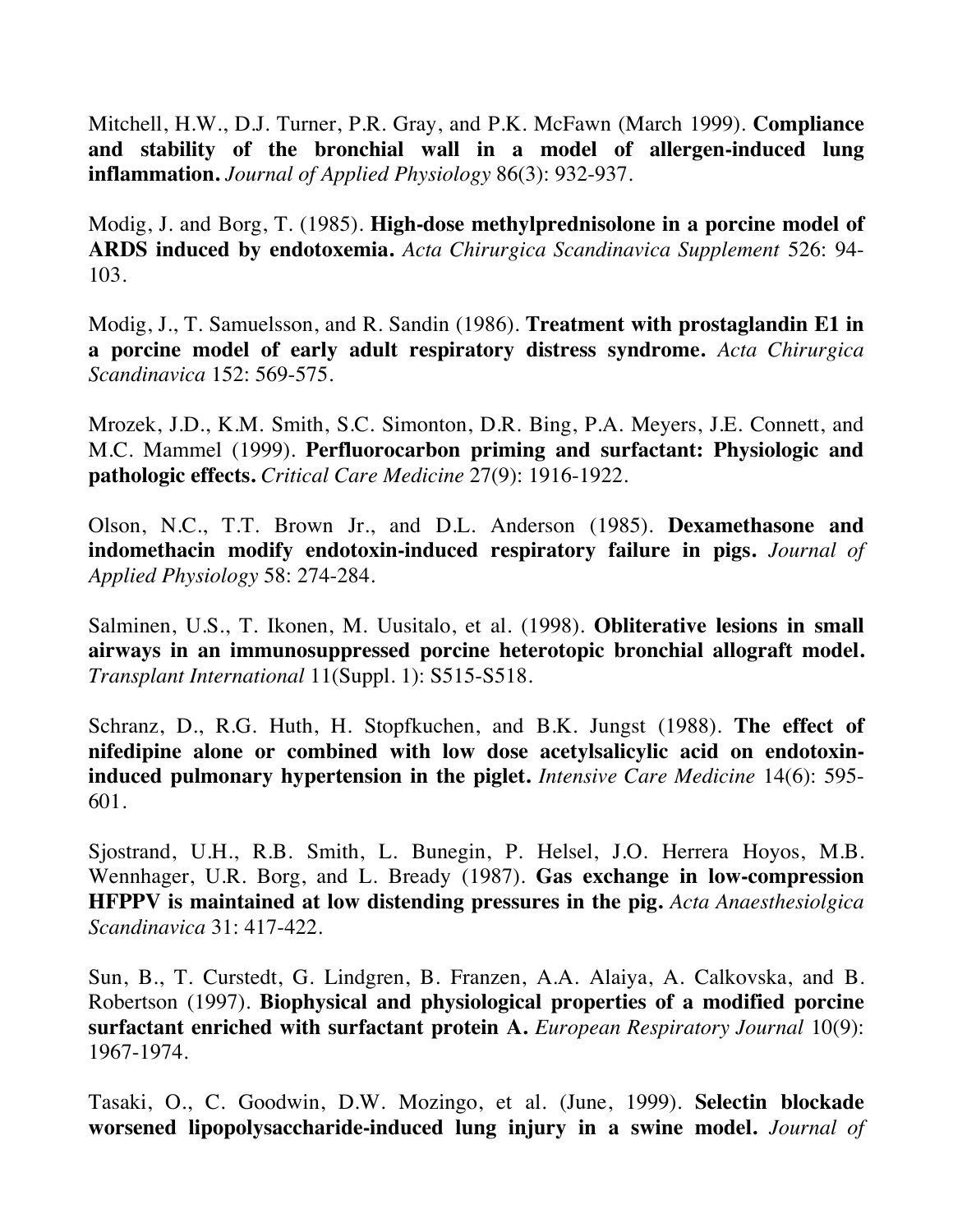*Trauma Injury Infection and Critical Care* 46(6): 1089-1095.

Vainio, O.M. and B.C. Bloor (1994). **Relation between body temperature and dexmedetomidine-induced minimum alveolar concentration and respiratory changes in isoflurane-anesthetized miniature swine.** *American Journal of Veterinary Research* 55: 1000-1006.NAL call number: 41.8 Am3A

Van Reeth, K., H. Nauwynck, M. Pensaert (April 1998). **Bronchoalveolar interferonalpha, tumor necrosis factor-alpha, interleukin-1, and inflammation during acute influenza in pigs: a possible model for humans?** *Journal of Infectious Diseases* 177(4): 1076-1079.

Wadell, C., E. Bjork, and O. Camber (Feb. 1999). **Nasal drug delivery: evaluation of an in vitro model using porcine nasal mucosa.** *European Journal of Pharmaceutical Sciences* 7(3): 197-206.

## **REPRODUCTIVE**

Cao, J. and E.R. Chavez (1995). **The effects of low dietary copper intake during pregnancy on physiological fluids and reproductive performance of first-litter gilts.**  *Journal of Trace Elements in Medicine and Biology* 9(1):18-27.

Christenson, R.K., K.A. Leymaster, and L.D. Young (1987). **Justification of unilateral hysterectomy-ovariectomy as a model to evaluate uterine capacity in swine.** *Journal of Animal Science* 65(3): 738-744.NAL call number: 49 J82

Chwetzoff, S. and S. d'Andrea (1997). **Ubiquitin is physiologically induced by interferons in luminal epithelium of porcine uterine endometrium in early pregnancy: Global RT-PCR cDNA in place of RNA for differential display screening.** *FEBS Letters* 405(2): 148-152.

Cort, N. and H. Kindahl (1990). **Endotoxin-induced abortion in early pregnant gilts and its prevention by flunixin meglumine.** *Acta Veterinaria Scandinavica* 31: 347- 358.NAL call number: 41.8 AC87

Cort, N. and H. Kindahl (1992). **Effect of flunixin meglumine on the endocrine control of luteolysis in the porcine estrous cycle.** *Acta Veterinaria Scandinavica* 33: 245-247.NAL call number: 41.8 AC87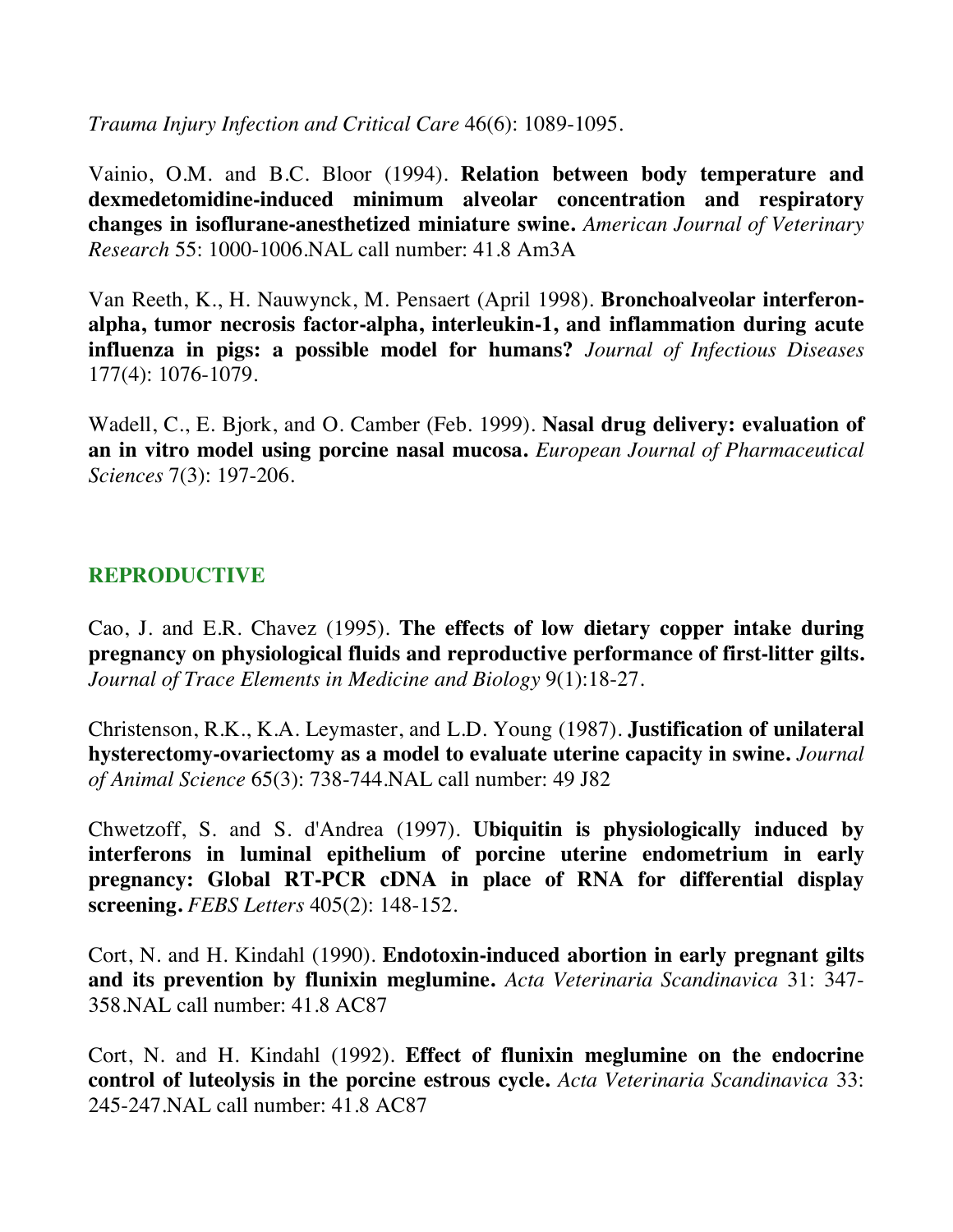Edwards, B.L. (1984). **Replacement of prolapsed uterus in a sow.** *The Veterinary Record* 114(4): 102.NAL call number: 41.8 V641

Evans, L.E. and J.C.H. Ko (1990). **Electroejaculation and artificial insemination in Vietnamese potbellied miniature pigs.** *Journal of the American Veterinary Association* 197: 1366-1367.NAL call number: 41.8 Am3

Geisert, R.D., R.J. Rasby, J.E. Minton, and R.P. Wetteman (1986). **Role of prostaglandins in development of porcine blastocysts.** *Prostaglandins* 31: 191-204.

Godke, R.A., V.A. Lambeth, and J.L. Kreider (1979). **A simplified technique of vasectomy for heat-check boars.** *Veterinary Medicine. Small Animal Clinician* 74(7): 1927-1029.NAL call number: 41.8 M69

Haney, A.F., S.F. Hughes, and C.L. Hughes Jr. (1987). **Effects of acetaminophen and nonsteroidal anti-inflammatory drugs on progesterone production by porcine granulosa cells in vitro.** *Reproductive Toxicology* 1: 285-291.

Hunter, R.H. and T. Greve (1996). **Intersexuality in pigs: clinical, physiological and practical considerations.** *Acta Veterinaria Scandinavica* 37(1): 1-12.NAL call number: 41.8 AC87

Kross, S.B., N.K. Ames, and C. Gibson (1982). **Extirpation of the preputial diverticulum in a boar.** *Veterinary Medicine. Small Animal Clinician* 77(4): 549- 553.NAL call number: 41.8 M69

Ladwig, V.D. (1975). **Surgical procedure to control hemorrhage of porcine vulva.**  *Journal of the American Veterinary Association* 166(6): 598-599.NAL call number: 41.8 Am3

Layman, T.S., R.P. Burns, K.E. Chandler, W.L. Russell, and R.G. Cook (1993). **Laparoscopic inguinal herniorrhaphy in a swine model.** *American Surgeon* 59(1): 13-19.

Marengo, S.R., F.W. Bazer, W.W. Thatcher, C.J. Wilcox, and R. Wetteman (1986). **Prostaglandin F2 alpha as the luteolysin in swine: VI. Hormonal regulation of the movement of exogenous PGF2 alpha from the uterine lumen into the vasculature.**  *Biology of Reproduction* 34: 284-292.

Markham, L. (1968). **Replacement of prolapsed uterus in a sow.** *The Veterinary Record* 82: 605-606.NAL call number: 41.8 V641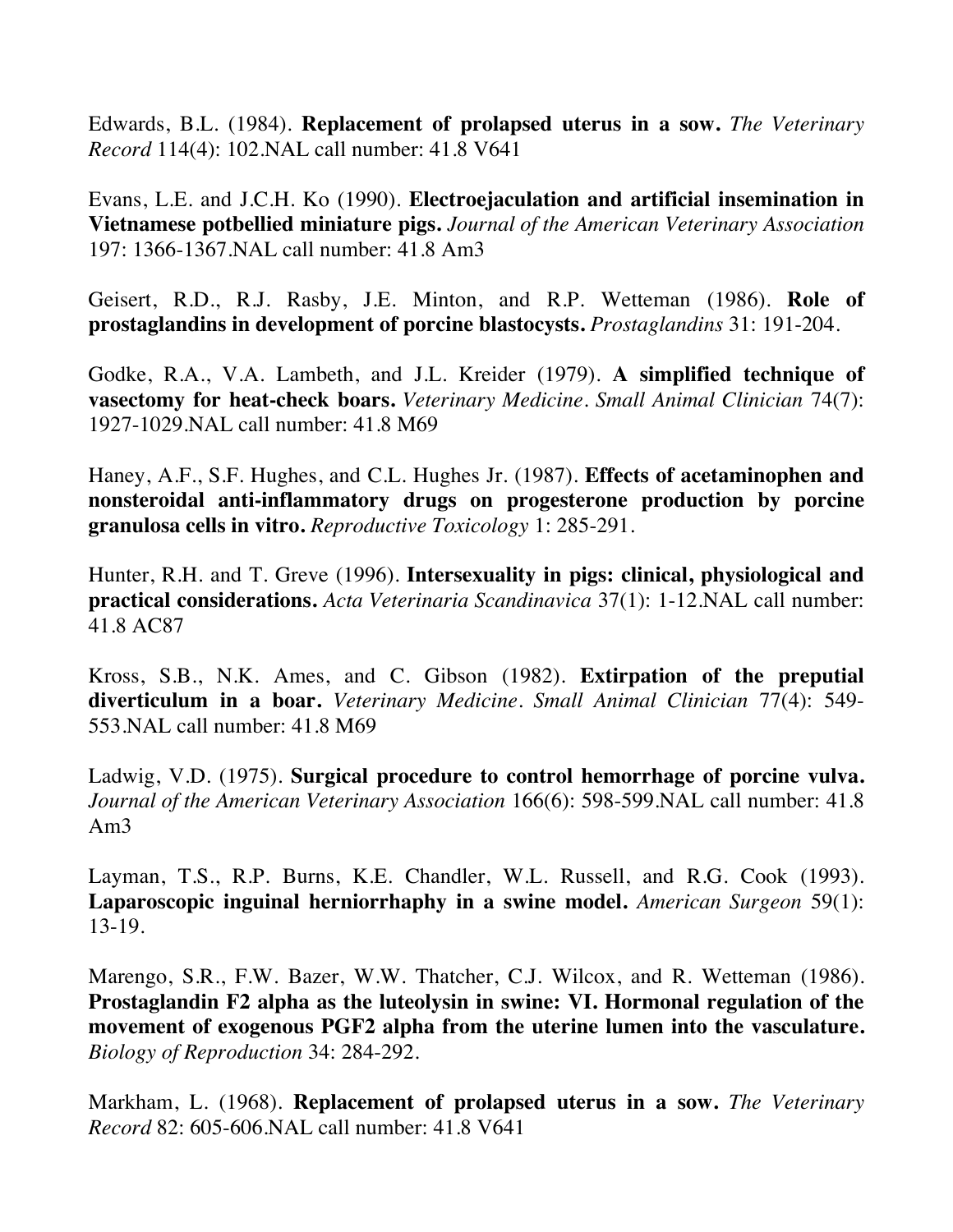Martinat-Botte, F., H. Quesnel, A. Prunier, J. Tournut, and M. Terqui (1996). **Reproduction in the sow: endocrine changes and control. Part 1.** *Revue de Medecine Veterinaire* 147(1): 33-46.

Martinat-Botte, F., H. Quesnel, A. Prunier, J. Tournut, and M. Terqui (1996). **Reproduction in the sow: endocrine changes and control. Part 2.** *Revue de Medecine Veterinaire* 147(2): 111-122.

Mayo, M.B. and H.N. Becker (1982). **Unilateral castration to correct a peritesticular hematoma in a boar.** *Veterinary Medicine. Small Animal Clinician* 77(3): 449- 451.NAL call number: 41.8 M69

Mbiuki, S.M. (1982). **Mammectomy for treatment of chronic mastitis in sows.**  *Veterinary Medicine. Small Animal Clinician* 77(10): 1516-1517.NAL call number: 41.8 M69

McGlone, J.J. and J.M. Hellman (1988). **Local and general anesthetic effects on behavior and performance of two and seven week old castrated and uncastrated piglets.** *Journal of Animal Science* 66(12): 3049-3058.NAL call number: 49 J82

Noordhuizen-Stassen, E.N. and C.J. Wensing (1983). **The effect of transection of the main vascular and nervous supply of the testis on the development of spermatogenic epithelium in the pig.** *Journal of Pediatric Surgery* 18(5): 601-606.

Odensvik, K., N. Cort, S. Basu, and H. Kindahl (1989). **Effect of flunixin meglumine on prostaglandin F2 alpha synthesis and metabolism in the pig.** *Journal of Veterinary Pharmacology and Therapeutics* 12: 307-311.NAL call number: SF915 J63

Pedersen, V., J.L. Barnett, P.H. Hemsworth, E.A. Newman, and B. Schirmer (1998). **The effects of handling on behavioural and physiological responses to housing in tether-stalls among pregnant pigs.** *Animal Welfare* 7(2): 137-150.NAL call number: HV4701 A557

Pettersson, A., S. Einarsson, and H. Kindahl (1993). **A study on the effects of inhibition of prostaglandin biosynthesis with flunixin meglumine and later administration of prostaglandin F2 alpha on the intraluminal pressure variations in the isthmus of the oviduct in unrestrained gilts.** *Acta Veterinaria Scandinavica* 34: 125-131.NAL call number: 41.8 AC87

Quesnel, H. and A. Prunier (1995). **Ovulation after weaning in the sow: Physiological mechanisms and factors of variation.** *Productions Animales* 8(3): 165-176.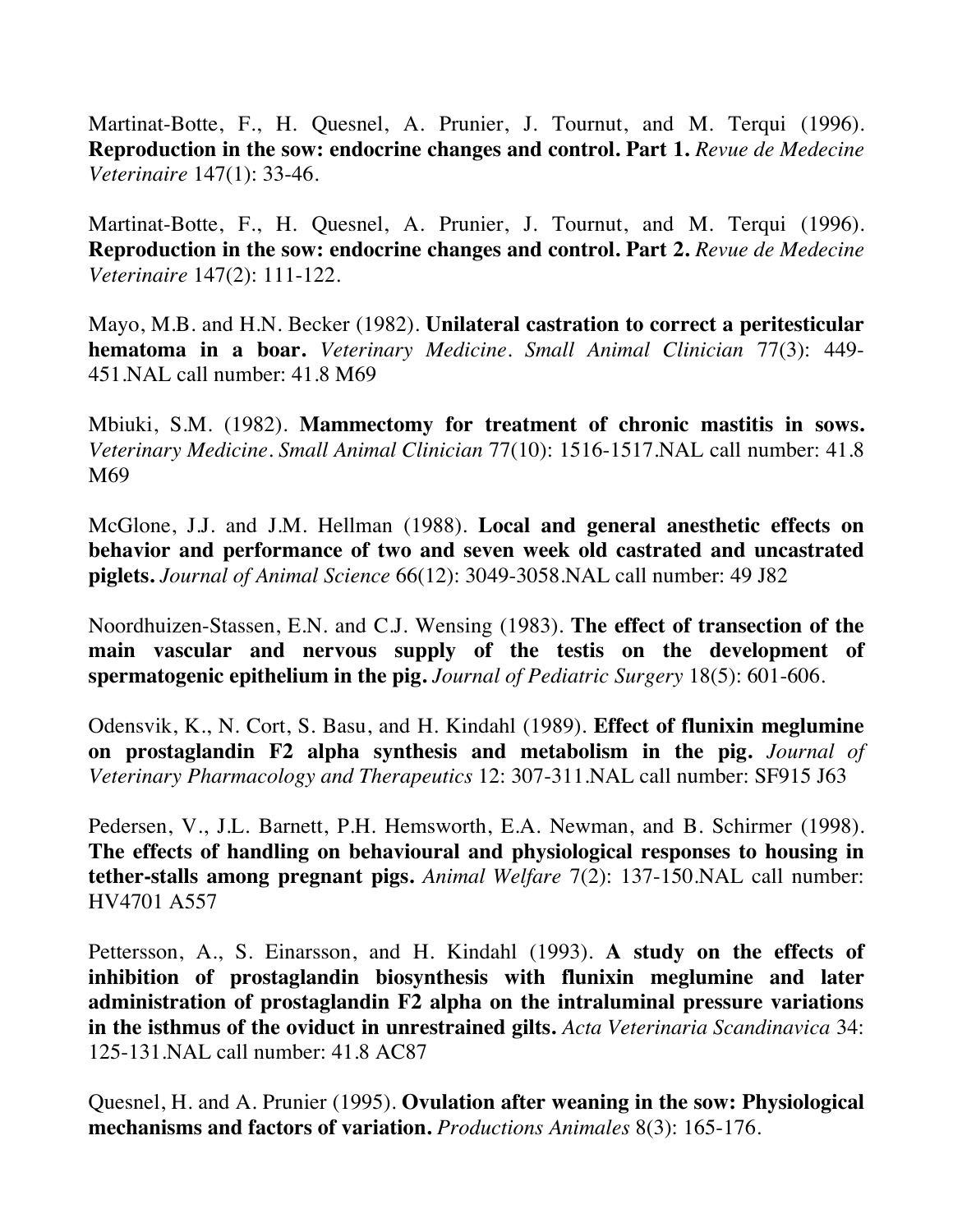Scambler, J.D. (1968). **Replacement of prolapsed uterus in a sow.** *The Veterinary Record* 82: 71-75.NAL call number: 41.8 V641

Swindle, M.M. (1998). **Reproductive system.** In: *Surgery, Anesthesia and Experimental Techniques in Swine*, Ames, IA: Iowa State University Press, pp. 139- 156.NAL call number: RD29.5.S94S944 1998

Trudeau, V.L., J.C. Meijer, D.F.M. van de Wiel, and M.M. Bevers (1988). **Effects of morphine and naloxone on plasma levels of LH, FSH, prolactin and growth hormone in the miniature male pig.** *Journal of Endocrinology* 119(3): 501-508.

White, M. (March 1996). **Reproductive physiology of the pig--theory into practice.** *In Practice* 18(3): 108-111, 113-114.NAL call number: SF601.I4

White, B.R., J. Barnes, and M.B. Wheeler (1996). **Reproductive physiology in Chinese Meishan pigs. A University of Illinois perspective.** In: *Advances in Swine in Biomedical Research*, M.E. Tumbleson and L.B. Schook (eds.), Vol. 2, NY: Plenum Press, pp. 503-521, ISBN: 0-306-45496-3.NAL call number: RB125.A36 1996

## **SKIN and WOUND HEALING**

Bolton, L.L., E. Pines, and D.T. Rovee (1988). **Wound healing and integumentary system.**In: *Experimental Surgery and Physiology: Induced Animal Models of Human Disease*, M.M. Swindle and R.J. Adams (eds.), pp. 1-9.NAL call number: RB125 E9

Chvapil, M. and T.A. Chvapil (1992). **Wound healing models in the miniature Yucatan pig.**In: *Swine as Models in Biomedical Research*, M.M. Swindle (ed.), Ames, IA: Iowa State University Press, pp. 265-288.NAL call number: RB125.S79 1992

Daniel, R.K., D.L. Priest, and D.C. Wheatley (1981). **Etiological factors in pressure sores: An experimental model.** *Archives of Physical Medicine and Rehabilitation*  62(10): 492-498.

Davis S.C., E. Badiavas, M.I. Rendon-Pellerano, and R.J. Pardo (1999). **Histological comparison of postoperative wound care regimens for laser resurfacing in a porcine model.** *Dermatologic Surgery* 25(5): 387-393.

Forbes, P.D. (1969). **Vascular supply of the skin and hair in swine.** In: *Advances in Biology of the Skin*, W. Montagna and R.L. Dobson (eds.), NY: Pergamon, ISBN: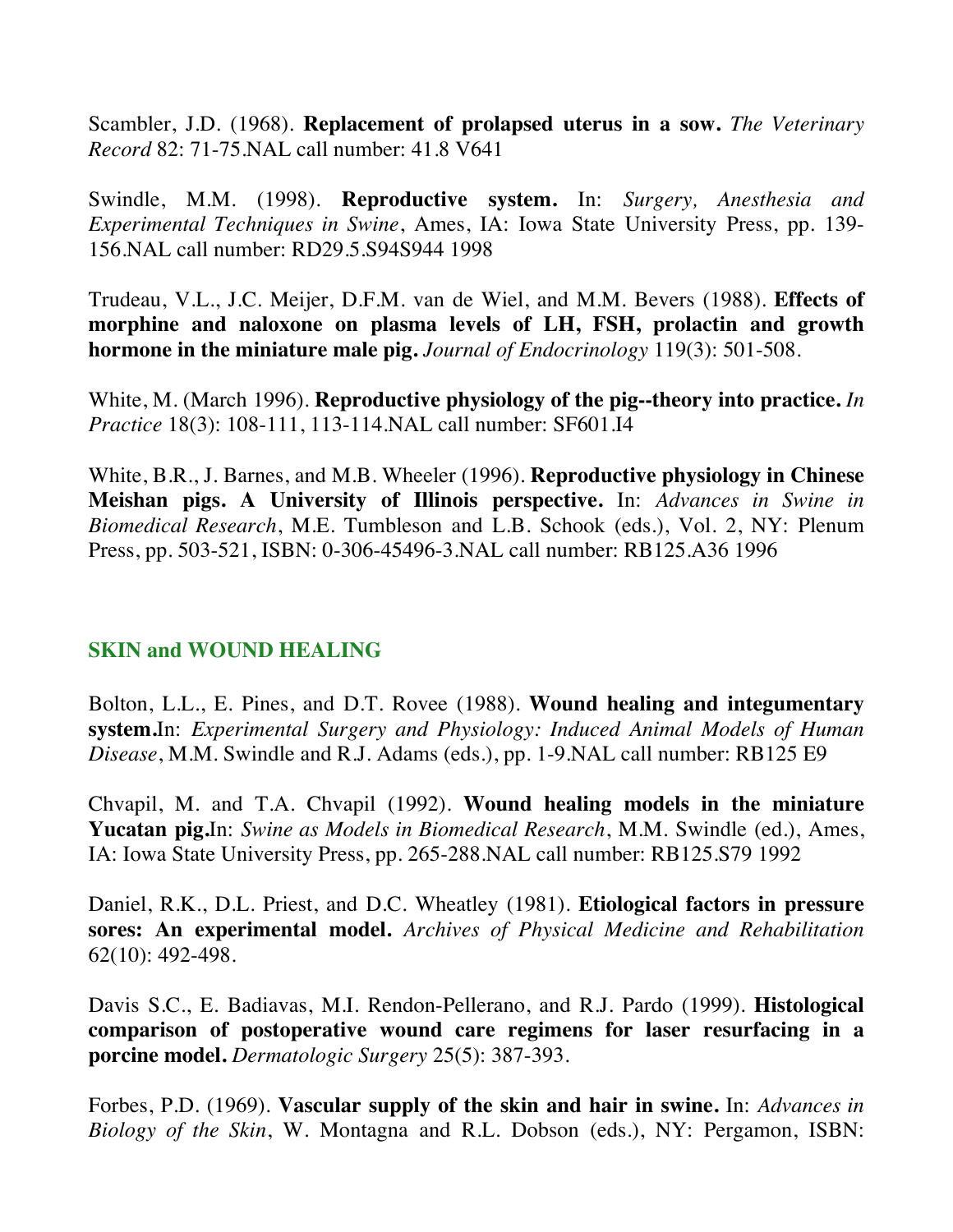0080129676.

Haws, M.J., J.O. Kucan, A.C. Roth, H. Suchy, and R.E. Brown (1996). **The effects of chronic ketorolac tromethamine (toradol) on wound healing.** *Annals of Plastic Surgery* 37: 147-51

Kerrigan, C.L., R.G. Zelt, J.G. Thomson, and E. Diano (1986). **The pig as an experimental animal in plastic surgery research for the study of skin flaps, myocutaneous flaps and fasciocutaneous flaps.** *Laboratory Animal Science* 36(4): 408-412.NAL call number: 410.9 P94

Kurihara-Bergstrom, T., M. Woodworth, S. Feisullin, and P. Beall (1986). **Characterization of the Yucatan miniature pig skin and small intestine for pharmaceutical applications.** *Laboratory Animal Science* 36(4): 396.NAL call number: 410.9 P94

McGraft, M.H. and S.C. Hundahl (1982). **The spatial and temporal quantification of myofibroblasts.** *Plastic and Reconstructive Surgery* 69: 975-983.

McDonnell, G., K. Haines, D. Klein, et al. (Feb. 1999). **Clinical correlation of a skin antisepsis model.** *Journal of Microbiological Methods* 35(1): 31-35.

Mertz, P.M., P.A. Hebda, and W.H. Eaglstein (1986). **A porcine model for evaluation of epidermal wound healing.** In: *Swine in Biomedical Research*, M.E. Tumbleson (ed.), Vol. 1, pp. 291-302.NAL call number: RB125.C68 1985

Monteiro-Riviere, N.A. (1986). **Ultrastructural evaluation of the porcine integument.** In: *Swine in Biomedical Research*, M.E. Tumbleson (ed.), Vol. 1, NY: Plenum Press, pp. 641-655.NAL call number: RB125.C68 1985

Montiero-Riviere, N.A. and J. Riviere (1996). **The pig as a model for cutaneous pharmacology and toxicology research.** In: *Advances in Swine in Biomedical Research*, M.E. Tumbleson and L.B. Schook (eds.), Vol. 2, NY: Plenum Press, pp. 425- 458.NAL call number: RB125.A36 1996

Morykwas, M.J., L.R. David, A.M. Schneider, et. al. (Jan.-Feb. 1999). **Use of subatmospheric pressure to prevent progression of partial-thickness burns in a**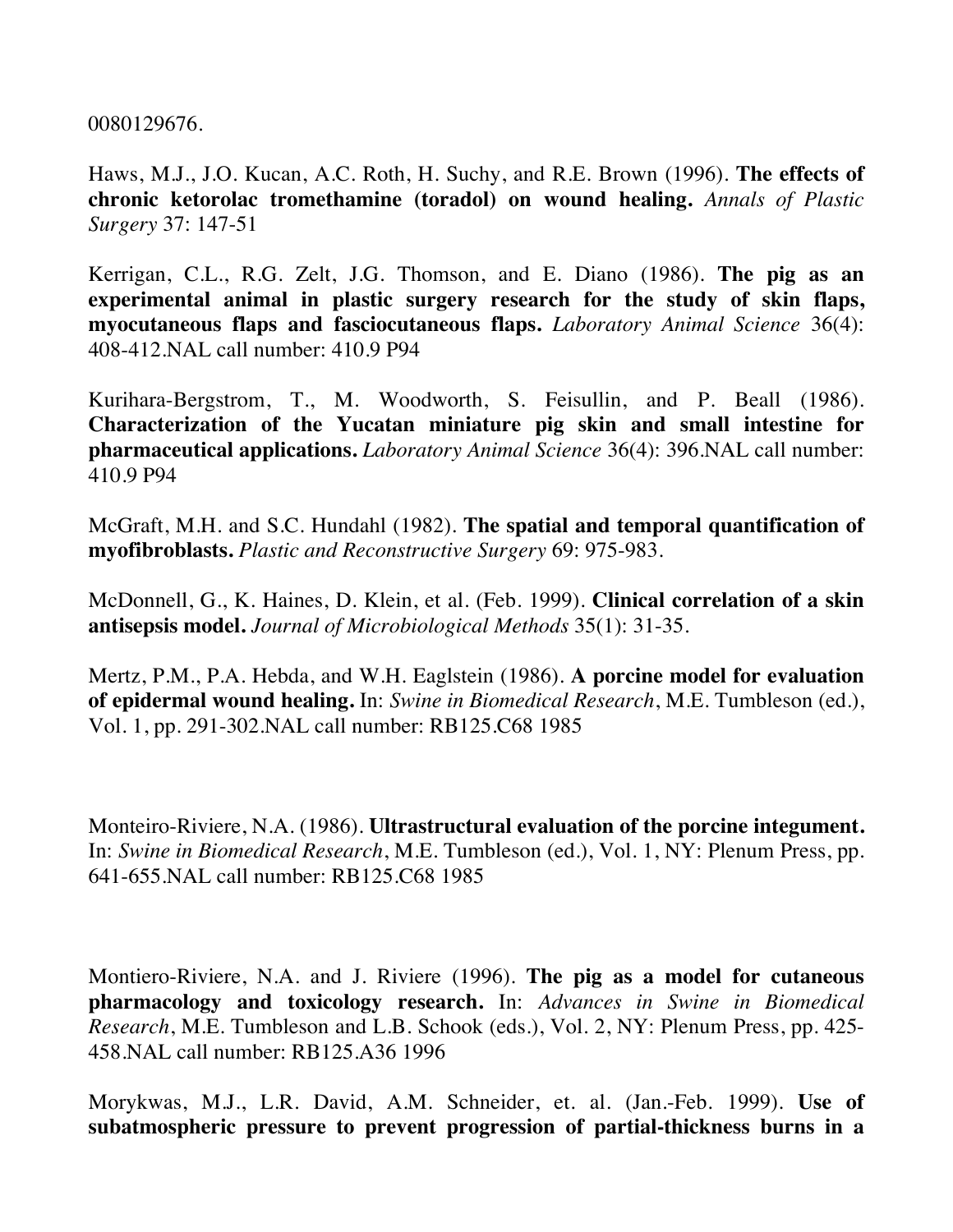**swine model.** *Journal of Burn Care and Rehabilitation* 20(1, Part 1): 15-21.

Ordman, L.J. and T. Gillman (1966). **Studies in the healing of cutaneous wounds. III. A critical comparison in the pig of the healing of surgical incisions closed with sutures or adhesive tape based on tensile strength and clinical histological criteria.** *Archives of Surgery* 93(6): 911-928.

Riviere, J.E., K.F. Bowman, and N.A. Monteiro-Riviere (1986). **The isolated perfused porcine skin flap: A novel animal model for cutaneous toxicologic research.** In: *Swine in Biomedical Research*, M.E. Tumbleson (ed.), Vol. 1, NY: Plenum Press, pp. 657-666.NAL call number: RB125.C68 1985

Ross E.V., Mowlavi A., Barnette D., et al. (Feb. 1999). **The effect of wiping on skin resurfacing in a pig model using a high energy pulsed CO2 laser system.** *Dermatologic Surgery* 25(2): 81-88.

Sasaki, G.H. and C.Y. Pang (1984). **Pathophysiology of skin flaps raised on expanded pig skin.** *Plastic and Reconstructive Surgery* 74(1): 59-67.

Shircliffe, A.C., P.M. James, and J.H. Meredith (1974). **Technique for obtaining porcine heterografts for use on burned patients.** *Journal of Trauma* 14(2): 168-174.

Swindle, M.M. (1998). **Wound closure and integument.** In: *Surgery, Anesthesia and Experimental Techniques in Swine*, Ames, IA: Iowa State University Press, pp. 65- 80.NAL call number: RD29.5.S94S944 1998

Winter, G.D. (1972). **Epidermal regeneration in the domestic pig.** In: *Epidermal Wound Healing*, H.I. Maibach and D.T. Rovee (eds.), Chicago: Year Book, pp. 71-112.

### **SURGERY**

Bailie, M.B., S.K. Wixson, and M.S. Landi (1986). **Vascular access port implantation for serial blood sampling in conscious swine.** *Laboratory Animal Science* 36(4): 431- 433.NAL call number: 410.9 P94

Becker, H.N. (1992). **Castration, vasectomy, hernia repair, and baby pig processing.** In: *Diseases of Swine*, A.D. Leman and B.E. Straw, W.L. Mengeling, S. D'Allaire, D.J.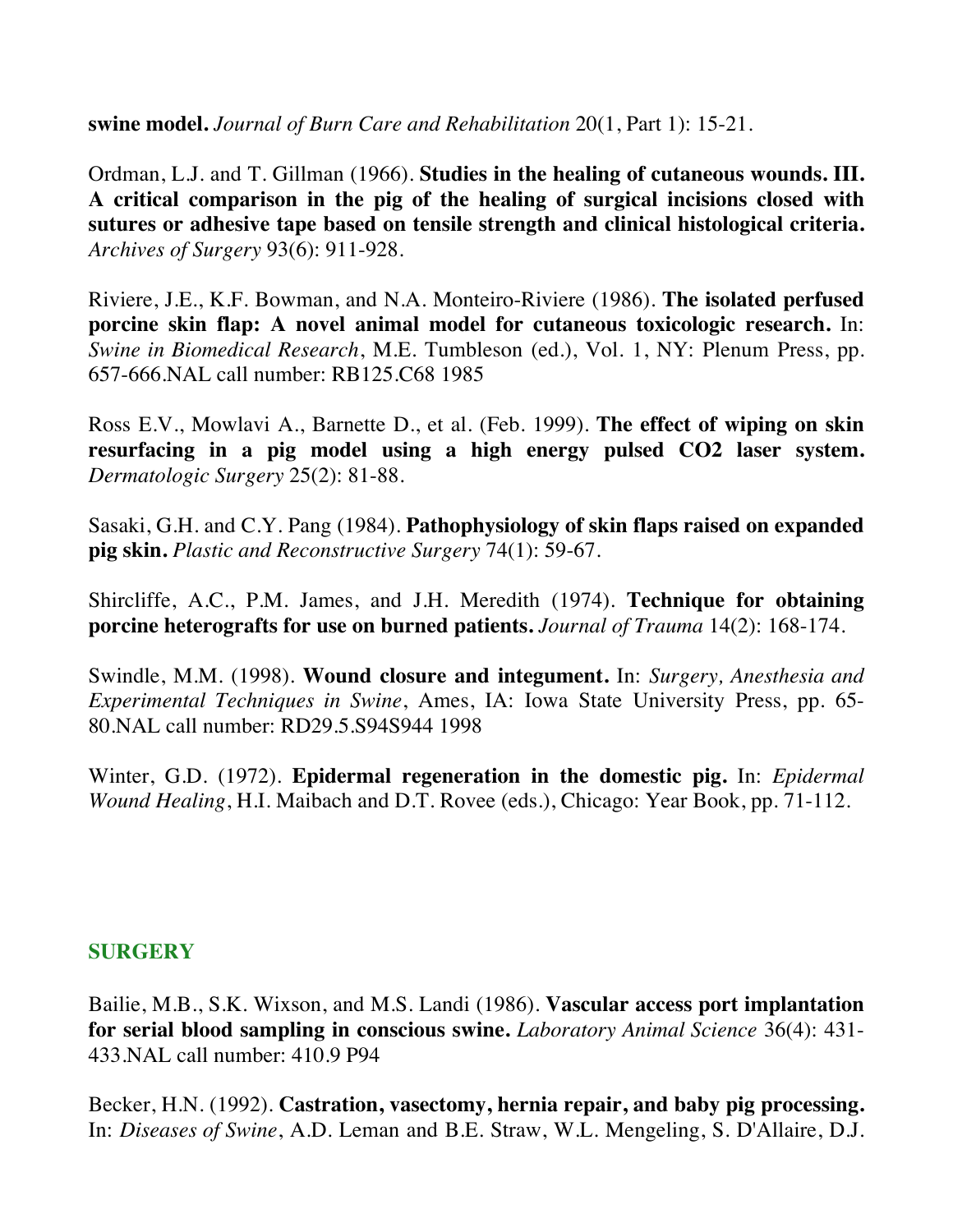Taylor, 7th ed., Ames, IA: Iowa State University Press, pp. 943-956.

Bloomfield, G., B. Saggi, C. Blocher, and H. Sugerman (June 1999). **Physiologic effects of externally applied continuous negative abdominal pressure for intra-abdominal hypertension.** *Journal of Trauma* 46(6): 1009-1014.

Bollen, P.J., A.K. Hansen, and H.J. Rasmussen (2000). **Experimental techniques.** In: *The Laboratory Swine*, Boca Raton, FL: CRC Press LLC, pp. 83-106, ISBN: 0849310350.

Bollwahn, W. (1992). **Surgical procedures in boars and sows.** In: *Diseases of Swine*, A.D. Leman, B.E. Straw, W.L. Mengeling, S. D'Allaire, and D.J. Taylor (eds.), 7th ed., Iowa City, IA: Iowa State University Press, pp. 782-793.NAL call number: SF971 D57 1992

Bowen, J., J. Cranley, and D. Gough (1995). **The flank approach to the porcine upper urinary tract: safe and reliable.** *Laboratory Animals* 29: 204-206.NAL call number: QL55.A1L3

Brown, M.J., P.T. Pearson, and F.N. Tomson (1993). **Guidelines for animal surgery in research and teaching.** *American Journal of Veterinary Research* 54: 1544-1559.NAL call number: 41.8 Am3A

Braun, W. (1993). **Anesthetics and surgical techniques useful in the potbellied pig.**  *Veterinary Medicine* 88: 441-447.NAL call number: 41.8 M69

Brutel de la Riviere, A., J.M. Quaegebeur, P.J. Hennis, G. Brutel de la Riviere, and G. Van Herpen (1983). **Growth of an aorta-coronary anastomosis. An experimental study in pigs.** *Journal of Thoracic and Cardiovascular Surgery* 86(3): 393-399.

Camprodon, R., J. Solsona, J.A. Guerrero, C.G. Mendoza, J. Segura, and J.M. Fabregat. (1977). **Intrahepatic vascular division in the pig: basis for partial hepatectomies.**  *Archives of Surgery* 112(1K0): 38-40.

Christenson, R.K., K.A. Leymaster, and L.D. Young (1987). **Justification of unilateral hysterectomy-ovariectomy as a model to evaluate uterine capacity in swine.** *Journal of Animal Science* 65(3): 738-744.NAL call number: 49 J82

Cohen, I.T., S.O. Nelson, and M.P. Hirsh (1992). **The role of the Hanford minipig as an animal model in pediatric surgery and neonatal intensive care.** In: *Swine as Models in Biomedical Research*, M.M. Swindle (ed.), Ames, IA: Iowa State University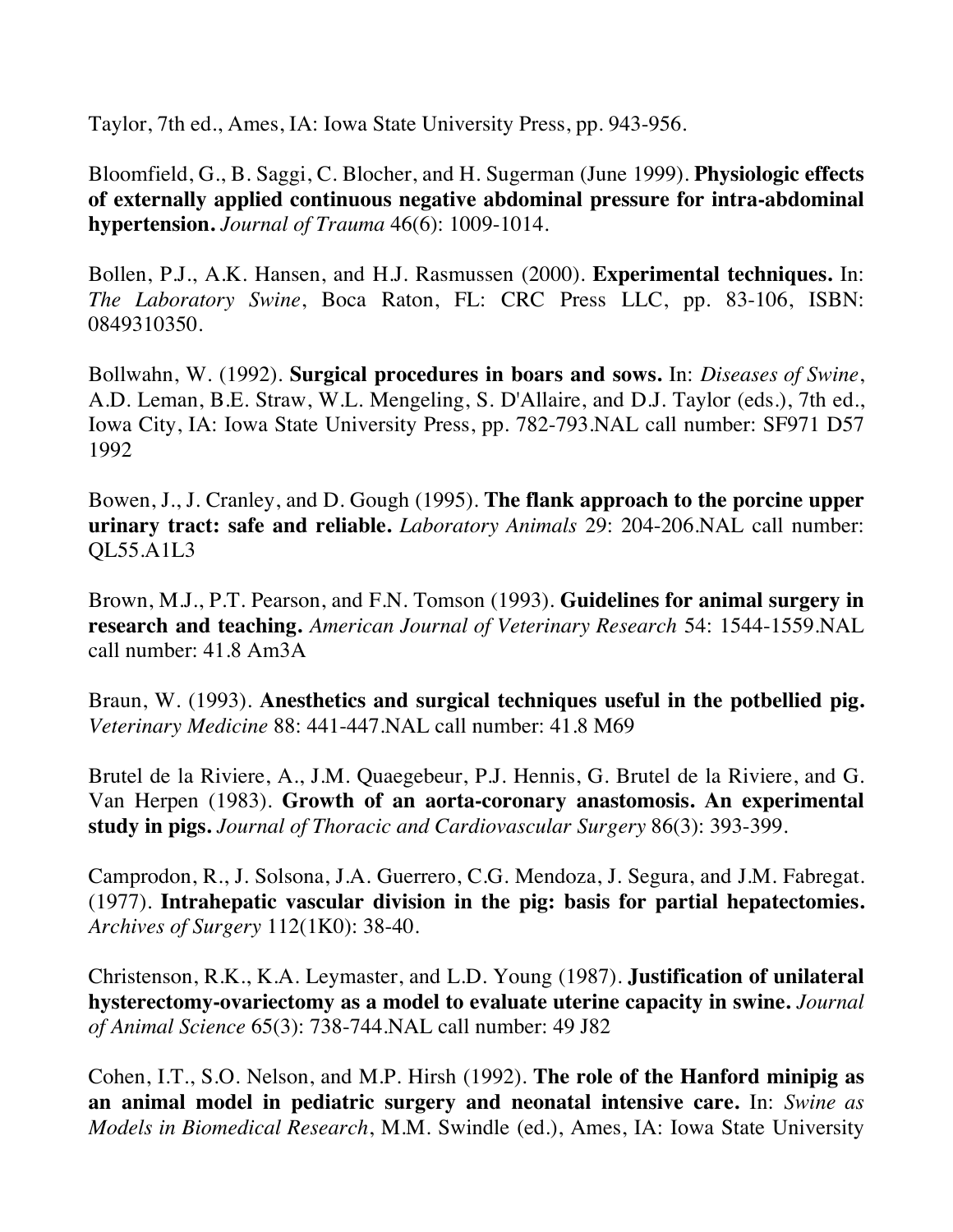Press, pp. 57-63.NAL call number: RB125.S79 1992

Daniel, R.K., D.L. Priest, and D.C. Wheatley (1981). **Etiological factors in pressure sores: An experimental model.** *Archives of Physical Medicine and Rehabilitation* 62(10): 492-498.

Dawson, R.C., A.F. Krisht, D.L. Barrow, G.J. Joseph, G.G. Shengelaia, and B. Bonner (1995). **Treatment of experimental aneurysms using collagen-coated microcoils.**  *Neurosurgery* 36(1): 133-140.

Djurhuus, J.C., B. Nerstrom, N. Gyrd-Hansen, H. Rask-Anderson. 1976. **Experimental hydronephrosis.** *Acta Chirurgica Scandinavica* (Supplementum) 472: 17-28.

Drisko, J.E., T.D. Faidley, D.F. Hora Jr., G.W. Niebauer, W.P. Feeney, B.H. Friscino, and G.J. Hickey (1996). **Transorbital approach to the porcine pituitary.** *Journal of Investigative Surgery* 9(4): 305-311.

Ehler, W.J., J.H. Cissik, V.C. Smith, and G.B. Hubbard (1990). **Evaluation of Gore-Tex graft material in the repair of right ventricular outflow tract defect.** *Journal of Investigative Surgery* 3(2): 119-127.

Ethicon (1988). *Wound Closure Manual*, Sommerville, NJ: Ethicon, Inc.

Gayme, C.H., M.M. Swindle, P.C. Gillette, M.E. Harold, and R.E. Schumann (1995). **Percutaneous serial catheterization in swine: a practical approach.** *Journal of Investigative Surgery* 8: 123-128.

Godke, R.A., V.A. Lambeth, and J.L. Kreider (1979). **A simplified technique of vasectomy for heat-check boars.** *Veterinary Medicine. Small Animal Clinician* 74(7): 1927-1029.NAL call number: 41.8 M69

Hall, T.S., M. Borkon, W.A. Baumgartner, R. Scott Stuart, M.M. Swindle, E. Galloway, and B.A. Reitz (1986). **Use of Swine in heart transplantation research.** In: *Swine in Biomedical Research*, *M.E. Tumbleson (ed.), Vol* 1, p. 373-376.NAL call number: RB125.C68 1985

Hand, M.S., R.W. Phillips, C.W. Miller, R.A. Mason, and W.V. Lumb (1981). **A method for quantitation of hepatic, pancreatic and intestinal function in conscious Yucatan miniature swine.** *Laboratory Animal Science* 31(6): 728-731.NAL call number: 410.9 P94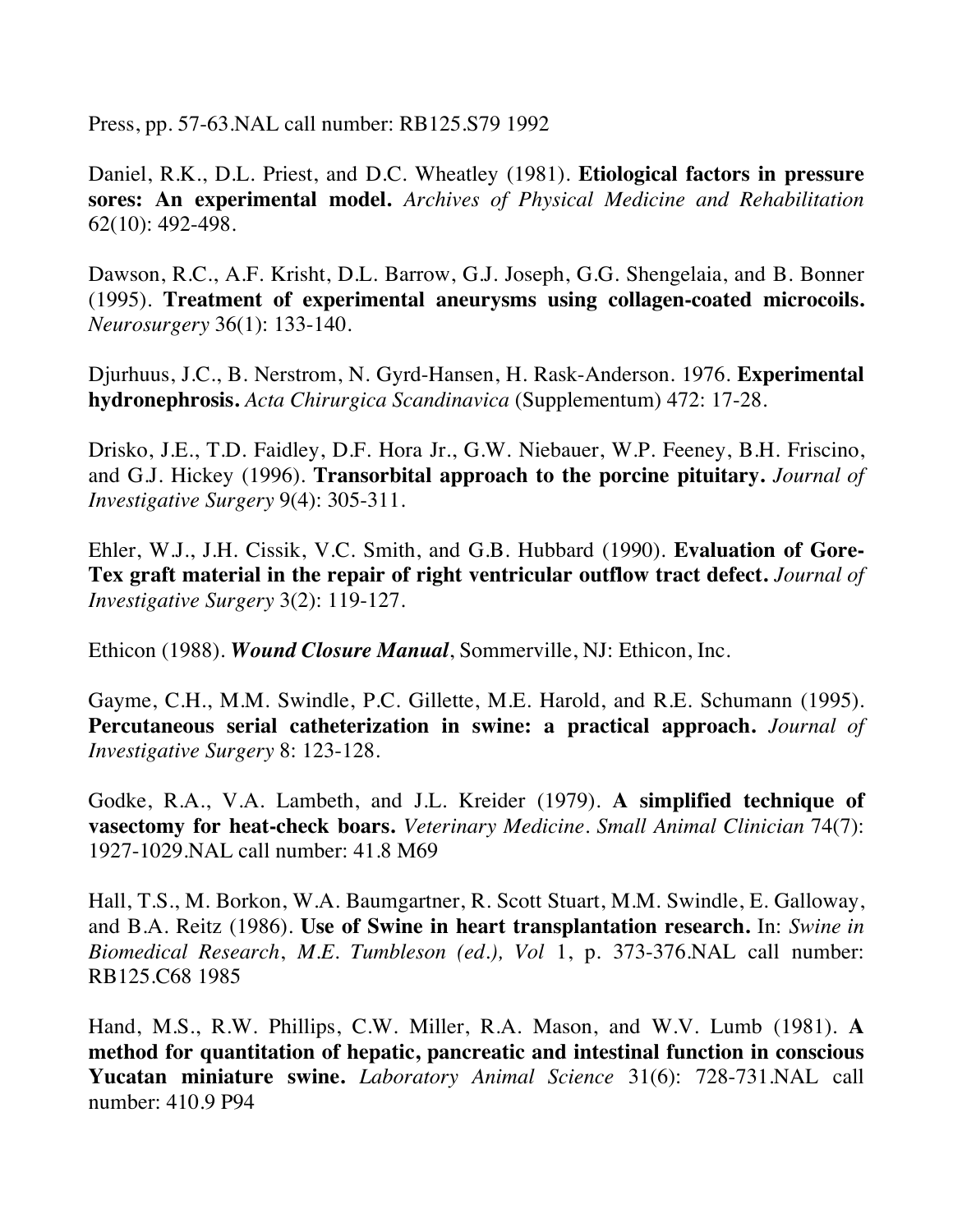Harvey, R.C. and E.F. Jones (1982). **A technique for bioinstrumentation of the thorax of miniature swine.** *Laboratory Animal Science* 32(1): 94-96.NAL call number: 410.9 P94

Hayashi, A., S. Takamori, T. Matsuo, et al. (1999). **Experimental and clinical evaluation of the harmonic scalpel in thoracic surgery.** *Kurume Medical Journal* 46(1): 25-29.

Hendrick, D.A., A.C. Smith, J.M. Kratz, F.A. Crawford, and F.G. Spinale (1990). **The pig as a model of tachycardia and dilated cardiomyopathy.** *Laboratory Animal Science* 40(5): 495-501.NAL call number: 410.9 P94

Hennig, U., B. Idzior, J. Wunsche, and H.D. Bock (1980). **Fistulation technique for the digestive tract of swine for the examination of protein metabolism.** *Archiv fur Experimentelle Veterinarmedizin* 34(3): 325-331.NAL call number: 41.8 EX7

Horneffer, P.J., V.J. Gott, and T.J. Gardner (1986). **Swine as a cardiac surgical model.**  In: *Swine in Biomedical Research*, M.E. Tumbleson (ed.), Vol 1, NY: Plenum Press, pp. 321-326.NAL call number: RB125.C68 1985

Jackson, B.T. and H. Egdahl (1960). **The performance of complex fetal operations in utero without amniotic fluid loss or other disturbances of fetal-maternal relationships.** *Surgery* 48: 564-570.

Jensen, D.M., G.A. Machicado, J.I. Tapia, G. Kauffman, P. Franco, and D. Beilin (1983). **A reproducible canine model of esophageal varices.** *Gastroenterology* 84(3): 573-579.

Jones, M.D. and B.B. Hudak (1988). **Fetal and neonatal surgery.** In: *Experimental Surgery and Physiology: Induced Animal Models of Human Disease*, M.M. Swindle and R.J. Adams (eds.), Baltimore, MD: Williams and Wilkins, pp. 300-308.NAL call number: RB125 E9

Jorgensen, T.M. and J.C. Djurhuus (1986). **Experimental vesicoureteric reflux in pigs.**  In: *Swine in Biomedical Research*, M.E. Tumbleson (ed.), Vol. 3, NY: Plenum Press, pp. 1737-1751. NAL call number: RB125.C68 1985

Jorgensen T.M., J.C. Djurhuus, H.S. Jorgensen, and S.S. Sorensen (1983). **Experimental bladder hyperreflexia in pigs.** *Urological Research* 11(5): 239-240.

Jorgensen, T.M., S. Olsen, J.C. Djurhuus, and J.P. Norgaard (1984). **Renal morphology**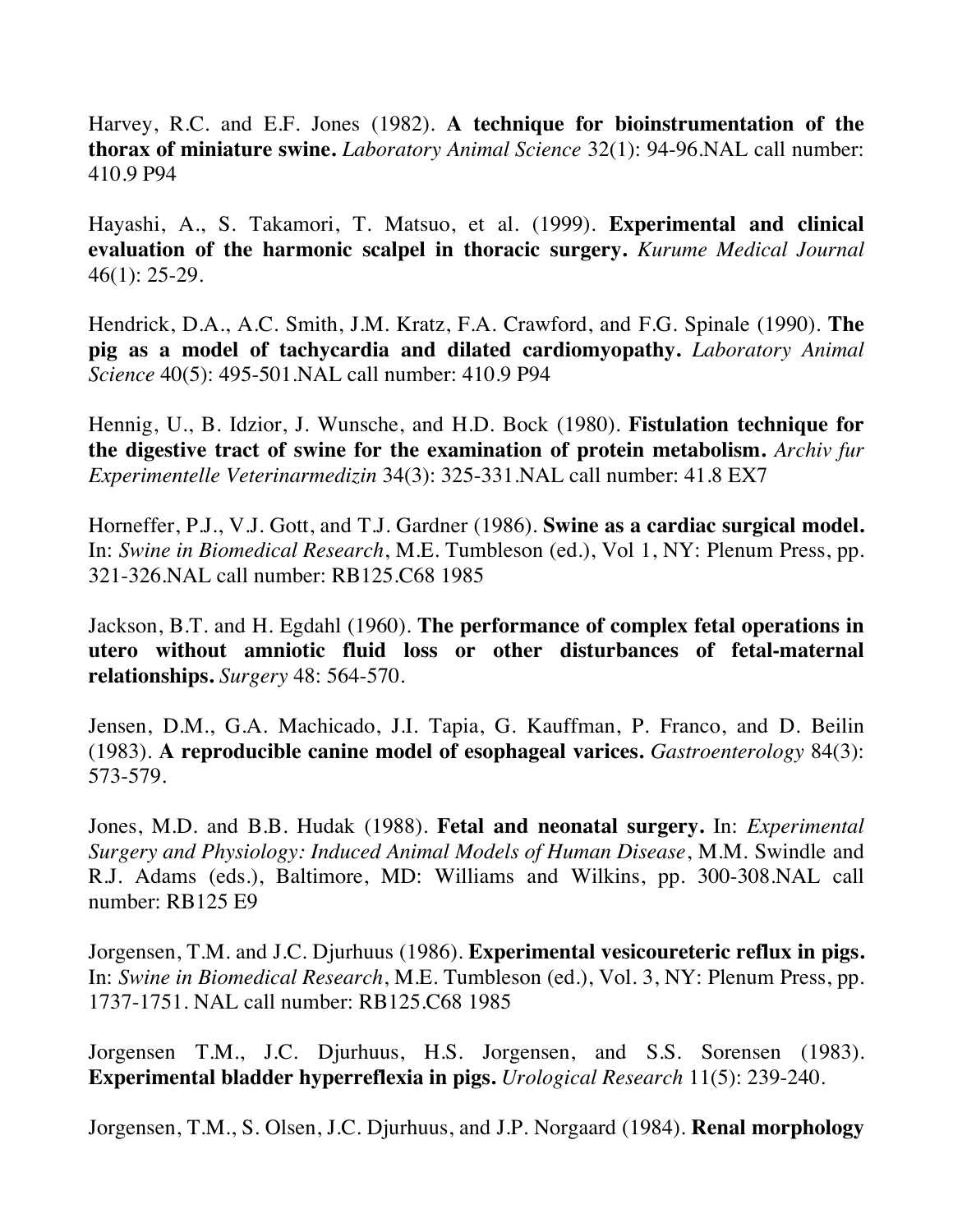**in experimental vesicoureteral reflux in pigs.** *Scandinavian Journal of Urology and Nephrology* 18(1): 49-58.

Jorgensen, T.M., J. Mortensen, K. Nielsen, and J.C. Djurhuus (1984). **Pathogenetic factors in vesico-ureteral reflux. A longitudinal cystometrographic study in pigs.**  *Scandinavian Journal of Urology and Nephrology* 18(1): 43-48.

Kalkwarf, K.L., R.F. Krejci, A.R. Edison, and R.A. Reinhardt (1983). **Subjacent heat production during tissue excision with electrosurgery.** *Journal of Oral and Maxillofacial Surgery* 41(10): 653-657.

Kerrigan, C.L., R.G. Zelt, J.G. Thomson, and E. Diano (1986). **The pig as an experimental animal in plastic surgery research for the study of skin flaps, myocutaneous flaps and fasciocutaneous flaps.** *Laboratory Animal Science* 36(4): 408-412.NAL call number: 410.9 P94

Kjar, H.A. (1976). **Amputation of prolapsed rectum in young pigs.** *Journal of the American Veterinary Association* 168(3): 229-230.NAL call number: 41.8 Am3

Koyama, I., L.R. Pennington, M.M. Swindle, and G.M. Williams (1986). **Pancreatic allotransplantation with roux-en-y jejunal diversion in swine: Its technical aspects.** In: *Swine in Biomedical Research*, M.E. Tumbleson (ed.), Vol. 1, NY: Plenum Publishers, pp. 385-390.NAL call number: RB125.C68 1985

Kraeling, R.R., C.R. Barb, and G.B. Rampacek (1986). **Hypophysectomy and hypophysial stalk transection in the pig: Technique and application to studies of ovarian follicular development.** In: *Swine in Biomedical Research*, M.E. Tumbleson (ed.), Vol. 1, NY: Plenum Publishers, pp. 425-436.NAL call number: RB125.C68 1985

Kratz, J.M., W.S. Johnson, R. Mukherjee, J. Hu, F.A. Crawford, and F.G. Spinale (1994). **The relation between latissimus dorsi skeletal muscle structure and contractile function after cardiomyoplasty.** *Journal of Thoracic and Cardiovascular Surgery* 107(3): 868-878.

Kross, S.B., N.K. Ames, and C. Gibson (1982). **Extirpation of the preputial diverticulum in a boar.** *Veterinary Medicine. Small Animal Clinician* 77(4): 549- 553.NAL call number: 41.8 M69

Ladwig, V.D. (1975). **Surgical procedure to control hemorrhage of porcine vulva.** *Journal of the American Veterinary Association* 166(6): 598-599.NAL call number: 41.8 Am3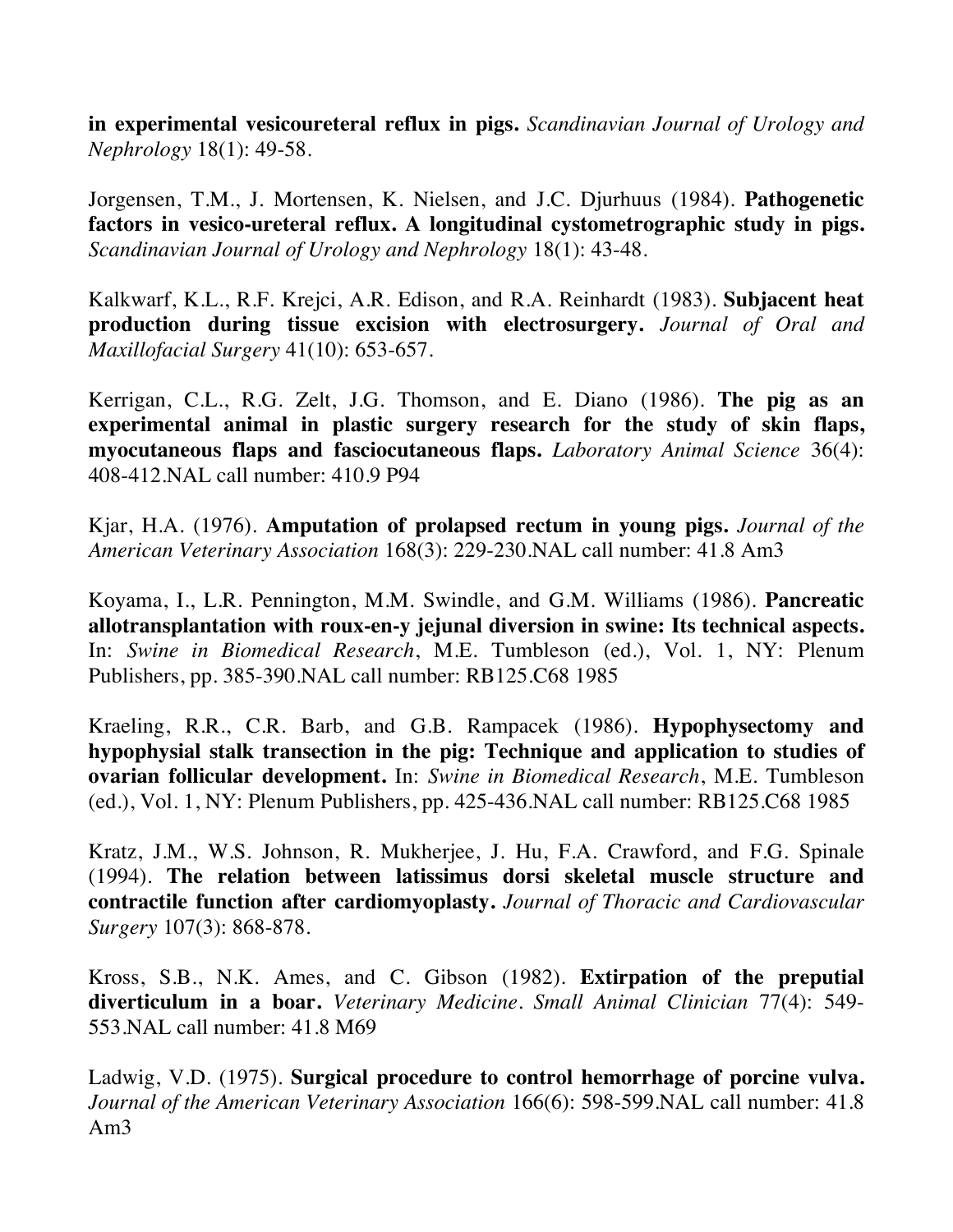Lyden, S.P., J.H. Patton Jr., G.E. Woodman, D.N. Ragsdale, A.P. Willis, T.C. Fabian, and K.G. Proctor (1997). **Effect of transfusion on physiologic changes after resuscitated trauma.** *Surgery* 122(3): 534-545.

Maeda, K., L.O. Schoeniger, M. Shimada, R.A. Winchurch, T.G. Buchman, and J.L. Robotham (1993). **Regulation of acute phase gene expression following surgery and endotoxin administration in the anesthetized pig.** *Anesthesiology* 79: 1324-1337.

Markham, L. (1968). **Replacement of prolapsed uterus in a sow.** *The Veterinary Record* 82: 605-606.NAL call number: 41.8 V641

Marusch, F., A. Koch, and J. Kluge (1999). **Minimally invasive concepts in esophagealsurgery--thoracoscopic anastomosis. An animal experiment study. [Minimal-invasive Konzepte in der Osophaguschirurgie--thorakoskopische Anastomosierung. Eine tierexperimentelle Studie.]** *Zentralblatt fur Chirurgie* 124(1): 63-67.

Massoud, T.F., C. Ji, G. Guglielmi, F. Vinuela, and J. Robert (1994). **Experimental models of bifurcation and terminal aneurysms: construction techniques in swine.**  *American Journal of Neuroradiology* 15(5): 938-944.

Massoud, T.F., F. Turjman, C. Ji, F. Vinuela, G. Guglielmi, Y.P. Gobin, and G.R. Duckwiller (1995). **Endovascular treatment of fusiform aneurysms with stents and coils: Technical feasibility in a swine model.** *American Journal of Neuroradiology* 16(10): 1953-1963.

Maurer, C.A., K. Z'graggen, W. Zimmermann, H.J. Hani, D. Mettler, and M.W. Buchler (Nov. 1999). **Experimental study of neorectal physiology after formation of a transverse coloplasty pouch.** *British Journal of Surgery* 86(11): 1451-1458.

Mayer, B. and L. Kaemp (March 1996). **Free microsurgical superior musculocutaneous trapezius flap of the swine: an ideal training model for microvascular reconstructions and in vitro model for experimental microsurgery. [Der freie mikrochirurgische obere muskulokutane Trapezius-Lappen des Schweines: Ein ideales Trainingsmodell fur mikrovaskulare Rekonstruktionen und ein In-vitro-Modell fur die experimentelle Mikrochirurgie.]** *Laryngorhinootologie* 75(3): 175-177.

Mayo, M.B. and H.N. Becker (1982). **Unilateral castration to correct a peritesticular hematoma in a boar.** *Veterinary Medicine. Small Animal Clinician* 77(3): 449- 451.NAL call number: 41.8 M69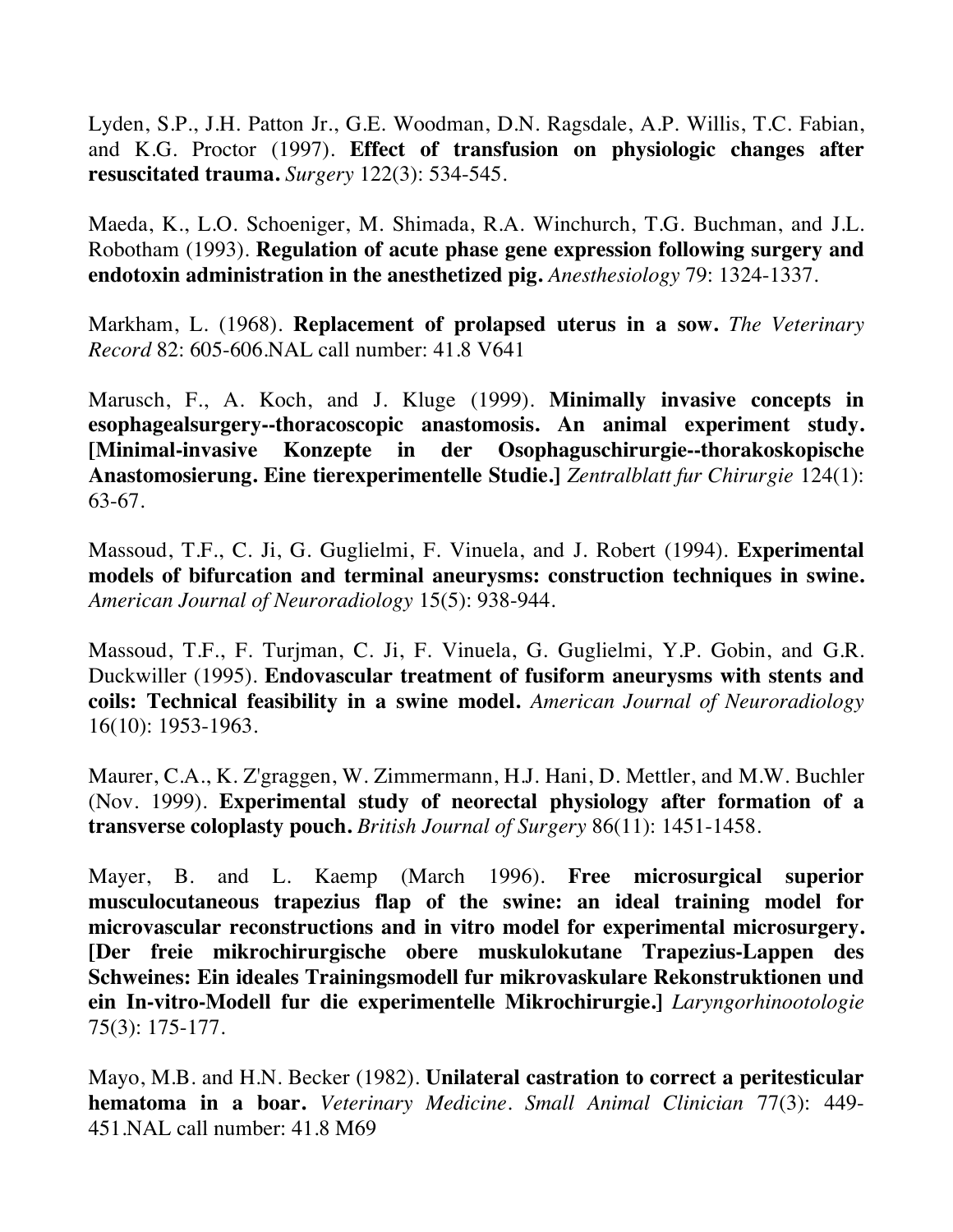Mbiuki, S.M. (1982). **Mammectomy for treatment of chronic mastitis in sows.**  *Veterinary Medicine. Small Animal Clinician* 77(10): 1516-1517.NAL call number: 41.8 M69

Mehran, R.J., M.A. Ricci, A.M. Graham, K. Carter, and J.F. Smyes (1991). **Porcine model for vascular graft studies.** *Journal of Investigative Surgery* 4(1): 37-44.

Mizrahi, S.S., J.W. Jones, and F.R. Bentley (1996). **A facilitated technique for hepatectomy of porcine liver.** *Journal of Investigative Surgery* 9(4): 393-398.

National Institutes of Health (1985). *Guidelines for Blood-material Interactions***,**  Report of the National Heart, Lung and Blood Institute Working Group. Bethesda, MD: US Department of Health and Human Services, Public Health Services, NIH Publication 85-2185.

Nicolau, D.P., Y.J. Feng, A.H.B. Wu, S.P. Bernstein, and C.H. Nightingale (1996). **Swine model of continuous arteriovenous hemofiltration.** *Laboratory Animal Science* 46(3): 355-357.NAL call number: 410.9 P94

North, A.F. (1988). **Oral and maxillofacial surgery.** In: *Experimental Surgery and Physiology: Induced Animal Models of Human Disease*, M.M. Swindle and R.J. Adams (eds.), Baltimore, MD: Williams and Wilkins, pp. 173-203.NAL call number: RB125 E9 Pae, W.E. Jr., J.L. Myers, J.A. Waldhausen, G.A. Prophet, and W.S. Pierce (1981). **Subclavian flap angioplasty. Experimental study in growing piglets.** *Journal of Thoracic and Cardiovascular Surgery* 82(6): 922-927.

Randall, G.C.B. (1986). **Chronic implantations of catheters and other surgical techniques in fetal pigs.** In: *Swine in Biomedical Research*, M.E. Tumbleson (ed.), Vol. 2, NY:Plenum Press, pp. 1179-1186.NAL call number: RB125.C68 1985

Randsbaek, F., C.J. Riordan, J.H. Storey, W.D. Montgomery, W.P. Santamore, and E.H. Austin III. (1996). **Animal model of the univentricular heart and single ventricular physiology.** *Journal of Investigative Surgery* 9(4): 375-384.

Ricci, M.A., R. Mehran, N.V. Christou, F. Mohamed, A.M. Graham, and J.F. Smyes (1991). **Species differences in the clearance of** *Staphyococcus aureus* **bacteremia.**  *Journal of Investigative Surgery* 4(1): 53-58.

Ricci, M.A., R.J. Mehran, D. Petsikas, F. Mohamed, R. Guidoin, Y. Marois, N.V. Christou, A. Graham, and J.F. Symes (1991). **Species differences in the infectability of vascular grafts.** *Investigative Surgery* 4(1): 45-52.

Rosenkrantz, J.G., R.C. Simon, and J.H. Carlisle (1968). **Fetal surgery in the pig with a review of other mammalian fetal techniques.** *Journal of Pediatric Surgery* 3(3): 392-397.

Rosenquist, J.B., K. Rosenquist, and G. Sund (1982). **Effects of bone grafing on maxillary bone healing in the growing pig.** *Journal of Oral and Maxillofacial Surgery* 40(9): 566-569.

Russell, J.M., R.T. Webb, and W.H. Boyce (1981). **Intrarenal surgery. Animal model I.** *Investigative Urology* 19(2): 123-125.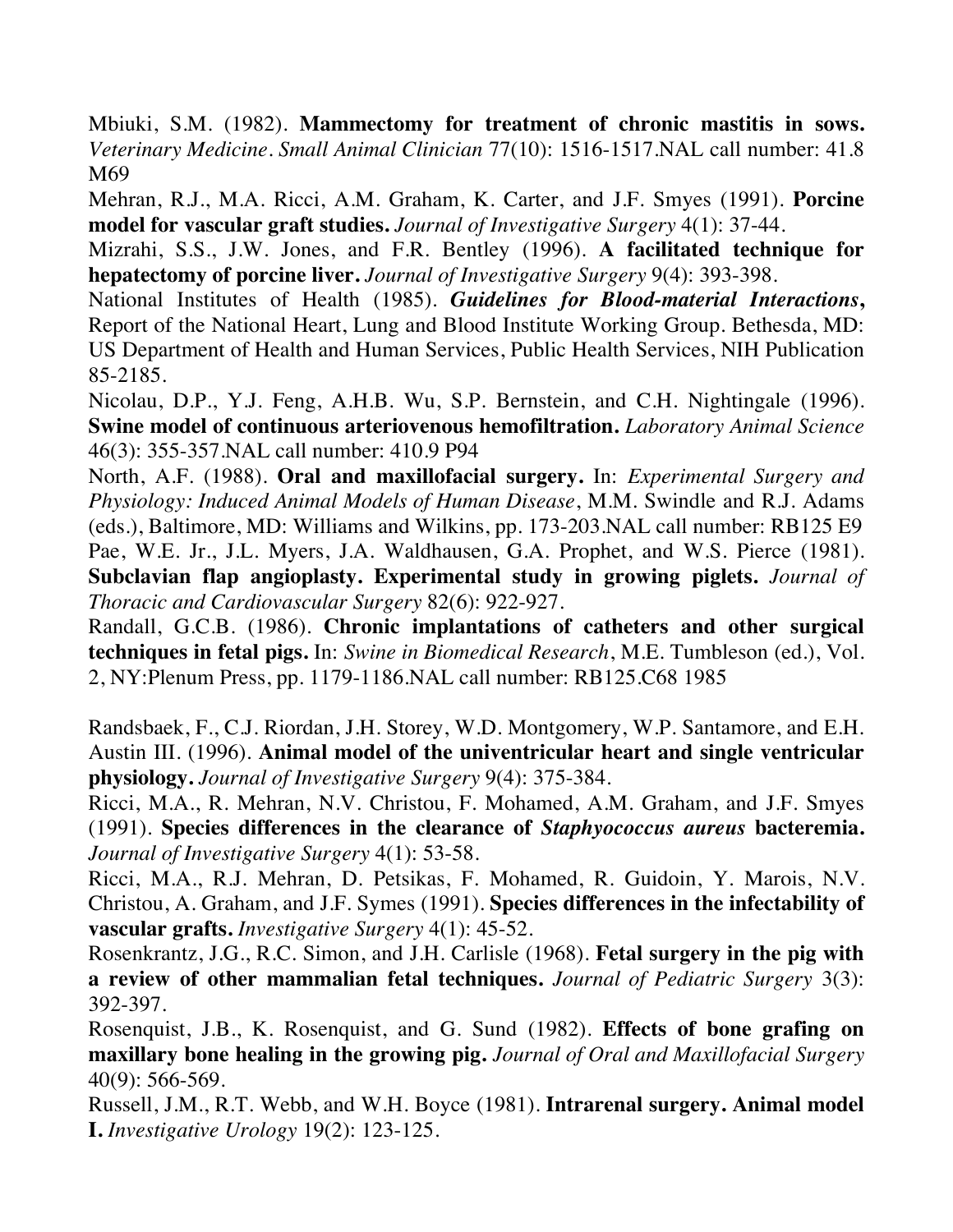Sarr, M.G. (1988). **Pancreas.** In: *Experimental Surgery and Physiology: Induced Animal Models of Human Disease*, M.M. Swindle and R.J. Adams (eds.), Baltimore, MD: Williams and Wilkins, pp. 204-216.NAL call number: RB125 E9

Sasaki, G.H., and C.Y. Pang (1984). **Pathophysiology of skin flaps raised on expanded pig skin.** *Plastic and Reconstructive Surgery* 74(1): 59-67.

Scambler, J.D. (1968). **Replacement of prolapsed uterus in a sow.** *The Veterinary Record* 82: 71-75.NAL call number: 41.8 V641

Shimokawa, S., H. Matsumoto, S. Ogata, T. Komokata, S. Nishida, T. Ushijima, H. Saigenji, Y. Moriyama, and A. Taira (1996). **A new experimental model for simultaneous evaluation of aortic and pulmonary allograft performance in a composite graft.** *Journal of Investigative Surgery* 9(5): 487-493.

Sims, C.D., P.E.M. Butler, R. Casanova, M.A. Randolph, and M.J. Yaremchuk (1997). **Prolonged general anesthesia for experimental craniofacial surgery in fetal swine.**  *Journal of Investigative Surgery* 10(1-2): 53-57.

Smith, A.C. and M.M. Swindle (1994). **Post surgical care.** In: *Research Animal Anesthesia, Analgesia and Surgery*, A.C. Smith and M.M. Swindle (eds.), Greenbelt, MD: SCAW, pp. 167-170.NAL call number: SF914 R49 1994

Stump, K.C., M.M. Swindle, C.D. Saudek, and J.D. Strandberg (1988). **Pancreatectomized swine as a model of diabetes mellitus.** *Laboratory Animal Science* 38(4): 439-443.NAL call number: 410.9 P94

Swindle, M.M. (1984). *Basic Surgical Exercises Using Swine*, New York, NY: Praeger Press, 237p.NAL call number: RD29.5 S94S94

Swindle, M.M. (1998). *Surgery, Anesthesia and Experimental Techniques in Swine*, Iowa State University Press, Ames, IA, 329p.NAL call number: RD29.5.S94S944 1998.

Swindle, M.M. (1986). **Swine as models in thoracic surgery.** In: *Proceedings of the 2nd annual meeting of the Academy of Surgical Research* D.L. Powers (ed.), Clemson, SC: Clemson University Press, pp. 106-108.

Swindle, M.M., P.J. Horneffer, T.J. Gardner, V.L. Gott, T.S. Hall, R.S. Stuart, W.A. Baumgartner, A.M. Borkon, E. Galloway, and B.A. Reitz (1986). **Anatomic and anesthetic considerations in experimental cardiopulmonary surgery in swine.** *Laboratory Animal Science* 36(4): 357-361.NAL call number: 410.9 P94

Swindle, M.M., A.C. Smith, and J.A. Goodrich (1998). **Chronic cannulation and fistuation procedures in swine: a review and recommendations.** *Journal of Investigative Surgery* 11: 7-20.

Swindle, M.M., A.C. Smith, and B.J.S. Hepburn (1988). **Swine as models in experimental surgery.** *Journal of Investigative Surgery* 1(1): 65-79.

Swindle, M.M., D.B. Wiest. S.S. Garner, A.C. Smith, and P.C. Gillette (1996). **Pregnant Yucatan miniature swine as a model for investigating fetal drug therapy.**  In: *Advances in Swine in Biomedical Research*, M.E. Tumbleson and L.B. Schook (eds.), Vol. 2, NY: Plenum Press, pp. 629-635.NAL call number: RB125.A36 1996 Swindle, M.M., D.B. Wiest, A.C. Smith, S.S. Garner, C.C. Case, R.P. Thompson, D.A.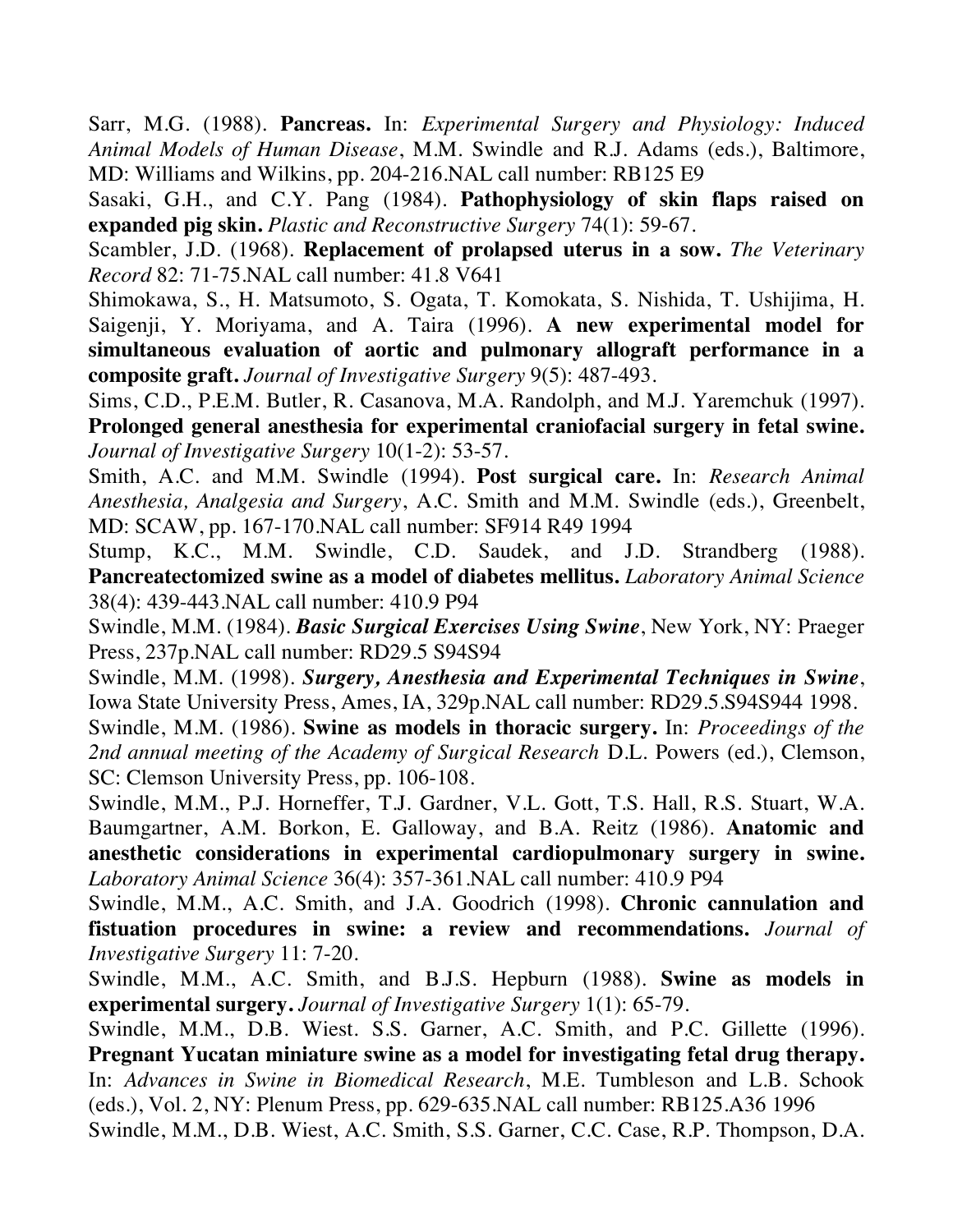Fyfe, and P.C. Gillette (1996). **Fetal surgical protocols in Yucatan miniature swine.** *Laboratory Animal Science* 46(1): 90-95.NAL call number: 410.9 P94

Terblanche, J. and R. Van Horn-Hickman (1978). **The prevention of gastric ulceration by highly selective vagotomy in a new peptic ulcer experimental model, the bile duct-ligated pig.** *Surgery* 84(2): 206-211.

Tong, S.W., S. Ingenito, J.E. Anderson, N. Gootman, A.L. Sica, and P.M. Gootman (1995). **Development of a swine animal model for the study of sudden infant death syndrome.** *Laboratory Animal Science* 45(4): 398-403.NAL call number: 410.9 P94

Tscholl, R. (1978). **Urinary diversion.** *Urolological Research* 6(1): 59-63

Turjman, F., T.F. Massoud, C. Ji, G. Guglielmi, F. Vinuela, and J. Robert (1994). **Combined stent implantation and endosaccular coil placement for treatment of experimental wide-necked aneurysms: A feasibility study in swine.** *American Journal of Neuroradiology* 15(6): 1087-1090.

Turner, A.S. and C.W. Mcllwraith (1982). *Techniques in Large Animal Surgery.* Philadelphia, PA: Lea and Febiger, 333p.NAL call number: SF911.T87

van den Broek, T.A., J.A. Rauwerda, and C.F. Kuijper (1991). **Construction of peritoneal venous valves: an experimental study in rats and piglets.** *Journal of Surgical Research* 50: 279-283.

Vollmar, B., A. Olinger, U. Hildebrandt, and M.D. Menger (June 1999). **Cardiopulmonary dysfunction during minimally invasive thoracolumboendoscopic spine surgery.** *Anesthesia and Analgesia* 88(6): 1244-1251.

Vonderfecht, H.E. (1978). **Amputation of rectal prolapse in pigs.** *Veterinary Medicine. Small Animal Clinician* 73(2): 201-206.NAL call number: 41.8 M69

Von Recum, A.F. (1998). *Handbook of Biomaterials Evaluation: Scientific, Technical, and Clinical Testing of Implant Materials*, 2nd ed., Hemisphere Publishing, 700p., ISBN: 1-56032-479-1

Windberger, U., H. Siegl, R. Woisetschlager, P. Schrenk, B. Podesser, and U. Losert (1994). **Hemodynamic changes during prolonged laparoscopic surgery.** *European Surgical Research* 26: 1-9.

Wittnich, C., M.P. Belanger, B.S. Oh, and T.A. Salerno (1991). **Surgical model of volume overload-induced ventricular myocardial hypertrophy to study a clinical problem in humans.** *Journal of Investigative Surgery* 4(3): 333-338.

## **TRANSPLANTATION**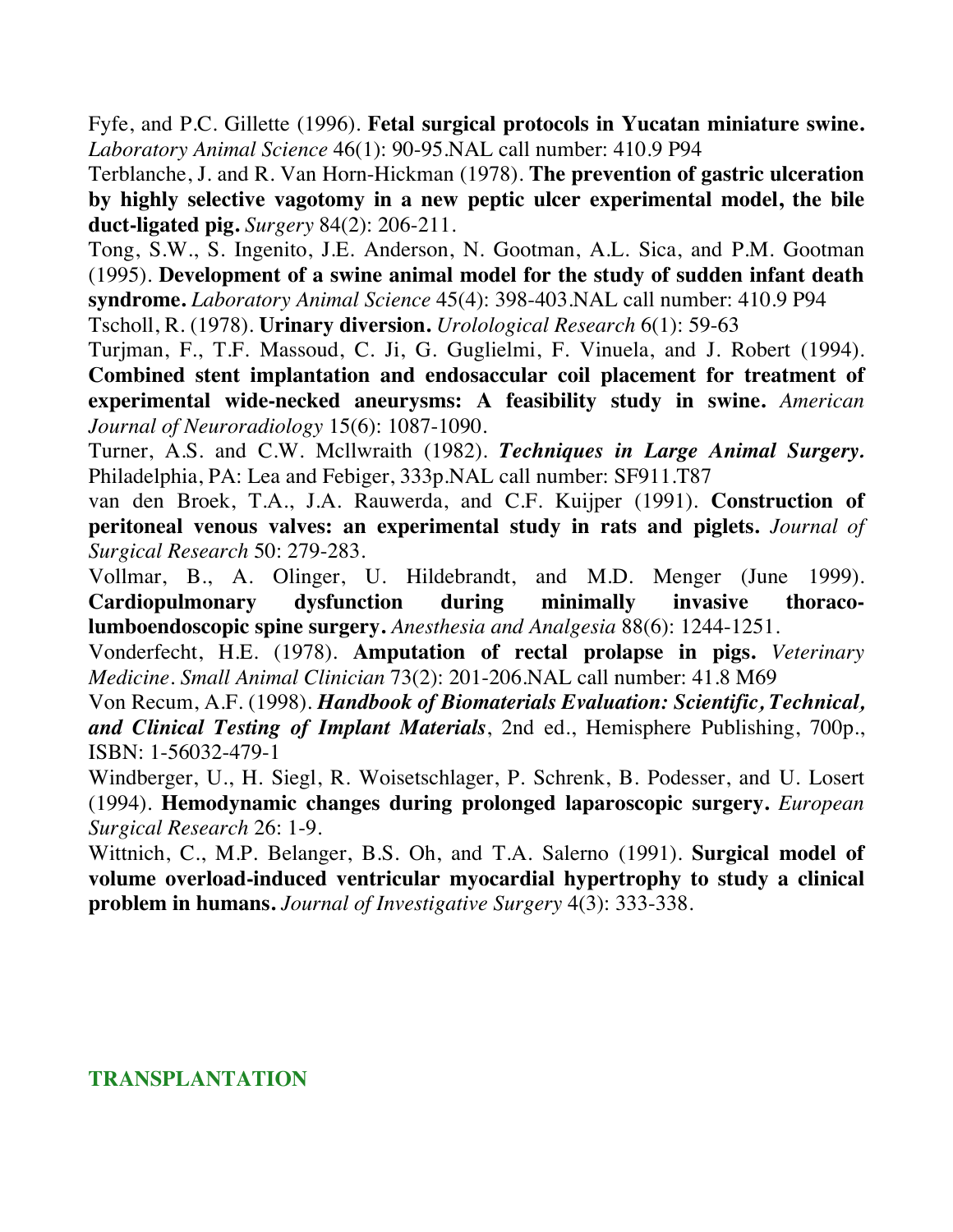Baumgartner, W.A., R.J. Kirkman, L.R., Pennington, T.J. Pritchard, M.G. Sarr, and G.M. Williams (1988). **Organ transplantation.** In: *Experimental Surgery and Physiology: Induced Animal Models of Human Disease*, M.M. Swindle and R.J. Adams (eds.), Baltimore, MD: Williams and Wilkins, pp. 284-299.NAL call number: RB125 E9

Calne, R.Y., T.A. English, D.C. Dunn, P. McMaster, D.C. Wilkins, and B.M. Herbertson (1976). **Orthotopic heart transplantation in the pig. The pattern of rejection.** *Transplantation Proceedings* 8(1): 27-30.

Calne, R.Y., K. Rolles, D.J. White, D.P. Smith, and B.M. Herbetson (1978). **Prolonged survival of pig orthotopic heart grafts treated with cyclosporin A.** *Lancet* 1(8075): 1183-1185.

Calne, R.Y., H.J.O. White, and D.E. Yoffa (1967). **Observations of orthotopic liver transplantation in the pig.** *British Medical Journal* 2(1): 478.

Clark S.C., C.D.Sudarshan, and R. Khanna (1999). **A new porcine model of reperfusion injury after lung transplantation.** *Laboratory Animals* 33(2): 135- 142.NAL call number: QL55.A1L3

Cramer, D.V. and L. Makowka (1994). **The use of xenografts in experimental transplantation.** In: *Handbook of Animal Models in Transplantation Research,* D.V. Cramer, L.G. Posesta, and L. Makowka (eds.), Boca Raton, FL: CRC Press, 299- 310.NAL call number: RD120.7 H36 1994

Dent, D.M., R. Hickman, C.J. Uys, S. Saunders, and J. Terblanche (1971). **Natural history of liver allo and auto transplantation in the pig.** *British Journal of Surgery* 58(6): 407-413.

Eisele, P.H., E.S. Woodle, G.C. Hunter, L. Talken, and R.E. Ward (1986). **Anesthetic, preoperative and postoperative considerations for liver transplantation in swine.**  *Laboratory Animal Science* 36(4): 402-405.NAL call number: 410.9 P94

Fiane, A.E., V. Videm, A. Foerster, T. Scholz, T.H. Perdersen, et al. (1998). **An ex vivo perfusion model to evaluate hyperacute rejection in a discordant pig-to-human combination.** *European Surgical Research* 30(5): 341-351.

Fiane, A.E., V. Videm, H.T. Johansen, O.J. Mellbye, E.W. Nielsen, and T.E. Mollnes (May 1999). **C1-inhibitor attenuates hyperacute rejection and inhibits complement, leukocyte and platelet activation in an ex vivo pig-to-human perfusion model.** *Immunopharmacology* 42 (1-3): 231-243.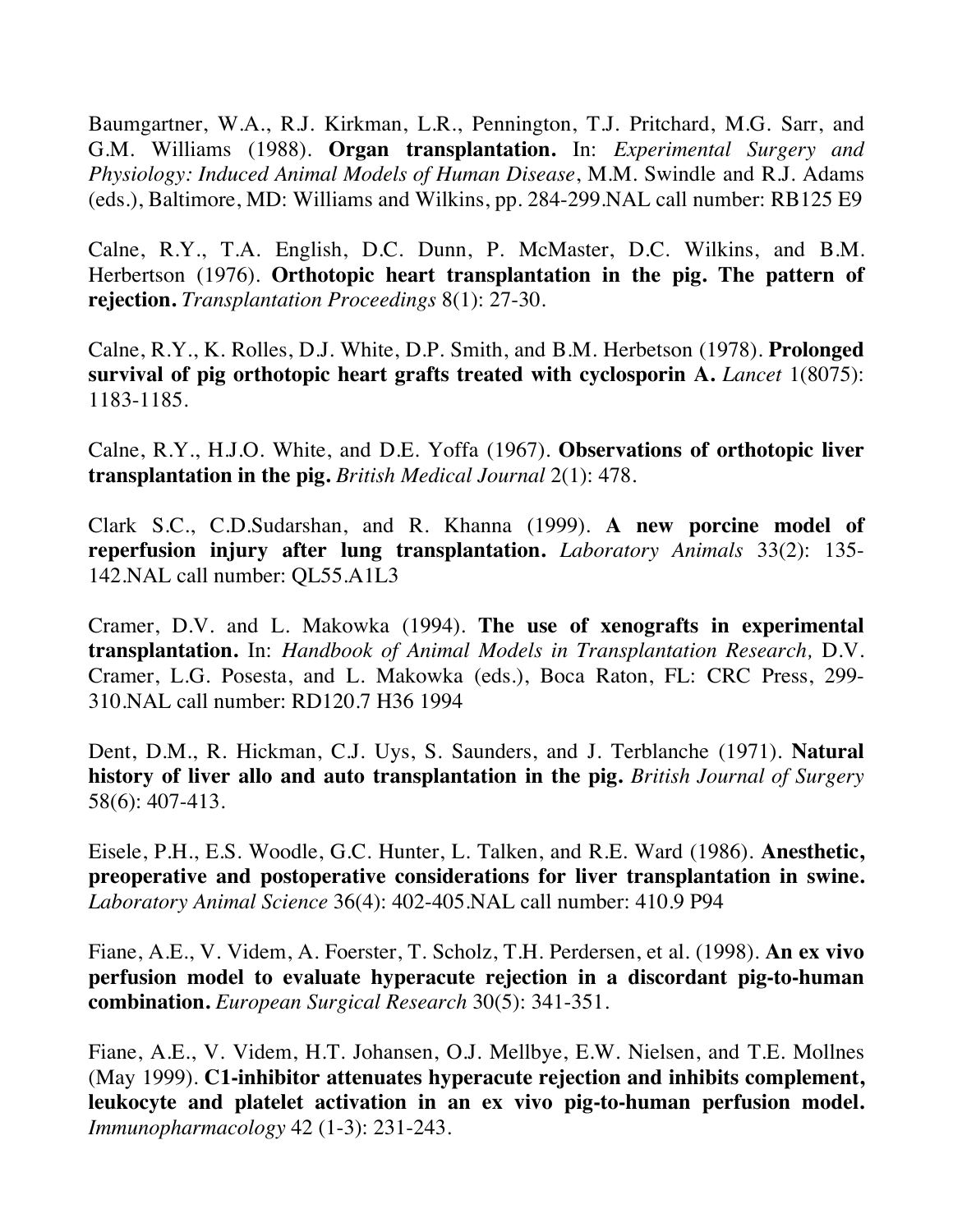Flye, M.W. (1992). **Orthotopic liver transplantation in outbread and partially inbred swine.** In: *Swine as Models in Biomedical Research*, M.M. Swindle (ed.), Ames, IA: Iowa State University Press, pp. 44-56.NAL call number: RB125.S79 1992

Fuchimoto, Y., K. Yamada, A. Shimizu, A. Yasumoto, T. Sawada, C.H. Huang, and D.H. Sachs (May 1999). **Relationship between chimerism and tolerance in a kidney transplantation model.** *Journal of Immunology* 162(10): 5704-5711.

Greco, R., J. Benito, M. Gonzalez, E. De Miguel, and J. Vazquez (Feb. 1999). **Lung transplantation from ventilated non-heart-beating donors: experimental study in a neonatal swine model.** *Journal of Pediatric Surgery* 34(2): 360-366.

Hall, T.S., M. Borkon, W.A. Baumgartner, R. Scott Stuart, M.M. Swindle, E. Galloway, and B.A. Reitz (1986). **Use of swine in heart transplantation research.** In: *Swine in Biomedical Research*, M.E. Tumbleson (ed.), Vol. 1, p. 373-376.NAL call number: RB125.C68 1985

Harjula, A. and J.C. Baldwin (1987). **Lung transplantation in the pig with successful preservation using prostaglandin E-1.** *Applied Cardiology* 2: 397.

Hickman, R., W.A. van Hoorn, and J. Terblanche (1971). **Exchange transplantation of the liver in the pig.** *Transplantation* 24: 237.

Howard, T., C.A. Cosenza, D.V. Cramer, and L. Makowka (1994). **Kidney transplantation in Yucatan miniature swine.** In: *Handbook of Animal Models in Transplantation Research*, D.V. Cramer, L. Podesta, and L. Makowka (eds.), Boca Raton: CRC Press, pp. 19-28.NAL call number: RD120.7 H36 1994

Kahn, D., R. Hickman, H. Pienaar, et al. (1994). **Liver transplantation in the pig.** In: *Handbook of Animal Models in Transplantation Research*, D.V. Cramer, L. Podesta, and L. Makowka (eds.), Boca Raton, FL: CRC Press, pp. 75-86.NAL call number: RD120.7 H36 1994

Kirkman, R.I., R.B. Colvin, M.W. Flye, G.S. Leight, S.A. Rosenberg, and G.M. Williams. (1979). **Transplantation in miniature swine: VI. Factors influencing survival of renal allografts.** *Transplantation* 28(1): 18-23.

Klima, U., J.L. Guerrero, R.A. Levine, and G.J. Vlahakes (1997). **A new, biventricular working heterotopic heart transplant model: Anatomic and physiologic**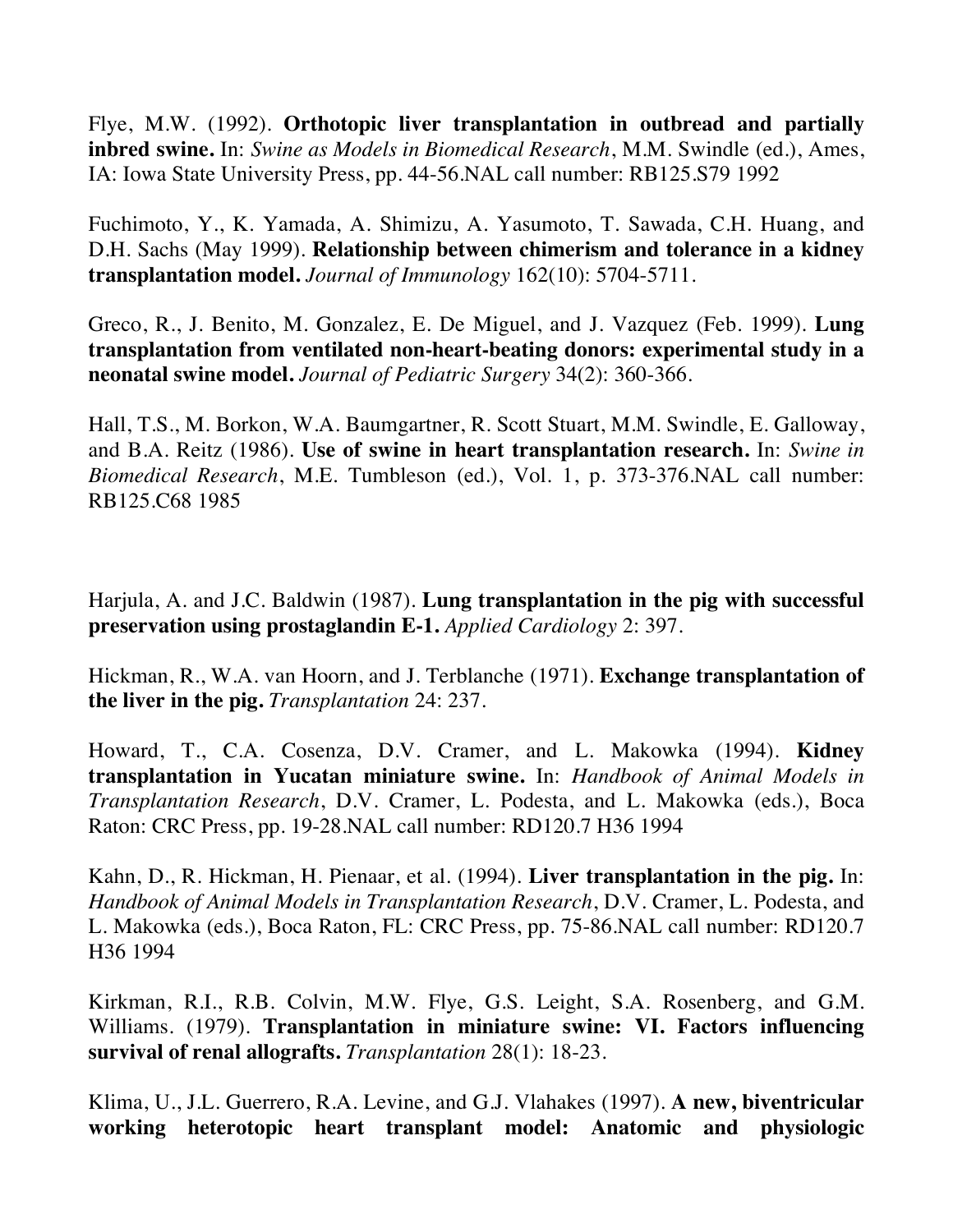**considerations.** *Transplantation* 64(2): 215-222.

Lee, W.P., J.P. Rubin, S. Cober, F. Ierino, M.A. Randolph, and D.H. Sachs (Sept. 1998). **Use of swine model in transplantation of vascularized skeletal tissue allografts.** *Transplantation Proceedings* 30(6): 2743-2745.

Mullen, Y., Y. Taura, M. Nagata, K. Miyazawa, and E. Stein (1992). **Swine as a model for pancreatic beta-cell transplantation.** In: *Swine as Models in Biomedical Research*, M.M. Swindle (ed.), Ames, IA: Iowa State University Press, pp. 16-34.NAL call number: RB125.S79 1992

Nunley, D.C., E. Marrotte, D. Sterner, D.S. Shapiro, and R.T. Schweizer (Feb.-Mar. 1999). **Effects of leukocyte depleted blood on renal reperfusion injury in a porcine model.** *Transplantation Proceedings* 31(1-2): 1051.

Oldhafer, K.J., J. Hauss, G. Gubernatis, R. Pichlmayr, and H.U. Spiegel (1993). **Liver transplantation in pigs: A model for studying reperfusion injury.** *Journal of Investigative Surgery* 6(5): 439-450.

Papalois, A., V. Smyrniotis, L. Papadimitriou, and G. Kostopanagiotou (1999). **Isolated pancreatic graft of swine: Development of a model for drug studies.** *Transplantation Proceedings* 31(7): 2768-2771.

Pennington, L. and M.G. Sarr (1988). **Pancreas transplantation.** In: *Experimental Surgery and Physiology: Induced Animal Models of Human Disease*, M.M. Swindle and R.J. Adams (eds.), Baltimore, MD: Williams and Wilkins, pp. 296-297.NAL call number: RB125 E9

Pennington, L.R. (1992). **Renal transplantation in swine.** In: *Swine as Models in Biomedical Research*, M.M. Swindle (ed.), Ames, IA: Iowa State University Press, pp. 35-43.NAL call number: RB125.S79 1992

Pennington, L. and M.G. Sarr (1988). **Liver transplantation.** In: *Experimental Surgery and Physiology: Induced Animal Models of Human Disease,* M.M. Swindle and R.J. Adams (eds.), Baltimore, MD: Williams and Wilkins, pp. 294-295.NAL call number: RB125 E9

Pirenne, J. (Apr-Jun 1999). **Contribution of large animal models to the development of clinical intestinal transplantation.** *Acta Gastroenterologica Belgica* 62(2): 221-225.

Podesta, L., D.V. Cramer, L. Makowka, and M. Nores (1994). **Multivisceral**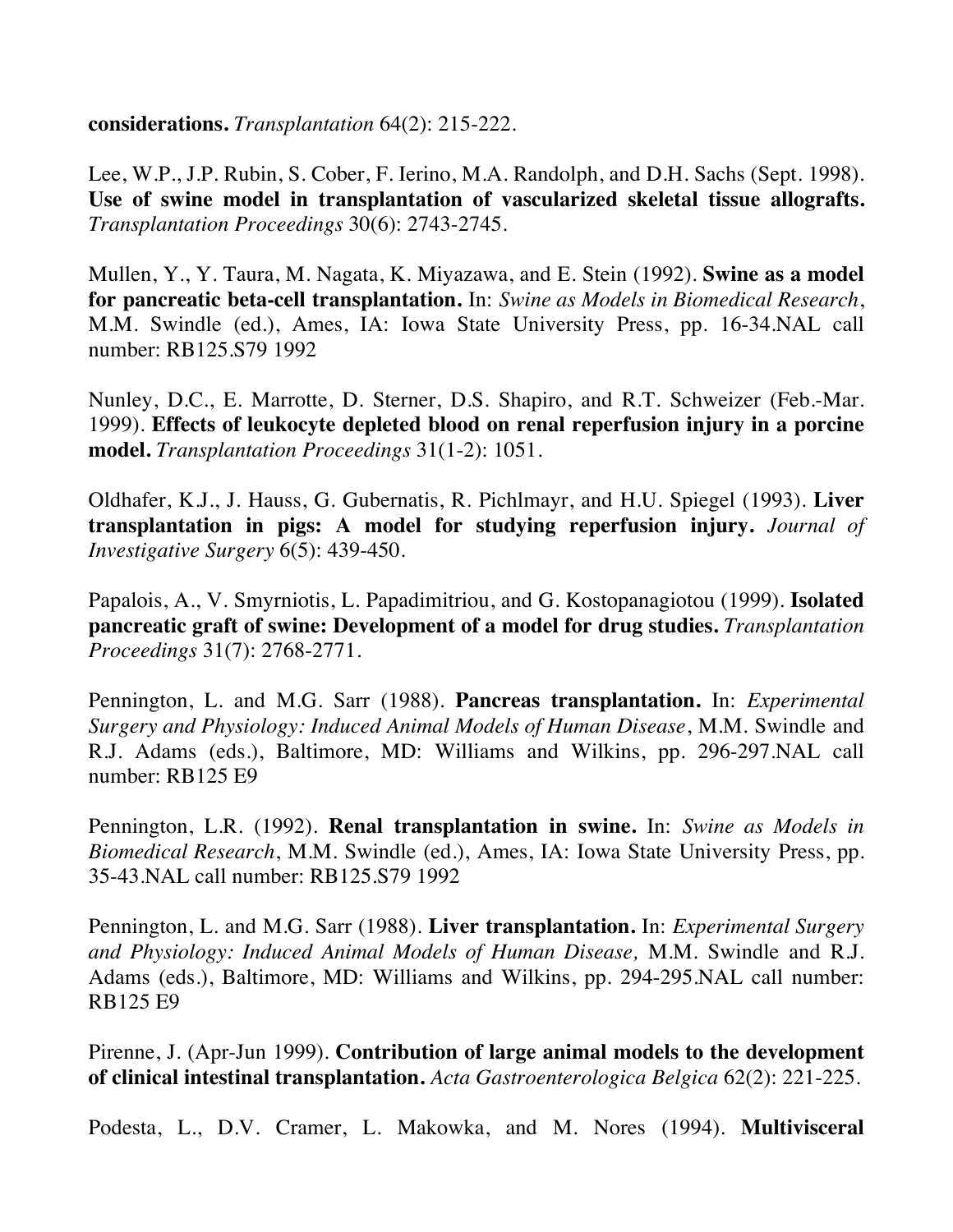**transplantation in the pig.** In: *Handbook of Animal Models in Transplantation Research*, D.V. Cramer, L. Podesta, and L. Makowka (eds.), pp. 231-242.NAL call number: RD120.7 H36 1994

Pritchard, T.J. and R.L. Kirkman (1988). **Transplantation of the gastrointestinal tract: small intestine.** In: *Experimental Surgery and Physiology: Induced Animal Models of Human Disease*, M.M. Swindle and R.J. Adams (eds.), Baltimore, MD: Williams and Wilkins, pp. 291-293.NAL call number: RB125 E9

Pritchard, T.J., W.A. Kottun, and R.L. Kirkman (1986). **Technical aspects of small intestinal transplantation in young pigs.** In: *Swine in Biomedical Research*, M.E. Tumbleson (ed.), Vol. 1, NY: Plenum Publishers, pp. 391-398.NAL call number: RB125.C68 1985

Procaccini, E., R. Ruggiero, R. Rea, G. Boccia, G. Varletta, and C. Saccone (1994). **Segmental liver transplantation. Experimental studies in swine.** *Annali Italiani Di Chirurgia* 65(1): 125-129.

Qayumi, A.K., D.V. Godin, W.R. Jamieson, K.M. Ko, and A. Poostizadeh (1993). **Correlation of red cell antioxidant status and heart-lung function in swine pretreated with allopurinol (a model of heart-lung transplantation).** *Transplantation* 56(1): 37-43.

Qayumi, A.K., W.R. Jamieson, D.M. Godin, S. Lam, K.M. Ko, E. Germann, and J. VandenBroek (1990). **Response to allopurinol pretreatment in a swine model of heart-lung transplantation.** *Journal of Investigative Surgery* 3(4): 331-340.

Qayumi, A.K., W.R.E. Jamieson, A. Poostizadeh, E. German, and K.D. Gillespie (1992). **Comparison of new iron chelating agents in the prevention of ischemia/reperfusion injury: A swine model of heart-lung transplantation.** *Journal of Investigative Surgery* 5(2): 115-128.

Qayumi, A.K., W.R. Jamieson, L.J. Rosado, D.M. Lyster, M. Schulzer, B. McConville, K.D. Gillespie, and M.P. Hudson (1991). **Comparison of functional and metabolic assessments in preservation techniques for heart transplantation.** *Journal of Investigative Surgery* 4(1): 93-102.

Raofi, V., M.J. Fontaine, M.L. Mihalov, et al. (July 1999). **Comparison of jejunal and ileal surveillance biopsies in a porcine model of intestinal transplantation.** *Transplantation* 68(2): 188-191.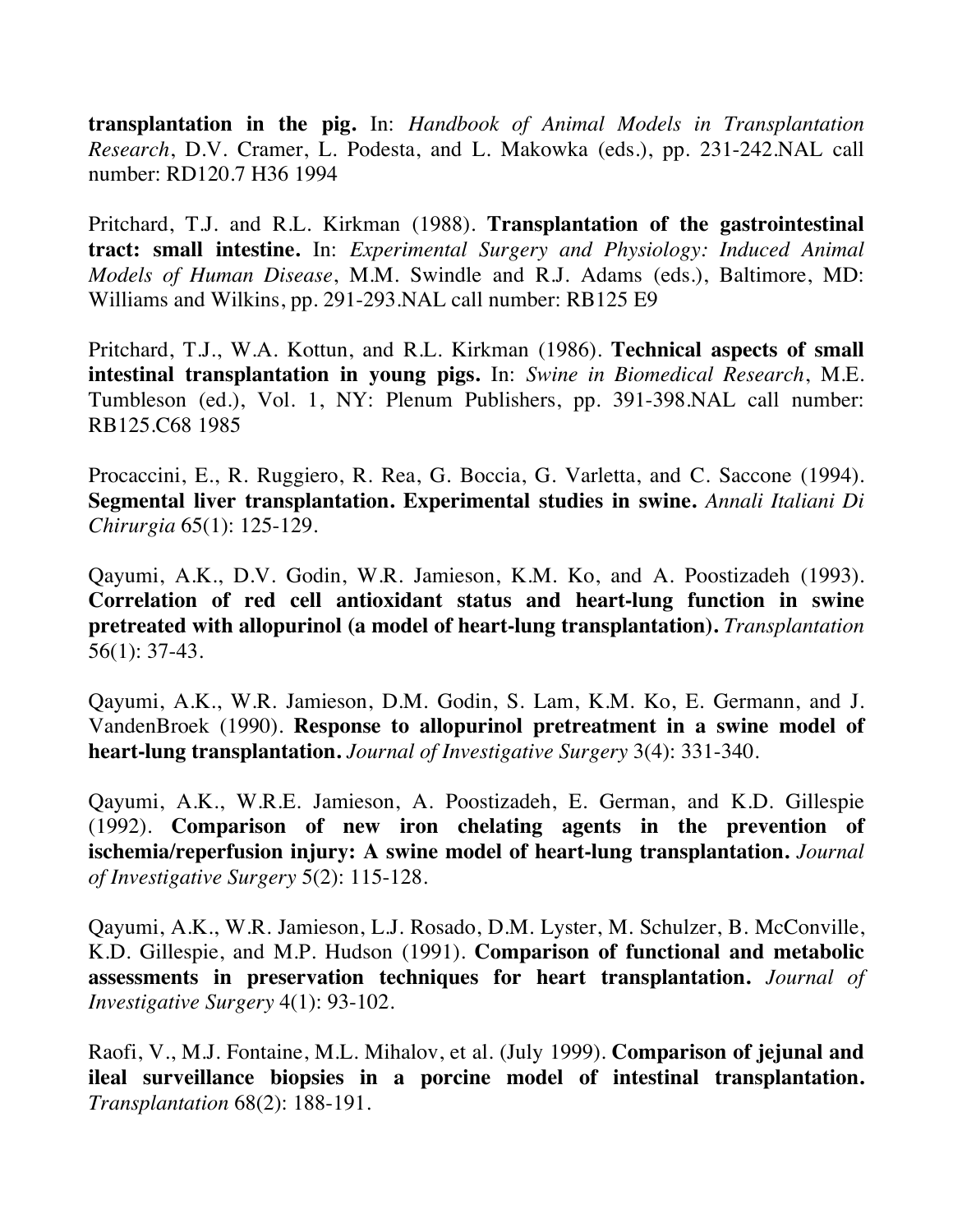Ricour, C., Revillon, Y., Arnaud-Battandier F., D. Ghnassia, P. Weyne, A. Lauffenburger, J. Jos, J.L. Fontaine, P. Gallix, and M. Vaiman (1983). **Successful small bowel allografts in piglets using cyclosporine.** *Transplantation Proceedings* 15(Suppls. 1-2): 3019-3026.

Sachs, D.H. (1992). **MHC-homozygous miniature swine.** In: *Swine as Models in Biomedical Research*, M.M. Swindle (ed.), Ames, IA: Iowa State University Press, pp. 3-15.NAL call number: RB125.S79 1992

Salminen, U.S., H. Alho, E. Taskinen, P. Maasilta, T. Ikonen, and A.L. Harjula (Aug. 1998). **Effects of rapamycin analogue SDZ RAD on obliterative lesions in a porcine heterotopic bronchial allograft model.** *Transplantation Proceedings* 30(5): 2204- 2205.

Salminen, U.S., T. Ikonen, M. Uusitalo, et al. (1998). **Obliterative lesions in small airways in an immunosuppressed porcine heterotopic bronchial allograft model.** *Transplant International* 11(Suppl. 1): S515-S518.

Sasaki, N. K. Yoneda, C. Bigger, J. Brown, and Y. Mullen (1984). **Fetal pancreas transplantation in miniature swine. Developmental characteristics of fetal pig pancreases.** *Transplantation* 38(4): 335-340.

Schon, M.R., N. Akkoc, W. Heil, et al. (1999). **Determination of alpha-glutathione-Stransferase concentration for assessment of hepatocellular ischemic damage compared to GOT, GPT and LDH in a liver transplantation model. [Die Bestimmung der alpha-Glutathion-S-Transferase-Konzentration zur Beurteilung hepatozellularer Ischamieschaden im Vergleich zu GOT, GPT und LDH im Lebertransplantationsmodell.]** *Laboratoriums Medizin* 23(4): 218-226.

Spada, M., M. Alessiani, M. Bonfichi, A. Viezzoli, A. Pileggi, F. Abbiati, et al. (Sept. 1998). **Development of a model of combined bone marrow and small bowel transplantation in swine.** *Transplantation Proceedings* 30(6): 2609-2610.

Storck, M., D. Abendroth, R. Prestel, G. Pino-Chavez, J. Muller-Hoker, D.J. White, and C. Hammer (1997). **Morphology of hDAF (CD55) transgenic pig kidneys following ex-vivo hemoperfusion with human blood.** *Transplantation* 63(2): 304-310.

Stump, K.C., L.R. Pennington, J.F. Burdick, T. Hoshino, and M.M. Swindle (1986). **Practical anesthesia for orthotopic liver transplantation in swine.** In: *Proceedings of the 2nd annual meeting of the Academy of Surgical Research,* D.L. Powers (ed.), Clemson, SC: Clemson University Press, pp. 10-12.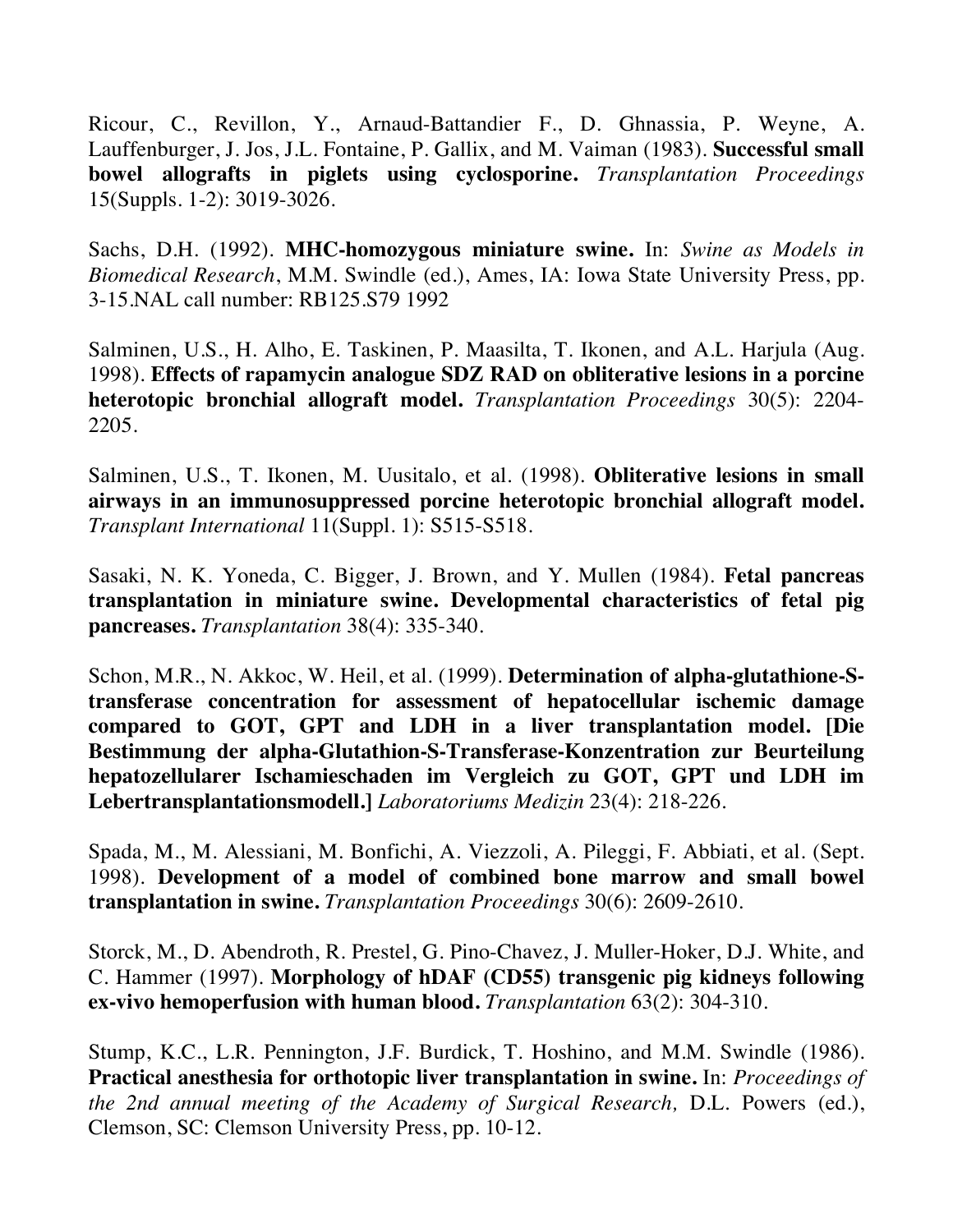Taniguchi, H., Y. Takada, K. Fukunaga, K. Yuzawa, et al. (1998). **Establishment of a swine model for auxiliary partial orthotopic liver transplantation.** *Transplantation Proceedings* 30(7): 3232-3236.

Terblanche J., J.H. Peacock, K.E. Hobbs, A.C. Hunt, J. Bowes, and E.J. Tierris (1967). **Orthotopic liver homotransplantation: experimental study in the unmodified pig.**  *South African Medical Journal* 42(20): 486-497.

Vaishali, B., and A. Hunter Daniel (1998). **Regeneration through long nerve grafts in the swine model.** *Microsurgery* 18(6): 379-382.

White, D. and J. Lunney (1979). **Transplantation in pigs.** *Transplantation Proceedings* 11(1): 1170-1173.

Williams, G.M. (1988). **Renal transplantation.** In: *Experimental Surgery and Physiology: Induced Animal Models of Human Disease*, M.M. Swindle and R.J. Adams (eds.), Baltimore, MD: Williams and Wilkins, pp. 298-299.NAL call number: RB125 E9

Yamada, K., J.K. Choo, J.S. Allan, et al. (Aug. 1999). **The effect of thymectomy on tolerance induction and cardiac allograft vasculopathy in a miniature swine heart/kidney transplantation model.** *Transplantation* 68(4): 485-491.

Yamada, K., F.L. Ierino, and P.R. Gianello (April 1999). **Role of the thymus in transplantation tolerance in miniature swine. III. Surgical manipulation of the thymus interferes with stable induction of tolerance to class I-mismatched renal allografts.** *Transplantation* 67(8): 1112-1119.

Zaidi, A., F. Bhatti, M. Schmoeckel, E. Cozzi, G. Chavez, J. Wallwork, D. White, and P. Friend (1998). **Kidneys from HDAF transgenic pigs are physiologically compatible with primates.** *Transplantation Proceedings* 30(5): 2465-2466.

Zdichavsky, M., J.W. Jones, T. Ustuner, et al. (July 1999). **Scoring of skin rejection in a swine composite tissue allograft model.** *Journal of Surgical Research* 85(1): 1-8.

Zdichavsky, M., J.W. Jones, T. Ustuner, et al. (Jan. 1999). **Assessment of skin rejection in composite tissue allografts (CTA) by a histologic grading system in a swine model.** *Modern Pathology* 12(1): 65A.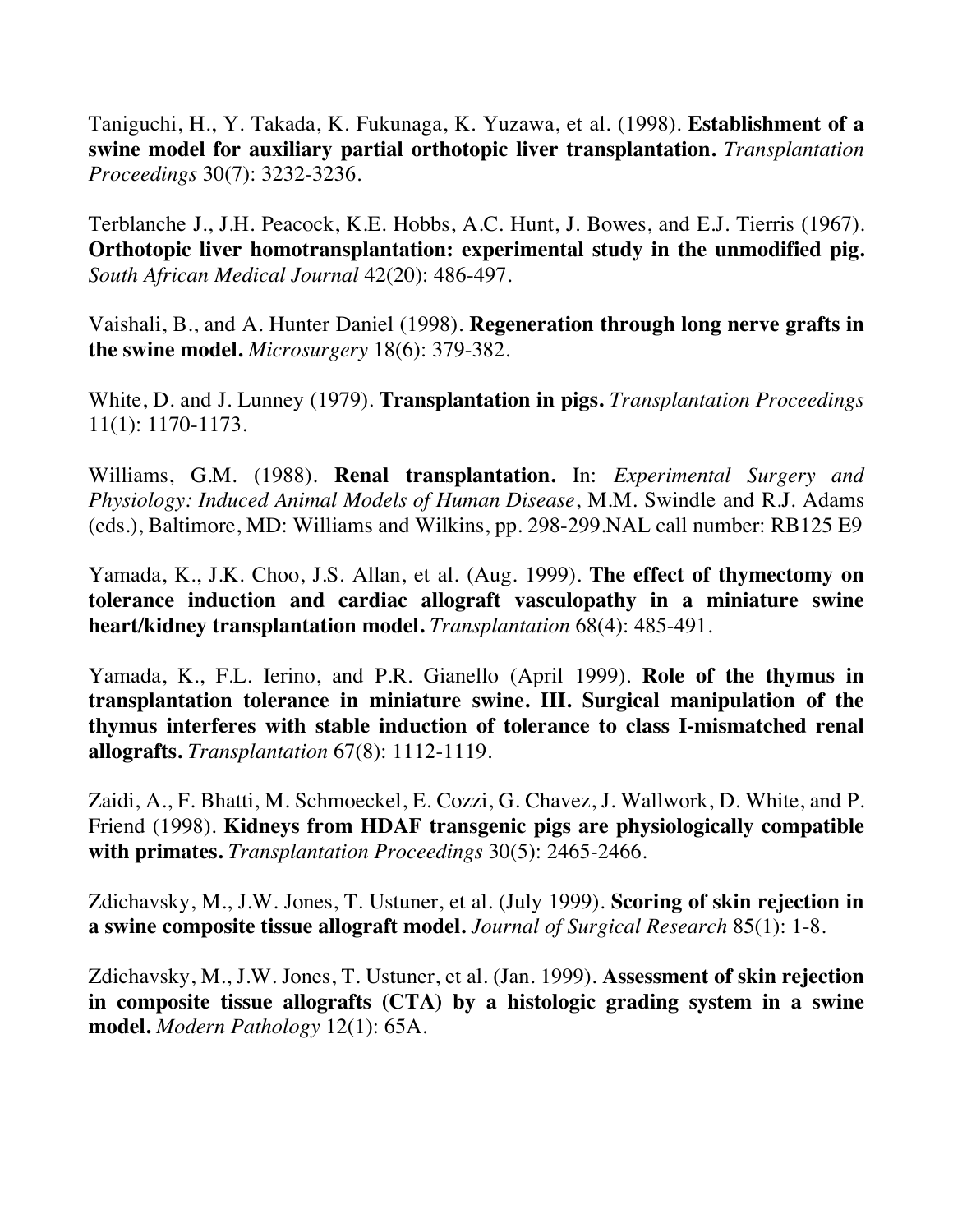## **XENOGRAFIC TRANSPLANT**

Adham, M., S. Peyrol, M. Vernet, C. Bonnefont, C. Barakat, D. Rigal, M. Chevallier, I. Berger, M. Raccurt, C. Ducerf, J. Baulieux, and M. Pouyet (1996). **Functional and immunological study of isolated liver xenoperfusion.** *Transplantation Proceedings* 28(5): 2852-2853.

Argibay, P., J. Vazquez, P. Barros, D. Verge, F. Nunez, H. Garcia, J. Pekolj, and E. De Santibanes (1996). **Extracorporeal auxiliary xenoperfusion: animal model of support in fulminant liver failure.** *Transplantation Proceedings* 28(2): 749-750.

Bals, R., D.J. Weiner, R.L. Meegalla, and J.M. Wilson (April 1999). **Transfer of a cathelicidin peptide antibiotic gene restores bacterial killing in a cystic fibrosis xenograft model.** *Journal of Clinical Investigation* 103(8): 1113-1117.

Baquerizo, A., A. Mhoyan, M. Kearns-Jonker, et al. (Jan. 1999)**. Characterization of human xenoreactive antibodies in liver failure patients exposed to pig hepatocytes after bioartificial liver treatment: an ex vivo model of pig to human xenotransplantation.** *Transplantation* 67(1): 5-18.

Benda, B., J.O. Sandberg, M. Holstad, and O. Korsgren (Aug. 1998). **T cells in islet-like cell cluster xenograft rejection: a study in the pig-to-mouse model.** *Transplantation* 66(4): 435-440.

Berns, T., T.H. Quang, J. Althoff, et al. (Jan. 1999). **Animal model of experimentally induced ectopic enchondral ossification in nude mice with xenograft of porcine epiphyseal cartilage.** *Journal of Molecular Medicine* 77(1): 165-168.

Blum, M.G., B.J. Collins, A.C. Chang, J.P. Zhang, et al. (Feb. 1998). **Complement inhibition by FUT-175 and K76-COOH in a pig-to-human lung xenotransplant model.** *Xenotransplantation* 5(1): 35-43.

Breimer, M.E., C.T. Svalander, B. Haraldsson, and S. Bjorck (June 1996). **Physiological and histological characterisation of a pig kidney in vitro perfusion model for xenotransplantation studies.** *Scandinavian Journal of Urology and Nephrology* 30(3): 213-221.

Brenner, P., M. Hinz, H. Huber, A. Rucker (1999). **Column adsorption of xenoreactive natural antibodies and complement components prevents hyperacute xenograft rejection in a working heart perfusion model of pig hearts. [Saulenadsorption von Immunglobulinen Und Komplementfaktoren Verhindert**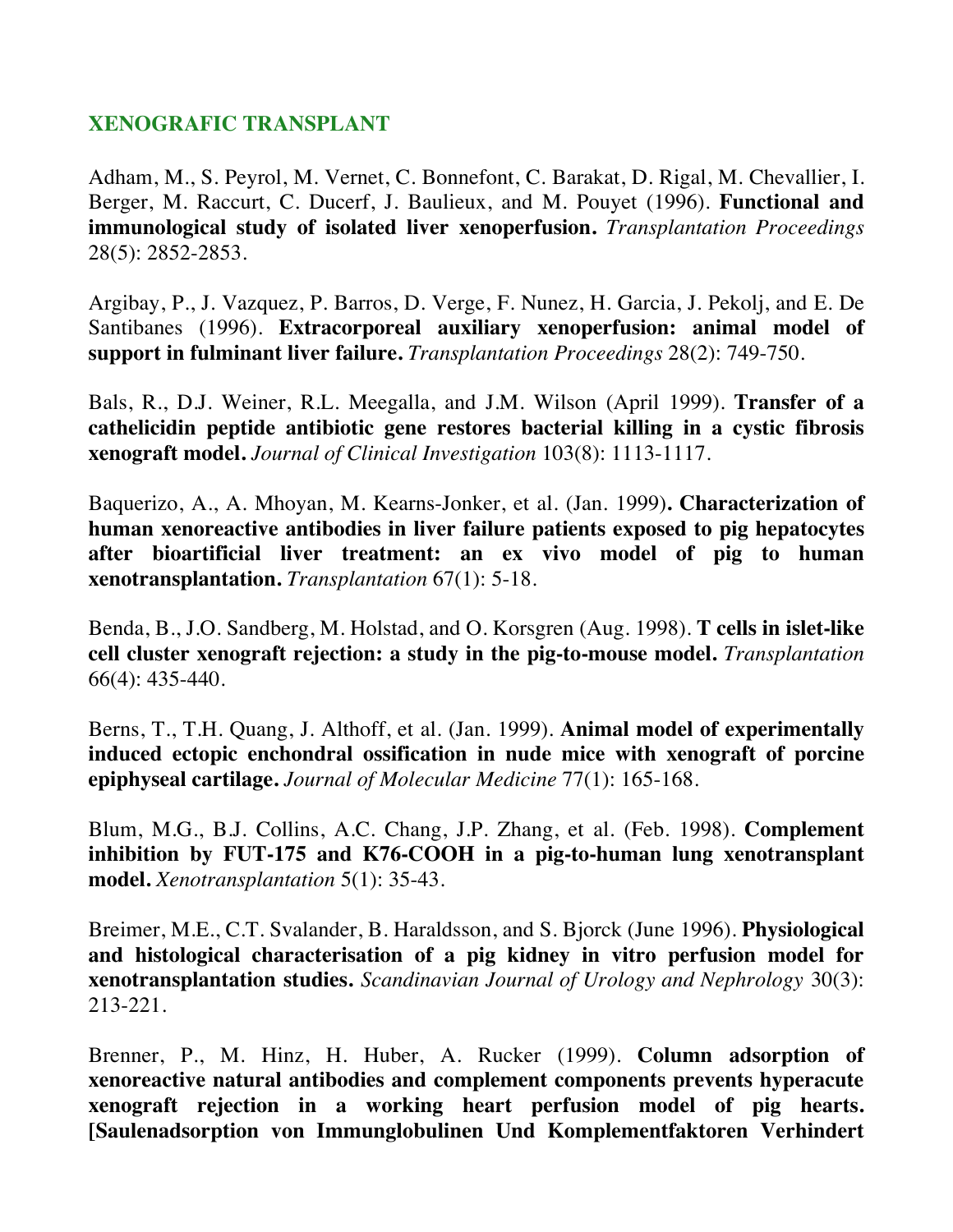**Die Hyperakute, Xenogene Abstossungsreaktion Im Working Heart Perfusionsmodell von Schweineherzen.]** *Transplantationsmedizin: Organ der Deutschen Transplantationsgesellschaft* 11(3): 153-166.

Brenner, P., M. Hinz, H. Huber, M. Schmoeckel, et al. (May 1999). **The influence of antibody and complement removal with a Ig-Therasorb column in a xenogeneic working heart model.** *European Journal of Cardiothoracic Surgery* 15(5): 672-679.

Cooper, D.K.C., Y. Ye, L.L. Rolf, Jr., and N. Zuhdi (1991). **The pig as a potential organ donor for man.** In: *Xeno-transplantation: The Transplantation of Organs and Tissues Between Species*, D.C.K. Cooper, E. Kemp, K. Reemtsma, and D.J.G. White (eds.), Berlin: Springer, pp. 481-500.

Cramer, D.V. and L. Makowka (1994). **The use of xenografts in experimental transplantation.** In: *Handbook of Animal Models in Transplantation Research*, D.V. Cramer, L.G. Posesta, and L. Makowka (eds.), Boca Raton, FL: CRC Press, pp. 299- 310.NAL call number: RD120.7 H36 1994

Cruzado, J.M., J. Torras, M. Riera, N. Lloberas (July 1998). **Effect of a plateletactivating factor (PAF) receptor antagonist on hyperacute xenograft rejection; evaluation in a pig kidney-human blood xenoperfusion model.** *Clinical and Experimental Immunology* 113(1): 136-144.

Fiane, A.E., V. Videm, T.E. Mollnes, K. Hogasen, T. Hovig (1999). **Inhibition of platelet aggregation by the GPIIb/IIIa antagonist Reopro does not significantly prolong xenograft survival in an ex vivo model.** *Transplant International* 12(5): 323- 333.

Fishman, J., D. Sachs, and R. Shaikh (1998). *Xenotransplantation: scientific frontiers and public policy.* New York, NY: New York Academy of Sciences, 251p.NAL call number: 500 N484 v.862

Fuchimoto, Y., K. Yamada, A. Shimizu, A. Yasumoto, et al. (May 1999). **Relationship between chimerism and tolerance in a kidney transplantation model.** *Journal of Immunology* 162(10): 5704-5711.

Grinyo, J.M., J.M. Cruzado, and J. Torras (Feb-Mar 1999). **Hyperacute rejection models: ex vivo xenoperfusion systems.** *Transplantation Proceedings* 31(1-2): 970- 971.

Gullotto, C., C. Daggett, W. Casey, J. Platt, and R. Davis (Oct. 1997). **Physiologic**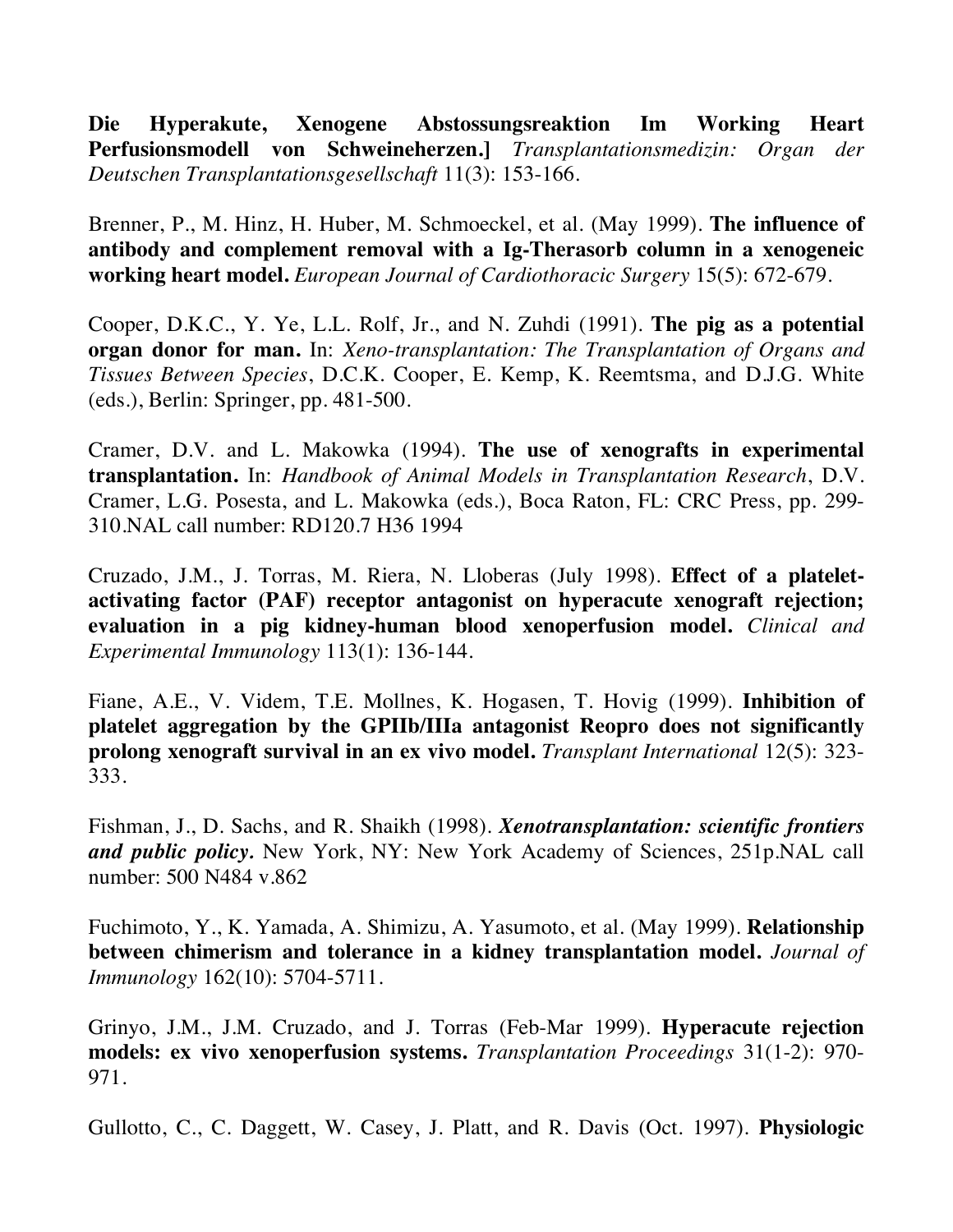**considerations in swine-to-primate pulmonary xenotransplantation.** *Circulation* 96(8 Suppl.): I565-I566.

Hammer, C. (1998). **Physiological obstacles after xenotransplantation.** *Annals of the New York Academy of Sciences* 862: 19-27.NAL call number: 500 N484

Institute of Medicine (1996). **Xenotransplantation: Swine.** *Ethics and Public Policy*, Washington, DC: National Academy Press.

Kalter, S.S. and R.L. Heberling (1995). **Xenotransplantation and infectious diseases.**  *ILAR Journal* 5(37): 31-37.

Kaufman, C.L., B.A. Gaines, and S.T. Ildstad (1995). **Xenotransplantation.** *Annual Review of Immunology* 13: 339-367.

Kerr, S.R., A.P. Dalmasso, E.V. Apasova, S.S. Chen, M. Kirschfink, and A.J. Matas (Feb. 1999). **Mouse-to-rabbit xenotransplantation: A new small animal model of hyperacute rejection mediated by the classical complement pathway.** *Transplantation* 67(3): 360-365.

Lin, S.S. and J.L. Platt (1996). **Immunologic advances towards clinical xenotransplantation.** In: *Advances in Swine in Biomedical Research*, M.E. Tumbleson and L.B. Schook (eds.), Vol. 1, NY: Plenum Press, pp. 147-162.NAL call number: RB125.A36 1996

Macchiarini, P., R. Oriol, A. Azimzadeh, V. De Montpreville, et al. (1999). **Characterization of a pig-to-goat orthotopic lung xenotransplantation model to study beyond hyperacute rejection.** *Journal of Thoracic and Cardiovascular Surgery* 118(5): 805-814.

Matthews, P.J. and G.W. Beran (1996). **Assessment of public health aspects of porcine xenotransplantation.** In: *Advances in Swine in Biomedical Research* , M.E. Tumbleson and L.B. Schook (eds.), Vol. 1, NY: Plenum Press, pp. 163-170.NAL call number: RB125.A36 1996

Meyer, C., P. Wolf, N. Romain, C. Ravanat, et al. (Jan. 1999). **Use of von Willebrand diseased kidney as donor in a pig-to-primate model of xenotransplantation.** *Transplantation* 67(1): 38-45.

Michaels, M.G., J.P. McMichael, K. Bransky, S. Kalter, R.L. Peters, T.E. Starzl, R.L. Simmons. 1994. **Screening donors for xenotransplantation: the potential for**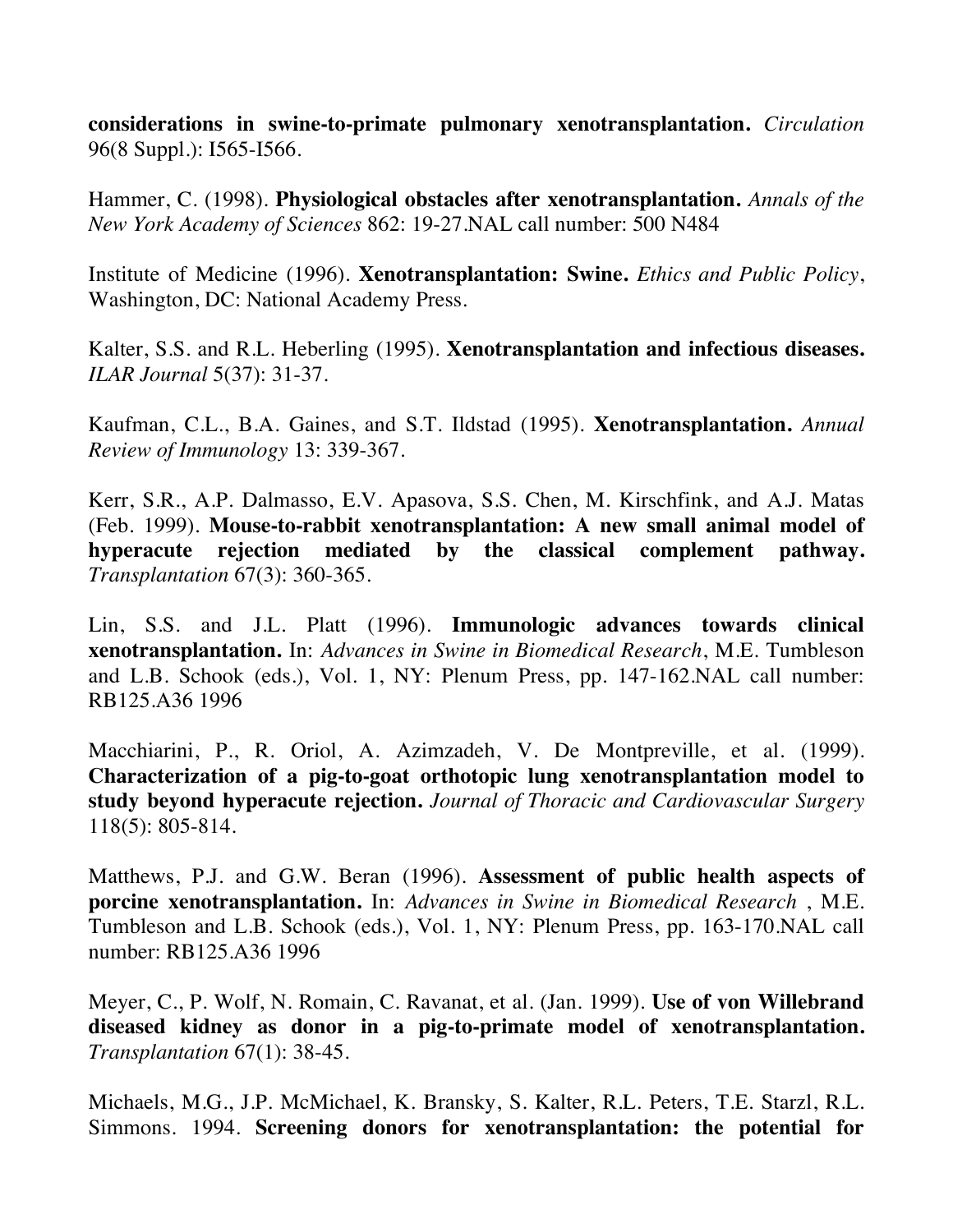**xeonozoonoses.** *Transplantation* 57(10): 1462-1465.

Michaels, M.G., and R.L. Simmnons (1994). **Xenotransplant-associated zoonoses: strategies for prevention.** *Transplantation* 57(1): 1-7.

Munitiz, V., P. Ramirez, Q. Hernandez, M. Loba, et al. (1999). **Hematologic and hepatic function profile comparison between pig and baboon in an orthotopic liver xenotransplantation model.** *Transplantation Proceedings* 31(6): 2641-2642.

Nishida, S., T. Komokata, S. Ogata, A. Ikoma, et al. (1998). **Small bowel rejection in isolated small bowel transplantation and in multivisceral transplantation: A comparative study in a large animal model.** *In Vivo* 12(2): 259-266.

Norman, J.C., C.A. Saravis, M.E. Brown, and W.V. McDermott, Jr. (1966). **Immunochemical observations in clinical heterologous (xenogeneic) liver perfusions.** *Surgery* 60(1): 179-190.

Pinkert, C.A. (1994). **Transgenic porcine livers reduce liberation of humoral mediators during xenoperfusion with human blood.** *Transplantation Proceedings* 28(2): 772-774.

Prentice, E.D., I.J. Fox, R.S. Dixon, D.L. Antonson, and T.A. Lawson (1994). **History, donor considerations and ethics of xenotransplantation.** In: *Research Animal Anesthesia, Analgesia and Surgery*, A.C. Smith and M.M. Swindle (eds.), pp. 25-36.

Public Health Service. **1996 Draft Public Health Service Guideline on Infectious Disease Issues in Xenotransplantation.** *Federal Register* 61(185): 49920-49932.

Pursel, V.G., M.B. Solomon, and R.J. Wall (1996). **Genetic engineering of swine.** In: *Advances in Swine in Biomedical Research*, M.E. Tumbleson and L.B. Schook (eds.), Vol. 1, NY: Plenum Press, pp. 189-206.NAL call number: RB125.A36 1996

Ramirez, P., R. Chavez, M. Majado, et al. (1999). **Study of xenograft rejection in a model of liver xenotransplantation from unmodified pig to primate.** *Transplantation Proceedings* 31(7): 2814-2817.

Robson, S.C., V.K. Young, N.S. Cook, R. Mettrernich, W. Kasper-Konig, B.A. Lesnikoski, R.N. Pierson III, W.W. Hancock, D. Candinas, D.J. White, and F.H. Bach (1996). **Thrombin inhibitionin an ex vivo model of porcine heart xenograft hyperacute rejection.** *Transplantation* 61(6): 862-8.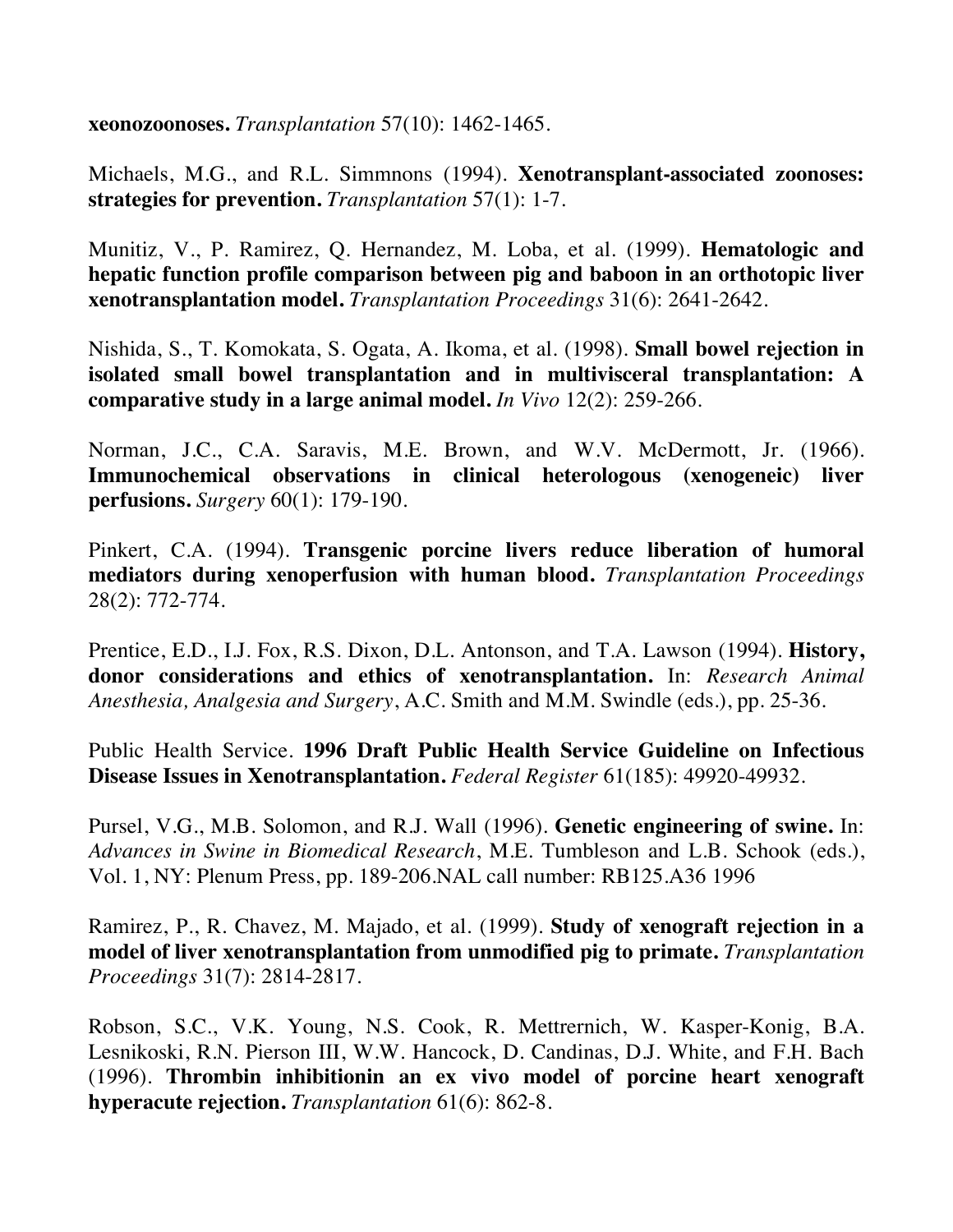Song, Z., L. Wennberg, W. Bennet, B. Sundberg, C.G. Groth, and O. Korsgren (Feb-Mar 1999). **FK 506 prevents islet xenograft rejection: a study in the pig-to-rat model.** *Transplantation Proceedings* 31(1-2): 981.

Storck, M., D. Abendroth, R. Prestel, G. Pino-Chavez, J. Muller-Hoker, D.J. White, and C. Hammer (1997). **Morphology of hDAF CD55 transgenic pig kidneys following exvivo hemoperfusion with human blood.** *Transplantation* 63: 304-310.

Swindle, M.M. (1998). **Considerations in xenografic and transgenic technologies.** In: *Surgery, Anesthesia and Experimental Techniques in Swine*, Ames, IA: Iowa State University Press, pp. 283-290.NAL call number: RD29.5.S94S944 1998

Swindle, M.M. (1998). **Defining appropriate health status and management programs for specific-pathogen-free swine for xenotransplantation.** *Annals of the New York Academy of Sciences* 862: 111-120.NAL call number: 500 N484

Swindle, M.M. (1996). **Considerations of specific pathogen free swine (SPF) in xenotransplantation.** *Journal of Investigative Surgery* 9(3): 267-271

Tector, A.J., J.A. Fridell, T. Watanabe, R.D. Forbes (Feb. 1998). **Pulmonary injury in recipients of discordant hepatic and renal xenografts in the dog-to-pig model.** *Xenotransplantation* 5(1): 44-49.

Terajima, H., Y. Shirakata, T. Yagi, S. Mashima, H. Shinohara, S. Satoh, Y. Arima, T. Gomi, T. Hirose, I. Ikai, T. Morimoto, T. Inamoto, and Y. Yamaoka (1996). **Longduration xenogeneic extracorporeal pig liver perfusion with human blood.**  *Transplant International* 9(Suppl.1): S388-391.

Terajima, H., Y. Shirakata, T. Yagi, S. Mashima, H. Shiohara, S. Satoh, Y. Arima, T. Gomi, T. Hirose, R. Takahashi, I. Ikai, T. Morimoto, T. Inamoto, M. Yamamoto, and Y. Yamaoka. (1997). **Successful long-term xenoperfusion of the pig liver: continuous administration of prostaglandin E1 and insulin.** *Transplantation* 63(4): 507-512.

Travis, D.L., A.W. Paulsen, and Y. Genyk (1996). **Development of an in situ isolated porcine liver perfusion model for tightly controlled physiologic and pharmacologic studies.** *Journal of Investigative Surgery* 9(2): 131-147.

Weber, C.J., S. Safley, M. Hagler, and J. Kapp (June 1999). **Evaluation of graft-host response for various tissue sources and animal models.** *Annals of the New York Academy of Sciences* 875: 233-254.NAL call number: 500 N484